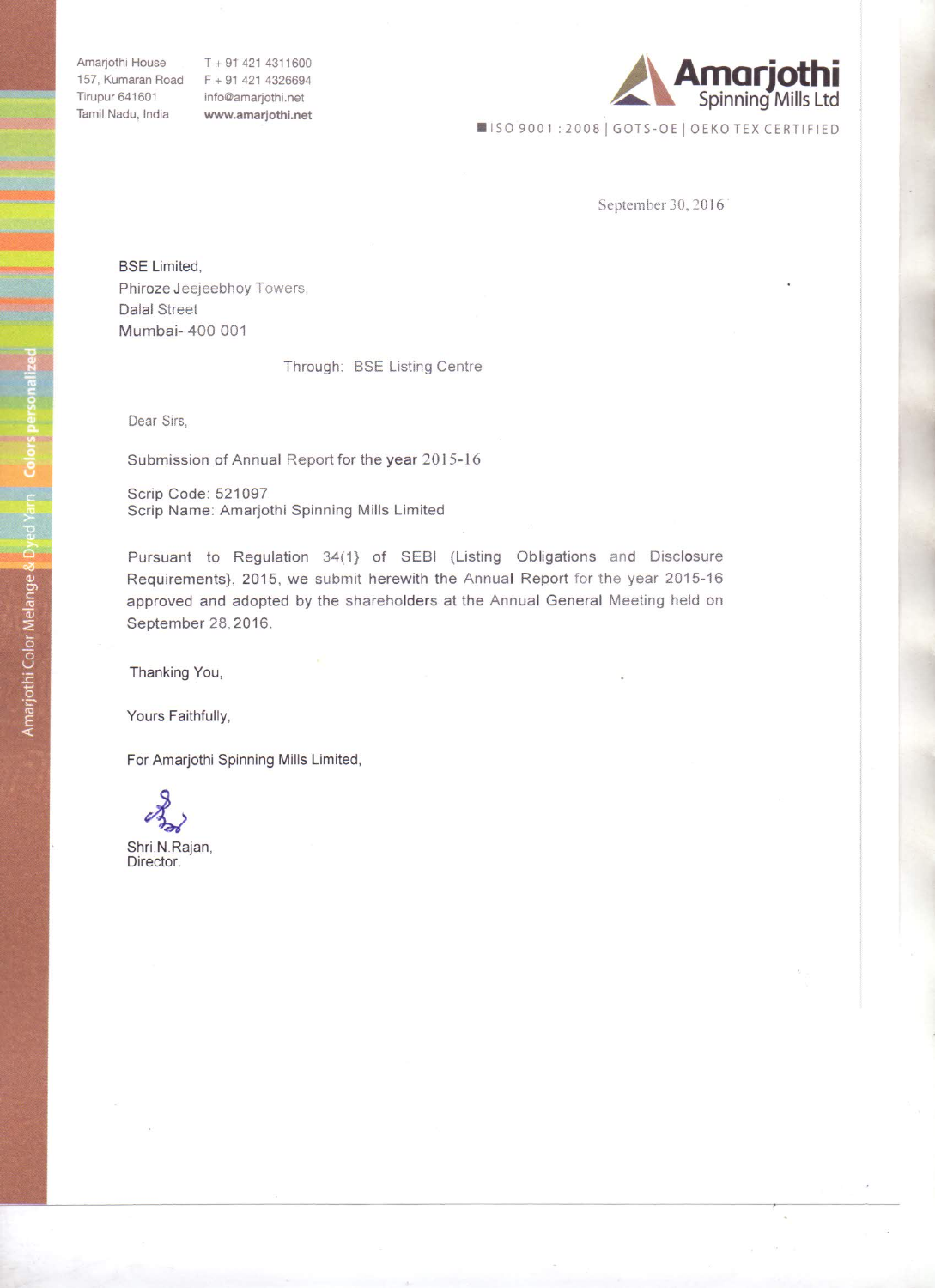# FORM - A

# (For Audit Report with unmodified opinion)

(Pursuant to Regulation 33 of SEBI (Listing Obligations and Disclosure Requirements) Regulations, 2015)

| $1\,$          | Name of the Company                                          | ÷                    | AMARJOTHI SPINNING MILLS LIMITED                                                                                                                                                                                                                                                                           |
|----------------|--------------------------------------------------------------|----------------------|------------------------------------------------------------------------------------------------------------------------------------------------------------------------------------------------------------------------------------------------------------------------------------------------------------|
| $\overline{2}$ | Annual standalone financial<br>statements for the year ended | $\ddot{\cdot}$       | 31st March 2016                                                                                                                                                                                                                                                                                            |
| $\overline{3}$ | Type of Audit Observation                                    | $\ddot{\phantom{a}}$ | Unmodified                                                                                                                                                                                                                                                                                                 |
| $\overline{4}$ | Frequency of Observation                                     | t                    | Not Applicable                                                                                                                                                                                                                                                                                             |
| 5              | To be Signed by                                              | $\ddot{\phantom{0}}$ |                                                                                                                                                                                                                                                                                                            |
|                | <b>CEO/Managing Director</b>                                 | $\ddot{\cdot}$       |                                                                                                                                                                                                                                                                                                            |
|                |                                                              |                      | R.Premchander<br>Managing Director, Tirupur                                                                                                                                                                                                                                                                |
|                | <b>Audit Committee Meeting</b>                               | t                    | monount<br>5<br>V.T.Subramanian<br>Director, Tirupur                                                                                                                                                                                                                                                       |
|                | CFO                                                          | $\ddot{\phantom{a}}$ | P.Singaravelu,<br>Chief Financial Officer, Tirupur                                                                                                                                                                                                                                                         |
|                | Auditor of the Company                                       | ÷                    | Readfaat<br>V. NARAYANASWAMI M.A., F.C.A.,<br>V.Narayananaswami<br><b>Chartered Accountant</b><br>MF3, Ramani's Rajagriha<br>Chartered Accountant, Coimbatore<br>28, Desabandhu Street, Ramnagar<br>Coimbatore - 641 009. Ph.: 0422 - 2230094<br>Membership No: 023661<br><b>Membership No.: 200-23661</b> |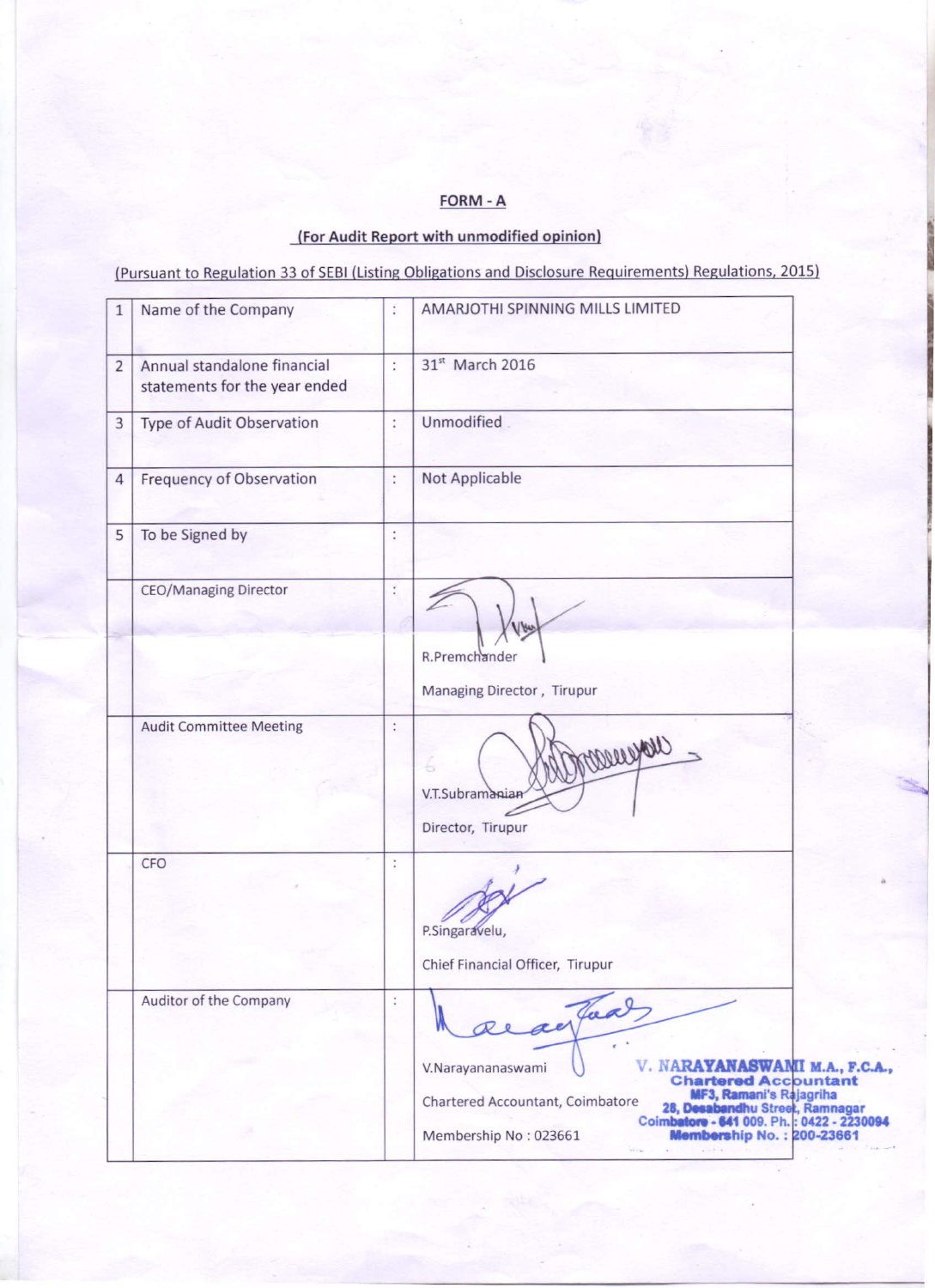

# **ANNUAL REPORT 2015-2016**

**AMARJOTHI SPINNING MILLS LIMITED**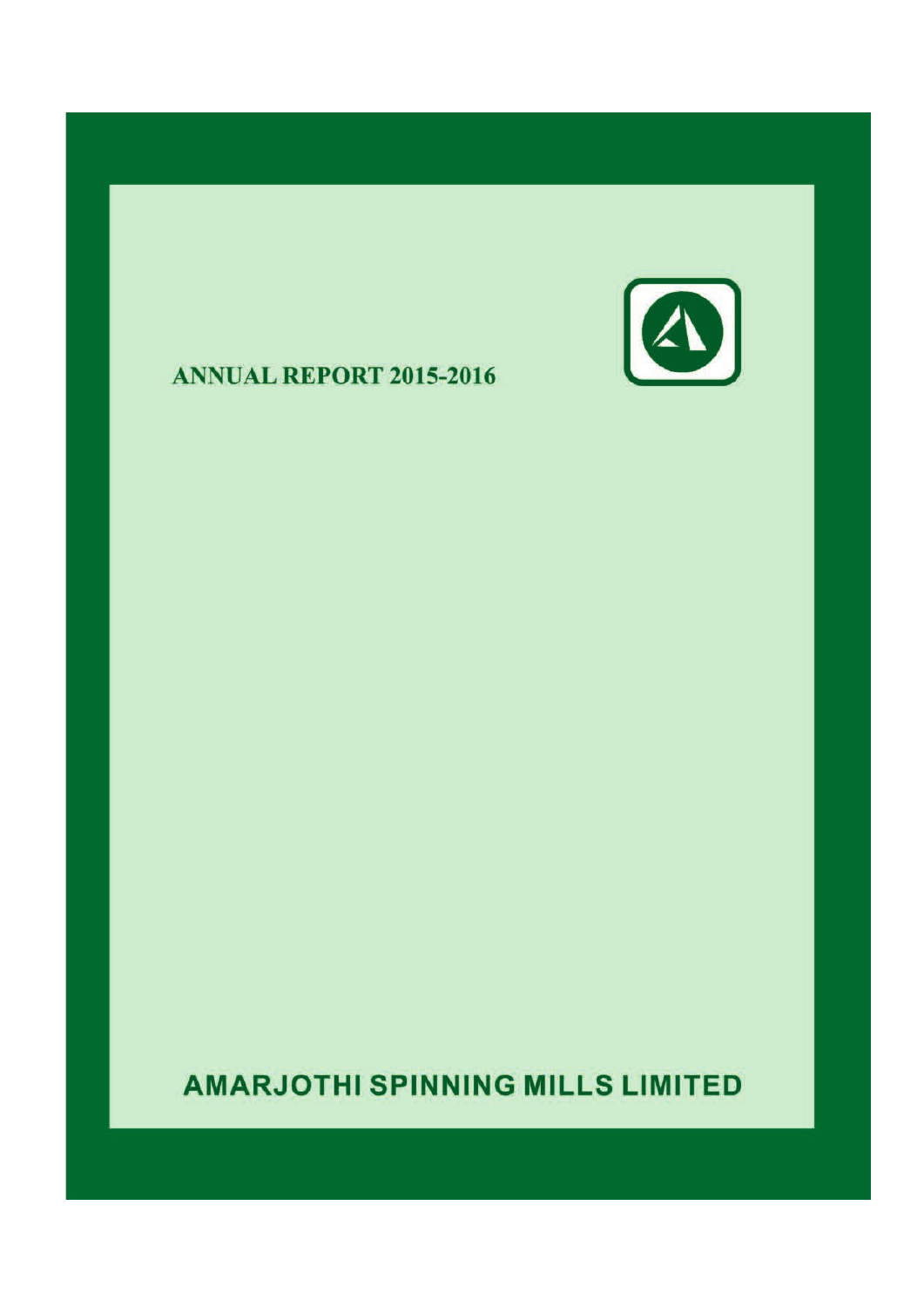

# **AMARJOTHI SPINNING MILLS LIMITED 28th Annual Report**

**BOARD OF DIRECTORS**

| CHAIRMAN                                             | Sri, N. RAJAN                                                                                                                                                                                                                 |
|------------------------------------------------------|-------------------------------------------------------------------------------------------------------------------------------------------------------------------------------------------------------------------------------|
| <b>MANAGING DIRECTOR</b>                             | Sri. R. PREMCHANDER                                                                                                                                                                                                           |
| <b>JOINT MANAGING DIRECTOR</b>                       | Sri. R. JAICHANDER                                                                                                                                                                                                            |
| <b>DIRECTORS</b>                                     | Dr. V. SUBRAMANIAM<br>Sri. N. RADHAKRISHNAN<br>Sri, V.T. SUBRAMANIAN<br>Sri. M. MOORTHI<br>Sri. V. MANIKANDAN<br>Sri. M.S. SIVAKUMAR<br>Smt. M. AMUTHA                                                                        |
| <b>CHIEF FINANCIAL OFFICER</b>                       | Sri. P. SINGARAVELU                                                                                                                                                                                                           |
| <b>COMPANY SECRETARY</b>                             | Smt. A. MANJUSRI                                                                                                                                                                                                              |
| <b>STATUTORY AUDITOR</b>                             | Sri. V. NARAYANASWAMI M.A., F.C.A.<br>Chartered Accountant, Coimbatore                                                                                                                                                        |
| <b>BANKERS</b>                                       | Bank of Baroda<br>Karur Vysya Bank Limited                                                                                                                                                                                    |
| <b>REGD. OFFICE</b>                                  | "AMARJOTHI HOUSE"<br>157, Kumaran Road, Tirupur - 641 601<br>Phone: +91-421-4311600 - 01<br>Fax: 91 421-4326694<br>Email: mill@amarjothi.net; arun@amarjothi.net<br>Website : www.amarjothi.net<br>CIN: L17111TZ1987PLC002090 |
| <b>FACTORIES AT</b>                                  | Pudusuripalayam, Nambiyur - 638 458<br>Gobi Taluk (Spinning Unit)<br>SIPCOT, Perundurai, Erode Dist (Processing unit)                                                                                                         |
| <b>REGISTRAR AND</b><br><b>SHARE TRANSFER AGENTS</b> | M/s. S.K.D.C. Consultants Ltd.<br>Kanapathy Towers, 3rd Floor<br>1391/A-1, Sathy Road, Ganapathy,<br>Coimbatore - 641 006                                                                                                     |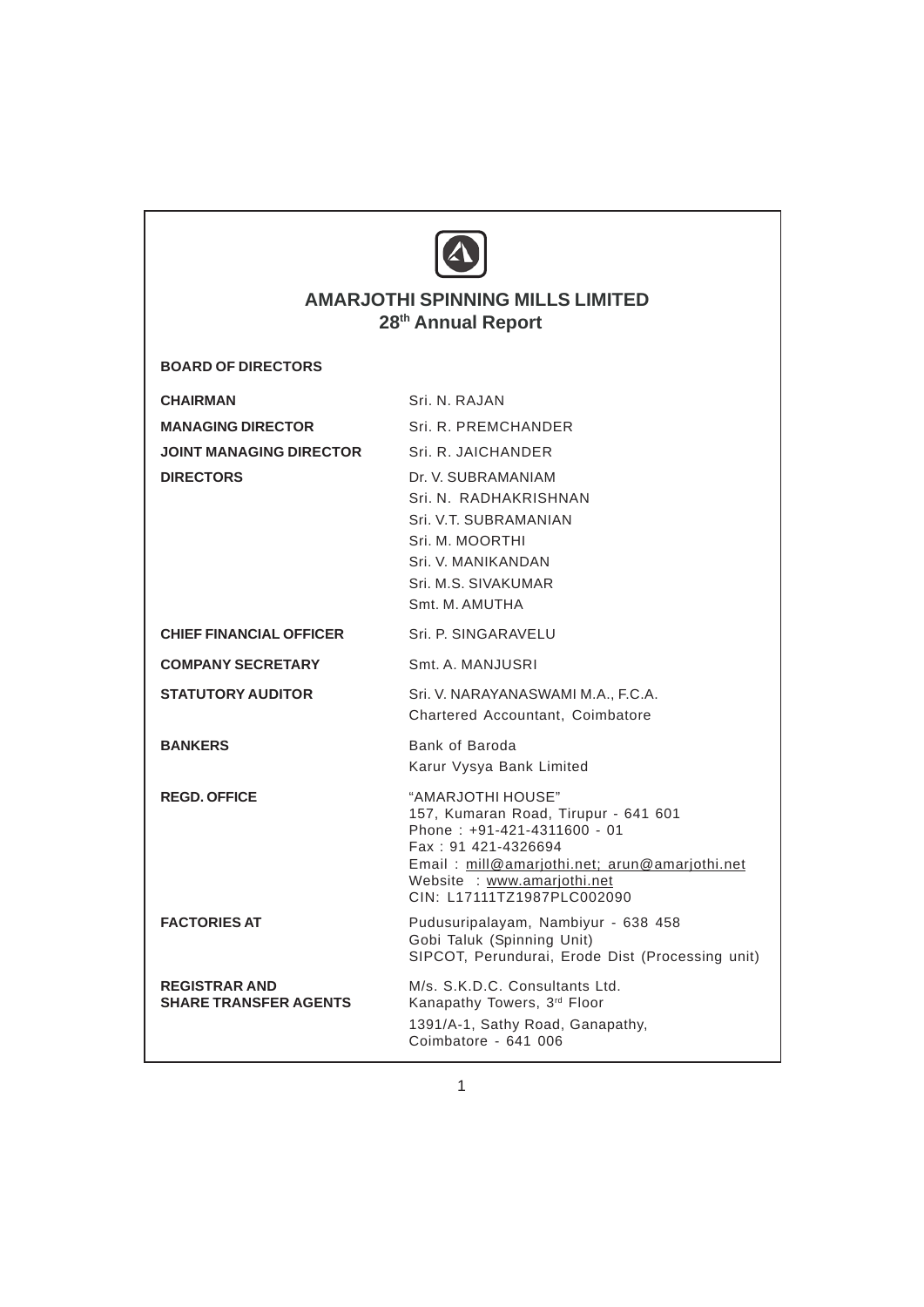

|     | <b>Contents</b>                            | Page No. |
|-----|--------------------------------------------|----------|
| 1.  | Notice to the Members                      | 3        |
| 2.  | Director's Report                          | 15       |
| 3.  | Management Discussion and Analysis Report  | 26       |
| 4.  | Report on Corporate Governance             | 31       |
| 5.  | Annual Report on the CSR Activities        | 49       |
| 6.  | Secretarial Audit Report                   | 50       |
| 7.  | Extract of Annual Return in Form MGT-9     | 54       |
|     | <b>Standalone</b>                          |          |
| 8.  | Independent Auditor's Report               | 65       |
| 9.  | <b>Balance Sheet</b>                       | 71       |
| 10. | <b>Statement of Profit and Loss</b>        | 72       |
| 11. | Notes Forming Part of Financial Statements | 73       |
| 12. | <b>Cash Flow Statement</b>                 | 87       |
|     | <b>Consolidated</b>                        |          |
| 13. | Independent Auditor's Report               | 91       |
| 14. | <b>Balance Sheet</b>                       | 95       |
| 15. | <b>Statement of Profit and Loss</b>        | 96       |
| 16. | Notes Forming Part of Financial Statements | 97       |
| 17. | <b>Cash Flow Statement</b>                 | 111      |
| 18. | Proxy Form                                 | 113      |
| 19. | Attendance Slip                            | 115      |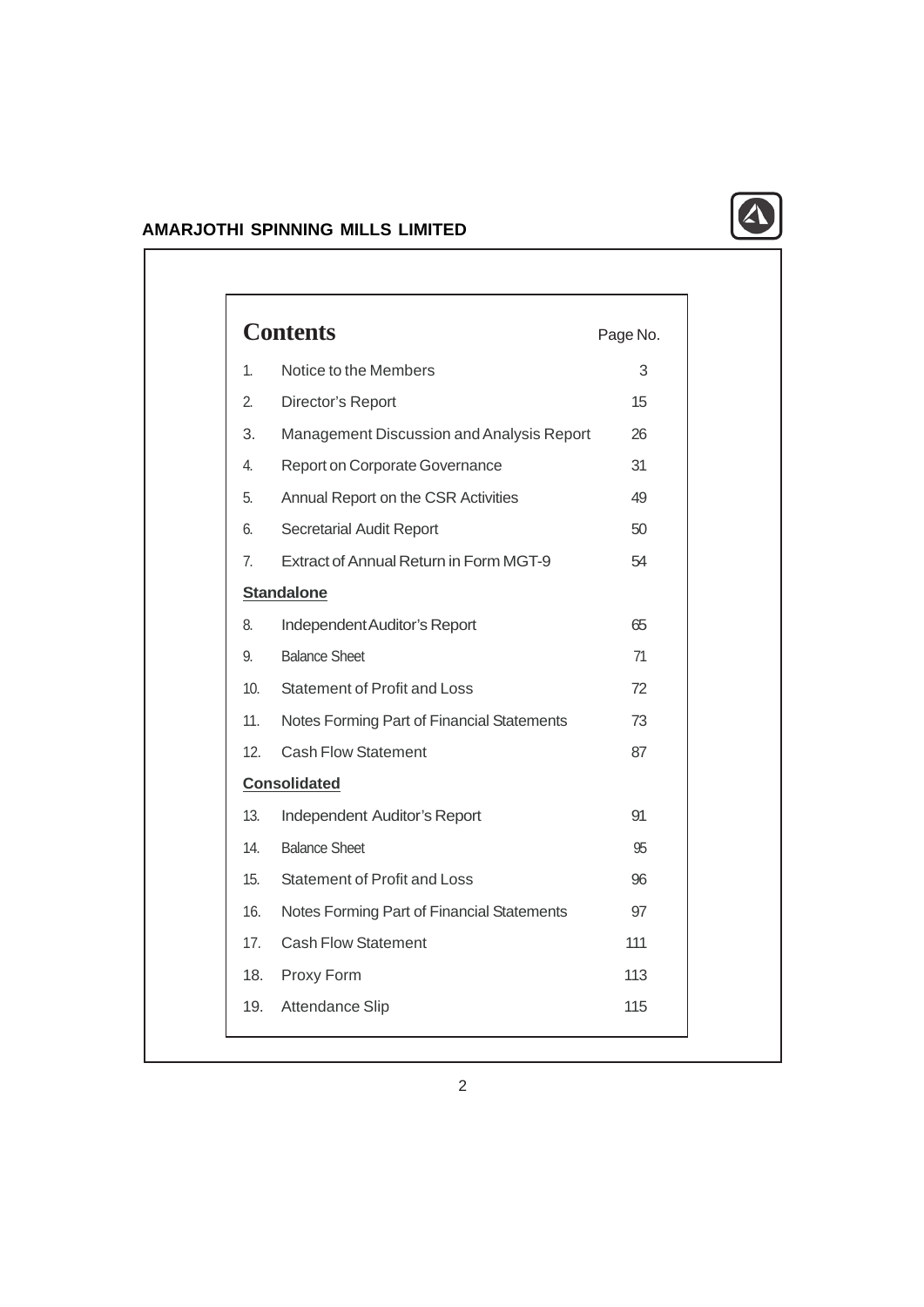

#### **NOTICE OF ANNUAL GENERAL MEETING**

**NOTICE** is hereby given that the 28<sup>th</sup> Annual General Meeting of the Shareholders of the Company will be held on Wednesday, the 28<sup>th</sup> September, 2016 at 11.00 A.M. at the Meeting Hall of Gayathri Hotel, Kangayam Road, Tirupur – 641 604 to transact the following business:

#### **ORDINARYBUSINESS**

1. To consider and if thought fit, to pass with or without modifications, the following resolution as an Ordinary Resolution:

"RESOLVED that theAudited Statements of Accounts of the Company for the year ended 31<sup>St</sup> March 2016 and the Director's and Auditors' Reports thereon, be and are hereby approved and adopted."

2. To consider and if thought fit, to pass with or without modifications, the following resolution as an Ordinary Resolution:

"RESOLVED that a final dividend of Rs.2/- per share (20% on the face value of Rs.10/-), as recommended by the Directors, be and is hereby declared for the year ended 31<sup>st</sup> March 2016 on the paid-up capital of Rs. 6,75,00,000. And the same be paid to shareholders, whose names stand on the Register of Members of the Company on 21<sup>st</sup> September 2016, and that the total dividend amount of Rs.1,35,00,000 representing the said total dividend of Rs.2 per share (20% on the face value of Rs.10/-) be paid out of the profits for the year 2015-16."

3. To consider and if thought fit, to pass with or without modifications, the following resolution as an Ordinary Resolution :

"**RESOLVED** that pursuant to the provisions of section 152 and other applicable provisions, if any, of the Companies Act, 2013, the Rules there under (including any statutory modification(s) or re-enactment thereof for the time being in force), Mr. N.Radhakrishnan (Holding DIN: 00390913), Director, who retires by rotation at the 28th Annual General Meeting, be and is hereby re-appointed as Director of the Company.

4. To consider and if thought fit, to pass with or without modifications, the following resolution as an Ordinary Resolution:

"**RESOLVED** that pursuant to the provisions of Section 139 and other applicable provisions, if any, of the Companies Act, 2013, read with rules made there under, Mr. V. Narayanaswami, Chartered Accountant, Coimbatore, (Membership No.023661), be and are hereby Re-appointed as Statutory Auditors of the Company, to hold office from the conclusion of Twenty Eighth (28<sup>th</sup>) Annual General Meeting to until the conclusion of the Twenty Ninth (29<sup>th</sup>) Annual General Meeting of the Company, as per the provisions of the Companies Act, 2013.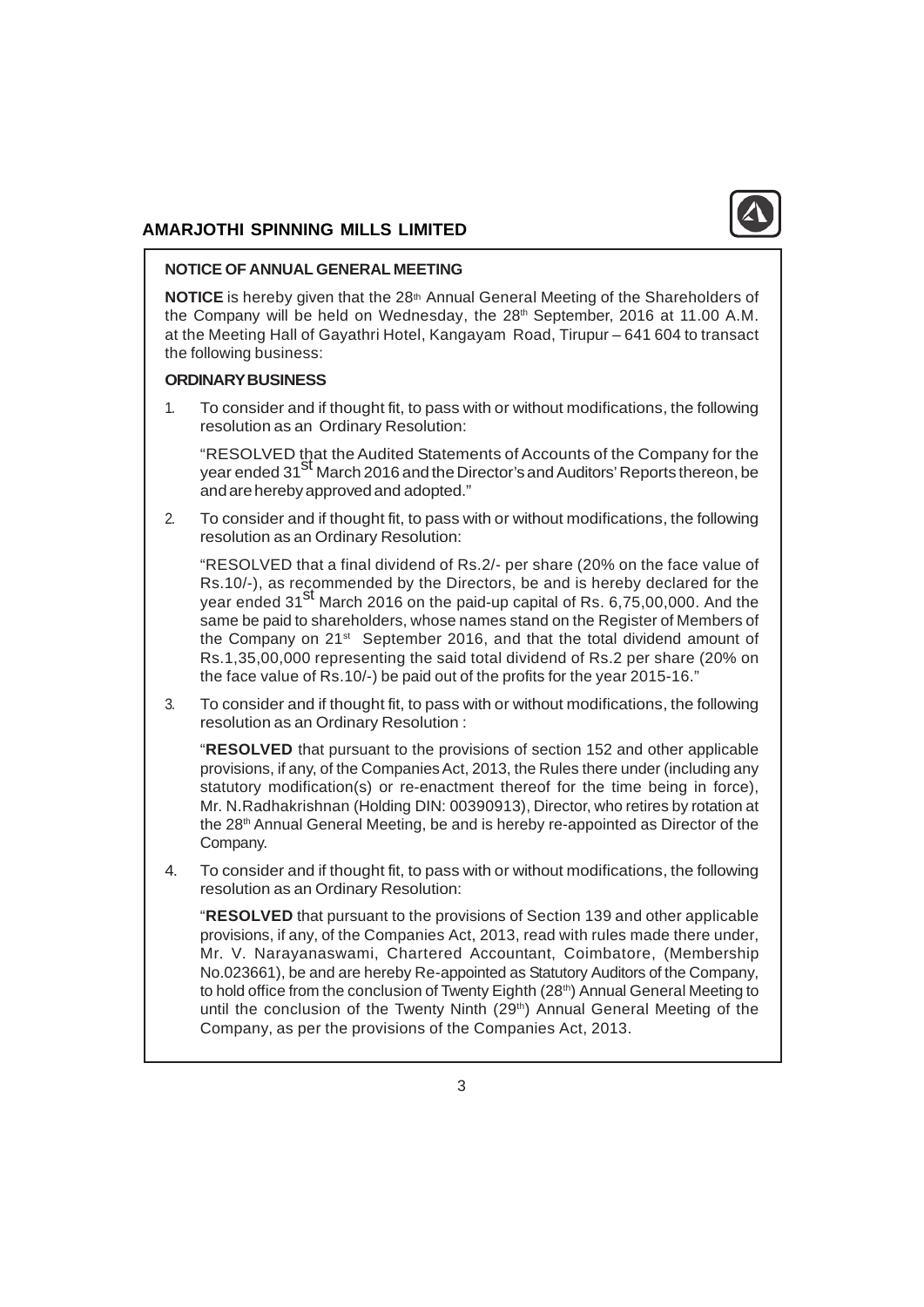

**FURTHER RESOLVED THAT** a remuneration of 1.98Lakhs (including expenses, if any, incurred by them in connection with the said audit) be paid to the Statutory Auditors for the financial year 2016-17.

#### **SPECIAL BUSINESS**

5. To consider and if thought fit, to pass with or without modifications, the following resolution as an Ordinary Resolution:

**"RESOLVED** THAT, The approval of the Company be and is hereby accorded in terms of sections 196,197 & 203 of the Companies Act, 2013 read with Schedule V of the said Act and other applicable provisions of Companies Act, 2013 for the reappointment of Sri.R.Premchander as Managing Director of the Company for a further period of 5(Five) years with effect from 01.09.2016, subject to the control, direction and superintendence of the Board of Directors of the Company, on the following terms and conditions:

- (a) Salary of Rs.60,000/- (Rupees Sixty Thousand only) per month.
- (b) Telephone at his residence
- (c) Other benefits, allowances, facilities and amenities as per the Company's rules.
- (d) Commission on net profits, as may be determined by the remuneration committee, within the limits prescribed under the Companies Act, 2013, provided such commission together with the other components of the remuneration paid to the Managing Director shall not exceed 5% of the net profits of the Company as computed in accordance with the relevant provisions of the Act"

"**FURTHER RESOLVED THAT**, the minimum remuneration payable to Sri.R.Premchander for any year in which the profits are absent or inadequate shall be such sum as may be determined by the remuneration committee of the Board in terms of Schedule V to the Companies Act, 2013"

"**FURTHER RESOLVED THAT**, Sri.R.Premchander shall not be liable to retirement by rotation so long as he functions as the Managing Director of the Company"

"**FURTHER RESOLVED THAT**, the Board of Directors and/or the Nomination and Remuneration committee be and is hereby authorized to revise or vary the remuneration of Sri.R.Premchander during his period of office at any time, subject to the provisions regarding maximum remuneration payable under the Companies Act, 2013 in vogue for the time being".

6. To consider and if thought fit, to pass with or without modifications, the following resolution as an Ordinary Resolution:

" **RESOLVED** THAT, The approval of the Company be and is hereby accorded in terms of sections 196,197 & 203 of the Companies Act, 2013 read with Schedule V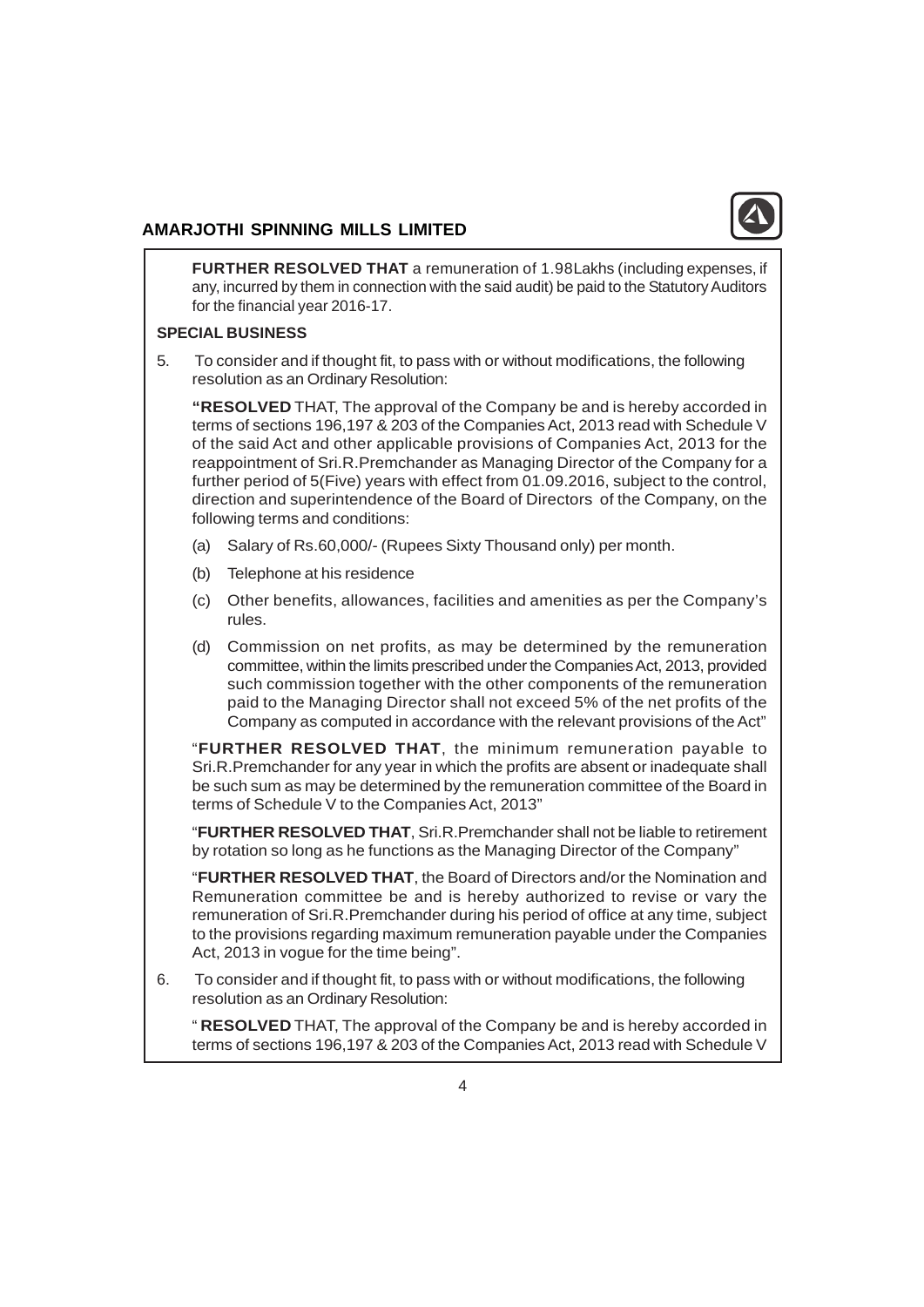

of the said Act and other applicable provisions of Companies Act, 2013 for the reappointment of Sri.R.Jaichander as Joint Managing Director of the Company for a further period of 5(Five) years with effect from 01.12.2016, subject to the control, direction and superintendence of the Board of Directors of the Company, on the following terms and conditions :

- (a) Salary of Rs.60,000/- (Rupees Sixty Thousand only) per month.
- (b) Telephone at his residence
- (c) Other benefits, allowances, facilities and amenities as per the Company's rules.
- (d) Commission on net profits, as may be determined by the remuneration committee, within the limits prescribed under the Companies Act, 2013, provided such commission together with the other components of the remuneration paid to the Joint Managing Director shall not exceed 5% of the net profits of the Company as computed in accordance with the relevant provisions of the Act"

"**FURTHER RESOLVED THAT**, the minimum remuneration payable to Sri.R.Jaichander for any year in which the profits are absent or inadequate shall be such sum as may be determined by the remuneration committee of the Board in terms of Schedule V to the Companies Act, 2013"

"**FURTHER RESOLVED THAT**, Sri.R.Jaichander shall not be liable to retirement by rotation so long as he functions as the Joint Managing Director of the Company"

"**FURTHER RESOLVED THAT**, the Board of Directors and/or the Nomination and Remuneration Committee be and is hereby authorized to revise or vary the remuneration of Sri.R.Jaichander during his period of office at any time, subject to the provisions regarding maximum remuneration payable under the Companies Act, 2013 in vogue for the time being".

7. To consider and if thought fit, to pass, with or without modification(s), the following resolution as an Ordinary resolution:

"**RESOLVED THAT**, the approval of the Company be and is hereby accorded in terms of section 197(6) and other applicable provisions of the Companies Act, 2013 for the payment of remuneration by way of commission to Shri.N.Rajan, Chairman Cum Non-Executive Director, up to an amount not exceeding 1% of the net profits per annum, computed in accordance with the relevant statutory provisions, as may be decided by Board of Directors/Remuneration Committee of the Board, in respect of five financial years commencing from 01<sup>st</sup> April 2016, on the terms and conditions including remuneration as set out in Explanatory Statement annexed to the Notice convening this meeting.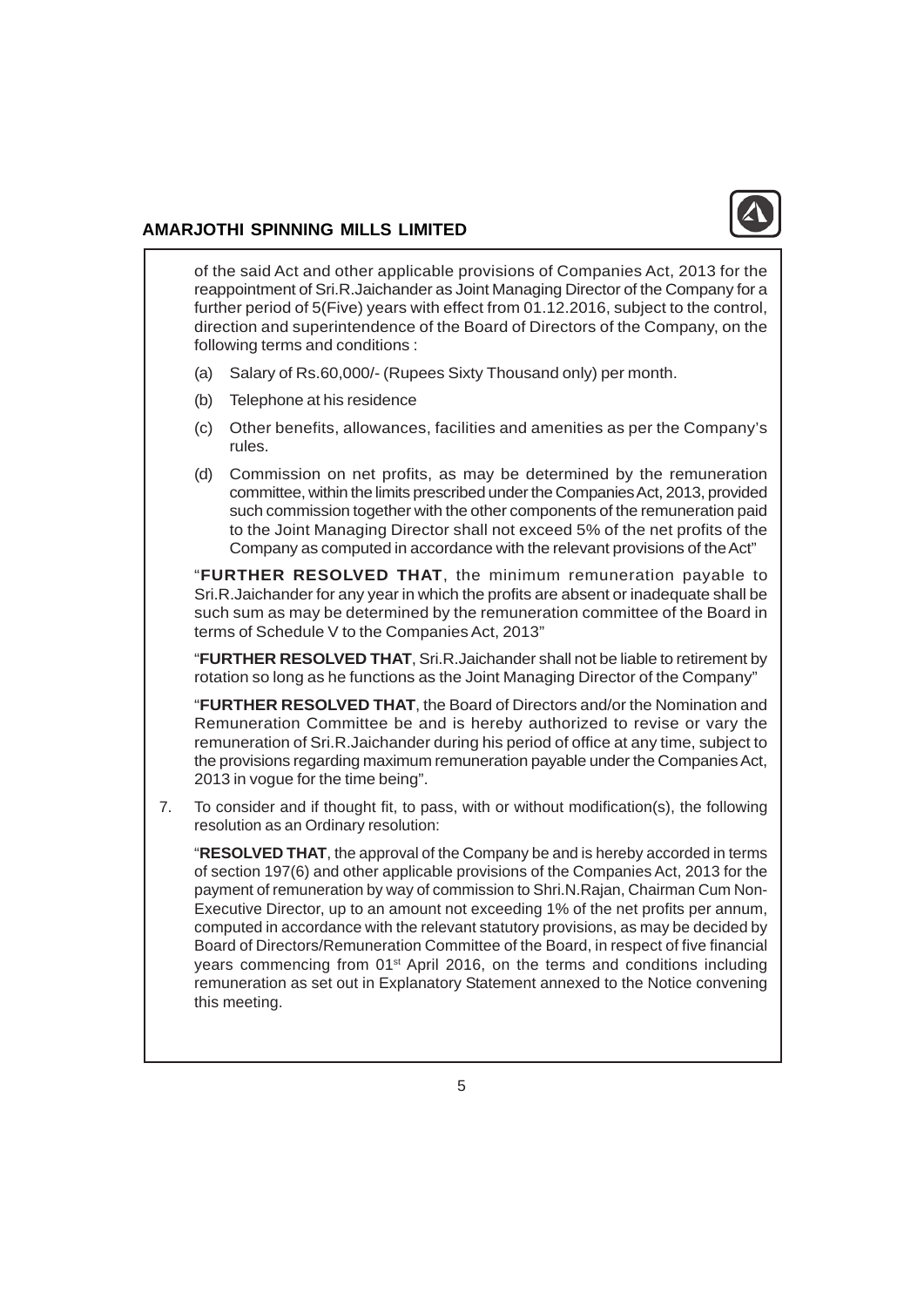

8. To consider and if thought fit, to pass with or without modifications, the following resolution as an Ordinary Resolution:

**"RESOLVED** that pursuant to the provisions of Section 148(3) and other applicable provisions, if any, of the Companies Act, 2013 and The Companies (Audit and Auditors) Rules, 2014(including any statutory modification(s) or re-enactment(s) thereof, for the time being in force), the remuneration payable during the financial year 2016-17 to M/s.Nagarajan & Co.,Mr. M Nagarajan, Cost Accountant having membership No.6384 and the Registration No.000088 appointed by the Board of Directors of the Company to conduct the audit of the cost records of the company for the financial year 2016-17, amounting to Rs.40,000/- (Rupees Forty Thousand only) as also the payment of service tax as applicable be and is hereby ratified and confirmed."

#### **By Order of the Board**

Date : 27.05.2016 Chairman Managing Director

Place : Tirupur (Sd/-)**N.RAJAN** (Sd/-) **R. PREMCHANDER**

### **NOTE :**

- 1. A member entitled to attend and vote is entitled to appoint a proxy and such a proxy need not be a member. The proxy form duly stamped and executed, should be deposited at the Registered Office of the Company at least forty-eight hours before the time fixed for the commencement of the meeting. A person can act as proxy on behalf of not more than fifty (50) members holding in the aggregate not more than 10% of the total share capital of the Company.
- 2. The register of members and share transfer books of the Company will remain closed from 22<sup>nd</sup> September, 2016 to 28<sup>th</sup> September, 2016 (both days inclusive). The dividend, if declared at the meeting, will be paid on or before 28<sup>th</sup> October, 2016.
- 3. Pursuant to the provisions of Sections 205A (5) and 205C of the Companies Act, 1956, the Company has transferred the unclaimed and unpaid dividends upto the financial year 31st March 2008, to the Investor Education and Protection Fund (the IEPF) established by the Central Government. Pursuant to the provisions of Investor Education and Protection Fund (Uploading of information regarding unpaidand unclaimed amounts lying with companies) Rules, 2012, the Company has uploaded the details of unpaid and unclaimed amounts lying with the Company as on 25<sup>th</sup> September 2015 (date of last Annual General Meeting) on the website of the Company (www.amarjothi.net), as also on the Ministry of CorporateAffairs website.
- 4. Pursuant to the provisions of Section 108 and other applicable provisions, if any, of the Companies Act, 2013 and the Companies (Management and Administration) Rules, 2014, as amended and Reg.44 of SEBI (Listing Obligations & Disclosure Requirements) Regulations, 2015 the Company is pleased to provide to its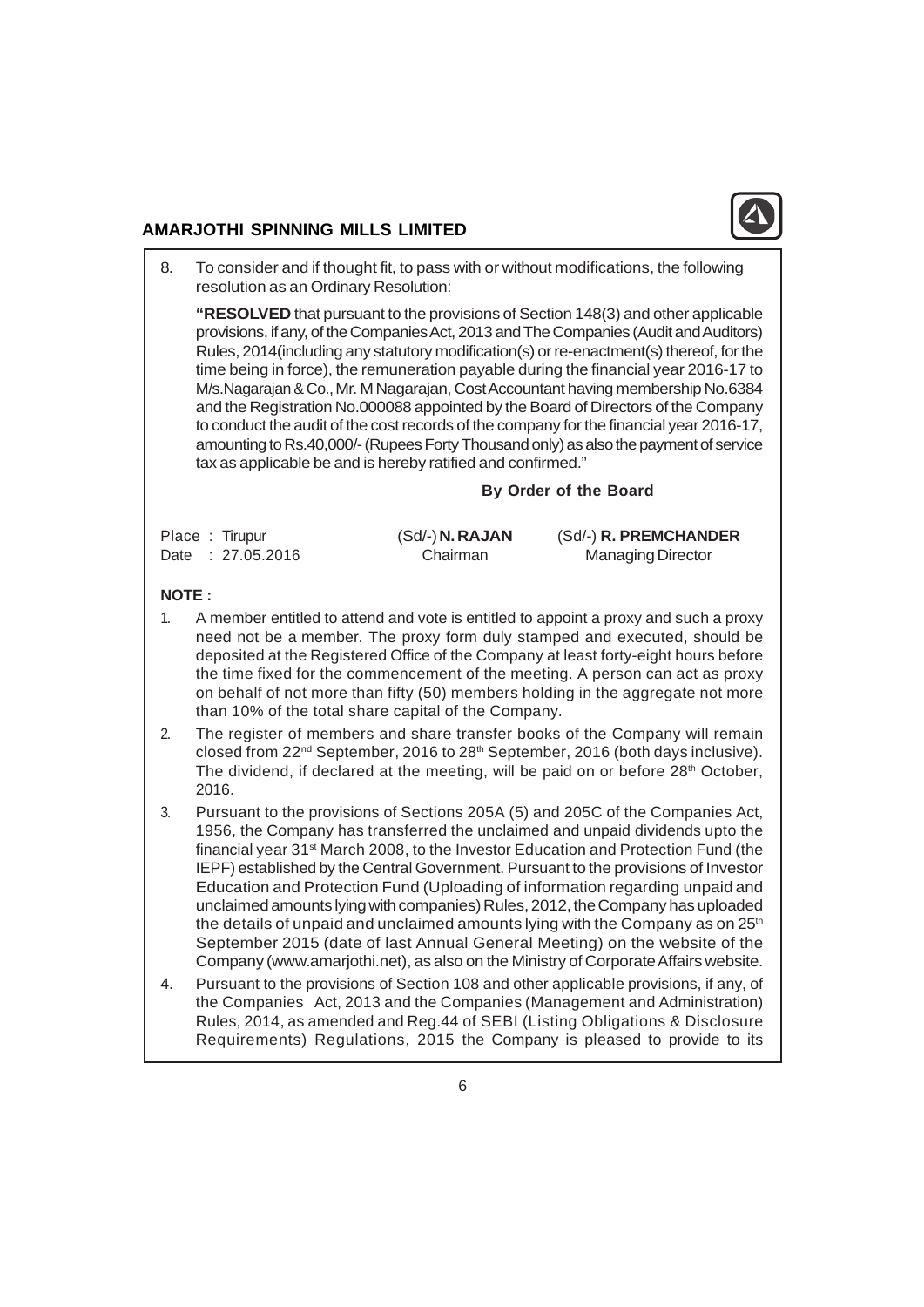

members facility to exercise their right to vote on resolutions proposed to be passed in the Meeting by electronic means. The members may cast their votes using an electronic voting system from a place other than the venue of the Meeting.

The Board of Directors has appointed Sri. R.RAMCHANDAR, Company Secretary In Practice as the Scrutinizer, for conducting e-voting process in a fair and transparent manner:

The Company has engaged the services of Central Depository Services (India) Limited ("CDSL") to provide e-voting facility.

The e-voting facility will be available at the link www.evotingindia.com during the following voting period.

**The remote e-voting would commence on Sunday, the 25th September 2016 (9:00 am) and end on Tuesday, the 27th September 2016 (5:00 pm).**

During the above period, shareholders of the Company, holding shares either in physical form or in dematerialized form, as on the cut-off date of 21st September 2016, may cast their vote electronically. The e-voting module shall be disabled by CDSL for voting after 5:00 p.m. on 27<sup>th</sup> September 2016. Once the vote on a resolution is cast by the shareholder, the shareholder cannot change it subsequently.

The voting rights of Members shall be in proportion of the shares held by them in the paid up equity share capital of the Company as on 21st September 2016. A person, whose name is recorded in the Register of Members or in the Register of Beneficial Owners maintained by the Depositories as on the cut-off date (21st September 2016) only shall be entitled to avail the facility of remote e-voting as well as voting at the meeting through Ballot Paper.

Notice is being sent to all the shareholders whose names appear on the Register of Members / list of Beneficial Owners, as received from National Securities Depository Limited (NSDL) / Central Depository Services (India) Limited (CSDL) as at the close of business hours on Friday, the 23rd August 2016.

Any person, who acquires shares of the Company and becomes a member after dispatch of the Notice, but holding shares as on the cut-off date for remote e-voting i.e.  $21^{st}$  September 2016, may obtain the login Id and Password by sending a request to helpdesk.evoting@cdslindia.com or contact our Registrar & Share Transfer Agent at the address mentioned on Note no.5 (ii).

The facility for voting through poll shall be made available at the Meeting and the members attending the Meeting and who have not cast their vote by remote e-voting shall be eligible to vote at the Meeting through poll by ballot paper.

The Members who have cast their vote by remote e-voting prior to the meeting may also attend the meeting but shall not be entitled to cast their vote again.

Members can opt for only one mode of voting, i.e., either by Ballot Form or e-voting. In case Members cast their votes through both the modes, voting done by e-voting shall prevail and votes cast through Ballot Form shall be treated as invalid.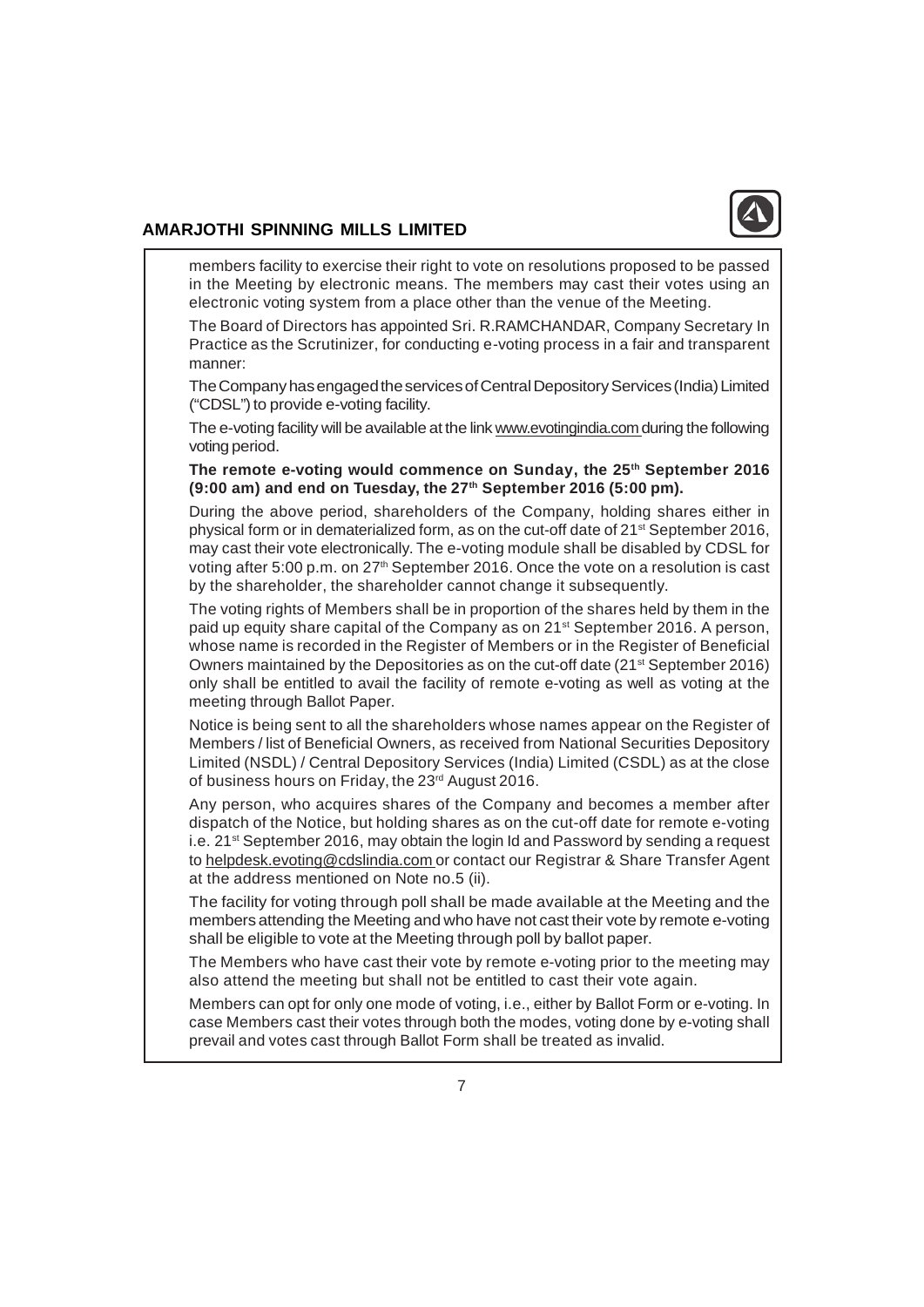

The procedure and instructions for e-voting is furnished in this notice.

The Scrutinizer will submit his report to the Chairman after completion of the Scrutiny and the results of the physical ballot / e-voting will be announced by the Company on its website - www.amarjothi.net within 48 hours of the conclusion of the AGM.

- 5. Members are requested to:
	- Provide Permanent Account Number if not already provided;
	- **•** Opt for NECS/NEFT/RTGS facility by providing latest bank account details for prompt credit and for avoiding fraudulent encashment / loss in postal transit of dividend warrant; and
	- Avail nomination facility.

For the above purposes,

- i) shareholders holding shares in electronic mode may approach their respective depository participants (DP) and
- ii) Shareholders holding shares in physical mode can approach M/s. S.K.D.C Consultants Limited, our Registrar & Share Transfer Agent – Tel. No. 0422- 6549995, 2539835 Email: info@skdc- consultants.com.
- 6. Members who are holding shares in physical form are requested to avail dematerialization facility.

For further information, please refer to FAQs posted by National Securities Depository Limited on its website www.nsdl.co.in and Central Depository Services (India) Limited on its website www.cdslindia.com.

### **STATEMENT OF MATERIAL FACTSUNDERSECTION102OFTHECOMPANIESACT, 2013**

#### **Item No. 5:**

Sri R.Premchander, B.Com, M.B.A., aged 47 years, is the Managing Director of the Company from 16.12.1987. He has over 26 years experience in marketing, finance and management and provides a professional touch to the company's management. He is a member of Stake Holder Relationship Committee. He is also a Managing Director of Amarjothi Power Generation and Distribution Company Ltd and he is holding 250 shares (1.32% of total paid-up capital of the company). He is a Director of RPJ Textiles ltd and he is holding 500 shares (10.00% of total paid-up capital of the company).

His present tenure as the Managing Director of the Company comes to an end on 31<sup>st</sup> August 2016. The Board of Directors at its meeting held on 27<sup>th</sup> May 2016, has reappointed Sri.R.Premchander as Managing Director for a further period of 5(Five) years with effect from 1<sup>st</sup> September 2016. His remuneration has also been approved by the Nomination and Remuneration Committee of the Board. In terms of Schedule V to the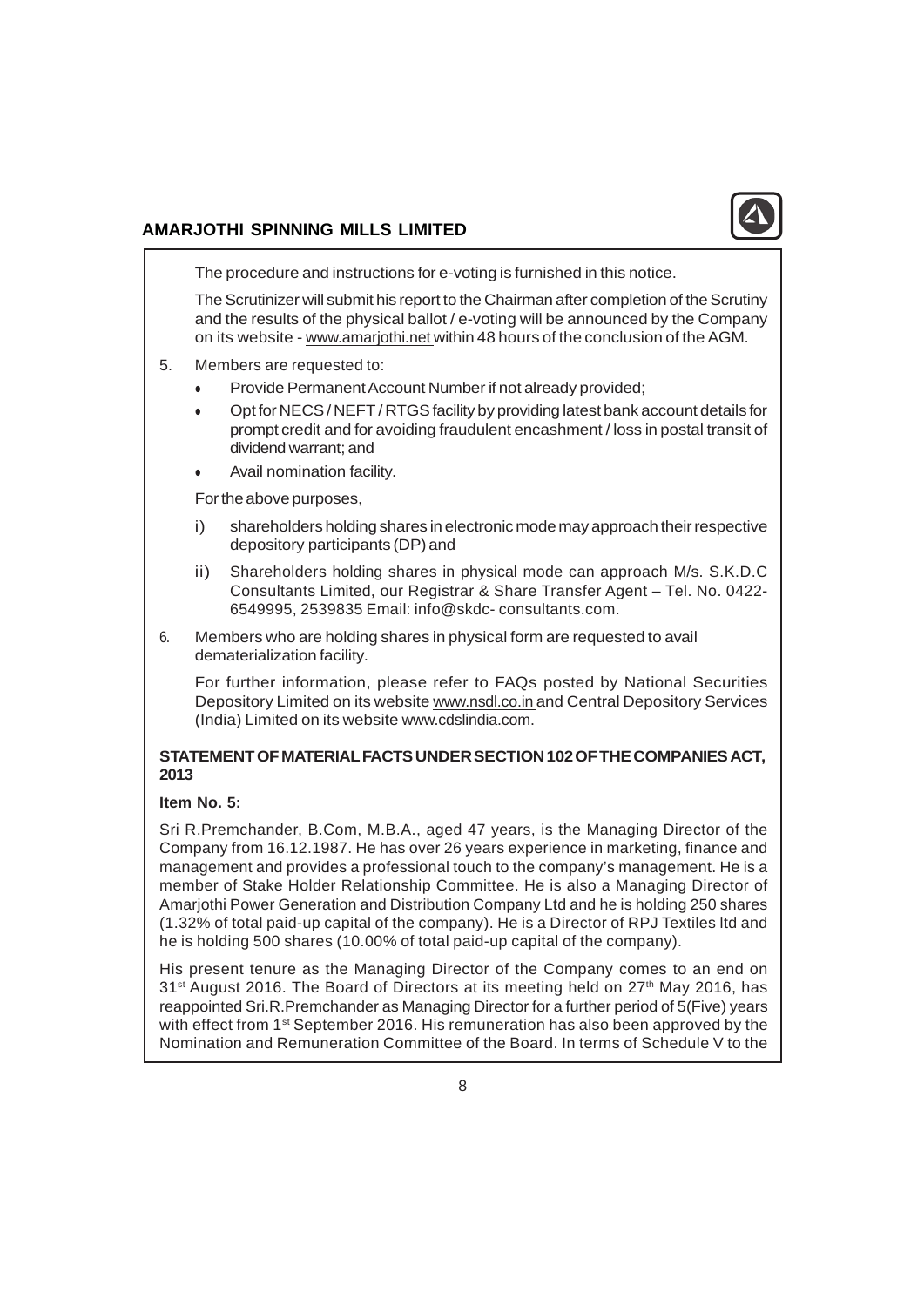

Companies Act, 2013, the re-appointment and remuneration is subject to the approval of the Company in General Meeting.

The Resolution and this Explanatory Statement may be treated as abstract of the terms and conditions of re-appointment of Sri.R.Premchander as Managing Director of the Company under Section 190 of the Companies Act,2013.

Sri. R.Premchander is interested in the above resolution, being the appointee and Sri.N.Rajan, Sri.R.Jaichander and Sri.N.Radhakrishanan are interested, being related to Sri.R.Premchander.

### **ITEM NO :6**

Sri R.Jaichander, B.Com, aged 42 years, is the Joint Managing Director of the Company from 30.09.1993. He has over 22 years experience in production planning, technical, financial, cost management and monitoring and factory management. He is a member of Stake Holder Relationship Committee. He is also a Director of Amarjothi Power Generation and Distribution Company Ltd and he is holding 350 shares (1.85% of total paid-up capital of the company). He is a Director of RPJ Textiles ltd and he is holding 250 shares (5.00% of total paid-up capital of the company).

His present tenure as the Joint Managing Director of the Company comes to an end on 30th November 2016. The Board of Directors, at its meeting held on 27<sup>th</sup> May 2016, has reappointed Sri.R.Jaichander as Joint Managing Director for a further period of 5(Five) years with effect from 1st December 2016. His remuneration has also been approved by the Nomination and Remuneration Committee of the Board. In terms of Schedule V to the Companies Act, 2013, the re-appointment and remuneration is subject to the approval of the Company in General Meeting.

The Resolution and this Explanatory Statement may be treated as abstract of the terms and conditions of re-appointment of Sri.R.Jaichander as Joint Managing Director of the Company under Section 190 of the Companies Act, 2013.

Sri. R.Jaichander is interested in the above resolution, being the appointee and Sri.N.Rajan, Sri.R.Premchander and Sri.N.Radhakrishanan are interested, being related to Sri.R.Jaichander.

#### **ITEM No: 7**

Sri N.Rajan, B.Com, F.C.A., aged 77 years, is the Chairman of the Company from the Incorporation of the Company. He is a Practicing Chartered Accountant with over 5 decades of rich experience in the areas of income Tax, Finance and Accounts. He is providing valuable advice and guidance in production planning, technical, marketing, financial, cost management and monitoring. He is the member of Audit Committee. He is also a Director of Amarjothi Power Generation and Distribution Company Ltd and he is holding 3250 shares (17.11% of total paid-up capital of the Company). He is a Director of RPJ Textiles ltd and he is holding 1750 shares (35.00% of total paid-up capital of the company).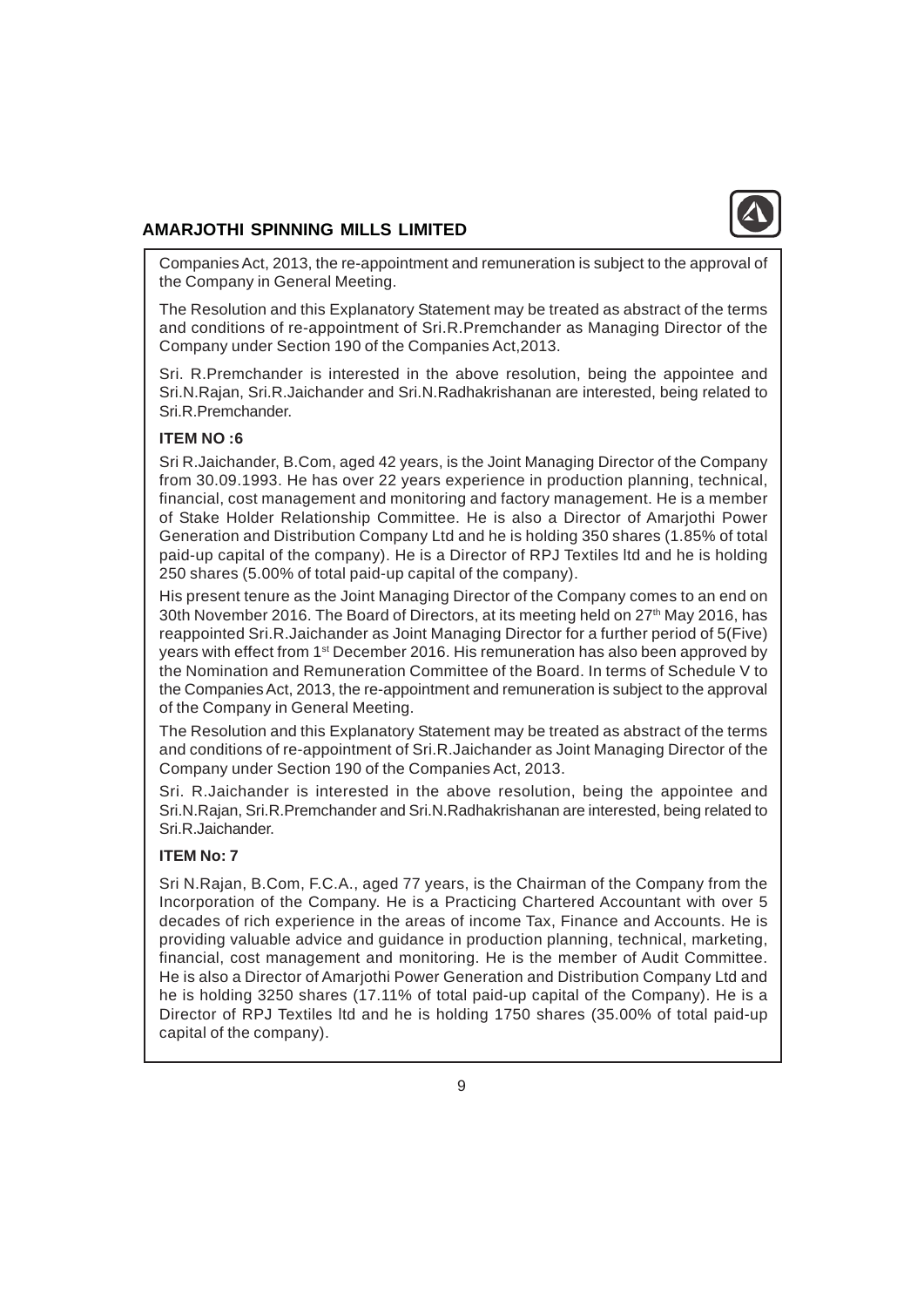

His remuneration package has been approved by the Nomination and Remuneration Committee of the Board. In terms of Schedule V to the Companies Act, 2013, the remuneration is subject to the approval of the Company in General Meeting.

The Resolution and this Explanatory Statement may be treated as abstract of the terms and conditions of fixing remuneration to chairman of the Company under Section 190 of the Companies Act, 2013.

Sri.N.Rajan is interested in the above resolution, being the beneficiary and Sri.R.Premchander, Sri.R.Jaichander and Sri.N.Radhakrishanan are interested, being related to Sri.N.Rajan.

### **ITEM No. 8**

The Board of Directors, on the recommendation of the Audit Committee, has approved the re-appointment of and remuneration payable to Shri. M.Nagarajan, Practicing Cost Accountant, Coimbatore, for auditing the cost accounting records of the Company pursuant to the Companies (Cost Records and Audit ) Rules 2014 for the Financial Year 2016-17 at a remuneration of Rs. 40,000/- per annum excluding the applicable service tax and reimbursement of out of pocket expenses incurred by him in connection with the audit.

As per Section 148 of the Companies Act, 2013 read with Companies (Audit & Auditors) Rules, 2014, the remuneration payable to the Cost Auditor as determined by the Board is required to be ratified by the members of the Company. Board recommends this resolution for the approval of the members.

Other than the appointee none of the Directors and other Key Managerial Personnel of the Company and their relatives is concerned or interested, financially or otherwise, in the resolution.

#### **By Order of the Board**

Place : Tirupur (Sd/-)**N.RAJAN** (Sd/-) **R. PREMCHANDER** Date : 27.05.2016 Chairman Managing Director

### **PROCEDURE AND INSTRUCTION FOR E-VOTING**:

- i) The voting period begins on <25.09.2016 9.00 AM> and ends on <27.09.2016- 5.00 PM>. During this period shareholders of the Company, holding shares either in physical form or in dematerialized form, as on the cut-off date of <21.09.2016> may cast their vote electronically. The e-voting module shall be disabled by CDSL for voting thereafter.
- ii) Shareholders who have already voted prior to the meeting date would not be entitled to vote at the meeting venue.
- iii) The shareholders should log on to the e-voting website www.evotingindia.com.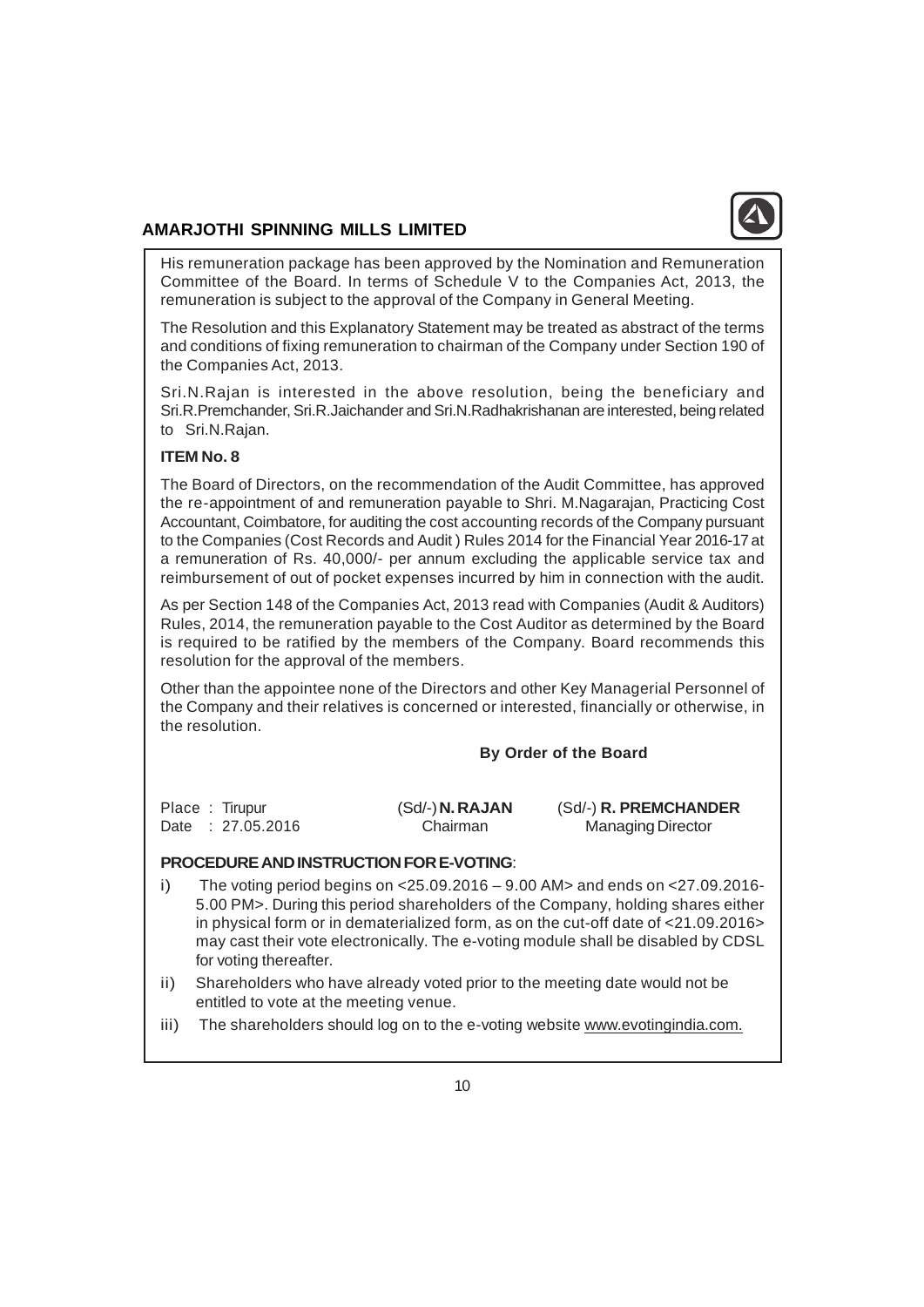

- iv) Click on Shareholders.
- v) Now Enter your User ID
	- a) For CDSL: 16 digits beneficiary ID,
	- b) For NSDL: 8 Character DPID followed by 8 Digits Client ID,
	- c) Members holding shares in Physical Form should enter Folio Number registered with the Company.
- vi) Next enter the Image Verification as displayed and Click on Login.
- vii) If you are holding shares in demat form and had logged on to www.evotingindia.com and voted on an earlier voting of any company, then your existing password is to be used.
- viii) If you are a first time user follow the steps given below:

For Members holding shares in Demat Form and Physical Form

|  | <b>PAN</b>                                         | Enter your 10 digit alpha-numeric *PAN issued by Income<br>Tax Department (Applicable for both demat shareholders<br>as well as physical shareholders)                                                                                                                            |
|--|----------------------------------------------------|-----------------------------------------------------------------------------------------------------------------------------------------------------------------------------------------------------------------------------------------------------------------------------------|
|  |                                                    | Members who have not updated their PAN with the<br>Company/Depository Participant are requested to use<br>the first two letters of their name and the 8 digits of the<br>sequence number in the PAN field.                                                                        |
|  |                                                    | In case the sequence number is less than 8 digits enter<br>the applicable number of 0's before the number after the<br>first two characters of the name in CAPITAL letters. Eg.<br>If your name is Ramesh Kumar with sequence number 1<br>then enter RA00000001 in the PAN field. |
|  | Dividend Bank<br>Details or<br>Date of Birth (DOB) | Enter the Dividend Bank Details or Date of Birth (in dd/mm/<br>yyyy format) as recorded in your demat account or in the<br>company records in order to login.                                                                                                                     |
|  |                                                    | • If both the details are not recorded with the depository or<br>company please enter the member id / folio number in<br>the Dividend Bank details field as mentioned in instruction<br>(v).                                                                                      |

- ix) After entering these details appropriately, click on "SUBMIT" tab.
- x) Members holding shares in physical form will then directly reach the Company selection screen.

However, members holding shares in demat form will now reach 'Password Creation'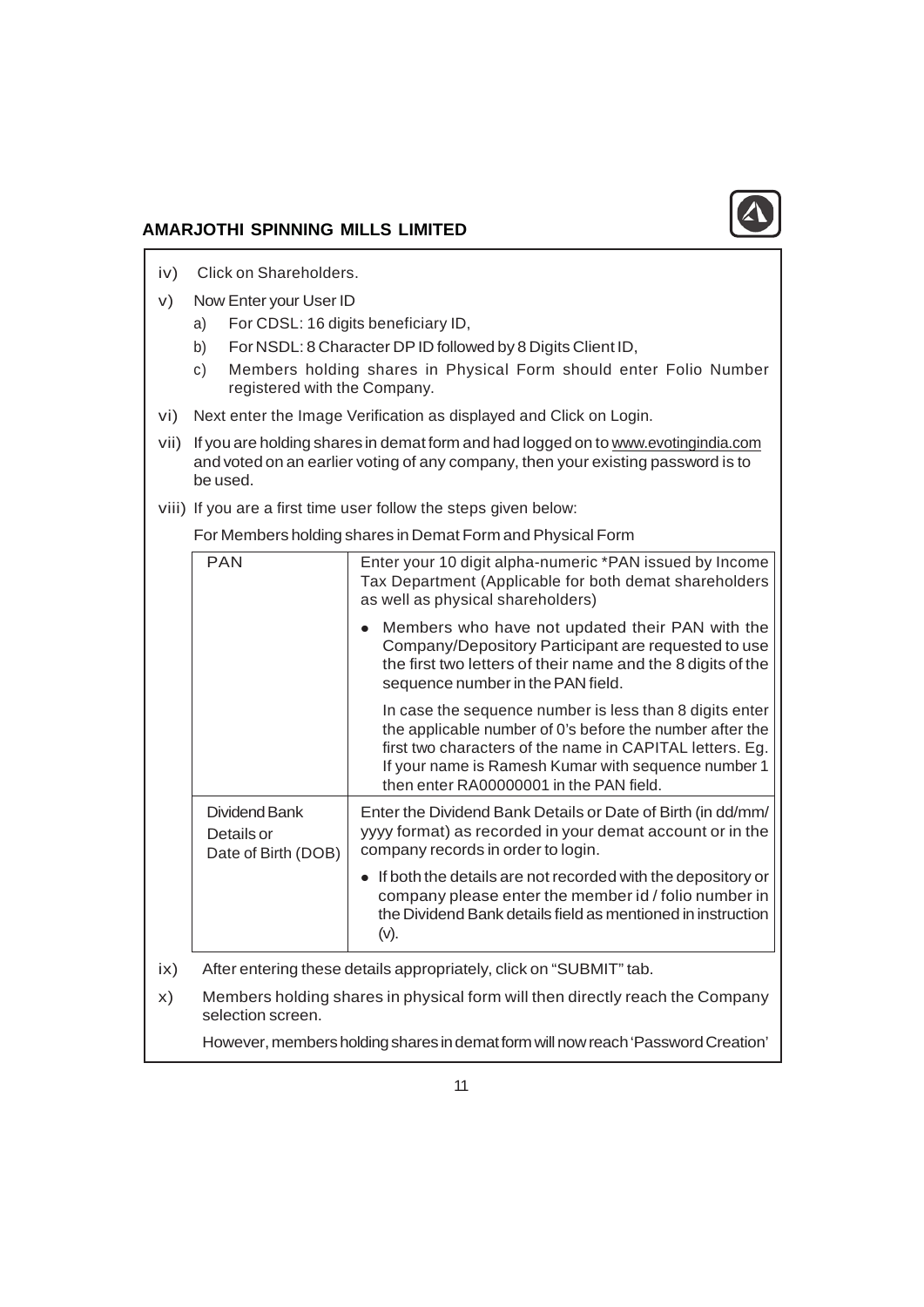

menu wherein they are required to mandatorily enter their login passwordin the new password field. Kindly note that this password is to be also used by the demat holders for voting for resolutions of any other Company, on which they are eligible to vote, provided that company opts for e-voting through CDSL platform. It is strongly recommended not to share your password with any other person and take utmost care to keep your password confidential.

- xi) For Members holding shares in physical form, the details can be used only for e-voting on the resolutions contained in this Notice.
- xii) ClickontheEVSNrelevantfor<AMARJOTHISPINNINGMILLSLIMITED>
- xiii) On the voting page, you will see "RESOLUTION DESCRIPTION" and against the same the option "YES/NO" for voting. Select the option YES or NO as desired. The option YES implies that you assent to the Resolution and option NO implies that you dissent to the Resolution.
- xiv) Click on the "RESOLUTIONS FILE LINK" if you wish to view the entire Resolution details.
- xv) After selecting the resolution you have decided to vote on, click on"SUBMIT". A confirmation box will be displayed.If you wish to confirm your vote, click on"OK", else to change your vote, click on "CANCEL" and accordingly modify your vote.
- xvi) Once you"CONFIRM" your vote on the resolution, you will not be allowed to modify your vote.
- xvii) You can also take a print of the votes cast by clicking on "Click here to print" option on the Voting page.
- xviii) If a demat account holder has forgotten the login password then Enter the User ID and the image verification code and click on Forgot Password & enter the details as prompted by the system.
- (xix) Shareholders can also cast their vote using CDSL's mobile app m-Voting available for android based mobiles. The m-Voting app can be downloaded from Google Play Store. Apple and Windows phone users can download the app from the App Store and the Windows Phone Store respectively on or after 30<sup>th</sup> June 2016. Please follow the instructions as prompted by the mobile app while voting on your mobile.
- (xx) **Notefor Non–IndividualShareholdersand Custodians**
	- <sup>l</sup> Non-Individual shareholders (i.e. other than Individuals, HUF, NRI etc.) and Custodian are required to log on to www.evotingindia.com and register themselves as Corporates.
	- A scanned copy of the Registration Form bearing the stamp and sign of the entity should be emailed to helpdesk.evoting@cdslindia.com.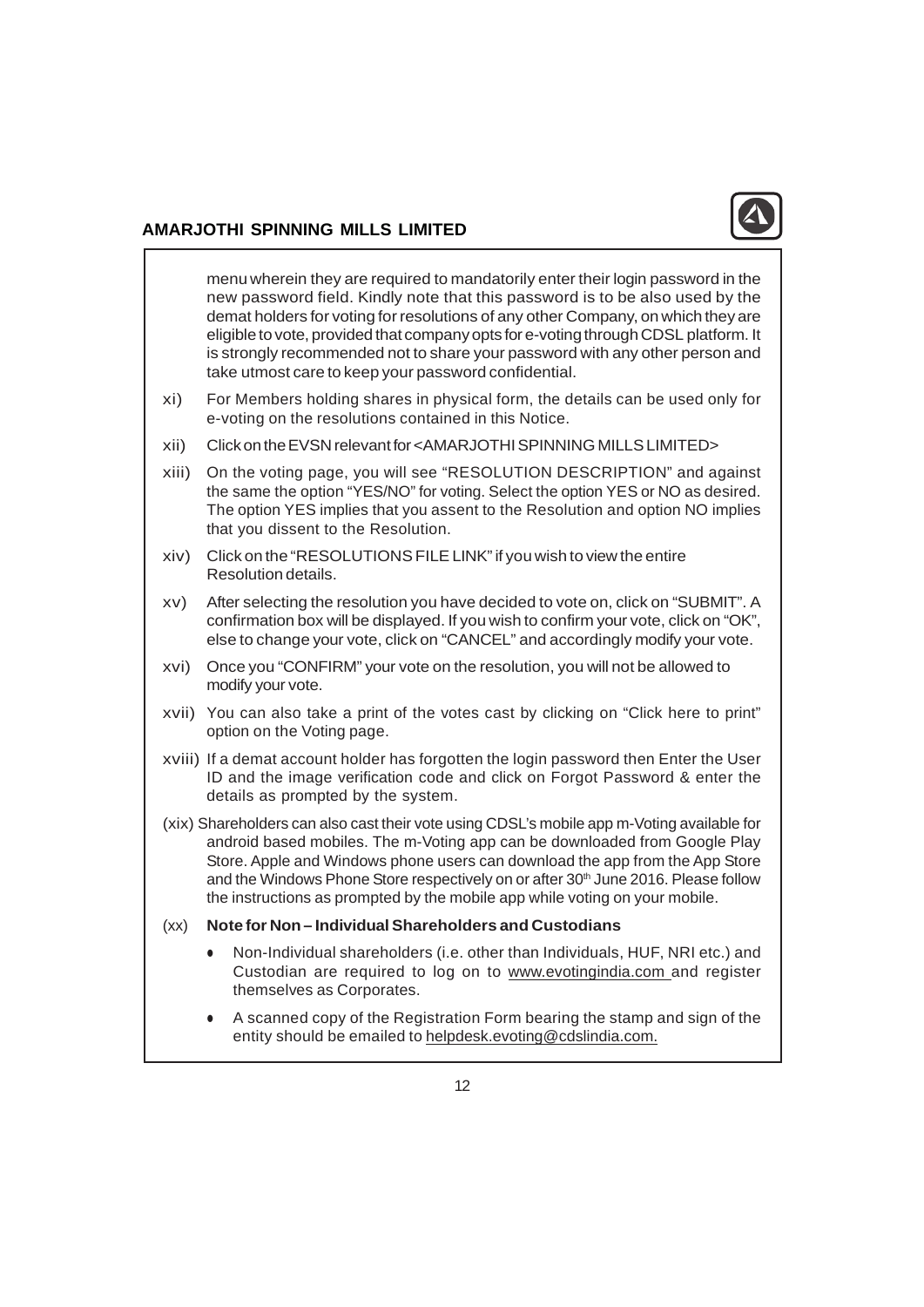

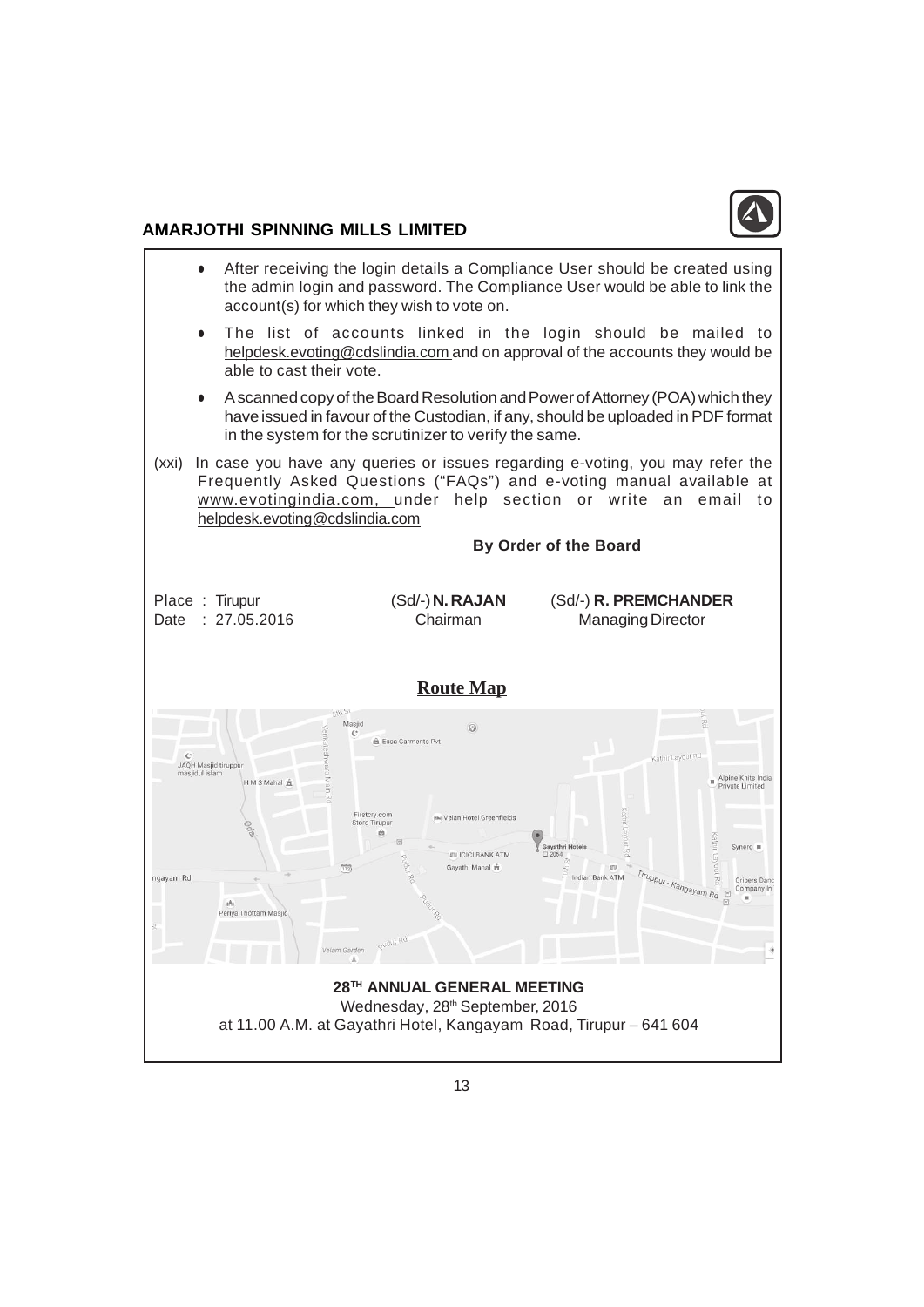

|                                                                                                                                              | ITEMS - 3, 5 &6:                                                                                       |                                                                                                                                             |                                                                                                                                                                 |  |  |  |
|----------------------------------------------------------------------------------------------------------------------------------------------|--------------------------------------------------------------------------------------------------------|---------------------------------------------------------------------------------------------------------------------------------------------|-----------------------------------------------------------------------------------------------------------------------------------------------------------------|--|--|--|
| Name of the Director                                                                                                                         | <b>N.RADHAKRISHNAN</b>                                                                                 | <b>R. PREMCHANDER</b>                                                                                                                       | <b>R.JAICHANDER</b>                                                                                                                                             |  |  |  |
| <b>DIN</b>                                                                                                                                   | 00390913                                                                                               | 00390795                                                                                                                                    | 00390836                                                                                                                                                        |  |  |  |
| Date of Birth                                                                                                                                | 19/05/1948                                                                                             | 16/11/1968                                                                                                                                  | 13/08/1974                                                                                                                                                      |  |  |  |
| Expertise in specific<br>functional areas                                                                                                    | Has more than 40 Years<br>experience in the field of<br>marketing and<br>management of the<br>Company. | Has more than<br>25 Years experience<br>in the field of<br>marketing, finance<br>and management<br>of the Company                           | Has more than 20 years<br>experience in the field of<br>production planning, technical,<br>finance, cost management<br>and factory mangement<br>of the Company. |  |  |  |
| Qualifications                                                                                                                               | <b>SSLC</b>                                                                                            | B.Com., MBA.                                                                                                                                | B.Com.                                                                                                                                                          |  |  |  |
| List of other companies<br>in which directorship<br>held as on 31 <sup>St</sup> March 2016                                                   | Chairman: Nil<br><b>Managing Director: Nil</b>                                                         | Chairman: Nil<br><b>Managing Director:</b><br>- Amariothi Power<br>Generation and<br>Distribution Company<br>Limited<br>- Vinformax Systems | Chairman: Nil<br><b>Managing Director: Nil</b>                                                                                                                  |  |  |  |
|                                                                                                                                              |                                                                                                        | India Private Limited                                                                                                                       |                                                                                                                                                                 |  |  |  |
|                                                                                                                                              | Director: Nil                                                                                          | Director:<br>- Propin India Developers<br>Private Limited                                                                                   | Director :-<br>- Amarjothi Power<br>Generation and<br>Distribution Company<br>Limited                                                                           |  |  |  |
|                                                                                                                                              |                                                                                                        | - Freeze Adventures<br>Private Limited                                                                                                      | -R P J Textiles Limited                                                                                                                                         |  |  |  |
|                                                                                                                                              |                                                                                                        | - R P J Textiles Limited                                                                                                                    |                                                                                                                                                                 |  |  |  |
|                                                                                                                                              |                                                                                                        | - Vixta Solutions Private<br>Limited                                                                                                        |                                                                                                                                                                 |  |  |  |
|                                                                                                                                              |                                                                                                        | - Vinformax Technology<br>Systems Private Limited                                                                                           |                                                                                                                                                                 |  |  |  |
|                                                                                                                                              |                                                                                                        | -Twiss Drinks India<br>Private Limited                                                                                                      |                                                                                                                                                                 |  |  |  |
| Chairman / Members<br>of the Committees of<br>the Board of other companies<br>in which he is a Director<br>as on 31 <sup>St</sup> March 2016 | Chairman: Nil<br>Member: Nil                                                                           | Chairman: Nil<br>Member: Nil                                                                                                                | Chairman: Nil<br>Member: Nil                                                                                                                                    |  |  |  |
| Shareholding as on<br>31 <sup>St</sup> March 2016:                                                                                           |                                                                                                        |                                                                                                                                             |                                                                                                                                                                 |  |  |  |
| a) held individually                                                                                                                         | Nil                                                                                                    | 12,75,653                                                                                                                                   | 12,75,498                                                                                                                                                       |  |  |  |
| b) held as Karta of HUF                                                                                                                      | Nil                                                                                                    | Nil                                                                                                                                         | Nil                                                                                                                                                             |  |  |  |
| c) held jointly with others                                                                                                                  | Nil                                                                                                    | Nil                                                                                                                                         | Nil                                                                                                                                                             |  |  |  |
| d) held as Executor / Trustee                                                                                                                | Nil                                                                                                    | Nil                                                                                                                                         | Nil                                                                                                                                                             |  |  |  |
| Relationship with other<br><b>Directors</b>                                                                                                  | Brother of Mr. N. Rajan,<br>Non-Executive Director                                                     | Son of Mr. N. Rajan,<br>Non-Executive Director<br>and Brother of<br>Mr. R. Jaichander,<br>Joint Managing Director.                          | Son of Mr. N. Rajan,<br>Non-Executive Director<br>and Brother of<br>Mr. R.Premchander,<br>Managing Director                                                     |  |  |  |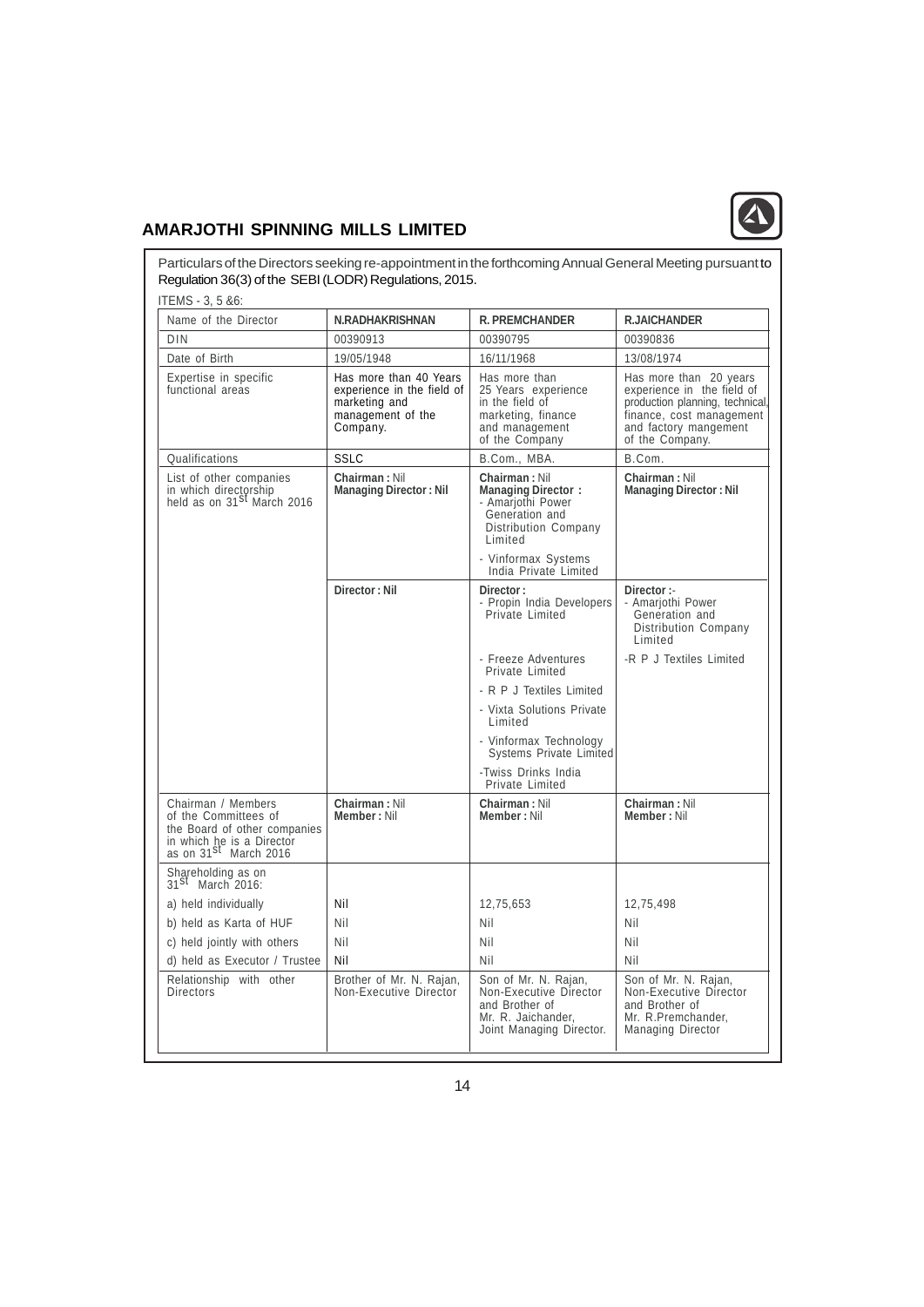

#### **DIRECTORS' REPORT TO THE MEMBERS OF AMARJOTHI SPINNING MILLS LIMITED**

Your Directors have pleasure in presenting the Twenty Eighth Annual Report together with the audited accounts of your Company for the year ended 31<sup>St</sup> March 2016.

#### **FINANCIAL RESULTS**

|                                            | 2015-2016<br>Rs. | 2014-2015<br>Rs. |
|--------------------------------------------|------------------|------------------|
| <b>Revenue from Operations</b>             | 1941350801.71    | 2014788794.60    |
| Other Income                               | 24757156.00      | 16457814.74      |
| <b>Total Revenue</b>                       | 1966107957.71    | 2031246609.34    |
| Less: Total Expenses                       | 1873228523.71    | 1856165136.16    |
| <b>Profit before Tax</b>                   | 92879434.00      | 175081473.18     |
| <b>Profit after Tax</b>                    | 86099434.00      | 132188548.95     |
| Surplus brought forward                    | 614766921.54     | 511634412.59     |
| Amount available for appropriation         | 700866355.54     | 643822961.50     |
| Appropriations to:                         |                  |                  |
| General Reserve                            | 8610000.00       | 13220000.00      |
| <b>CSR Reserve</b>                         | 3362626.00       | 0                |
| Proposed Dividend - Including Dividend Tax | 15836040.00      | 15836040.00      |
| Surplus carried to balance sheet           | 673057689.54     | 614766921.54     |
| TOTAL                                      | 700866355.54     | 643822961.54     |

#### **STATE OF COMPANY'SAFFAIRSAND FUTUREOUTLOOK: OPERATIONS**

The Company's sales decreased slightly by 3.48% to Rs.19413.50 Lakhs during the year under review as against Rs.20147.89 Lakhs in the previous year due to fluctuation in market conditions.

### **i) YARN DIVISION**

Your Directors inform you that yarn division continues to perform well. However due to raw material price fluctuation and yarn market fluctuation profitability of the yarn Division have not improved much.

### **ii) PROCESSINGUNIT**

The performance of the Processing unit is affected by fluctuation of market conditions in Tirupur.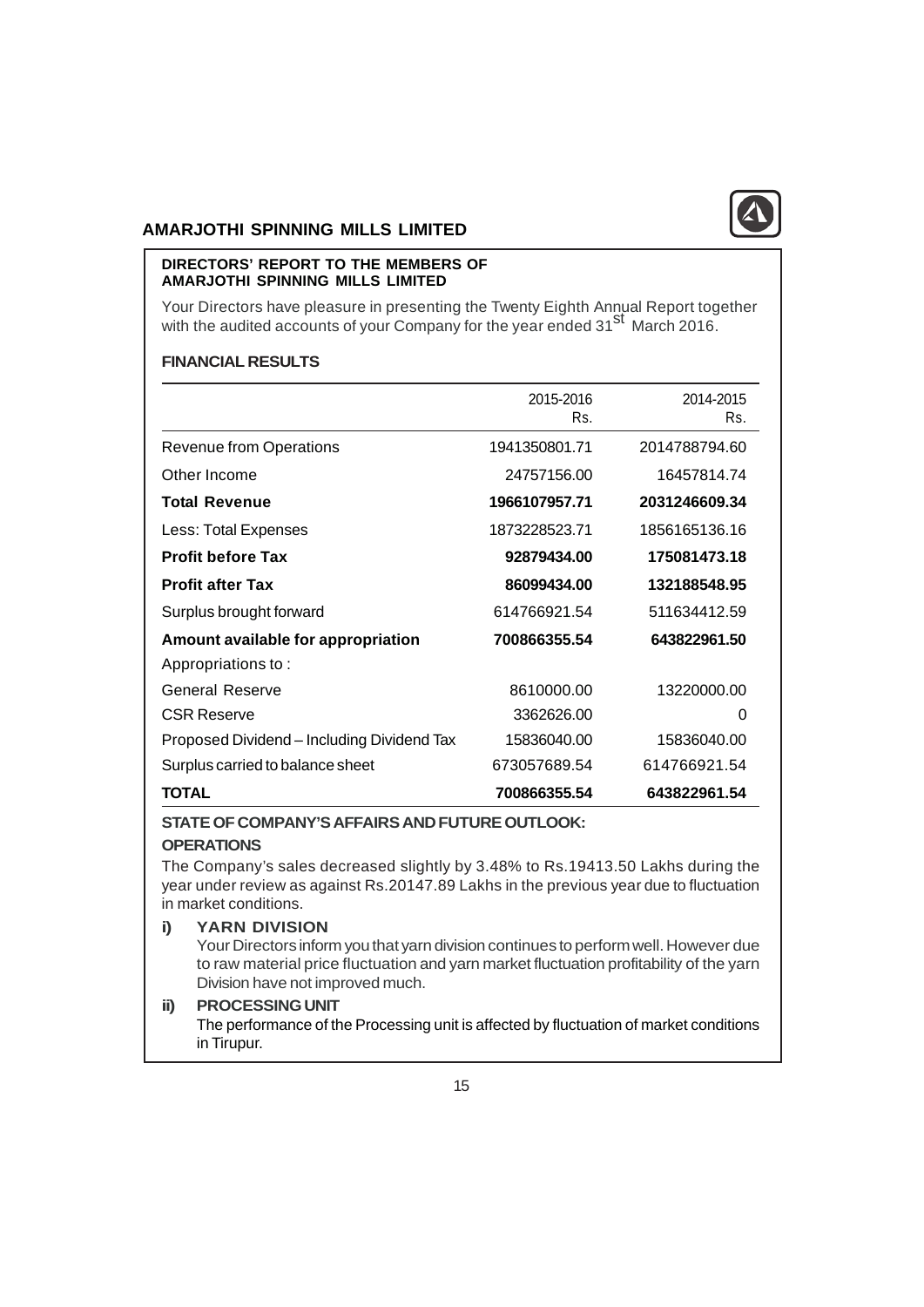

#### **FUTURE PROSPECTS:**

The Company will continue to perform well in the domestic market. The Company is in the process of implementing several cost saving measures including modernisation, which will make the product more competitive.

#### **CHANGEINNATUREOFBUSINESS,IFANY:**

There were no changes in Nature of Business during the year 2015-2016

#### **DIVIDEND**

Your Directors are gladto recommend adividend of Rs. 2.00 per share (20% on the Face value) for the year ended 31st March 2016 absorbing a sum of Rs.1,35,00,000/- for the approval of the share holders at the ensuing Annual General Meeting. The dividend will be free of tax in the hands of shareholders since the Company will be paying the Dividend Distribution Tax at the prescribed rate.

#### **GENERALRESERVE**

During the year, your Company has transferred an amount of Rs.86,10,000.00 to the General Reserve

#### **CHANGESIN SHARECAPITAL:**

There were no changes in Share Capitalof the Company during the Financial Year 2015- 2016.

#### **DISCLOSURE REGARDING ISSUE OF EQUITY SHARES WITH DIFFERENTIAL RIGHTS:**

The Company has not issued any Equity Shares with Differential Rights during the Financial Year 2015-2016.

#### **DISCLOSUREREGARDINGISSUEOFEMPLOYEESTOCKOPTIONS:**

The Company has not provided any Stock Option Scheme to the employees during the year Under Review.

### **DISCLOSURE REGARDING ISSUE OF SWEAT EQUITY SHARES :**

The Company has not issued any Sweat Equity Shares during the year under review.

#### **EXTRACT OFANNUAL RETURN:**

As required pursuant to Section 92 (3) of the Companies Act, 2013 and Rule 12 (1) of the Companies (Management and Administration) Rules, 2014, an extract of Annual Return in the Form MGT-9 is annexed as a part of this report vide "ANNEXURE VI".

#### **NUMBEROFBOARDMEETINGS:**

During the Financial Year 2015-16, 4 (Four) Meetings of the Board of Directors of the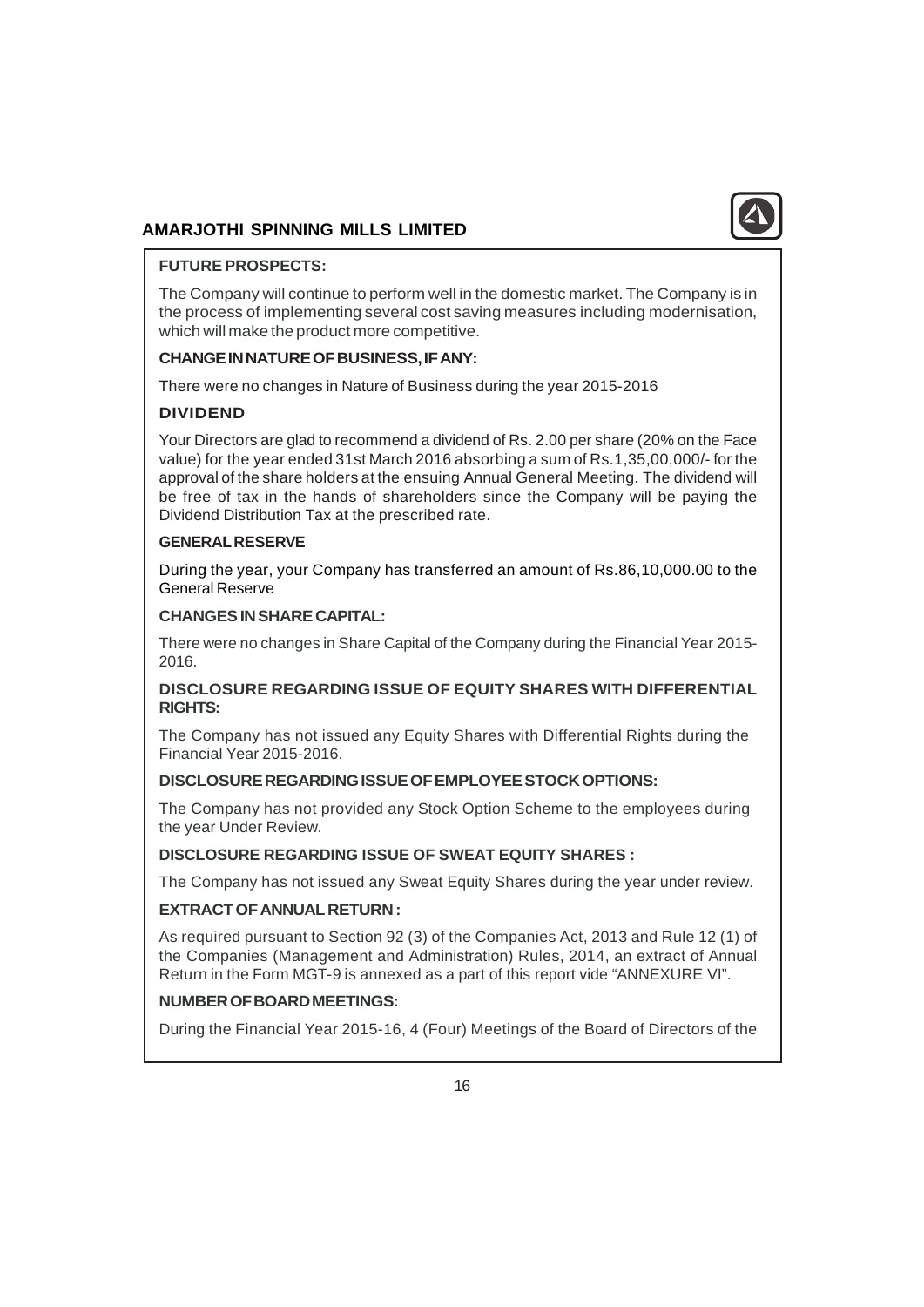

company were held on as given below. The details of Board Meeting and Attendance of Directors are disclosed in the Corporate Governance Report.

**Date of meetings:**

| 29.05.2015 | 30.07.2015 | 28.10.2015 | 29.01.2016 |
|------------|------------|------------|------------|
|            |            |            |            |

#### **PARTICULARSOFLOAN,GUARANTEES AND INVESTMENTSUNDERSECTION186:**

The Company has not provided any Loan/Guarantee during the year under review.

The Company has not made any investments during the period.

#### **RELATEDPARTYTRANSACTIONS:**

**ANNEXURE -3 – PARTICULARS OF CONTRACTS /ARRANGEMENTS MADE WITH RELATED PARTIES** (Pursuant to clause (h) of sub-section (3) of section 134 of the Companies Act, 2013 and Rule 8(2) of the Companies (Accounts) Rules, 2014 – AOC -2)

The Form pertains to the disclosure of particulars of contracts /arrangements entered into by the Company with related parties referred to in sub-section (1) of Section 188 of the Companies Act, 2013 including certain arm's length transactions under third proviso thereto.

1. Details of contracts or arrangements or transactions not at arm's length basis:

All transactions entered into by the Company during the year with related parties were on an arm's length basis.

2. Details of material contracts or arrangement or transactions at arm's length basis:

The transactions entered into by the Company during the year with related parties on an arm's length basis were not material in nature.

#### **By Order of the Board**

Date : 27.05.2016 Chairman Managing Director

Place : Tirupur (Sd/-)**N.RAJAN** (Sd/-) **R. PREMCHANDER**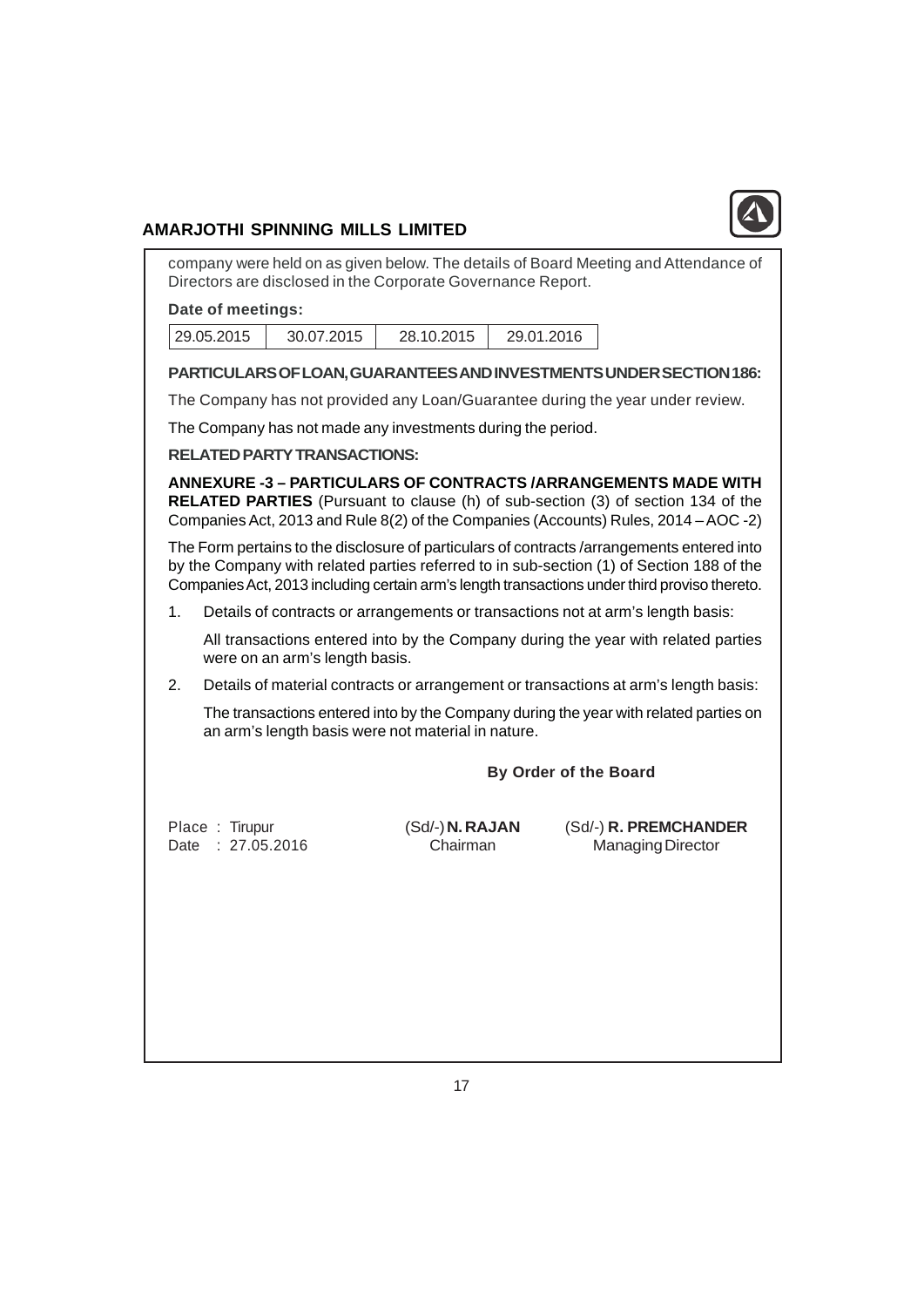

#### **EXPLANATIONOR COMMENTS ON QUALIFICATIONS, RESERVATIONS OR ADVERSE REMARKS OR DISCLAIMERS MADE BY THE AUDITORS:**

There are no qualifications, reservations or adverse remarks or disclaimers made by the auditors for the year.

**MATERIAL CHANGES AND COMMITMENT IF ANY AFFECTING THE FINANCIAL POSITION OFTHE COMPANY OCCURRED BETWEEN THEEND OF THEFINANCIAL YEAR TO WHICH THESE FINANCIAL STATEMENTS RELATE AND THE DATE OF THE REPORT:**

No material changes and commitments affecting the financial position of the Company occurred between the end of the financial year to which this financial statements relate and the date of this report.

#### **CONSERVATION OF ENERGY, TECHNOLOGY ABSORPTIONAND FOREIGN EXCHANGE EARNINGSAND OUTGO:**

The information relating to Conservation of Energy, Foreign Exchange Earning and Out Go, Technology Absorption pursuant to section  $134(3)$  (m) of the Act, read with rule 8 sub rule 3 of the Companies (Accounts) Rules, 2014 is attached as ANNEXURE -I which forms part of the report.

#### **RISK MANAGEMENT POLICY:**

This annual report has got a detailed chapter on management discussion and analysis on risk management stating about risk management by the Company. The Company has got a Risk Management Policy and the risk management periodically reviewed by the Board. The Company's business model has Comprehensive and integrated risk management framework that comprises a clear understanding of strategy, policy initiatives, prudential norms, proactive mitigation and structured reporting. In addition, the Board periodically reviews and discusses all assets with significant risks, including deliberating on the sectorspecific and systemic risks in the business environment. Other key variables monitored for risk are market condition and product costing.

#### **SUBSIDIARIES, JOINT VENTURES AND ASSOCIATE COMPANIES:**

The Company has No Joint Ventures and Subsidiaries.

The Company has one Associate Company M/s.Amarjothi Power Generation & Distribution co. Ltd in which our company holds 26.31% shares for the purpose of captive consumption of wind power. So, The details are mentioned in AOC-1.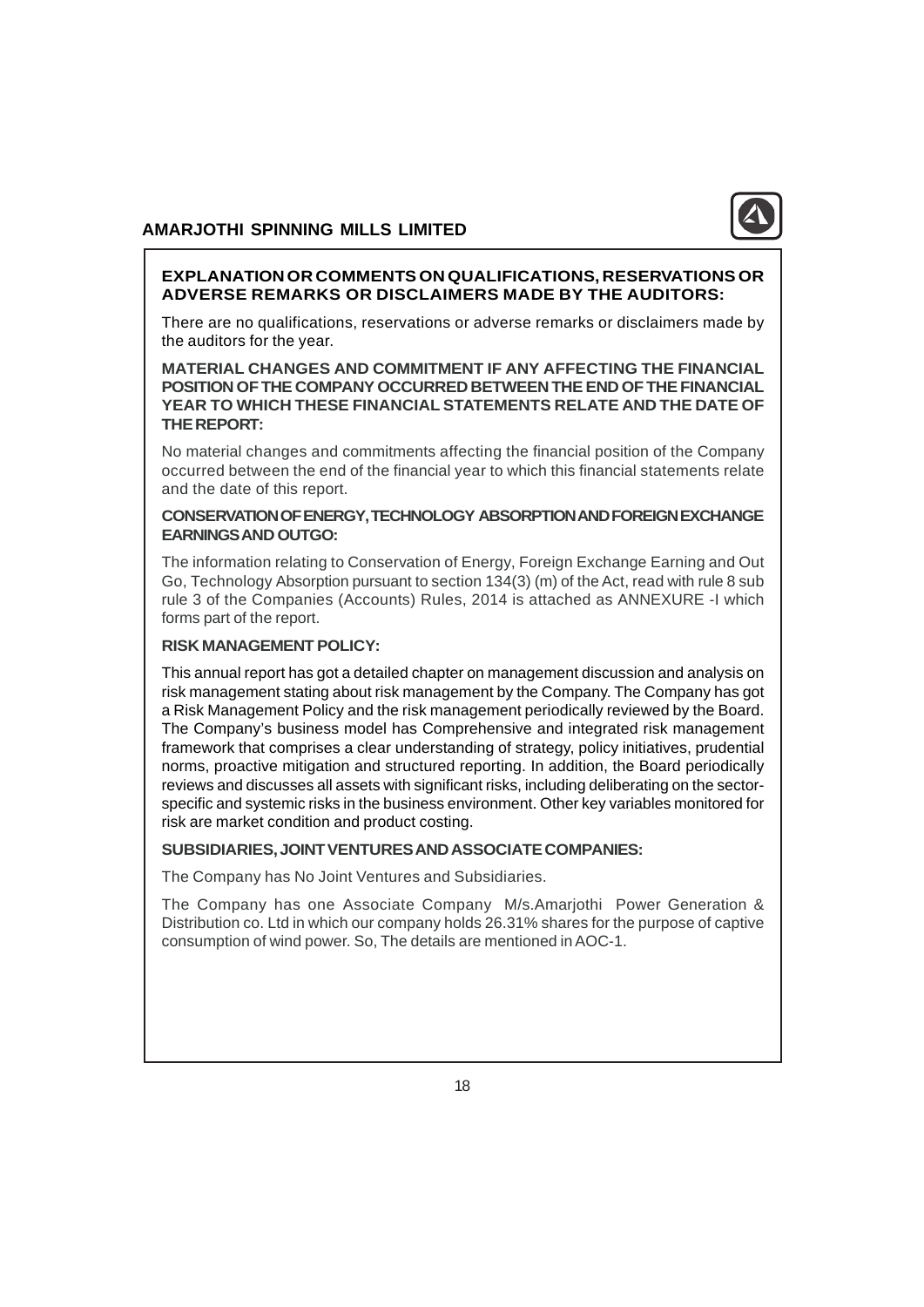

| Form AOC-1 |                                                                                                                       |                                                                                       |  |  |  |  |
|------------|-----------------------------------------------------------------------------------------------------------------------|---------------------------------------------------------------------------------------|--|--|--|--|
|            | (Pursuant to first proviso to sub-section (3) of section 129 read with rule 5 of Companies<br>(Accounts) Rules, 2014) |                                                                                       |  |  |  |  |
|            | associate companies/joint ventures                                                                                    | Statement containing salient features of the financial statement of subsidiaries/     |  |  |  |  |
|            | <b>Part "A": Subsidiaries</b><br>: Not Applicable                                                                     |                                                                                       |  |  |  |  |
|            | Part "B": Associates and Joint Ventures                                                                               |                                                                                       |  |  |  |  |
|            | <b>Companies and Joint Ventures</b>                                                                                   | Statement pursuant to Section 129 (3) of the Companies Act, 2013 related to Associate |  |  |  |  |
|            | Name of associate                                                                                                     | <b>Amarjothi Power Generation &amp;</b><br><b>Distribution Company Ltd</b>            |  |  |  |  |
| 1.         | Latest audited Balance Sheet Date                                                                                     | 31-03-2016                                                                            |  |  |  |  |
| 2.         | Shares of Associate held by<br>the company on the year end                                                            |                                                                                       |  |  |  |  |
|            | No of Equity Shares                                                                                                   | 5000                                                                                  |  |  |  |  |
|            | Amount of Investment in Associates                                                                                    | Rs.75,00,000                                                                          |  |  |  |  |
|            | Extend of Holding%                                                                                                    | 26.31%                                                                                |  |  |  |  |
| 3.         | Description of how there is significant<br>influence                                                                  | By Virtue of Holdings being 20% or<br>more shares                                     |  |  |  |  |
| 4.         | Reason why the associate is not consolidated                                                                          | <b>NA</b>                                                                             |  |  |  |  |
| 5.         | Net worth attributable to shareholding<br>as per latest audited Balance Sheet                                         | Rs. 75,77,450                                                                         |  |  |  |  |
| 6.         | Profit/Loss for the year                                                                                              | Rs.1,04,95,786                                                                        |  |  |  |  |
|            | i. Considered in Consolidation                                                                                        | Rs.27,61,441                                                                          |  |  |  |  |
|            | ii. Not Considered in Consolidation                                                                                   | <b>NA</b>                                                                             |  |  |  |  |
| 1.         | Names of associates or joint ventures which are yet to commence operations: NA                                        |                                                                                       |  |  |  |  |
| 2.         | Names of associates or joint ventures which have been liquidated or sold during the year: NA                          |                                                                                       |  |  |  |  |
|            | By Order of the Board                                                                                                 |                                                                                       |  |  |  |  |

Place : Tirupur **(Sd/-)N.RAJAN (Sd/-) R. PREMCHANDER** Date : 27.05.2016 Chairman Chairman Managing Director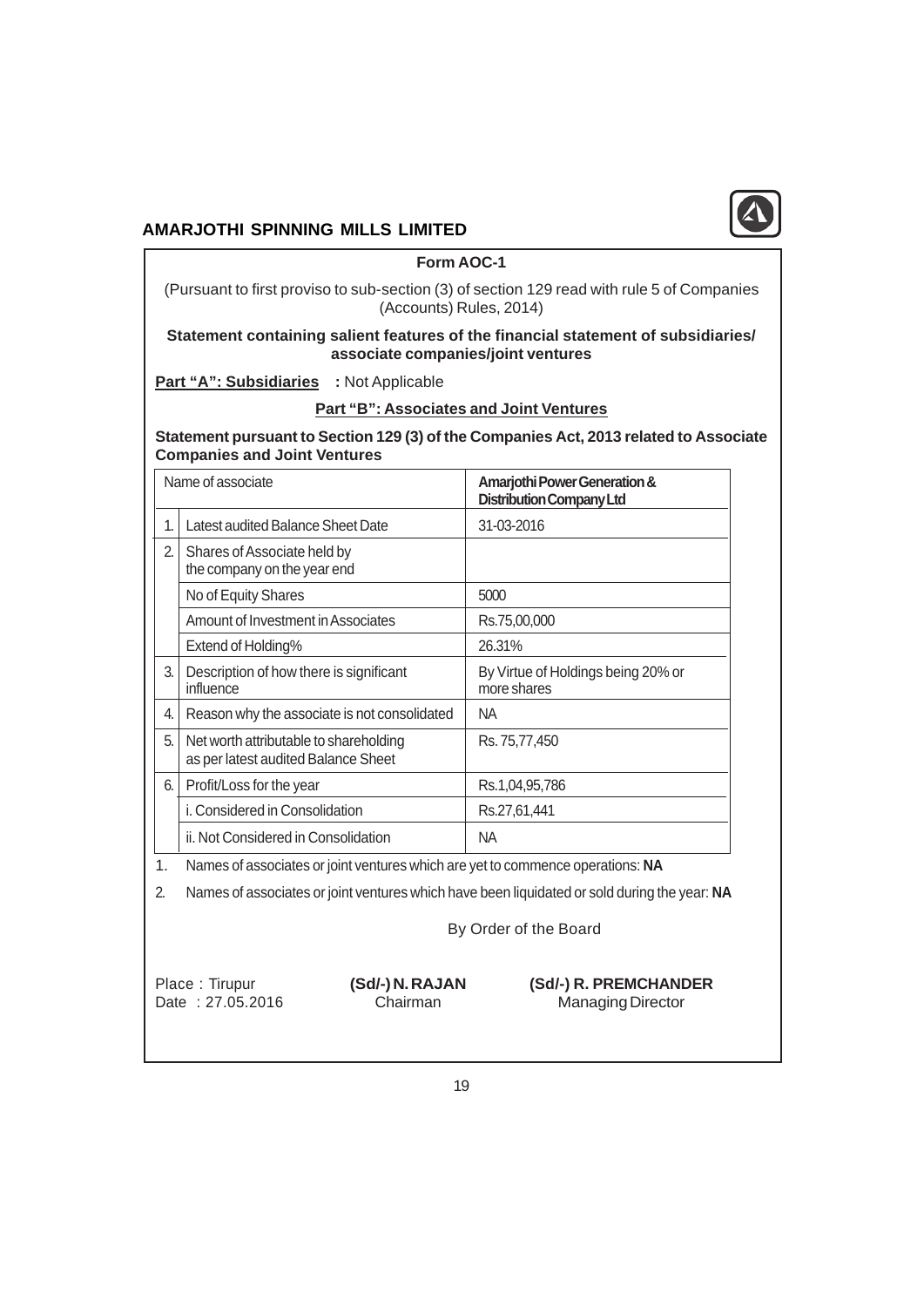

#### **SECRETARIALAUDIT:**

In terms of Section 204 of the Companies Act, 2013 and the rules there under, the Company has appointed Mr. R.Ramchandar B.com, ACS, LLB as the Secretarial Auditor of the Company. Secretarial Audit Report in Form MR-3 as provided by Mr. R. Ramchandar is annexed to this Report vide "ANNEXURE V".

#### **REMUNERATION OF DIRECTORS & KMP :**

Disclosure pursuant to Rule 5 (1) of Companies (Appointment and Remuneration of Managerial Personnel) Rules, 2014 is annexed vide "ANNEXURE VII".

#### **DETAILS OF DIRECTORS APPOINTMENT AND RESIGNATION:**

- (i) Mr. R. Premchander, Managing Director, (DIN : 00390795) Whose term of office expired on 31.08.2016, So, He is reappointed as Managing Director of the Company for a tenure of 5 years term with effect from 01.09.2016.
- (ii) Mr. R. Jaichander, Joint Managing Director, (DIN : 00390836) Whose term of office expired on 30.11.2016, So, He is reappointed as joint managing Director of the Company for a tenure of 5 years term with effect from 01.12.2016.
- (iii) Mr.P.Singaravelu, who was appointed as Chief Financial Officer of the Company w.e.f. 30th July 2015.
- (iv) Mrs.A.Manjusri, who was appointed as Whole time Company Secretary of the Company w.e.f. 30<sup>th</sup> July 2015.

#### **DIRECTORS RETIRE BY ROTATION:**

Mr. N,Radhakrishnan retire by rotation and, being eligible, offer him for re- election.

#### **ANNUAL EVALUATION BY THE BOARD**

The Board has made a formal evaluation of its own performance and that of its committees and individual directors as required under Section 134(3) (p) of the Companies Act, 2013.

#### **DETAILS OF SIGNIFICANT & MATERIAL ORDERS PASSED BY THE REGULATORS OR COURTS OR TRIBUNAL:**

During the year 2015-16, no significant and material Orders were passed by the Regulators or Courts or Tribunals impacting the going concern status and company's operations in future

#### **STATEMENT IN RESPECT OF ADEQUACY OF INTERNAL FINANCIAL CONTROL WITH REFERENCE TO THE FINANCIAL STATEMENTS:**

The Company has a well-established internal financial control and risk management framework, with appropriate policies and procedures, to ensure the highest standards of integrity and transparency in its operations and a strong corporate governance structure, while maintaining excellence in services to all its stakeholders. Appropriate controls are in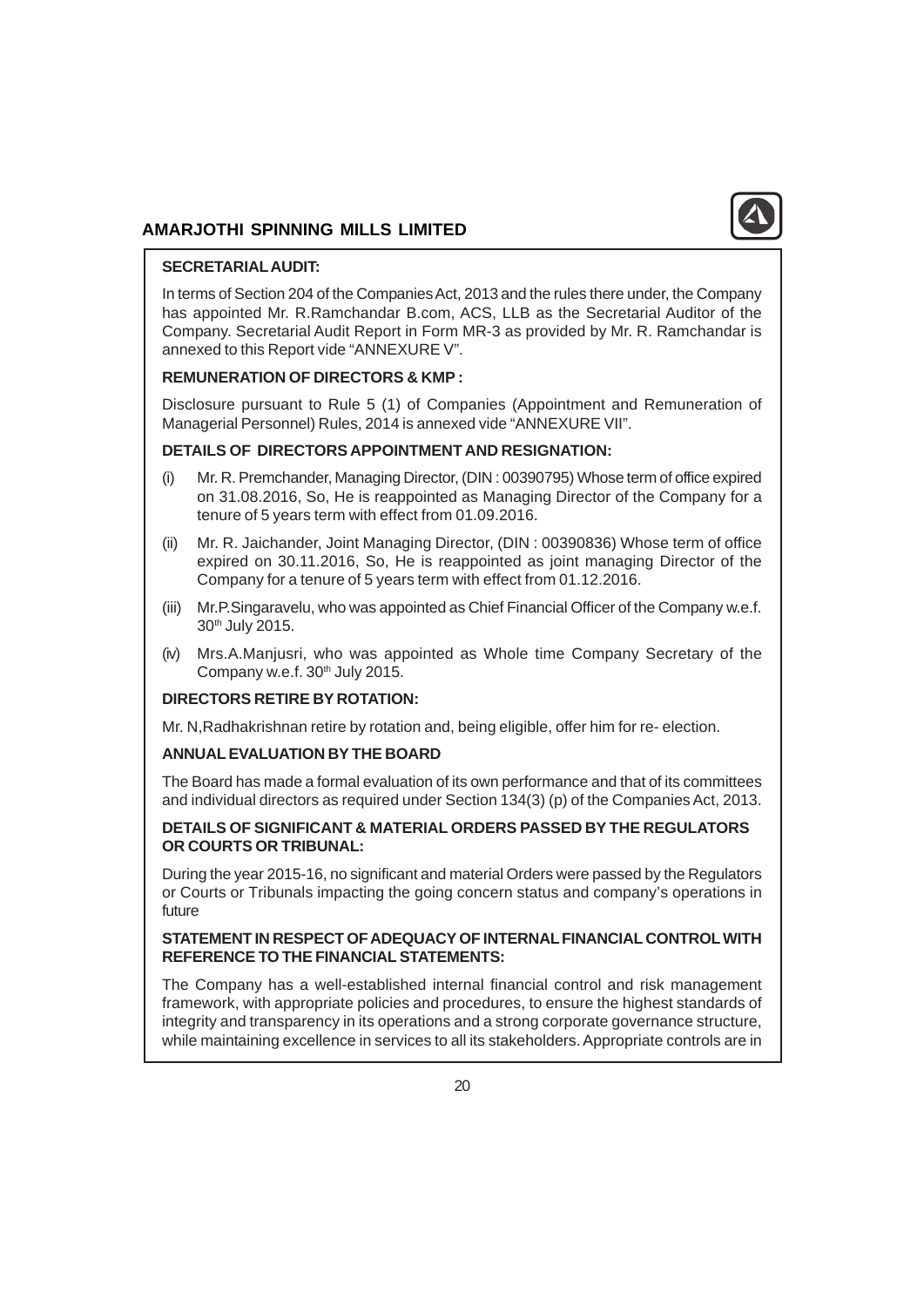

place to ensure: (a) the orderly and efficient conduct of business, including adherence to policies, (b) safeguarding of assets, (c) prevention and detection of frauds / errors, (d) accuracy and completeness of the accounting records and (e) timely preparation of reliable financial information.

### **DEPOSITS:**

The Company has neither accepted nor renewed any deposits during the year under review.

# **RECEIPT OF ANY COMMISSION BY MD/WTD FROM A COMPANY OR FOR RECEIPT OF COMMISSION/ REMUNERATION FROM ITS HOLDING OR SUBSIDIARY:**

NIL

### **REAPPOINTMENT OF INDEPENDENT DIRECTOR:**

As there was no vacation of Independent Directors, the company did not reappointment any Independent Directors.

### **DECLARATION BY INDEPENDENT DIRECTOR:**

The Company has received necessary declaration from each Independent Director of the Company under Section 149 (7) of the Companies Act, 2013 that the Independent Directors of the Company meet with the criteria of their Independence laid down in Section 149 (6).

### **BOARD & AUDIT COMMITTEE:**

The details regarding number of board meetings held during the financial year and composition of Audit Committee is furnished in the Corporate Governance Report.

#### **NOMINATION AND REMUNERATION COMMITTEE POLICY:**

The details regarding Nomination and Remuneration Committee Meeting held during the financial year is annexed to the Corporate Governance Report.

#### **DISCLOSURE ON ESTABLISHMENT OF A VIGIL MECHANISM:**

The Company has established necessary vigil mechanism and adopted a Whistle Blower Policy for Directors and Employees to report concerns about unethical behavior. The mechanism provides for adequate safeguards against victimization. Further, no person has been denied access to the Audit Committee.

The Whistle Blower Policy is available under the following web site: http://www.amarjothi.net

### **AUDITORS:**

Mr. V. Narayanaswami M.A., F.C.A., Chartered Accountant, Coimbatore, (Membership No.023661), retires and is eligible for re-appointment for the term of 1 (one) year from  $28<sup>th</sup>$ Annual General Meeting until the conclusion of 29<sup>th</sup> Annual General Meeting of the Company. A certificate from the Auditors that they satisfy the eligibility conditions prescribed under the Companies Act, 2013 and the Rules made there under (including satisfaction of criteria under section 141 of the Companies Act, 2013), has been received from them.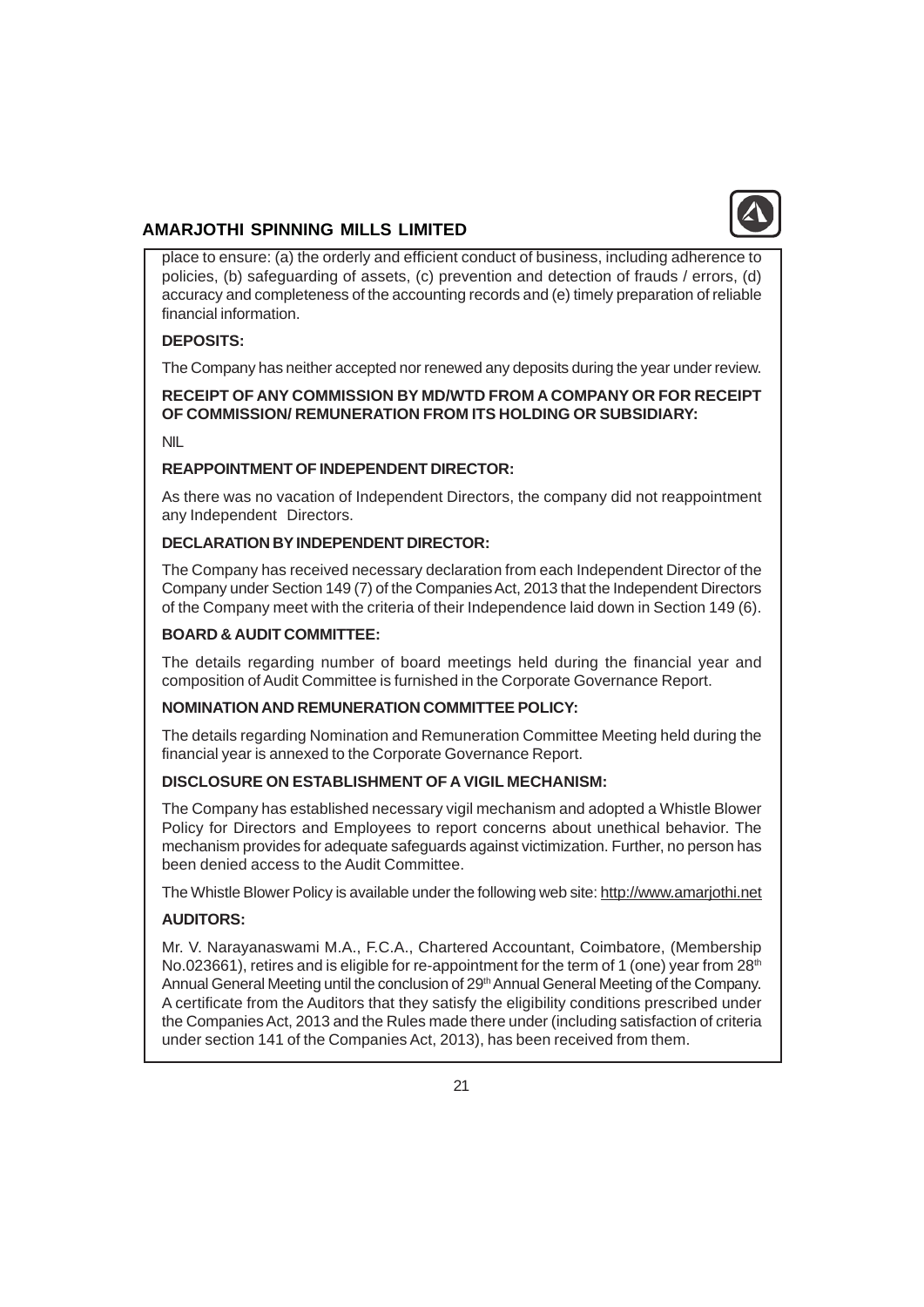

#### **Disclosure of Cost Auditor and Cost Audit Report:**

As per Section 148 of the Companies Act, 2013 read with Rules framed there under, M/s.Nagarajan & Co, Practicing Cost Accountants, (Firm's Membership No. 000088) were appointed as Cost Auditors for the financial year 2015- 16 to conduct cost audit of the accounts maintained by the Company in respect of the various products prescribed under the applicable Cost Audit Rules. The remuneration of Cost Auditors has been approved by the Board of Directors on the recommendation of Audit Committee. The requisite resolution for ratification of remuneration of Cost Auditors by members of the Company has been set out in the Notice of ensuing annual general meeting. They have also been appointed as Cost Auditors for financial year 2016-17 by the Board of Directors, upon recommendation of Audit Committee, to conduct cost audit of the accounts maintained by the Company in respect of the various products prescribed under the applicable Cost Audit Rules.

The Cost Audit Report for the financial year 2015-16, issued by M/s. Nagarajan & Co, Cost Auditors, in respect of the various products prescribed under Cost Audit Rules will be filed within the due date prescribed by the Act.

#### **CORPORATE GOVERNANCE**

A detailed report on corporate governance, together with a certificate from the Statutory Auditors, in compliance with Reg 15(2) of the SEBI (LODR) Regulations, 2015 is enclosed with the Report of Corporate Governance as attached in Annexure - II

#### **CORPORATE SOCIAL RESPONSIBILITY**

Based on last three years average Net Profit, the Company is required to spend a sum of Rs. 33,62,626 in the year 2015-16. The Company is working out for schemes that could result in enduring benefits to the community at large. The Company shall find out ways and means to spend the same in the coming months and shall submit the relevant report in the ensuing year. The Company could not spend the money before finalising this report as the time was too short to identify suitable projects for spending the same.

List of CSR Activities and Composition of CSR Committee is annexed herewith as ANNEXURE IV"

#### **CORPORATE SOCIAL RESPONSIBILITY POLICY**

#### **PREAMBLE**

At Amarjothi, CSR policy is to reach out and contribute to the social and economic development of the underserved communities in which we operate.

We believe in the trusteeship concept and provide skill development, advancement of education, medical relief, research and development, relief of the poor, advancement of any other object of public.

In doing so, we build a better, sustainable way of life for the weaker sections of society and raise country's human development index.

"We have provided for the required amount. However, we could not start spending on any specific project. The amount will be spent on the projects as per the CSR committee's suggestions in the ensuing year."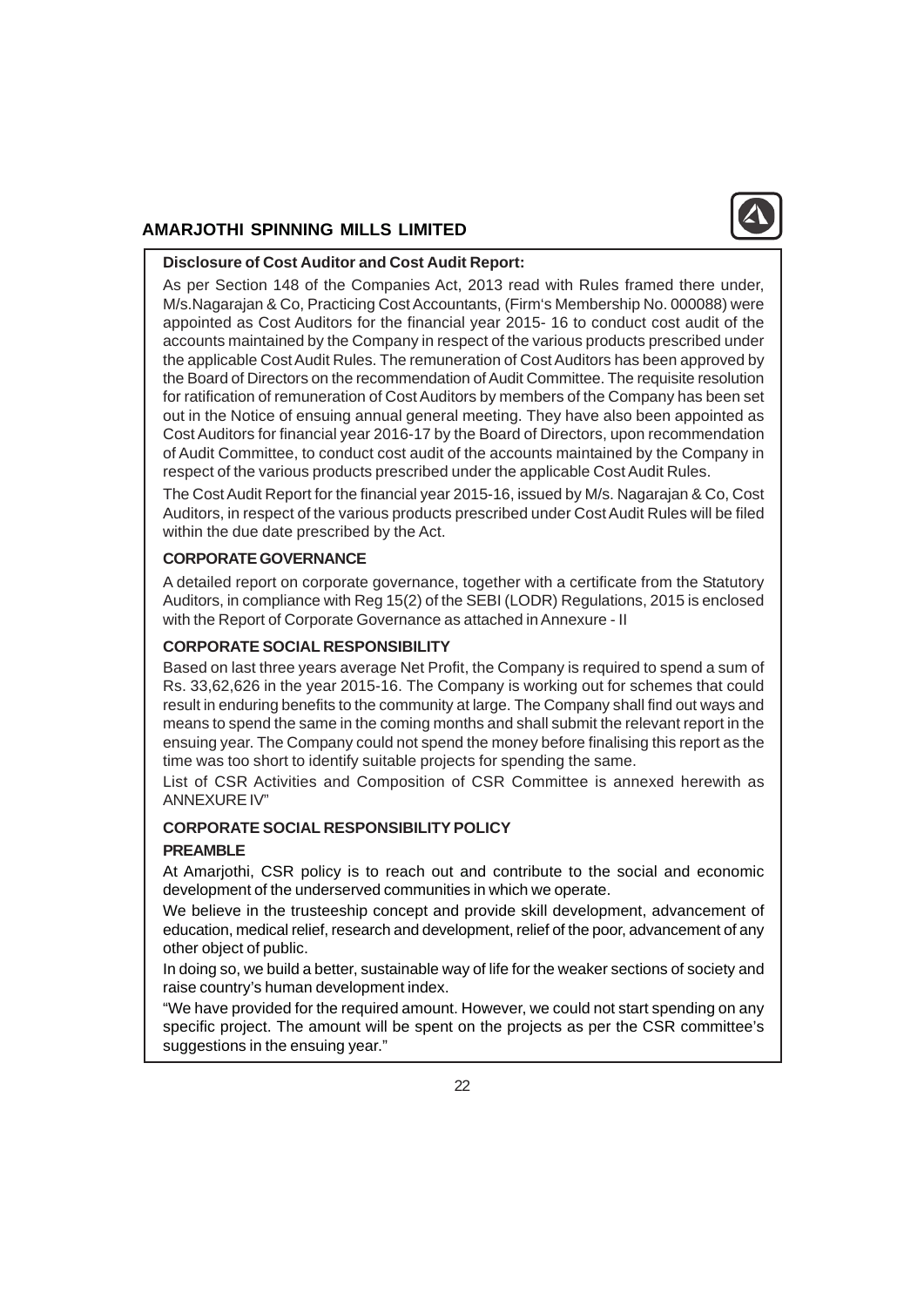

#### **CORPORATE SOCIAL RESPONSIBILITY PURPOSE STATEMENT**

The Company shall seek to impact the lives of the disadvantaged by supporting and engaging in activities that aim to improve their wellbeing. We are dedicated to the cause of empowering people, educating them and in improving their quality of life. While we will undertake programmes based on the identified needs of the community, education and healthcare shall remain our priority. Across the different programme areas identified by the company, it would be our endeavour to reach the disadvantaged and the marginalised sections of the society to make a meaningful impact on their lives. We are committed to identifying and supporting programmes aimed at:

- **Empowerment of the disadvantaged sections of the society through education, access** to and awareness about financial services and the like;
- Provision of access to basic necessities like healthcare, drinking water & sanitation and the like to underprivileged;
- l Work towards eradicating hunger and poverty, through livelihood generation and skill development; Supporting environmental and ecological balance through afforestation, soil conservation, rain water harvesting, conservation of flora & fauna, and similar programme;
- Promotion of rural sports, nationally recognized sports, paralympic sports and Olympic sports through training of sportspersons;
- Undertake rural development projects;
- Any other programme that falls under CSR purpose listed in Schedule VII of the Companies Act, 2013 amended from time to time and which are aimed at the empowerment of disadvantaged sections of the society.

#### **SCOPE**

This policy will apply to all projects/programmes undertaken as part the Company's Corporate Social Responsibility and will be developed, reviewed and updated periodically with reference to relevant changes in corporate governance, international standards and sustainable and innovative practices. The policy will maintain compliance and alignment with the activities listed in Schedule VII and Section 135 of the Companies Act 2013 and the rules framed there under.

#### **GOVERNANCE**

The approval of the CSR policy and oversight is the responsibility of the Company's Board of Directors. The responsibility of the CSR committee is to formulate the policy and to administer the policy through implementing partner(s) or via self-implementation. The CSR Committee shall provide guidelines for projects/partner selection to the respective HR or CSR teams, wherever applicable. The CSR committee is to ensure that projects/programmes are compliant with regulations and are monitored and reported effectively. As the Company's CSR activities evolve, the policy may be revised by the CSR committee and approved by the Board of **Directors**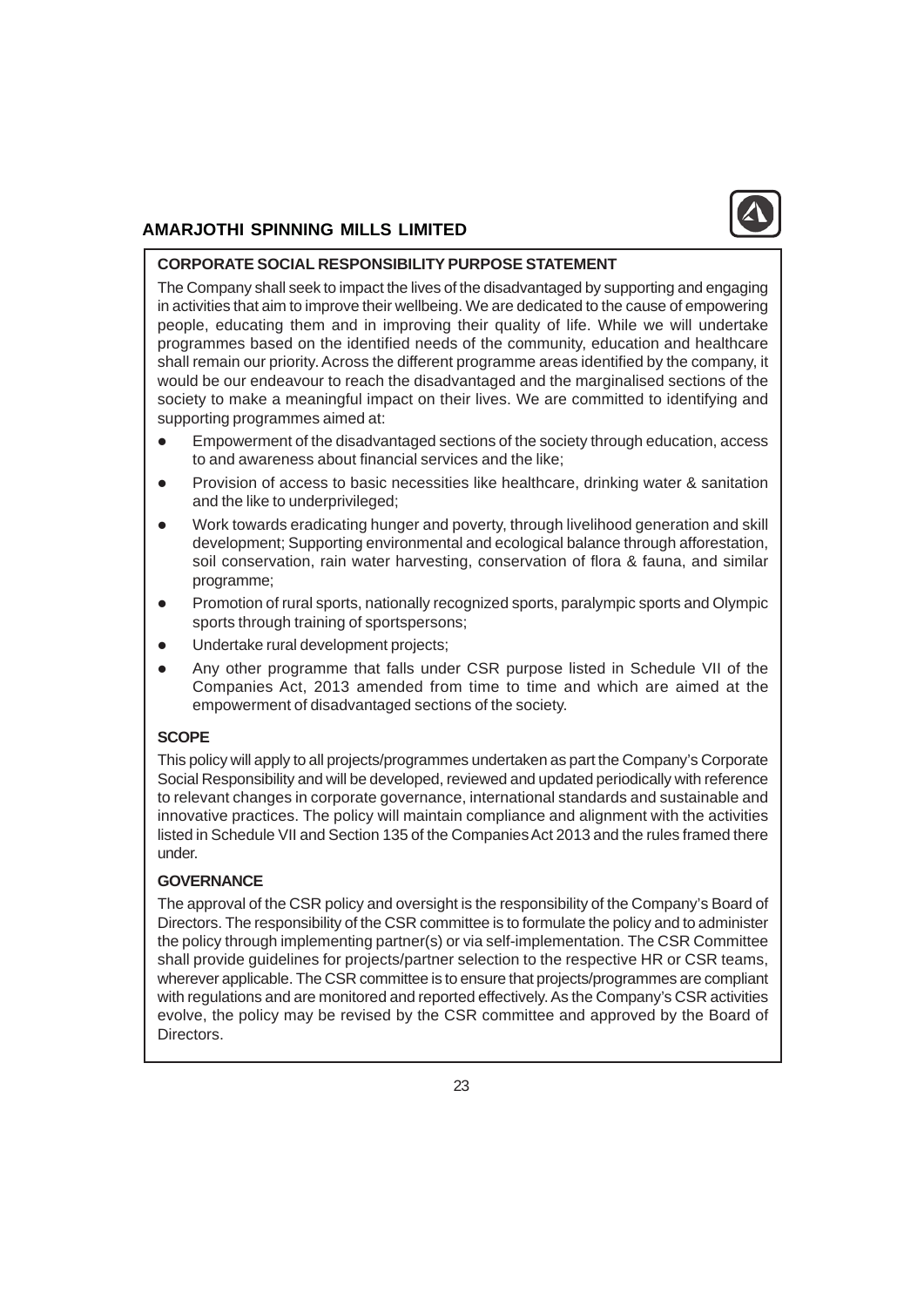

#### **CSR EXPENDITURE**

The CSR Committee shall recommend to the Board the amount of expenditure to be incurred on the CSR activities to be undertaken by the company as approved by the Board. In case of any surplus arising out of CSR projects, the same shall not form part of business profits of the Company.

#### **IMPLEMENTATION**

The Company shall undertake CSR project/programmes identified by the CSR Committee and approved by the Board of Directors in line with the CSR Policy.

The Company shall implement its CSR programmes/projects:

- a) Through an implementation partner that can be a public charitable trust or a society registered under applicable Acts or a Company registered under Section 8 of the Companies Act 2013; or
- b) On its own, through the relevant HR or CSR department or through its own foundation (if applicable) specifically created for implementing its CSR initiatives.

The Company may enter into partnerships or alliances with NGOs, Trusts, or other Corporate Foundations etc. to effectively implement its CSR programmes/projects.

The Company can also implement programme(s) in collaboration with other company(ies), if permissible and feasible in such a manner that the CSR Committee is in a position to report separately on such projects / programs.

The Company shall formulate criteria and procedure for selection, screening and due diligence of its implementing partners.

#### **MONITORING AND REPORTING**

The CSR Committee will oversee the implementation and monitoring of all CSR projects/ programmes and periodic reports shall be provided for review to the Board. The Company will institute a well-defined, transparent monitoring and review mechanism to ensure that each CSR project/programme has:

- 1. Clear objectives developed out of the societal needs that may be determined through need assessment studies and research (secondary or primary);
- 2. Clear targets, time lines and measurable indicators, wherever possible;

A progress monitoring and reporting framework that is aligned with the requirements of Section 135 of the Companies Act 2013 and the CSR Rules.

#### **PERSONNEL:**

In term of the provision of Section 197(12) of Act read with rules 5(2) and 5(3) of the Companies (Appointment and Remuneration of Managerial personnel) Rules, 2014 a statement showing the names and other particulars of the employees drawing remuneration in excess of the limits set out in the said rules are annexed to this report as "ANNEXURE VIII".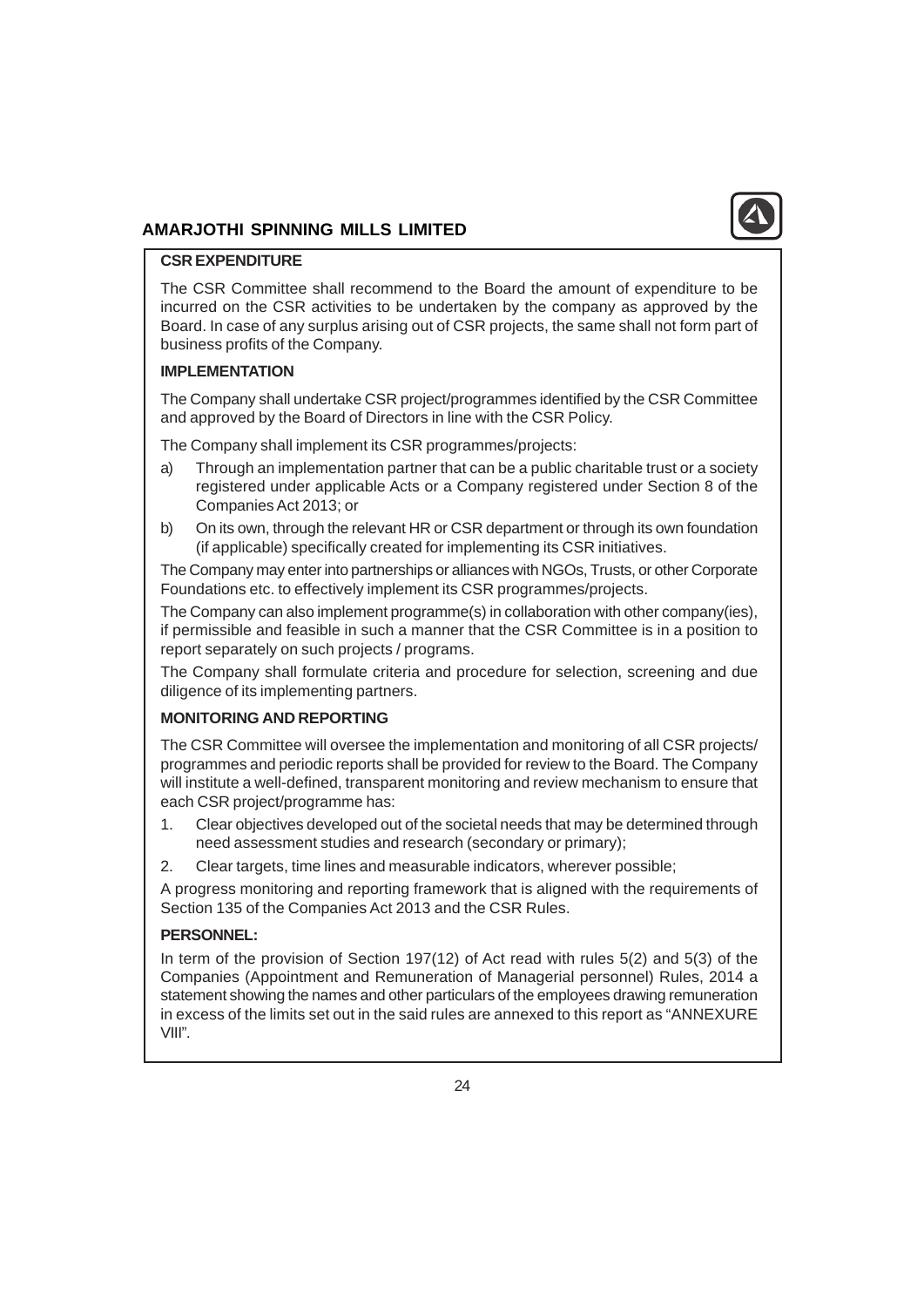

#### **DISCLOSURE UNDER THE SEXUAL HARASSMENT OF WOMEN AT WORKPLACE (PREVENTION, PROHIBITION AND REDRESSAL) ACT, 2013**

The Company has in place an Anti-Sexual Harassment Policy in line with the requirements of The Sexual Harassment of Women at the Workplace (Prevention, Prohibition & Redressal) Act, 2013. All employees (permanent, contractual, temporary, trainees) are covered under this policy. No complaints were received during the year 2015-16.

### **DIRECTORS' RESPONSIBILITY STATEMENT:**

Your directors confirm that :

- 1. In the preparation of the annual accounts, the applicable accounting standards had been followed along with proper explanation relating to material departures;
- 2. The directors had selected such accounting policies and applied them consistently and made judgments and estimates that are reasonable and prudent so as to give a true and fair view of the state of affairs of the company at the end of the financial year and of the profit of the Company for that period;
- 3. The directors had taken proper and sufficient care for the maintenance of adequate accounting records in accordance with the provisions of the Companies Act, 2013 for safeguarding the assets of the Company and for preventing and detecting fraud and other irregularities;
- 4. The directors had prepared the annual accounts on a going concern basis;
- 5. The directors had laid down internal financial controls to be followed by the Company and that such internal financial controls are adequate and were operating effectively; and
- 6. The directors had devised proper systems to ensure compliance with the provisions of all applicable laws and that such systems were adequate and operating effectively.

#### **ACKNOWLEDGEMENT :**

Your directors gratefully acknowledge the support and co-operation extended to your Company by all the emplyoees, customers, vendors, shareholders and bankers.

Your directors also place on record their appreciation of the tireless efforts of Team Amarjothi, a dedicated and loyal band of people who have displayed unswerving commitment to their work in these challenging times and helped the Company deliver good results.

The Company extends its thanks to the Central and State Government authorities for their continued co-operation and assistance.

**MAY LORD VENKATESWARA SHOWER HIS BLESSINGS FOR THE CONTINUED PROSPERTIY OF THE COMPANY.**

By Order of the Board

| Place: Tirupur   | (Sd/-) N. RAJAN | (Sd/-) R. PREMCHANDER    |
|------------------|-----------------|--------------------------|
| Date: 27.05.2016 | Chairman        | <b>Managing Director</b> |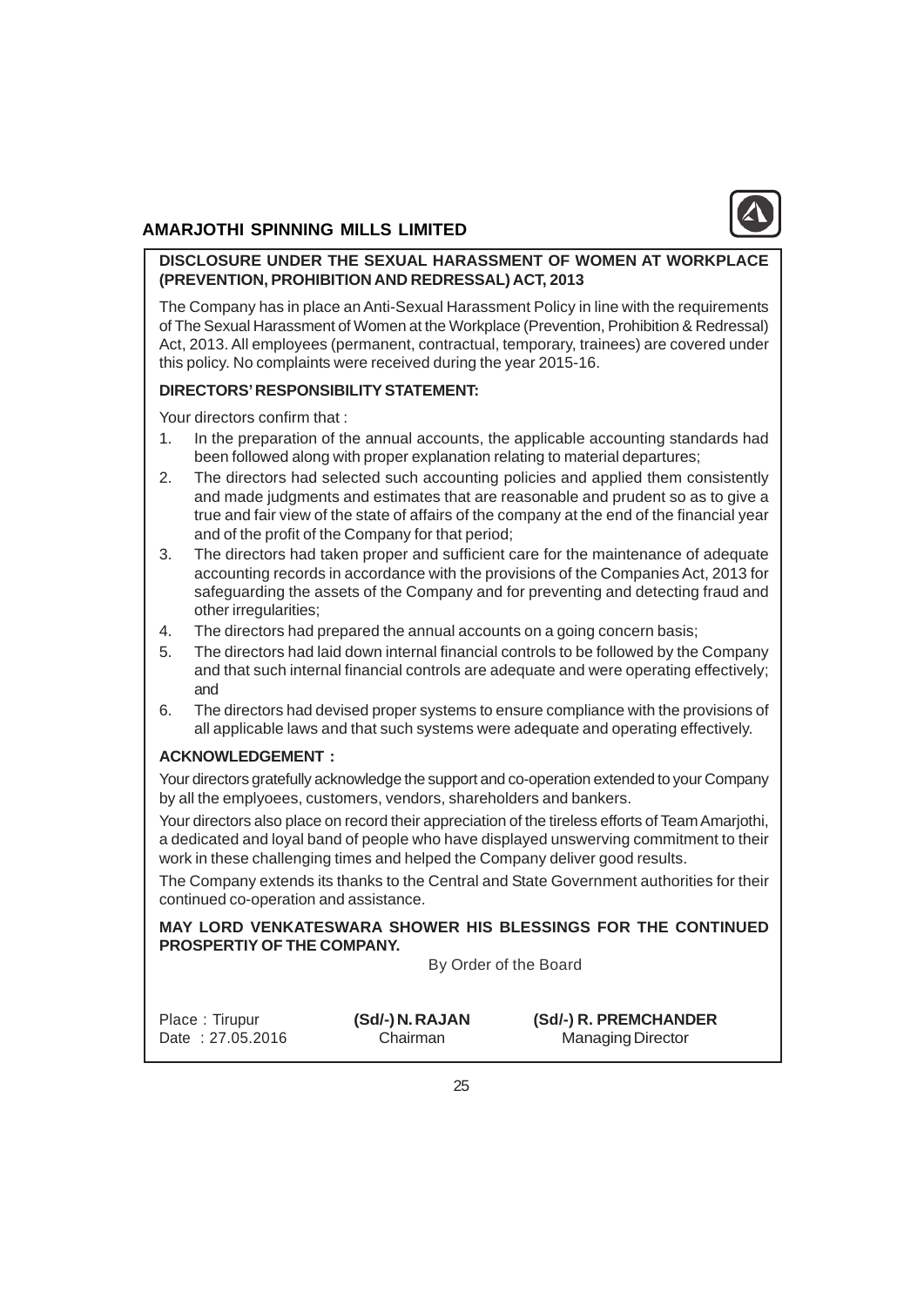

#### **MANAGEMENT DISCUSSION AND ANALYSIS:**

#### **1. INDUSTRY STRUCTURE AND DEVELOPMENT:**

Textile industry is India's major industry and one of the age old industry. With the modernization of the industry substantial capacity expansion has taken place in the textile sector. Industry has gone through rising raw material cost, scarcity of power, labour, market fluctuation and fluctuation in currency etc.

#### **2. OPPORTUNITIES AND THREATS :**

This Company being a major supplier of melange yarn to the Tirupur market with its local presence, there is good scope for improved turnover and profitability. The Company has been improving its share of value added yarn in the market in the form of Dyed fibre yarn, Dyed cotton yarn, PC yarn, etc. The Company offers competitive price due to low power cost through windmills, low interest cost, low processing cost, etc. The Company has obtained ISO 9001:2000 Certification, MGMT.SYS RVA C 216 Certification for quality management and systems and OEKO TEX STANDARD– 100 Certification for not using harmful substances in the product.

Though presently there is a certain lack of clarity in the general market conditions, no unit - specific threat to the operations and performance of the Company is perceived in the long run. However any major changes in export / import policies related to cotton and yarn and foreign currency fluctuations will have their impact on textile sector. Current Price fluctuations in yarn will affect the Market of our product in the forthcoming period. More over we are facing Labour scarcity and it will have impact on our production. Power generated by wind mills are not fully utilized by the Electricity Board and due to this wind mills were kept idle for some times.

#### **3. SEGMENT-WISE PERFORMANCE :**

The Company operates only in one segment and the operational results are mentioned elsewhere in this report.

#### **4. OUTLOOK :**

The Company will continue to perform well in the domestic market. The Company is in the process of implementing several cost saving measures, which will make the product more competitive.

#### **RISKS AND CONCERNS:**

With our presence in three continents we are exposed to risks which can adversely impact our operating performance, cash flows, financial performance, management performance and overall sustainability. We have an active risk management strategy in place of the Company, whose role is to identify potential risks, create mitigation strategies and monitor the occurrence of risk.

The risks that may affect us include, but are not limited to:

- Economic conditions.
- Inflationary pressures and other factors affecting demand for our products.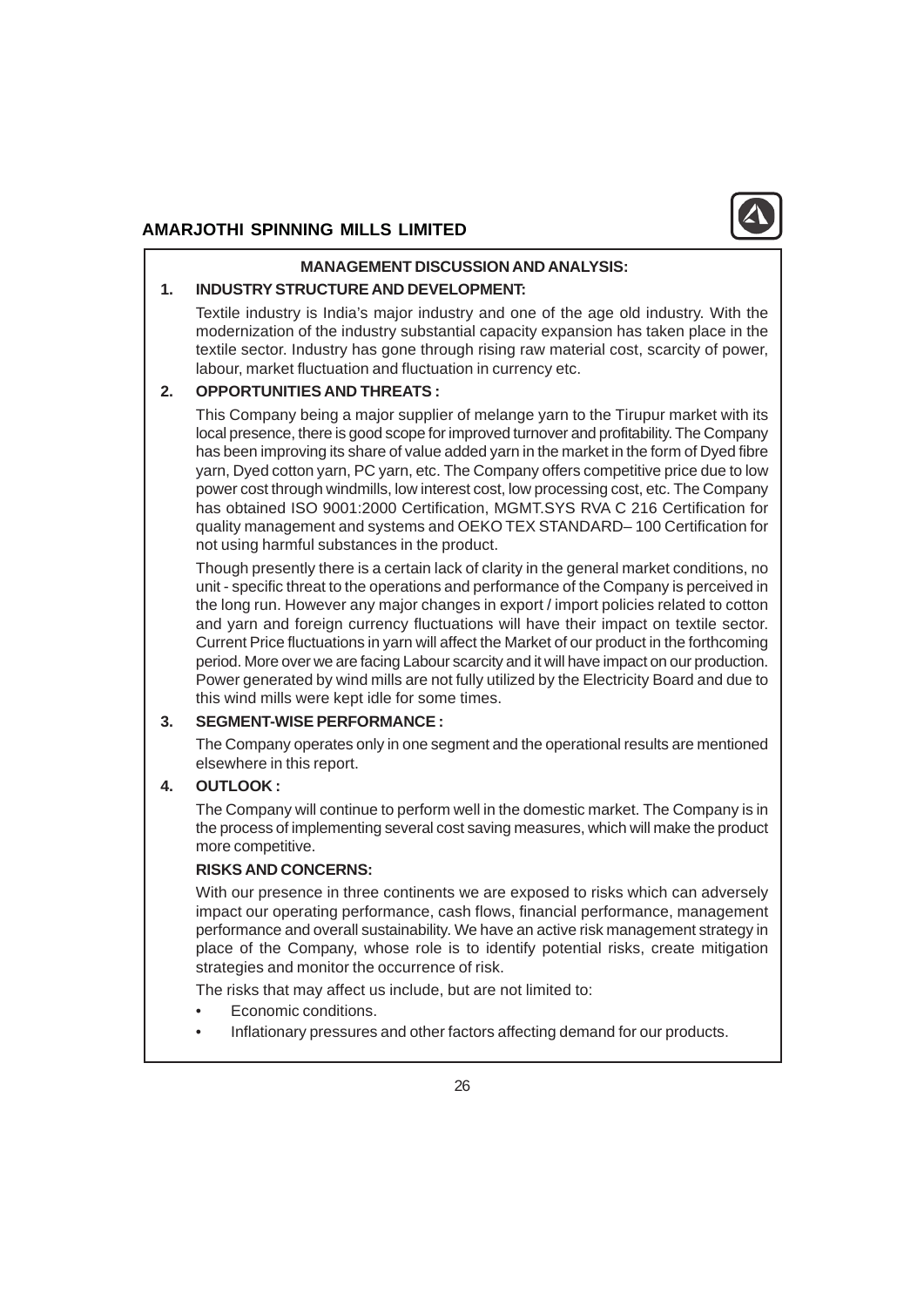

- Increasing costs of raw material, transport and storage.
- Supplier and distributor relationships and retention of distribution channels.
- Competitive market conditions and new entrants to the market.
- Labour shortages and attrition of key staff.
- Exchange rate fluctuation and arbitrage risk.
- Compliance and regulatory pressures including changes to tax laws.
- Seasonal fluctuations.
- Political risks associated with unrest and instability in countries where we have a presence or operation
- Power shortage

#### **5. INTERNAL CONTROL SYSTEMS AND THEIR ADEQUACY :**

The Company has adequate internal control systems and procedures commensurate with its size and nature of its business for the purchase of raw materials, plant and machinery, components and other items and for sale of goods. The adequacy of the internal control system is also periodically reviewed by the Audit Committee.

#### **6. FINANCIAL PERFORMANCE WITH RESPECT TO OPERATIONAL PERFORMANCE :**

The financial performance of the Company has been discussed at length in the directors' report to the members.

#### **7. MATERIAL DEVELOPMENTS IN HUMAN RESOURCES / INDUSTRIAL RELATIONS FRONT :**

The Company has required number of skilled / semi-skilled persons and places emphasis on training for improving quality and productivity.

(i) The Number of permanent employees on the rolls of the Company: 179

### **8. HEALTH AND SAFETY MEASURES :**

The Company has taken medical insurance cover for all workers. Adequate safety measures have been taken in all our plants for prevention of any untoward incidents.

#### **9. CAUTIONARY STATEMENT :**

Statements made in this report regarding the Company's objectives, projections, expectations and predictions may be forward looking statements under the applicable securities law and regulations. Actual results could differ materially from those expressed or implied. Some of the important factors that could make a difference to the Company's operations include global and domestic demand- supply conditions, finished goods prices, raw material costs and availability, interest rates, fuel prices, fluctuations in exchange rates, changes in government regulations and tax structure, economic developments in the domestic and overseas market and other incidental factors.

#### By Order of the Board

| Place: Tirupur   | (Sd/-) N. RAJAN | (Sd/-) R. PREMCHANDER    |
|------------------|-----------------|--------------------------|
| Date: 27.05.2016 | Chairman        | <b>Managing Director</b> |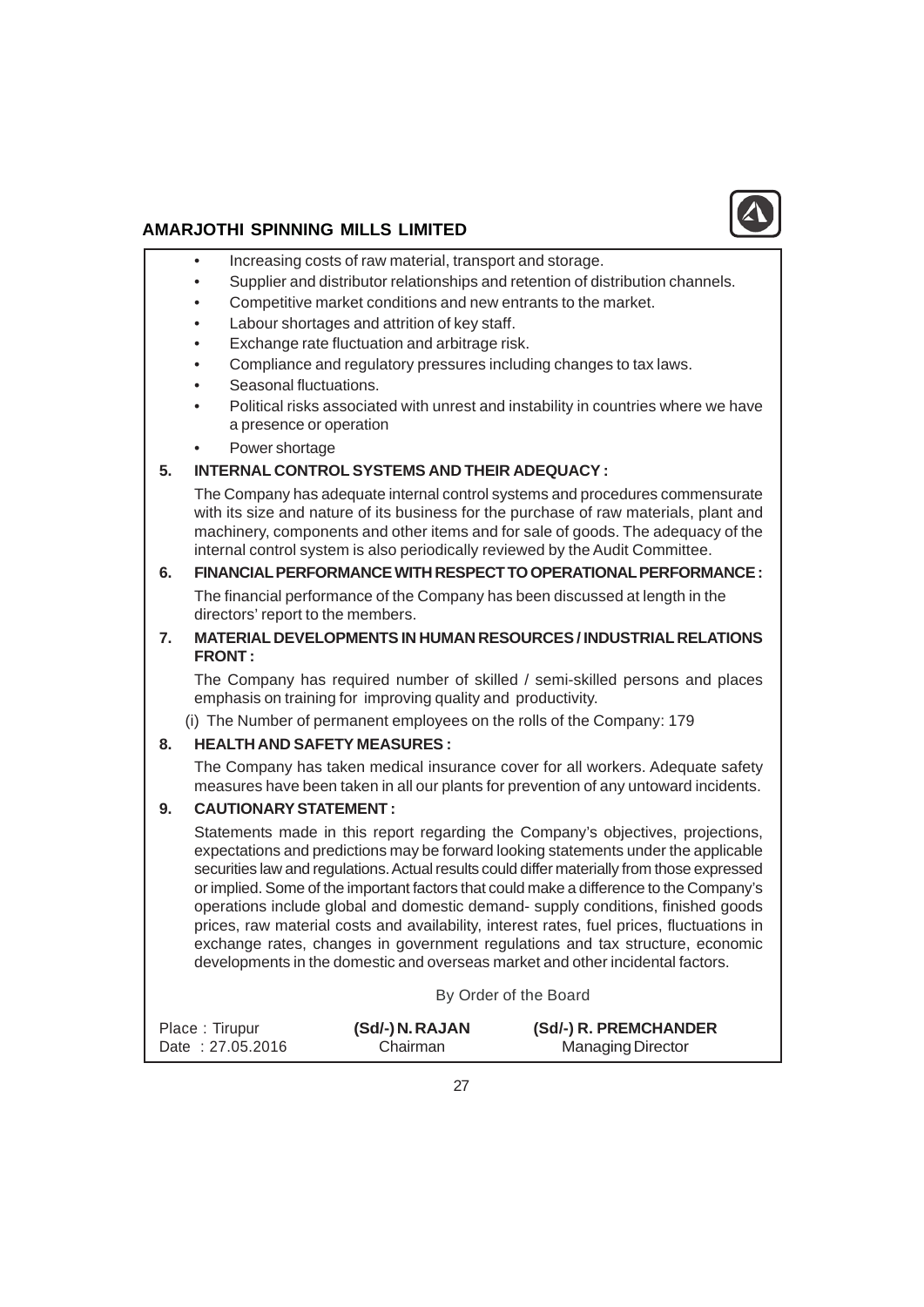

#### **CEO/CFOCERTIFICATION**

#### To

The Board of Directors

Amarjothi Spinning Mills Limited

We, the undersigned, in our respective capacities as Managing Director (Chief Executive Officer) and Chief Financial Officer of Amarjothi Spinning Mills Limited ("the Company"), to the best of our knowledge and belief certify that:

- a) We have reviewed the financial statements and the cash flow statement for the Financial Year ended 31st March, 2016 and based on our knowledge and belief, we state that :
	- i) These statements do not contain any materially untrue statement or omit any material fact or contain any statements that might be misleading.
	- ii) These statements together present a true and fair view of the Company's affairs and are in compliance with the existing accounting standards, applicable laws and regulations.
- b) We further state that to the best of our knowledge and belief, there are no transactions entered into by the Company during the year, which are fraudulent, illegal or violative of the Company's code of conduct.
- c) We are responsible for establishing and maintaining internal controls and for evaluating the effectiveness of the same over the financial reporting of the Company and have disclosed to the Auditors and the Audit Committee, deficiencies in the design or operation of internal controls, if any, of which we are aware and the steps we have taken or propose to take to rectify these deficiencies.
- d) We have indicated, based on our most recent evaluation, wherever applicable, to the Auditors and Audit Committee:
	- i) significant changes, If any, in the internal control over financial reporting during the year;
	- ii) significant changes, if any, in the accounting policies made during the year and that the same has been disclosed in the notes to the financial statements; and
	- iii) Instances of significant fraud of which we have become aware and the involvement therein, if any, of the management or an employee having significant role in the Company's internal control system over financial reporting.

Place : Tirupur (Sd/-) **R. PREMCHANDER** (Sd/-) **P. SINGARAVELU**<br>Date : 27.05.2016 Managing Director/CEO Chief Financial Officer Date : 27.05.2016 Managing Director/CEO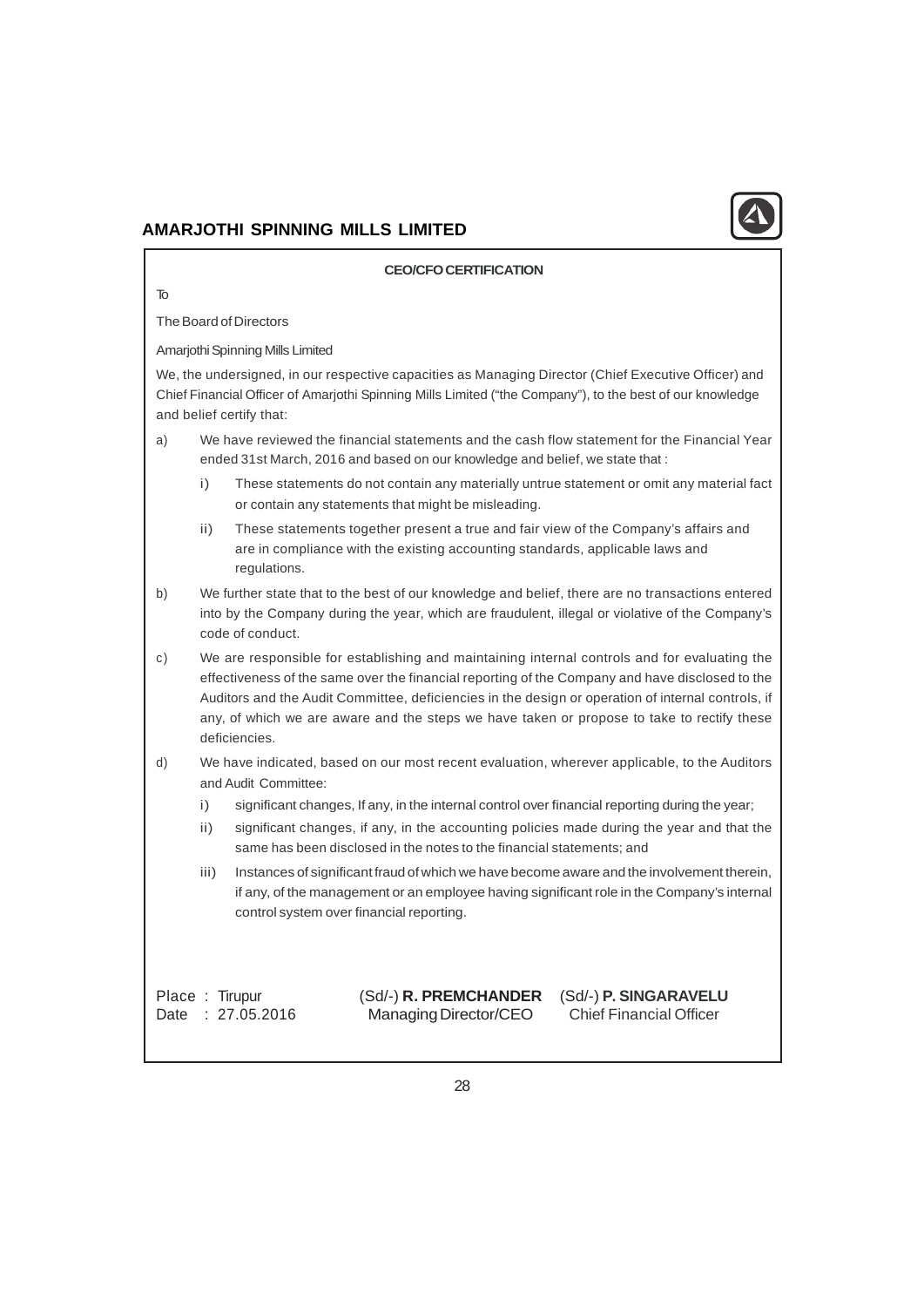

#### **ANNEXURE – I TO DIRECTOR'S REPORT**

The information required under Section 134(3)(m) of the Companies Act, 2013 read with the Rule 8 of the Companies (accounts) Rules 2014 as follows :

#### **A. CONSERVATION OF ENERGY, TECHNOLOGYABSORPTION AND FOREIGN EXCHANGE EARNINGS AND OUTGO**

#### **CONSERVATION OF ENERGY:**

1. The steps taken or impact on conservation of energy : Started replacement of LED tube lights of 15W(1500 Nos) in place of 36W(1500 Nos) tube lights which consume less power.

36W \* 1500 (54000 Watts)Tube lights replaced to 15W \* 1500(22500 Watts) LED Tube lights for less power consumption.

- 2. The steps taken by the Company for utilising alternate sources of energy: Power purchase contract with Amarjothi Wind Farms and Amarjothi Power Generation & Distribution Company Ltd , Generation units as stated in the below form.
- 3. The capital investment on energy conservation equipments: NIL
- 4. a) Measures taken
	- i) Continuous monitoring of energy consumption.
	- ii) Optimization of power parameters.
	- iii) Improving power factor.
	- b) Proposed measures

Shall continue to do as stated in (a) above.

c) Total energy consumption and energy consumption as per Form 'A' is given here under.

### **1. POWER CONSUMPTION (SPINNING AND PROCESSING UNITS)**

|    | Electricity            | <b>Current Year</b> | <b>Previous Year</b> |
|----|------------------------|---------------------|----------------------|
| a) | Purchased from TNEB:   |                     |                      |
|    | Units (KWH)            | 4901521             | 5490124              |
|    | Total amount (Rs.)     | 91842691            | 77956855             |
|    | Rate per unit (Rs.)    | 18.74               | 14.20                |
| b) | Purchased from others: |                     |                      |
|    | Units (KWH)            | 4331306             | 4848048              |
|    | Total amount (Rs.)     | 28547716            | 28708538             |
|    | Rate per unit (Rs.)    | 6.59                | 5.92                 |
| C) | <b>Own Generation:</b> |                     |                      |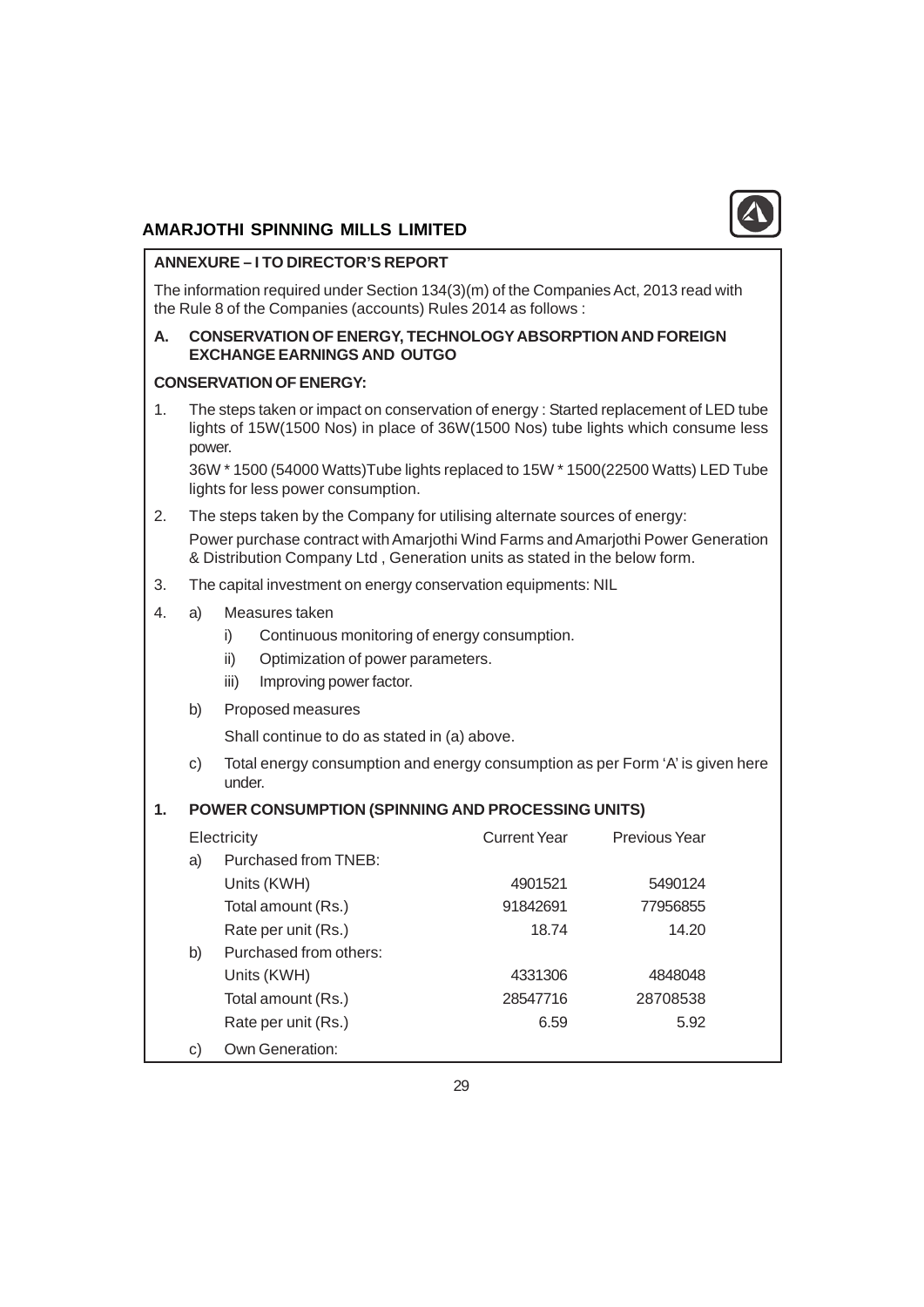

| <b>Through Diesel Generator</b><br>i) |          |          |
|---------------------------------------|----------|----------|
| Units (KWH)                           | 121894   | 593730   |
| Units per Itr. Of Diesel oil          | 3.09     | 3.24     |
| Total amount (Rs.)                    | 5725178  | 15066427 |
| Rate per unit (Rs.)                   | 46.97    | 25.37    |
| ii) Through Wind Mills                |          |          |
| Units (KWH)                           | 19650223 | 22808378 |
| <b>PRODUCTION OF YARN IN KGS.</b>     | 5956397  | 7411080  |
| <b>POWER COST PER KGOF YARN (Rs.)</b> | 21.17    | 16.43    |
|                                       |          |          |

(Includes power cost of Processing Unit and power generated by wind mills)

### **B. RESEARCH AND DEVELOPMENT**

The Company is a member of SITRA (South India Textile Research Association) and is being benefited from their R & D activities. Significant improvements have been made in the quality of the melange yarn.

#### **C. TECHNOLOGYABSORPTION, ADAPTATION AND INNOVATION**

- a) The latest technology has been/is being adopted in various stages for improving productivity and product quality and reducing consumption of power.
- b) Imported Technology :None

### **D. FOREIGN EXCHANGE EARNINGS AND OUTGO**

Foreign Exchange earnings: Rs. 1536.82 Lakhs

Foreign Exchange outgo : Rs. 377.08 Lakhs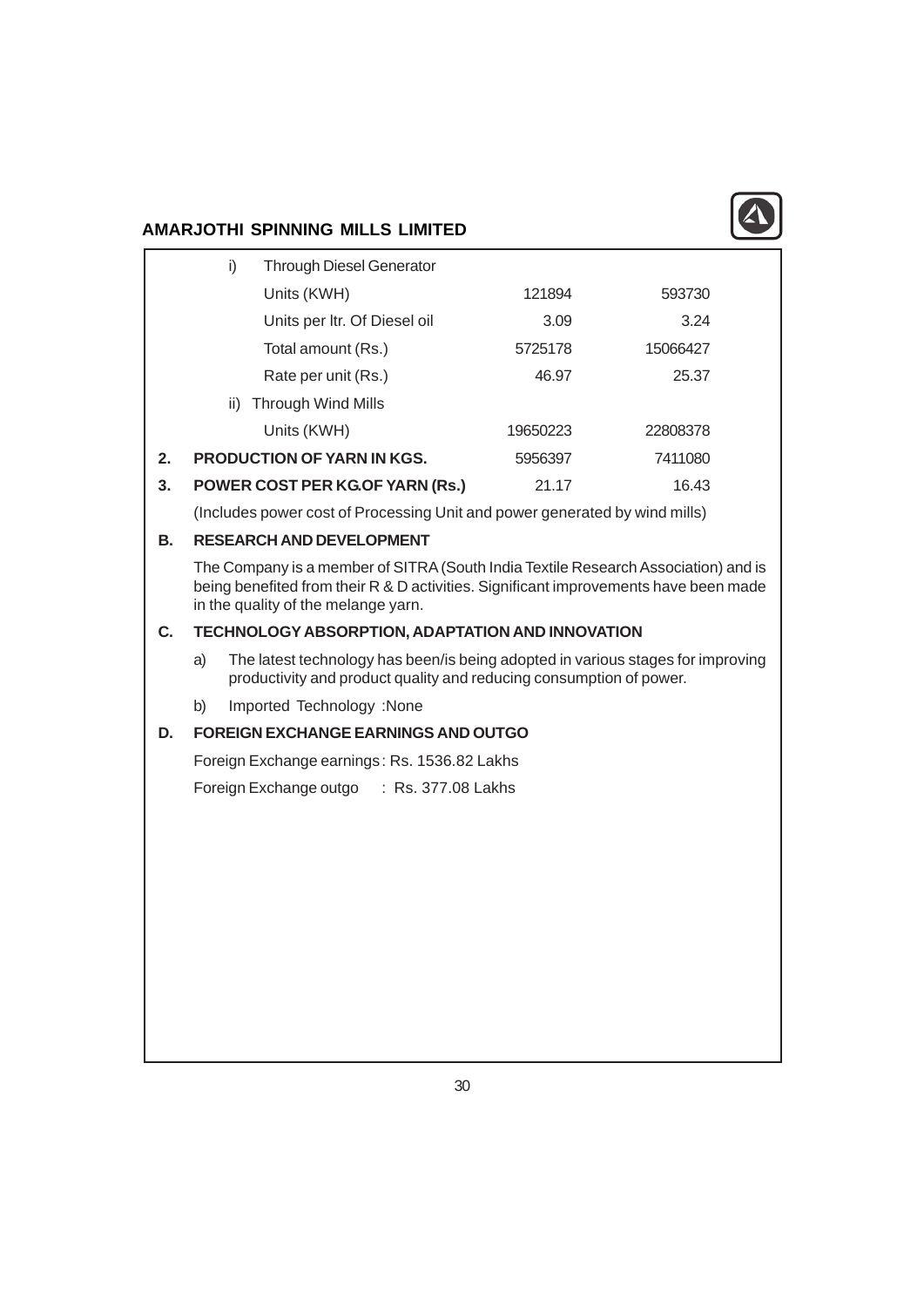

### **ANNEXURE – II**

#### **REPORTONCORPORATEGOVERNANCE**

1. Company Philosophy on Corporate Governance

The Company believes in systematic approach, professionalism, accountability and transparency. It will constantly endeavor to improve in all spheres of activity.

2. Boardof Directors

All the members of the Board are eminent persons with considerable expertise and experience in the engineering, banking, finance, accounts and audit, Legal consulting and Capital Market. The Company is immensely benefited by the range of experience and skills that the Directors bring to the Board.

The Composition of the Board is in conformity with the listing agreement requirements as on 31<sup>st</sup> March 2016.

| <b>Name of the Director</b>          | <b>DIN</b> | <b>Attendance</b><br><b>Particulars</b> |            | Directorships in<br>other Public Limited<br><b>Companies</b> |                 | <b>Committees in</b><br>which Chairman/<br>Member of other<br><b>Public Limited</b><br>Companies* |        |
|--------------------------------------|------------|-----------------------------------------|------------|--------------------------------------------------------------|-----------------|---------------------------------------------------------------------------------------------------|--------|
|                                      |            | <b>Board</b><br><b>Meetings</b>         | <b>AGM</b> | Chairman                                                     | <b>Director</b> | Chairman                                                                                          | Member |
| <b>Promoter Directors</b>            |            |                                         |            |                                                              |                 |                                                                                                   |        |
| Sri. N.Rajan                         | 00390813   | 4                                       | <b>Yes</b> | $\overline{2}$                                               |                 |                                                                                                   |        |
| Sri. R.Premchander                   | 00390795   | 4                                       | Yes        |                                                              | 3               |                                                                                                   |        |
| (Executive)                          |            |                                         |            |                                                              |                 |                                                                                                   |        |
| Sri. R. Jaichander                   | 00390836   | 4                                       | Yes        |                                                              | $\overline{2}$  |                                                                                                   |        |
| (Executive)                          |            |                                         |            |                                                              |                 |                                                                                                   |        |
| Sri. N.Radhakrishnan<br>Independent- | 00390913   | 4                                       | Yes        |                                                              |                 |                                                                                                   |        |
| <b>Non-Executive Directors</b>       |            |                                         |            |                                                              |                 |                                                                                                   |        |
| Dr. V.Subramaniam                    | 00781690   | 4                                       | Yes        |                                                              |                 |                                                                                                   |        |
| Sri. V.T.Subramanian                 | 02311576   | 4                                       | Yes        |                                                              |                 |                                                                                                   |        |
| Sri. V.Manikandan                    | 01920550   | 4                                       | Yes        |                                                              |                 |                                                                                                   |        |
| Sri. M.S.Sivakumar                   | 06930290   | 4                                       | <b>Yes</b> |                                                              |                 |                                                                                                   |        |
| Smt. M.Amutha                        | 07137884   | 4                                       | Yes        |                                                              |                 |                                                                                                   |        |
| <b>Non-Executive Directors</b>       |            |                                         |            |                                                              |                 |                                                                                                   |        |
| Sri. M.Moorthi                       | 06801357   | 4                                       | Yes        |                                                              |                 |                                                                                                   |        |

\*Audit Committee and Stakeholders' Relationship Committee considered.

All Directors and Senior Management Personnel have re-affirmed compliance with the Code of Conduct approved and adopted by the Board of Directors.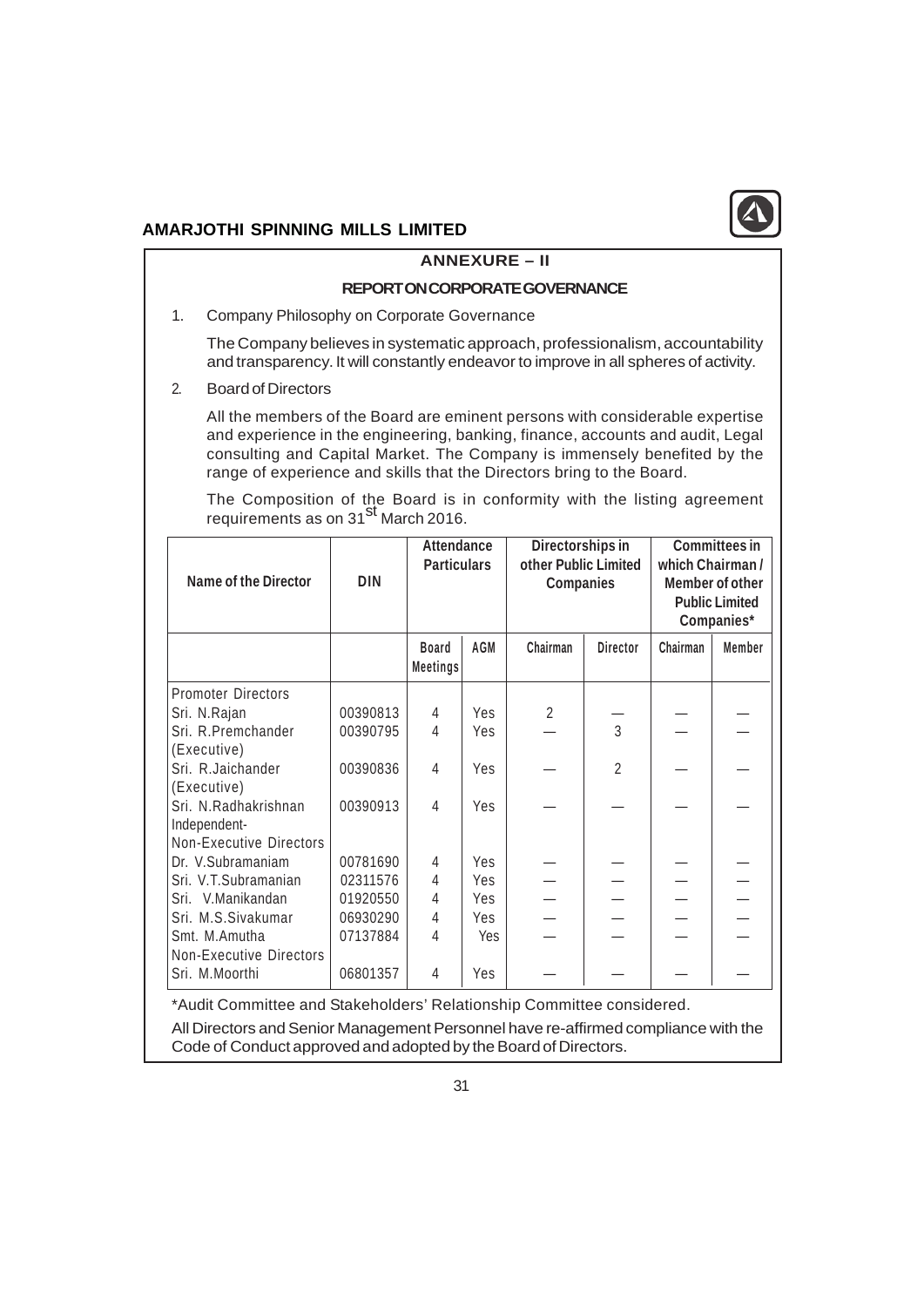

#### **3. FAMILIARISATION PROGRAMME FOR INDEPENDENT DIRECTORS**

The Company has familiarised the Independent Directors with their roles, rights, responsibilities in the company, nature of the industry in which the company operates, business model etc. through afamiliarisation programme. Details of the familiarisation programme have been disclosed on the company's website under the following website: http://www.amarjothi.net/

#### **4. BOARDMEETINGS**

The Board of Directors formulates the broad business and operational policies, periodically reviews the performance and engages itself with strategic issues concerning the Company.

During the year under review, 4 meetings of the Board of Directors were held as given below :

|  |  | $29th$ May 2015 $\begin{vmatrix} 30th & July 2015 & 28th & October 2015 & 29th & January 2016 \end{vmatrix}$ |  |
|--|--|--------------------------------------------------------------------------------------------------------------|--|

### **5. AUDIT COMMITTEE**

The Audit Committee reviews the financial accounting policies, adequacy of internal control systems and systems audit and interacts with the statutory auditors, internal auditors and system auditors. Senior Executives and functional heads are invited to the committee meetings. Besides, the Committee reviews the audit plans, interim and annual financial results, management discussion and analysis of financial condition and results of operations, related party transactions, observations of the management and internal / external auditors on internal control and follow-up reports of the management.

Composition of the Audit Committee and attendance of the members at Committee meetings are as follows:

| Name of Director      | Designation | No. of meetings<br>attended | Meeting dates                                                  |
|-----------------------|-------------|-----------------------------|----------------------------------------------------------------|
| Sri. V.T. Subramanian | Chairman    |                             | 29th May 2015                                                  |
| Dr. V. Subramaniam    | Member      |                             | 30th July 2015                                                 |
| Sri. N. Rajan         | Member      | 4                           | 28 <sup>th</sup> October 2015<br>29 <sup>th</sup> January 2016 |

#### **6. NOMINATION COMPENSATION AND REMUNERATION COMMITTEE**

The Nomination Compensation and Remuneration Committee has formulated criteria for evaluation of the Board and non-independent directors for the purpose of review of their performance at aseparate meeting of the Independent Directors. Further, the Committee has recommended a policy relating to the remuneration of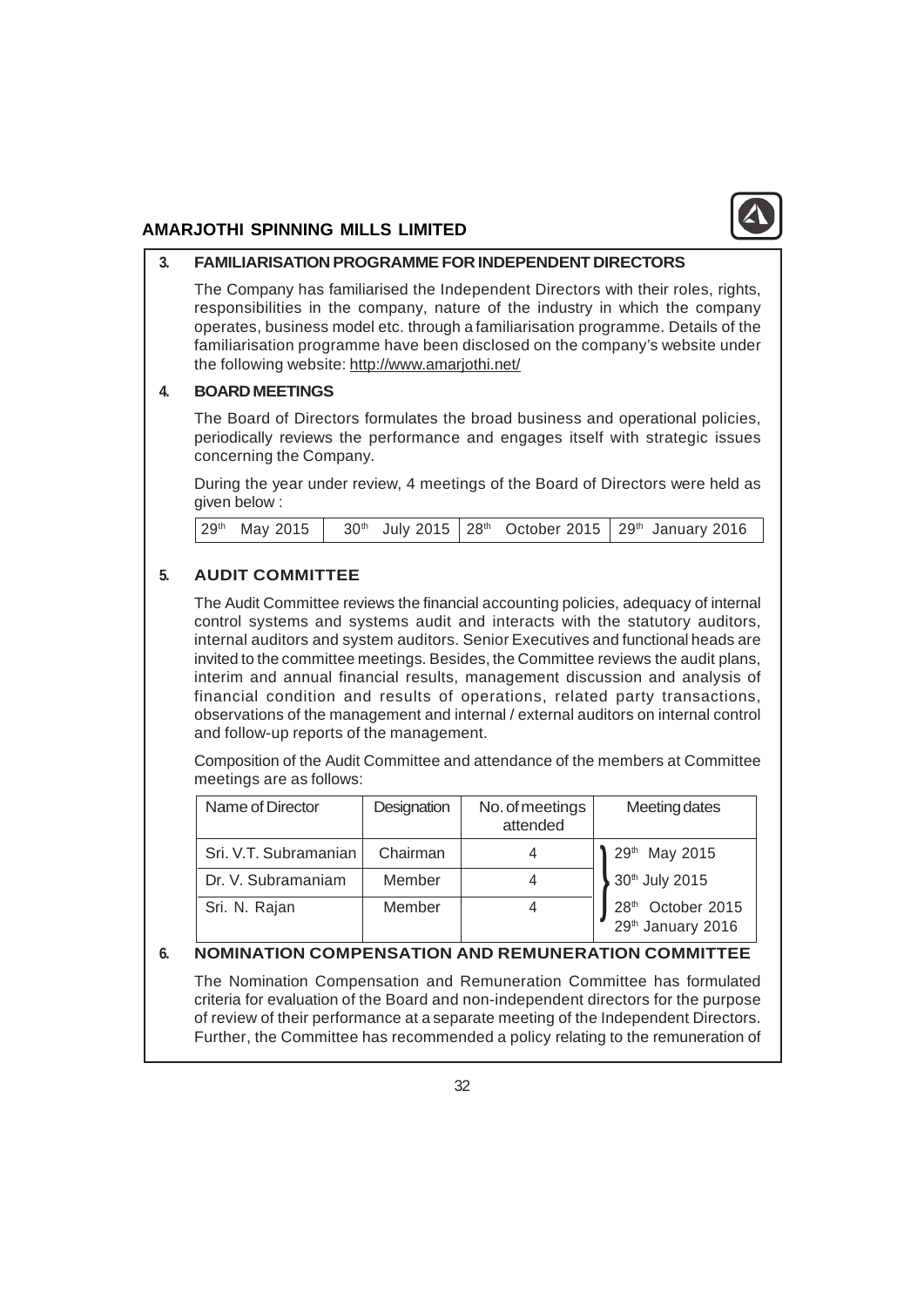

the directors, key managerial personnel and other employees which, inter alia, includes the principles for identification of persons who are qualified to become directors.

The criteria laid down for evaluation of the directors and the remuneration policy, as approved andadopted by the Board, are attached as partof this report vide Annexures II (i).

Composition of the Nomination, Compensation and Remuneration Committee and attendance of the members at Committee Meetings are as follows.

| Name of the Member     | <b>Designation</b> | No. of Meetings Attended | Meeting dates |
|------------------------|--------------------|--------------------------|---------------|
| Dr. V. Subramaniam     | Chairman           |                          |               |
| Sri. V. T. Subramanian | Member             |                          | 30.07.2015    |
| Sri, N. Raian          | Member             |                          |               |

#### **7. SEPARATEMEETING OF INDEPENDENT DIRECTORS**

A Separate Meeting of Independent Directors was held on 30<sup>th</sup> January, 2016 without the attendance of non-independent directors and members of management. All the Independent Directors attended the meeting and:

- i) reviewed the performance of non-independent directors and the Board as a whole;
- ii) reviewed the performance of the Chairperson of the Company, taking into account the views of executive directors and non- executive directors;
- iii) assessed the quality, quantity and timelines of flow of information between the company management and the Board that is necessary for the Board to effectively and reasonably perform their duties.

### **8. REMUNERATION OF DIRECTORS**

The Remuneration, Commission and Sitting Fees paid to the Directors for the year 2015-2016 was as follows:

| <b>Directors</b>       | Salary and<br>Perquisites<br>(Rupees) | Commission<br>(Rupees) | Sitting Fees<br>(Rupees) | Number of<br>shares held<br>individually | Relationship<br>with other<br><b>Directors</b>            |
|------------------------|---------------------------------------|------------------------|--------------------------|------------------------------------------|-----------------------------------------------------------|
| 1) Sri. N. Rajan       | Nil                                   | 927587                 | 3000                     | 1164980                                  | Father of<br>Mr. R. Premchander &<br>Mr. R. Jaichander    |
| 2) Sri. R. Premchander | 720000                                | 3917936                | Nil                      | 1275653                                  | Son of Mr. N. Rajan &<br>Brother of<br>Mr. R. Jaichander  |
| 3) Sri. R. Jaichander  | 720000                                | 3917936                | Nil                      | 1275498                                  | Son of Mr. N. Rajan &<br>Brother of<br>Mr. R. Premchander |
| 4) Dr. V. Subramaniam  | Nil                                   | Nil                    | 3000                     | Nil                                      |                                                           |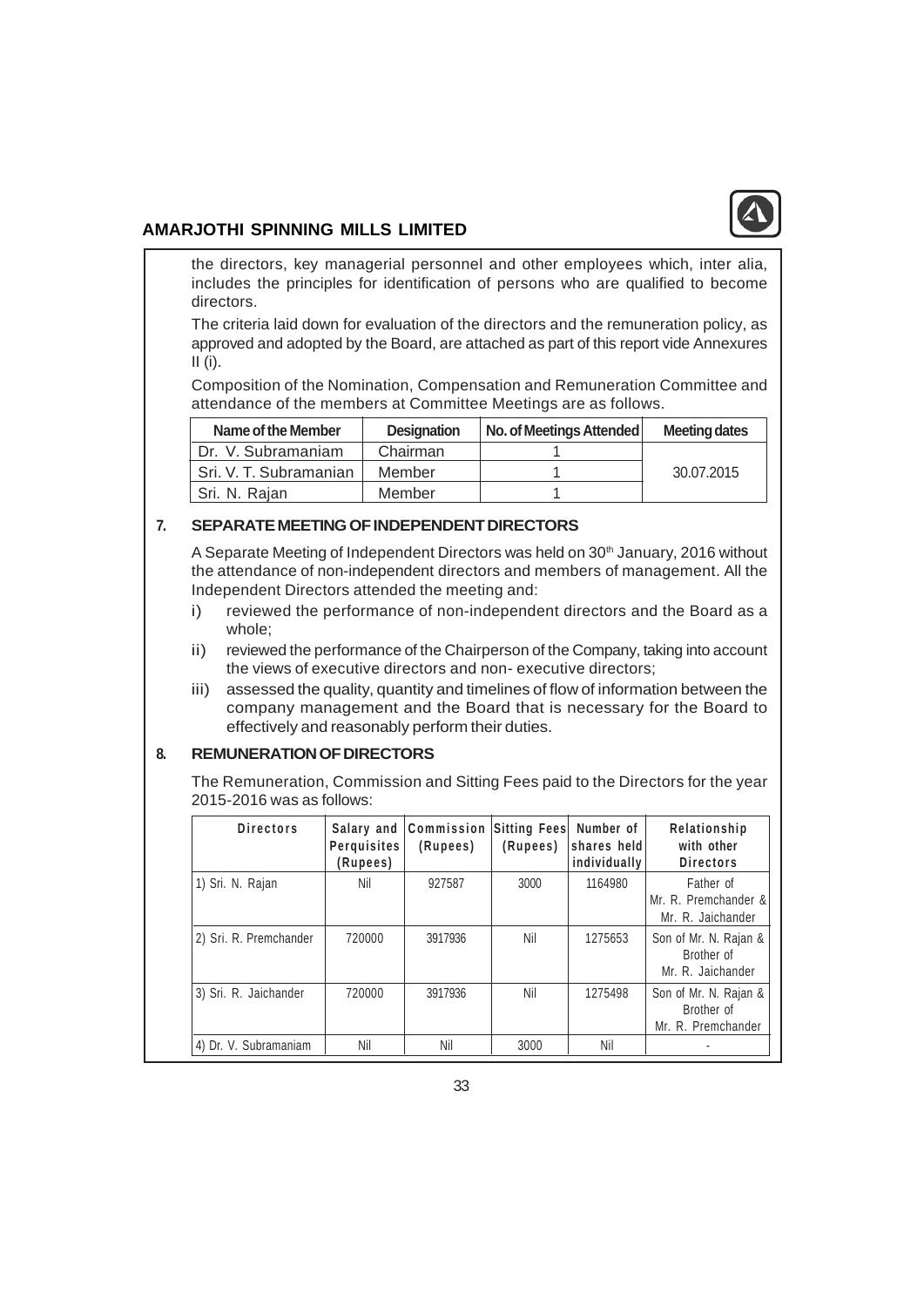

| <b>Directors</b>         | Perquisites<br>(Rupees) | Salary and Commission Sitting Fees<br>(Rupees) | (Rupees) | Number of<br>shares held<br>individually | Relationship<br>with other<br><b>Directors</b> |
|--------------------------|-------------------------|------------------------------------------------|----------|------------------------------------------|------------------------------------------------|
| 5) Sri. N. Radhakrishnan | Nil                     | Nil                                            | 3000     | Nil                                      | Brother of Mr. N. Rajan                        |
| 6) Sri. V.T. Subramanian | Nil                     | Nil                                            | 3000     | Nil                                      |                                                |
| 7) Sri. M. Moorthi       | Nil                     | Nil                                            | 3000     | Nil                                      |                                                |
| 8) Sri. V. Manikandan    | Nil                     | Nil                                            | 3000     | Nil                                      |                                                |
| 9) Sri. M.S. Sivakumar   | Nil                     | Nil                                            | 3000     | Nil                                      |                                                |
| 10) Smt. M. Amutha       | Nil                     | Nil                                            | 3000     | Nil                                      | ٠                                              |

## **9. STAKEHOLDER RELATIONSHIP COMMITTEE**

The Stakeholders Relationship Committee

- i) approves and monitors transfer, transmission, splits and consolidation of securities of the Company,
- ii) reviews the redressal of grievances / complaints from shareholders and debenture holders on matters relating to transfer of shares, non-receipt of annual report, dividends, interest etc., and
- iii) reviews the compliances with various statutory and regulatory requirements. Composition of the Stakeholders Relationship Committee and attendance of the members at Committee meetings are as follows:

| Name of the Member    | <b>Designation</b> | <b>No. of Meetings Attended</b> | Meeting dates                                                                                                                 |
|-----------------------|--------------------|---------------------------------|-------------------------------------------------------------------------------------------------------------------------------|
| Sri. V.T. Subramanian | Chairman           |                                 | 29.05.2015                                                                                                                    |
| Sri. R. Premchander   | Member             | 4                               | $\begin{array}{ c c c c }\n\hline\n30.07.2015 & \multicolumn{1}{ c }{28.10.2015} & \multicolumn{1}{ c }{\hline}\n\end{array}$ |
| Sri. R. Jaichander    | Member             | 4                               | 29.01.2016                                                                                                                    |

No share transfer requests were pending as on 31st March 2016. During the year 3 letters were received from investors regarding non-receipt of dividend warrants, annual reports, share certificates, etc. and all of them were replied to/ resolved to their satisfaction. None was pending unresolved as on 31 st March 2016.

Smt.A.Manjusri, Company Secretary, is the Compliance Officer. Contact Details of Compliance Officer: Smt.A.Manjusri, Company Secretary & Compliance Officer, Amariothi House, 147, Kumaran Road, Tirupur – 641 601. E-mail : mill@amarjothi.net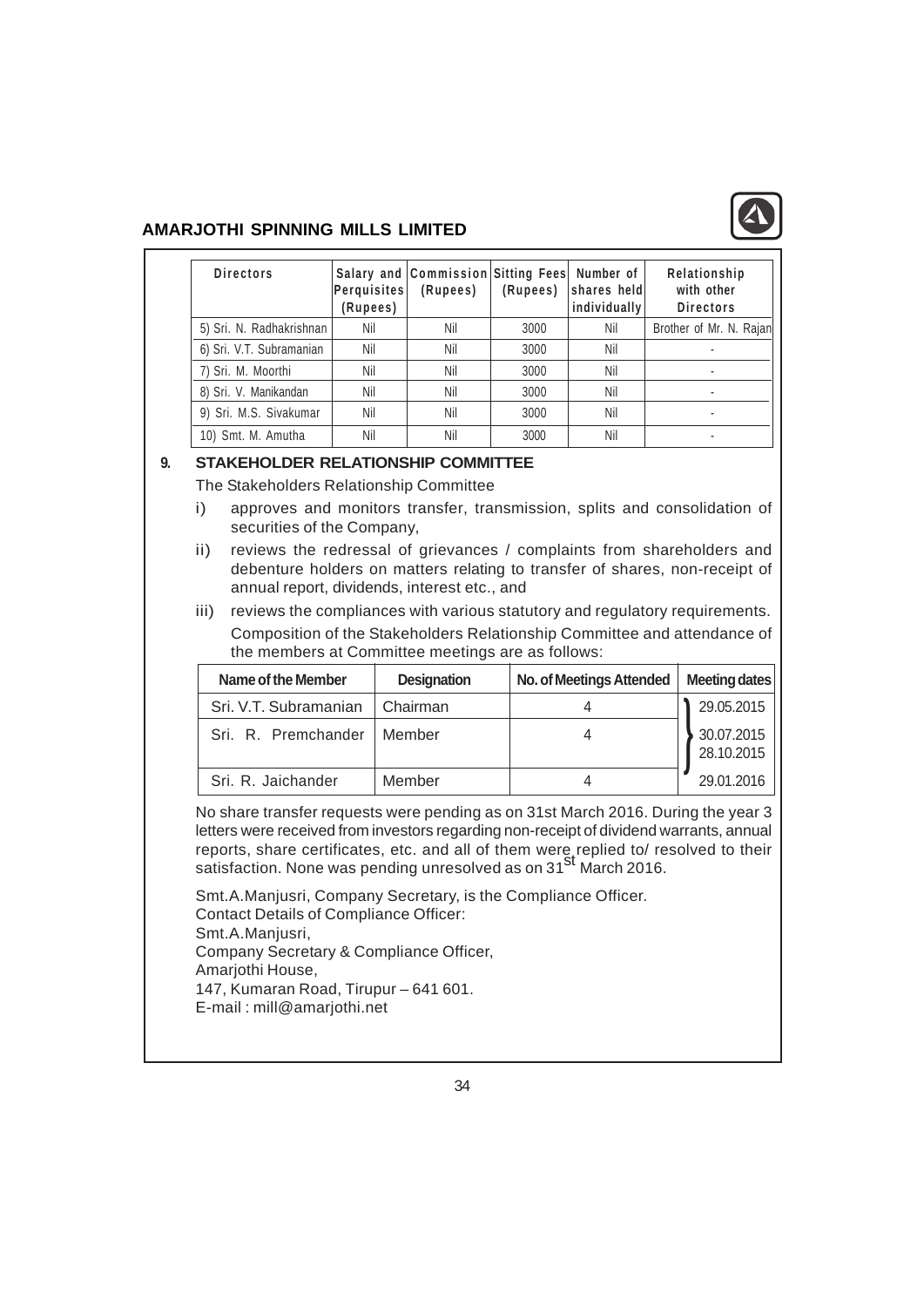

## **10. CORPORATE SOCIAL RESPONSIBILITY COMMITTEE**

The Corporate Social Responsibility (CSR) Committee has formulated a Corporate Social Responsibility Policy indicating the CSR activities to be undertaken by the company in accordance with Schedule VII to the Companies Act, 2013. The terms of reference of the CSR Committee include recommending to the Board the amount of expenditure to be incurred on the CSR activities and monitoring the implementation of the CSR Policy from time to time. The CSR Policy of the Company, as approved and adopted by the Board, has been posted on the website of the Company.

Composition of the Corporate Social Responsibility Committee and attendance of the members at Committee meetings are as follows:

| Name of the Member | <b>Designation</b> | No. of Meetings Attended | <b>Meeting dates</b> |
|--------------------|--------------------|--------------------------|----------------------|
| Sri. M. Moorthi    | Chairman           |                          |                      |
| Sri. R Jaichander  | Member             |                          | 29.01.2016           |
| Sri. V. Manikandan | Member             |                          |                      |

## **11. GENERAL BODY MEETINGS**

The location and time of the annual general meetings held during the last three years are as follows:

| Year | Date                                | Time       | <b>Venue</b>                                                           | <b>No.of Special</b><br><b>Resolutions Passed</b> |
|------|-------------------------------------|------------|------------------------------------------------------------------------|---------------------------------------------------|
| 2013 | 25 <sup>th</sup> September,<br>2013 | 11.00 A.M. | Meeting Hall of Gayathri Hotel,<br>Kangeyam Road,<br>Tirupur - 641 604 | <b>NIL</b>                                        |
| 2014 | 05 <sup>th</sup> September,<br>2014 | 11.00 A.M. | Meeting Hall of Gayathri Hotel,<br>Kangeyam Road,<br>Tirupur - 641 604 | <b>ONE</b>                                        |
| 2015 | 25 <sup>th</sup> September,<br>2015 | 11.00 A.M. | Meeting Hall of Gayathri Hotel,<br>Kangeyam Road,<br>Tirupur - 641 604 | <b>NIL</b>                                        |

The results of the postal ballots were announced by Sri N Rajan, Chairman, at the Registered Office of the Company and posted on the website of the Company.

No Special resolution is proposed to be passed through postal ballot at the ensuing AGM.

## **12. WHISTLE BLOWER POLICY**

During the year the Company adopted a Whistle Blower Policy and established the necessary vigil mechanism for Directors and Employees to report concerns about unethical behavior. The mechanism provides for adequate safeguards against victimization. Further, no person has been denied access to the Audit Committee.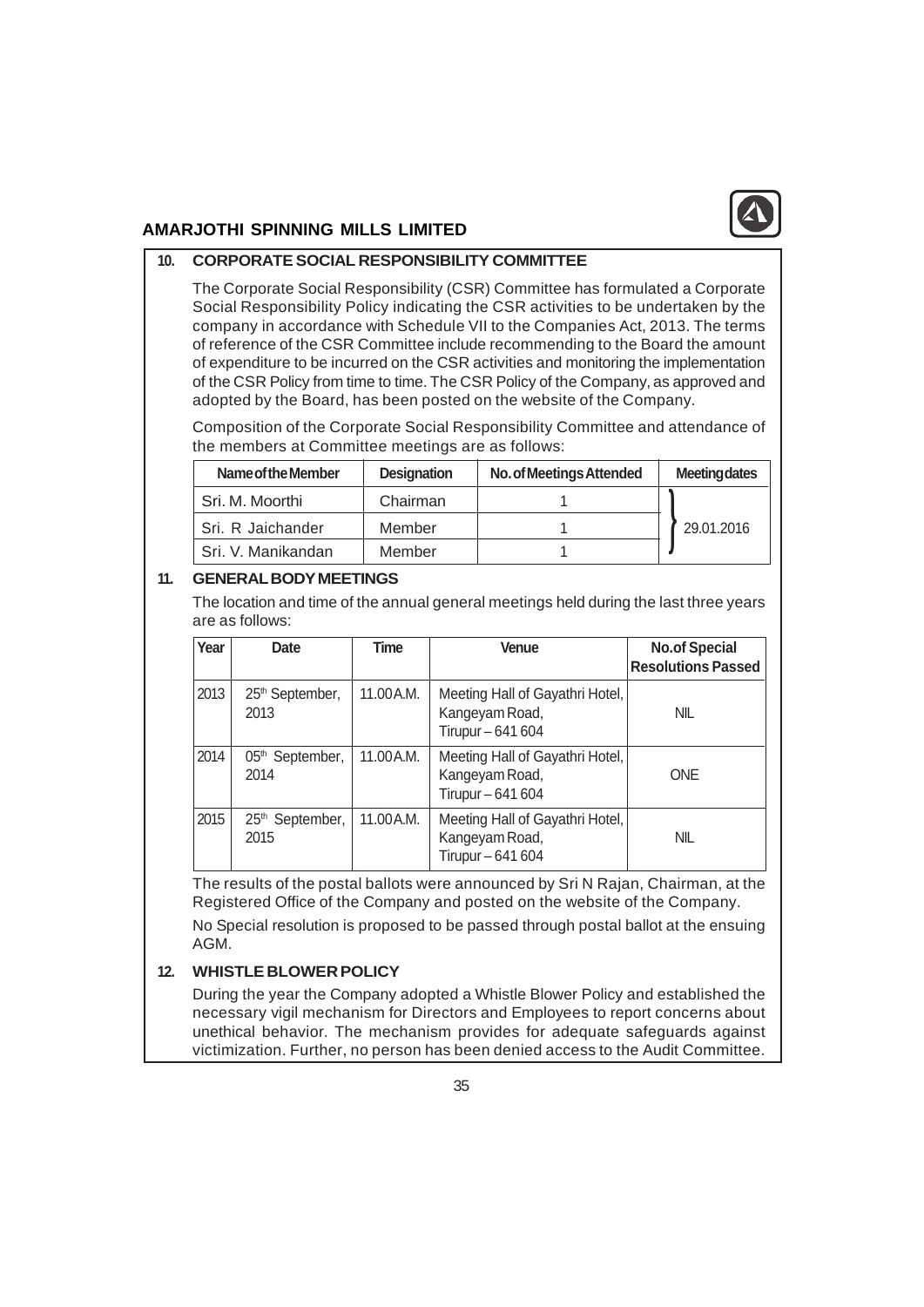

The Whistle Blower Policy is available under the following website: http://www.amarjothi.net/

## **13. DISCLOSURES**

- There were no materially significant related party transactions having potential conflict with the interests of the company at large.
- All the mandatory requirements specified under Regulation have been compiled with. The Company will continue to adopt other non-mandatory requirements as appropriate. TheCompany has arecordof unqualifiedfinancial statements since inception.

## **14. MEANS OF COMMUNICATION**

- Quarterly unaudited and annual audited results of the Company were published in "Trinity Mirror" (English) and "Makkal Kural" (Tamil).
- The results and press release were also displayed on the Company's website at http:// www.amarjothi.net
- Shareholders have been provided with an opportunity to provide their email id for receiving correspondence and annual report in electronic form.

## **15. GENERALSHAREHOLDERINFORMATION**

### **Annual General Meeting**

| Date                                   | <b>Time</b> | <b>Venue</b>                                                                                                    |
|----------------------------------------|-------------|-----------------------------------------------------------------------------------------------------------------|
| $28th$ September 2016 (Wed)   11.00 AM |             | Meeting Hall, Gayathri Hotel,<br>Opp. Velan Hotels, Kangayam Road,<br>Tirupur - 641 604.<br>Phone: 0421-2234734 |

- Financial Year 1<sup>st</sup> April to 31<sup>st</sup> March
- Book Closure Dates  $-22^{nd}$  September 2016 to  $28^{th}$  September 2016 (both days inclusive)
- Date of payment of dividends Final on or before 28<sup>th</sup> October 2016 Rs.2/per share (20%)
- The Company's shares are listed on: Bombay Stock Exchange of India Limited
- The Company has paid the listing fees for the financial year 2015-16 to the above stock exchange.
- Stock Code: BSE is 521097 and in NSE is AMARJOTHI ISIN: INE484D01012
- Details of outstanding shares in Amarjothi Spinning Mills Limited Unclaimed Shares Suspense Account.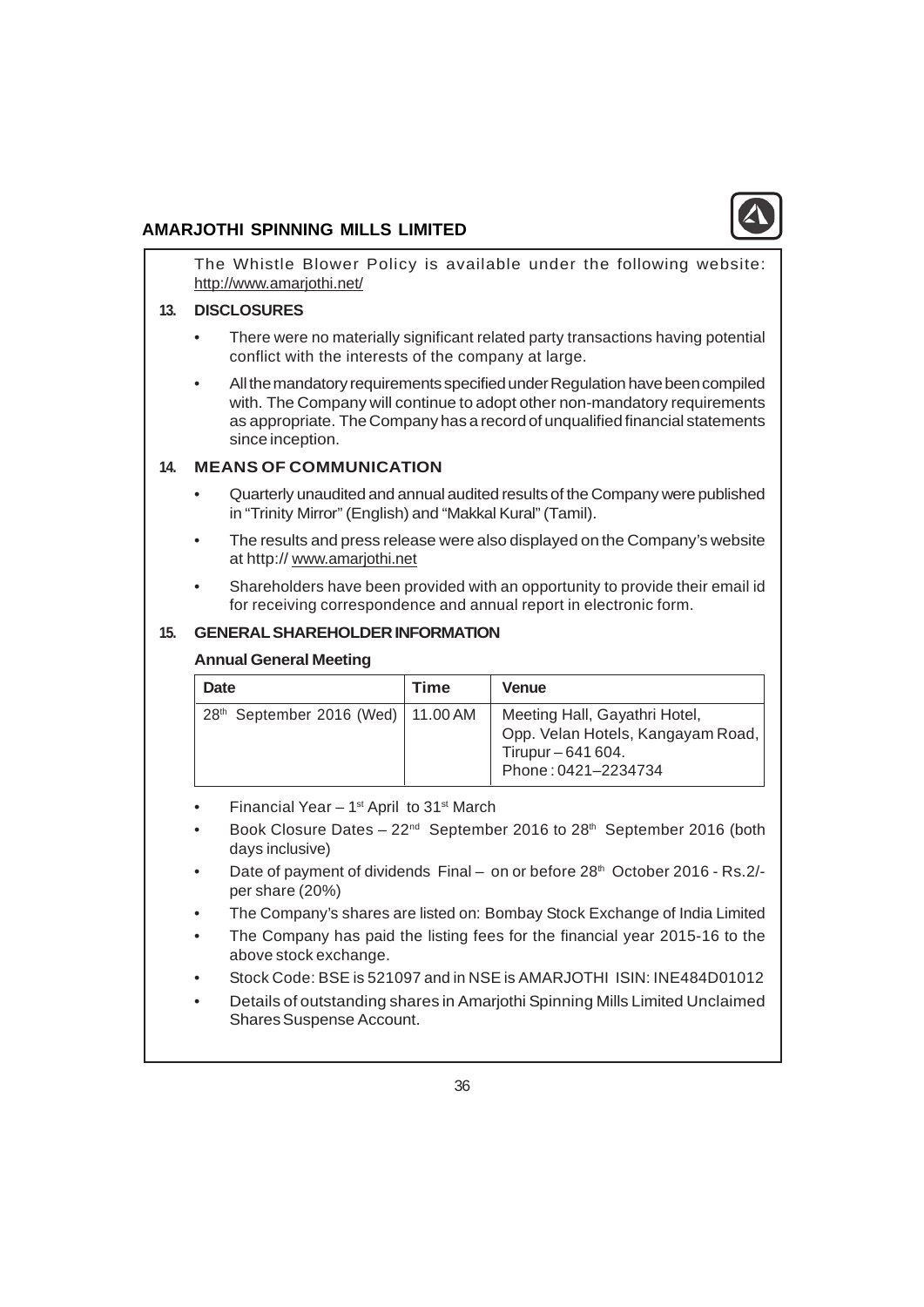

| <b>Particulars</b>                                                                                                        | No. of<br><b>Shareholders</b> | Total no, of<br><b>Shares</b> |
|---------------------------------------------------------------------------------------------------------------------------|-------------------------------|-------------------------------|
| Aggregate number of shareholders and the outstanding shares<br>in the suspense account lying at the beginning of the year | 5                             | 500                           |
| Number of shareholders who approached the Company for<br>transfer of shares from suspense account during the year         | Nil                           | Νi                            |
| Number of shareholders to whom shares were transferred from<br>suspense account during the year.                          | Nil                           | Nil                           |
| Aggregate number of shareholders and the outstanding shares<br>in the suspense account lying at the end of the year       | 5                             | 500                           |
| That the voting rights on these shares shall remain frozen<br>till the rightful owner of such shares claims the shares    | Yes                           |                               |

Following Dividends are transferable to the Investor Education and Protection Fund (IEPF) on the respective due dates, as under, in accordance with the provisions of Section 205(A) of the Companies Act, 1956.

| Amount of Dividend | Dividend for the | Due date of credit to the | Date of Transfer to       |
|--------------------|------------------|---------------------------|---------------------------|
|                    | Financial Year   | <b>Central Government</b> | the Central Government    |
| 450764             | 2008-09          | 31 <sup>st</sup> Oct 2016 | 31 <sup>th</sup> Oct 2016 |

Reminders are sent to members for encashing unclaimed and unpaid dividends, on a regular basis. Members who have not yet made claims are, therefore, requested to contact the Registrar and Share Transfer Agents immediately.

# **MARKET PRICE DATA**

The Company's stock code in BSE is 521097. The High and Low quotations of the Company's shares on the (BSE) from April 2015 to March 2016 are given below:

| Month          | <b>BSE</b> |           |  |
|----------------|------------|-----------|--|
|                | High(Rs.)  | Low (Rs.) |  |
| April-2015     | 97.95      | 64.00     |  |
| $May-2015$     | 100.00     | 83.05     |  |
| June-2015      | 109.40     | 76.15     |  |
| July-2015      | 134.00     | 92.00     |  |
| August-2015    | 114.00     | 64.50     |  |
| September-2015 | 89.90      | 73.55     |  |
| October-2015   | 94.00      | 77.80     |  |
| November-2015  | 92.00      | 70.00     |  |
| December-2015  | 108.00     | 84.25     |  |
| January-2016   | 102.00     | 78.35     |  |
| February-2016  | 88.50      | 65.00     |  |
| March-2016     | 82.50      | 69.10     |  |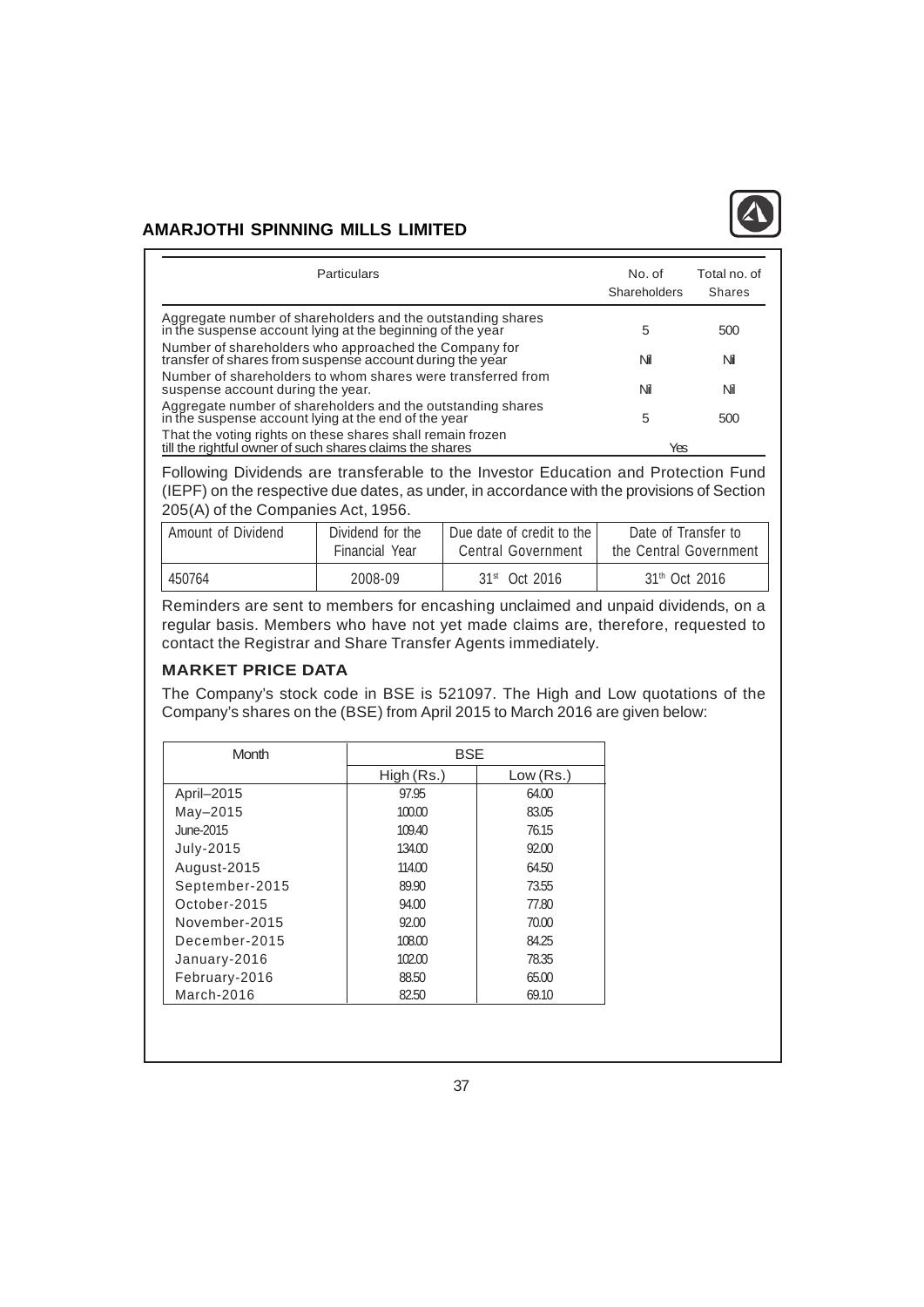

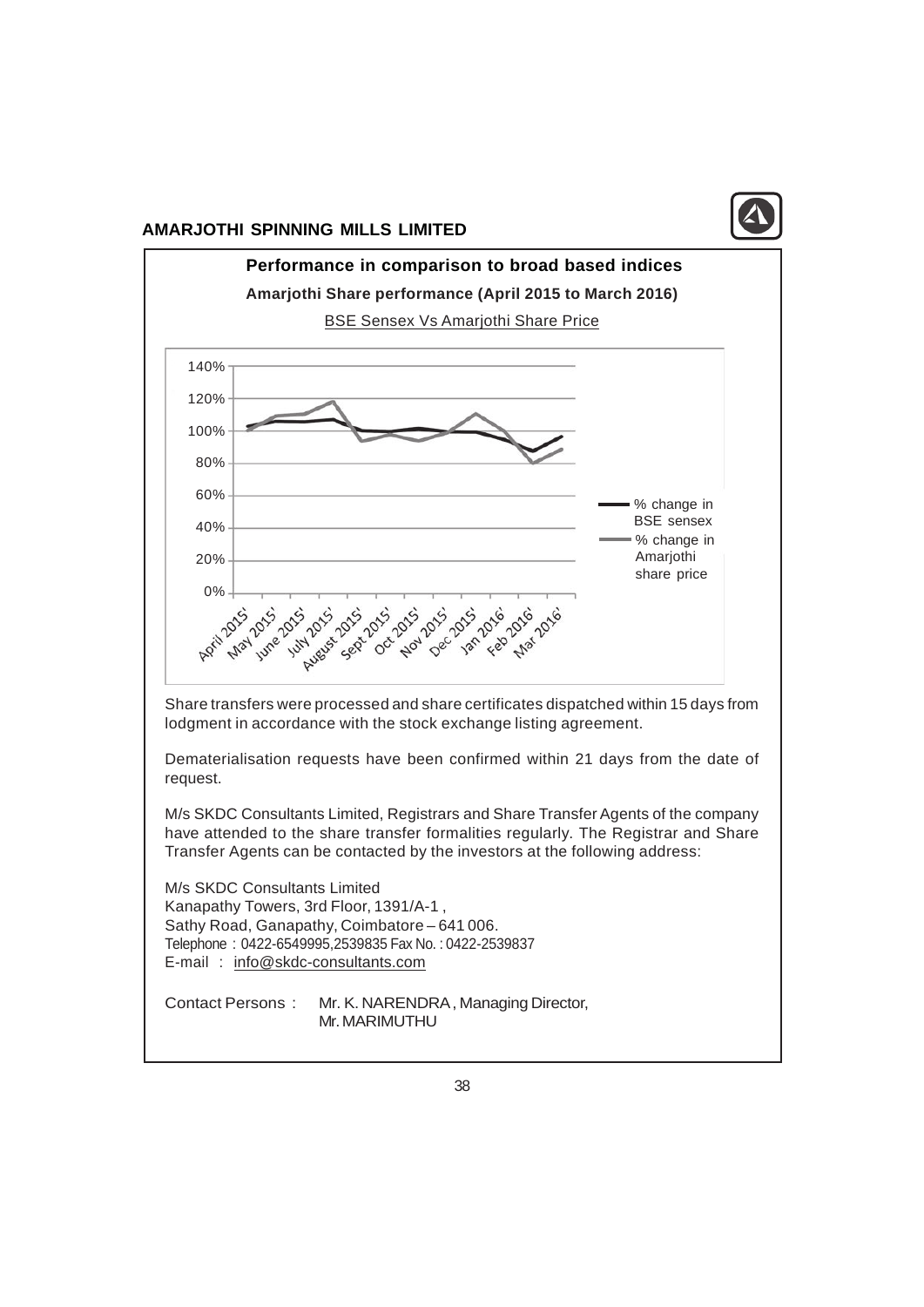

## **DISTRIBUTION OFSHAREHOLDING AS ON MARCH 31, 2016**

| <b>Slab of Shareholding</b> | <b>Shareholders</b> | $\%$   | <b>No. of Shares</b> | $\%$   |
|-----------------------------|---------------------|--------|----------------------|--------|
| 0-5000                      | 7009                | 94.82  | 857905               | 12.71  |
| $5001 - 10000$              | 198                 | 2.68   | 158452               | 2.35   |
| 10001 and above             | 185                 | 2.50   | 5733643              | 84.94  |
| Total                       | 7392                | 100.00 | 6750000              | 100.00 |

# **SHAREHOLDING PATTERN AS ON 31 ST MARCH <sup>2016</sup>**

| Category                              |              |         | No. of Shares held | ℅                   |
|---------------------------------------|--------------|---------|--------------------|---------------------|
| Indian Promoters                      |              |         | 4237697            | 62.78               |
| Financial Institutions & Mutual Funds |              |         | 100                | 0.001               |
| <b>Bodies Corporate</b>               |              |         | 210045             | 3.11                |
| Indian Public                         |              |         | 2227963            | 33.00               |
| <b>NRI</b>                            |              | 29398   |                    | 0.44                |
| <b>Clearing Members</b>               |              | 7015    |                    | 0.10                |
| <b>HUF</b>                            |              | 37782   |                    | 0.56                |
| Total                                 |              | 6750000 |                    | 100.00              |
| Mode                                  | No.of Shares |         |                    | % of Listed Capital |
| Depository                            | 6220119      |         | 92.15              |                     |
| Physical                              | 529881       |         |                    | 7.85                |
| Total                                 | 6750000      |         | 100.00             |                     |

## **Shareholding of Non-executive Directors as on 31 st March 2016**

Sri. N. Rajan, Chairman holds 1164980 equity shares. The other non-executive directors do not hold any shares.

#### **Plant Locations:**

Spinning Unit: Pudusuripalayam, Nambiyur - 638 458, Gobi Taluk Processing Unit: SIPCOT, Perundurai, Erode Dist

# **INVESTOR CORRESPONDENCE**

The Company Secretary & Compliance Officer Amarjothi Spinning Mills Limited Amarjothi House 157, Kumaran Road, Tirupur – 641 601

## **By Order of the Board**

| Place: Tirupur   | $(Sd/-)$ N. RAJAN | (Sd/-) R. PREMCHANDER    |
|------------------|-------------------|--------------------------|
| Date: 27,05,2016 | Chairman          | <b>Managing Director</b> |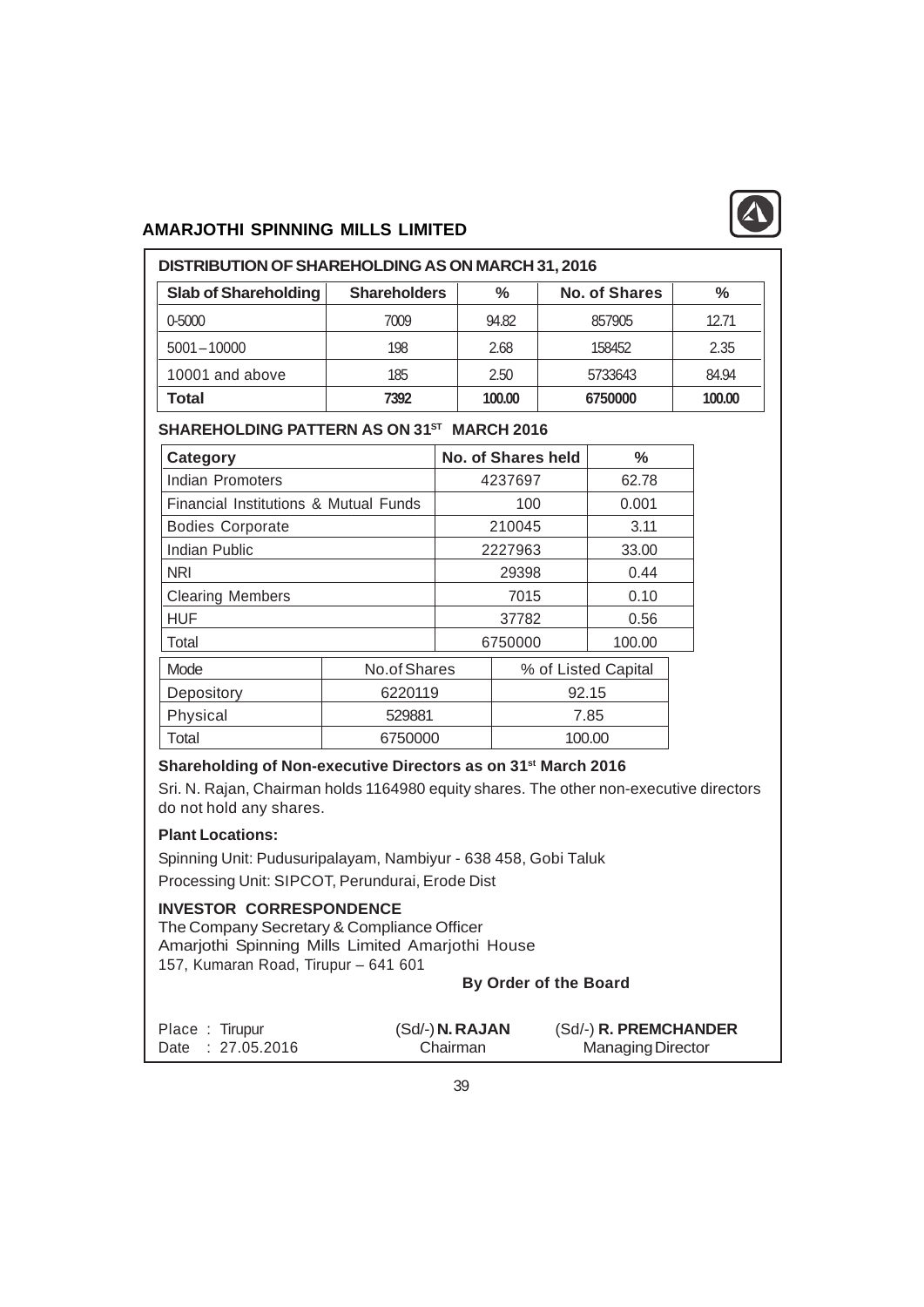

#### AUDITOR CERTIFICATE ON CORPORATE GOVERNANCE

To

The Members of AMARJOTHI SPINNING MILLS LIMITED,

I have examined the compliance of conditions of Corporate Governance by AMARJOTHI SPINNING MILLS LIMITED, for the year ended 31.03.2016, as stipulated in Clause 49 of the Listing Agreement ('Listing Agreement')of the Company with the Stock Exchanges for the period from 1<sup>st</sup> April 2015 to 30<sup>th</sup> November 2015and as per the relevant provisions of Securities and Exchange Board of India(Listing Obligations and Disclosure Requirements)Regulations, 2015('Listing Regulations')as referred to in Regulation 15(2)of the Listing Regulations for the period from 1st December 2015 to 31st March 2016.

The compliance of conditions of corporate governance is the responsibility of the management. My examination was limited to a review of the procedures and implementation thereof, adopted by the Company for ensuring the compliance of the conditions of the Corporate Governance. It is neither an audit nor an expression of opinion on the financial statements of the Company.

In my opinion and to the best of my information and according to the explanations given to me, I certify that the Company has complied with the conditions of Corporate Governance as Stipulated in above mentioned Listing Agreement/Listing Regulations.

I state that such compliance is neither an assurance as to the future viability of the company nor the efficiency or effectiveness with which the management has conducted the affairs of the Company.

Place Tirupur: **(Sd/-)V.NarayanaswamiM.A.,F.C.A** Date : 27.05.2016 Chartered Accountant Membership No. 023661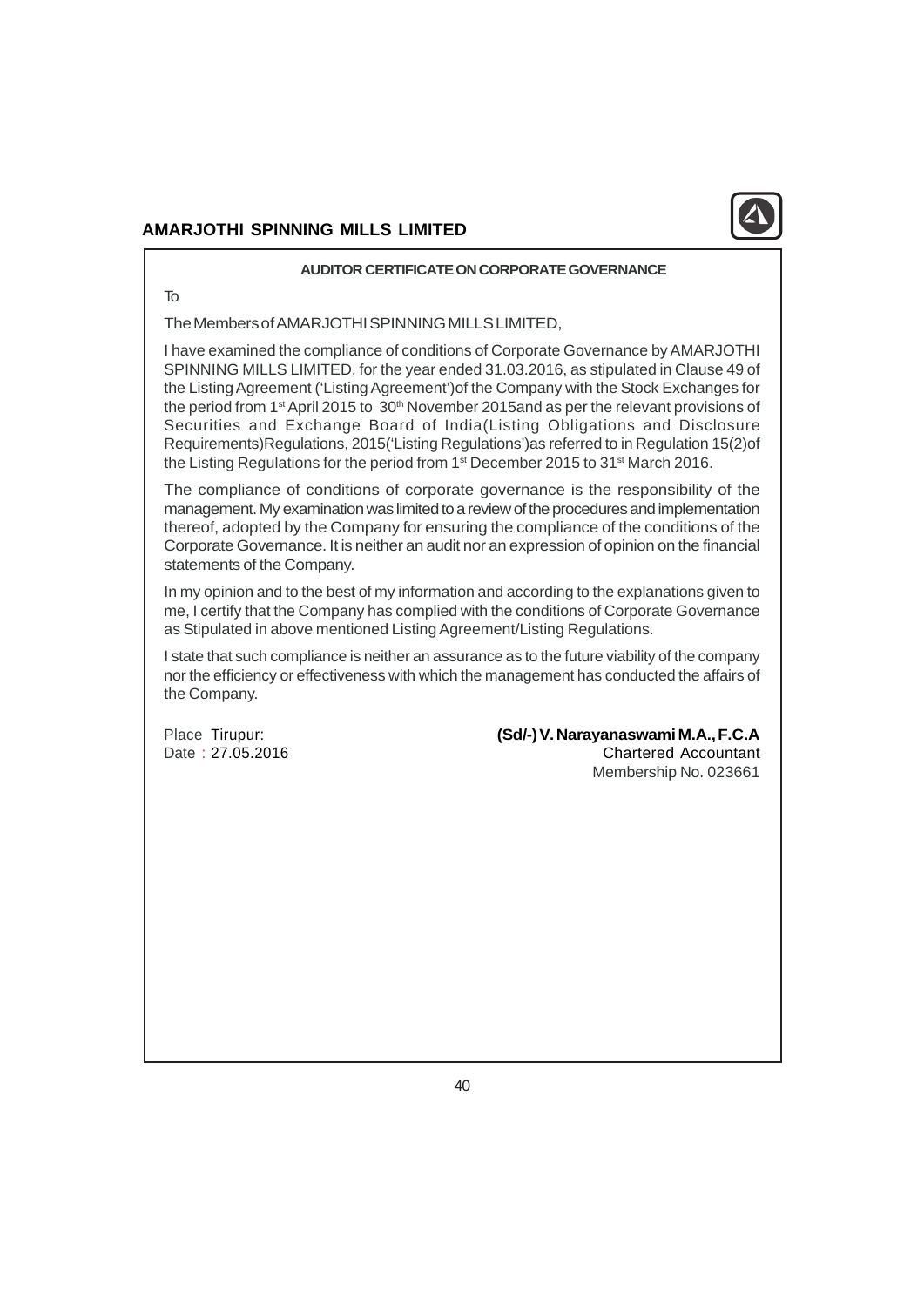

#### **CRITERIA FOR EVALUATION**

(As approved by the Board on 29<sup>th</sup> January 2016)

#### **Criteria for evaluation of the Board and non-independent directors at a separate meeting of independent directors:**

- 1. Composition of the board and availability of multi-disciplinary skills. Whether the Board comprises of directors with sufficient qualifications and experience in diverse fields to make SF a versatile institution.
- 2. Commitment to good Corporate Governance Practices
	- (a) Whether the company practices high ethical and moral standards.
- (b) Whether the company is fair and transparent in all its dealings with the stake holders. 3. Adherence to Regulatory Compliance
- Whether the company adheres to the various Government regulations…..Local, state and central, in time.
- 4. Track record of financial performance
	- (a) Whether the Company has been consistently recording satisfactory and profitable financial performance year on year adding to share holder value.
	- (b) Whether the Company is transparent in all its disclosures on financial data.
- 5. Grievance redressal mechanism Whether a proper system is in place to attend to the complaints /grievances from the shareholders, depositors, customers, employees and others quickly and fairly.
- 6. Existence of integrated Risk management system Whether the company has integrated risk management system to cover the business risks.
- 7. Use of Modern Technology
	- Whether the Company has an integrated IT strategy and whether there is any system for periodical technology up gradation covering both hardware and software.
- 8. Commission to CSR
	- Whether the Company is committed to social clauses and CSR and whether there is a system to identify, finance and monitor such social activities.

#### **Criteria for evaluation of chairman at separate meeting of Independent Directors:**

- 1. Leadership qualities<br>2. Standard of Integrity
- 2. Standard of Integrity<br>3. Understanding of Ma Understanding of Macroeconomic trends and Micro industry trends.
- 
- 4. Public Relations<br>5. Future Vision and 5. Future Vision and Innovation

#### **Criteria for evaluating of Independent Directors by the entire Board:**

- 1. Qualifications & Experience
- 2. Standard of Integrity
- 3. Attendance in Board Meetings/AGM
- 4. Understanding of Company's business<br>5. Value addition in Board Meetings
- Value addition in Board Meetings

## **Criteria for evaluating of the Audit Committee by the Board:**

- 1. Qualification & Experience of members
- 2. Depth of review of financial parameters
- 3. Oversight of Audit & Inspection<br>4. Review of Regulatory complian
- Review of Regulatory compliance
- 5. Fraud monitoring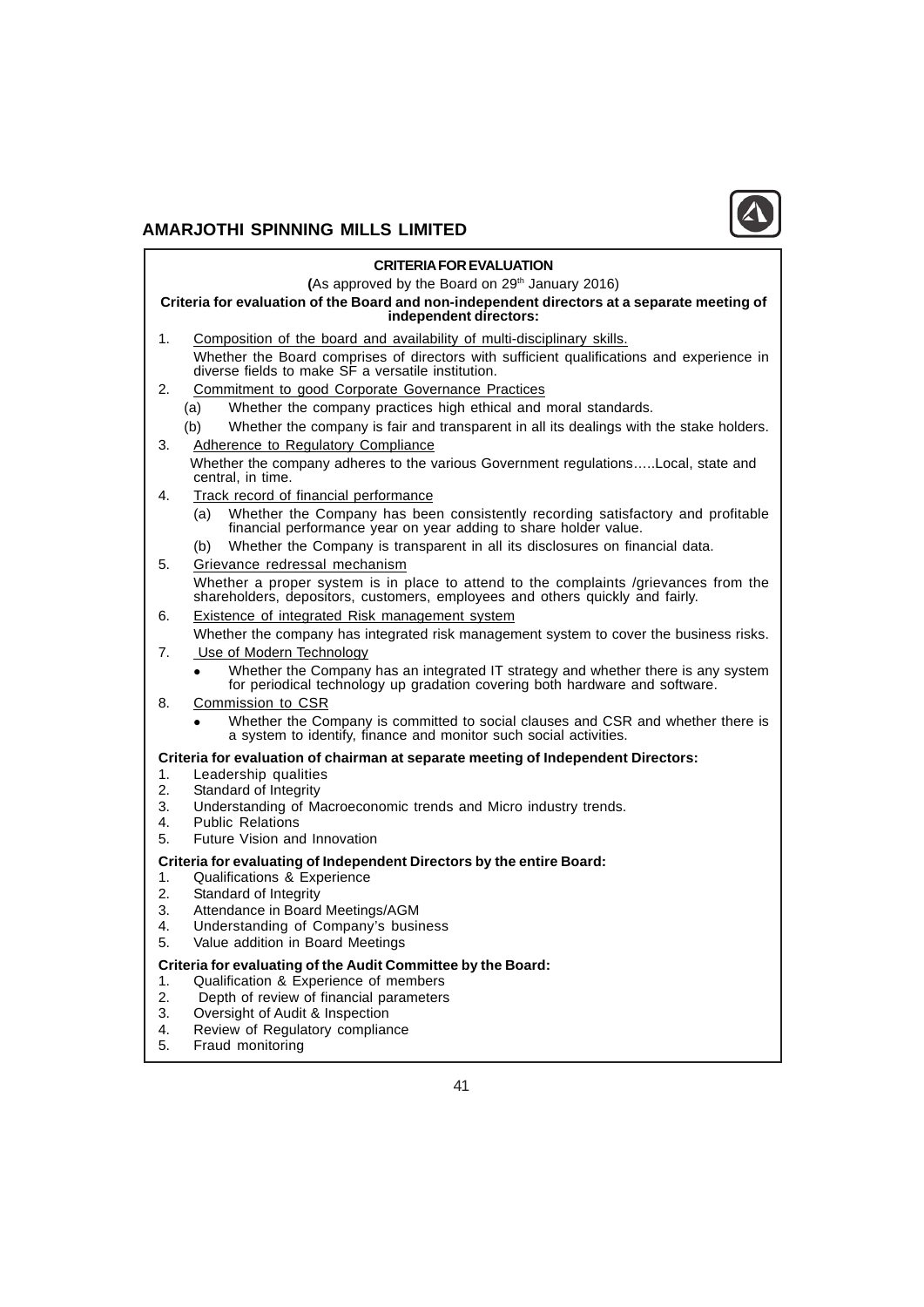

#### **ANNEXURE II (i)**

### **NOMINATION, REMUNERATION AND EVALUATION**

#### **POLICY INTRODUCTION**

In terms of section 178 of the Companies Act, 2013 and the Listing Agreement, entered into by the company with Stock Exchange, as amended from time to time, this policy on nomination and remuneration of directors, Key Managerial Personnel (KMP), senior management and other employees of the company has been formulated by the nomination and remuneration committee of the company and approved by the board of directors vide its resolution dated 30.05.2014. This policy shall act as a guideline for determining, inter-alia, qualifications, positive attributes and independence of a director, matters relating to the remuneration, appointment, removal and evaluation of performance of the directors, KMP and Senior Management Personnel including functional heads (one level below the Board).

#### **OBJECTIVEOFTHEPOLICY**

The policy is framed with the objective(s):

- 1. That the level and composition of remuneration is reasonable and sufficient to attract, retain and motivate directors, KMP, Senior Management Personnel of the quality required to run the company successfully.
- 2. That the relationship of remuneration to performance is clear and meets appropriate performance benchmarks.
- 3. That the remuneration to directors, KMP, and Senior Management Personnel (one level below the Board) of the company involves a balance between fixed and incentive pay reflecting short and long- term performance objectives appropriate to the working of the company and its goals.
- 4. To lay down criteria and terms and conditions with regard to identifying persons who are qualified to become directors (Executive and Non-executive) and persons who may be appointed in Senior Management (one level below the Board), key managerial positions and to determine their remuneration.
- 5. To determine remuneration based on the company's size and financial position and trends and practices on remuneration prevailing in peer companies in the industry.
- 6. To carry out evaluation of the performance of directors, as well as key managerial and Senior Management Personnel (one level below the Board) and to provide for reward(s) linked directly to their effort, performance, dedication and achievement relating to the company's operations; and
- 7. To retain, motivate and promote talent and to ensure long term sustainability of talented managerial persons and create competitive advantage.
- 8. To lay down criteria for appointment and removal of directors, KMP and Senior Management Personnel (one level below the Board) and evaluation of their performance. In the context of the aforesaid criteria the following policy has been formulated by the nomination and remuneration committee and adopted by the board of directors at its meeting held on 30.05.2014.

## **DEFINITIONS**

In this policy unless the context otherwise requires:

1. 'Act' means Companies Act, 2013 and rules there under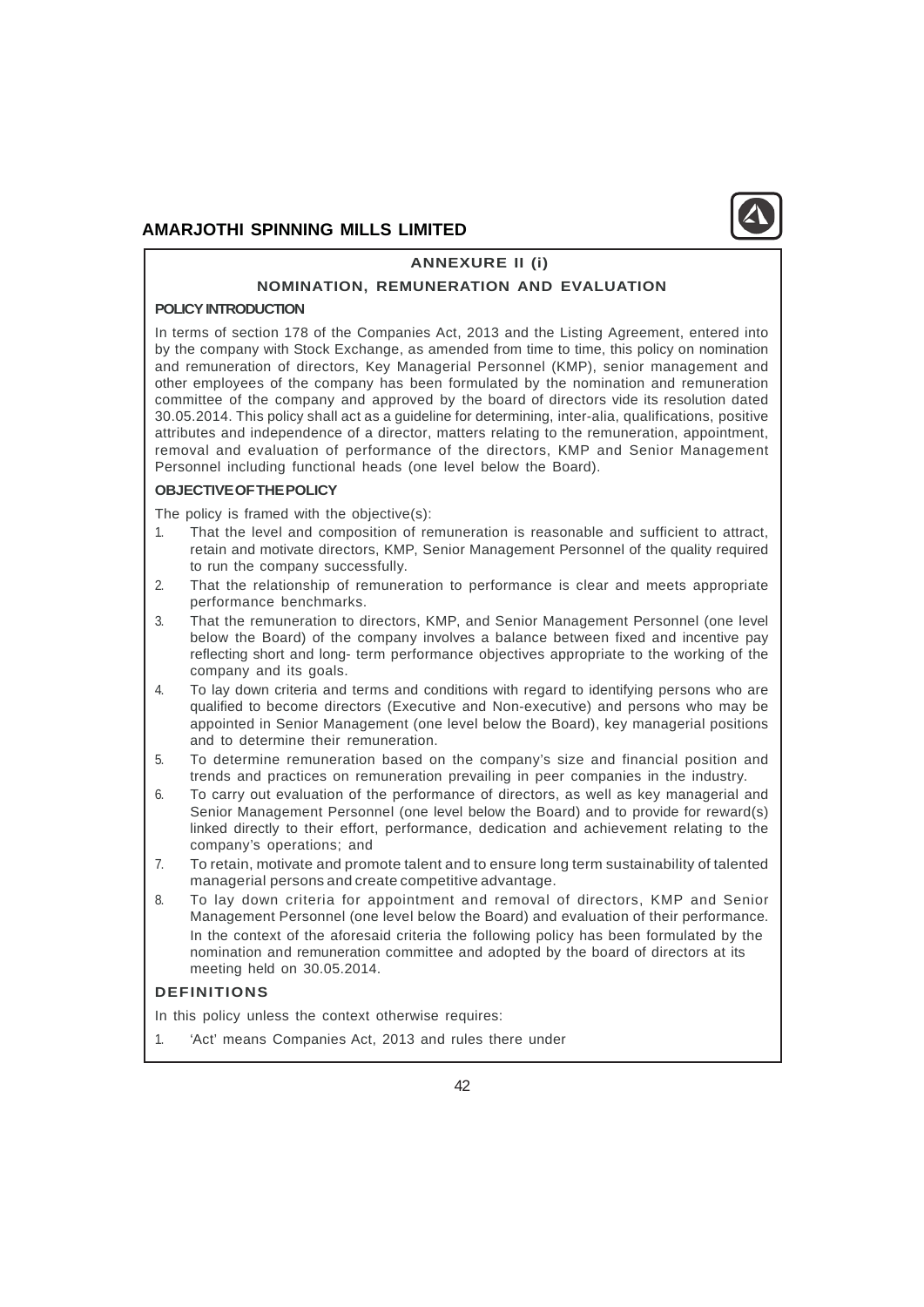

- 2. 'Board of directors' or 'board', in relation to the company, means the collective body of the directors of the company
- 3. 'Committee' means Nomination and Remuneration Committee of the company as constituted or reconstituted by the board
- 4. 'Company' means Amarjothi Spinning Mills Limited
- 5. 'Directors' means directors of the company
- 6. 'Independent Director' means a director referred to in Section 149 (6) of the Companies Act, 2013
- 7. 'Key Managerial Personnel' (KMP) means:
	- a) Chief Executive Officer and / or Managing Director
	- b) Whole-time Director
	- c) Chief Financial Officer
	- d) Company Secretary
	- e) Such other officer as may be prescribed
- 8. 'Ministry' means the Ministry of Corporate Affairs
- 9. 'Regulations' refers to and comprise of Companies Act, 2013, The Companies (Meeting of Board and its Powers) Rules, 2014, The Companies (Appointment and Qualification of Directors) Rules, 2014, The Companies (Appointment and Remuneration of Managerial Personnel) Rules, 2014, Listing Agreement and such other rules and provisions as applicable to the matters dealt in by this policy
- 10. 'Senior Management Personnel' for this purpose shall mean employees of the company who are members of its core management team excluding board of directors. It would comprise all members of management one level below the Board, including the functional heads.
- 11. Senior Management means executive positions one level below the Board of Directors including functional heads.

Unless the context otherwise requires, words and expressions used in this policy and not defined herein but defined in the Companies Act, 2013 as may be amended from time to time, shall have the meaning respectively assigned to them therein.

#### CONSTITUTION OF THE COMMITTEF

The committee will consist of three or more non-executive directors, out of which at least onehalf shall be independent director(s), provided that chairperson of the company may be appointed as a member of this committee but shall not chair the committee.

The committee will meet at such intervals as it may deem fit to carry out the objectives set out in the policy. A quorum of two members is required to be present for the proceedings to take place. The committee members may attend the meeting physically or via permitted audiovisual mode, subject to the provisions of the applicable Regulations. The committee shall have the authority to call such employee(s), senior official(s) and / or externals, as it deems fit. The Company Secretary shall act as secretary to the committee.

#### **FUNCTIONS OF THE COMMITTEE**

The committee shall, inter-alia, perform the following functions:

1. Identify persons who are qualified to become directors and who may be appointed in senior management in accordance with the criteria laid down, recommend to the board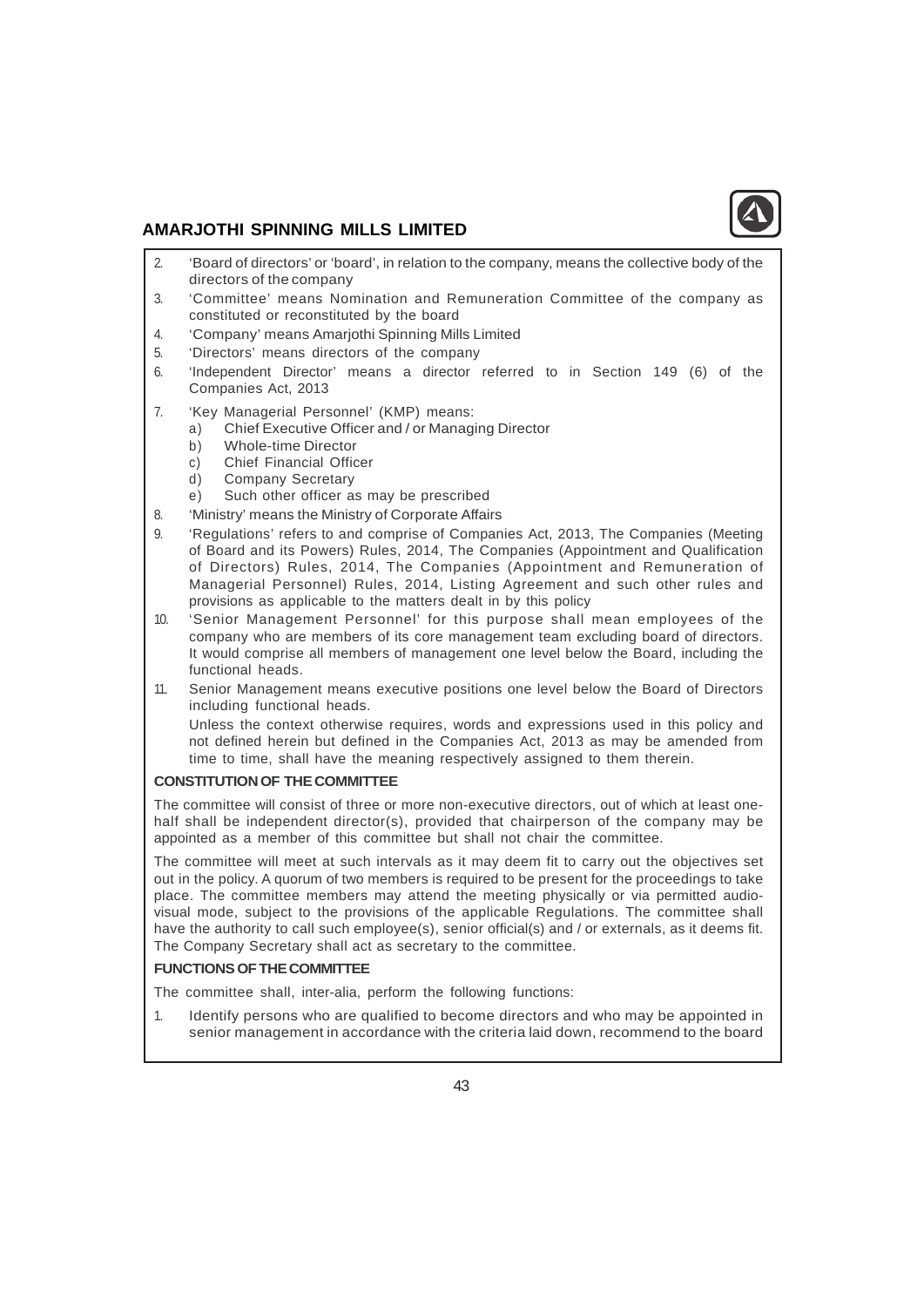

their appointment and removal and shall carry out evaluation of every director's performance

- 2. Formulate the criteria for determining qualifications, positive attributes and independence of a director and recommend to the board a policy, relating to the remuneration for the directors, key managerial personnel, Senior Management Personnel and other employees
- 3. Ensure that the board comprises of a balanced combination of executive directors and non- executive directors and also the independent directors
- 4. Devise framework to ensure that directors are inducted through suitable familiarization process covering their roles, responsibility and liability
- 5. Oversee the formulation and implementation of ESOP Schemes, its administration, supervision, and formulating detailed terms and conditions in accordance with SEBI guidelines
- 6. Decide/ approve details of fixed components and performance linked incentives along with the performance criteria
- 7. Formulate the criteria for evaluation of independent directors and the board
- 8. The committee shall assist the board in ensuring that plans are in place for orderly succession for appointments to the board and to senior management

The chairman of the committee could be present at the Annual General Meeting, to answer the shareholders' queries. However, it would be up to the chairman to decide who should answer the queries.

Provided that committee may set up mechanism to carry out its functions and is further authorized to delegate any / all of its powers to any of the directors and / or officers of the company, as deemed necessary for proper and expeditious execution.

#### **APPLICABILITY**

This policy is applicable to:

- 1. Directors (Executive and Non-executive)
- 2. KMP
- 3. Senior management personnel

## **APPOINTMENT OF DIRECTOR, KMP AND SENIOR MANAGEMENT**

- 1. The committee shall identify and ascertain the integrity, qualification, expertise and experience of the person for appointment as director, KMP or at senior management level and recommend to the board his / her appointment
- 2. A person should possess adequate qualification, expertise and experience for the position he/she is considered for appointment. The committee has discretion to decide whether qualification, expertise and experience possessed by a person is sufficient/ satisfactory for the concerned position.
- 3. Appointment of independent directors is subject to compliance of provisions of section 149 of the Companies Act, 2013, read with schedule IV and rules there under
- 4. The company shall not appoint or continue the employment of any person as wholetime director who has attained the age of seventy years. Provided that the term of the person holding this position may be extended beyond the age of seventy years with the approval of shareholders by passing a special resolution based on the explanatory statement annexed to the notice for such motion indicating the justification for extension of appointment beyond seventy years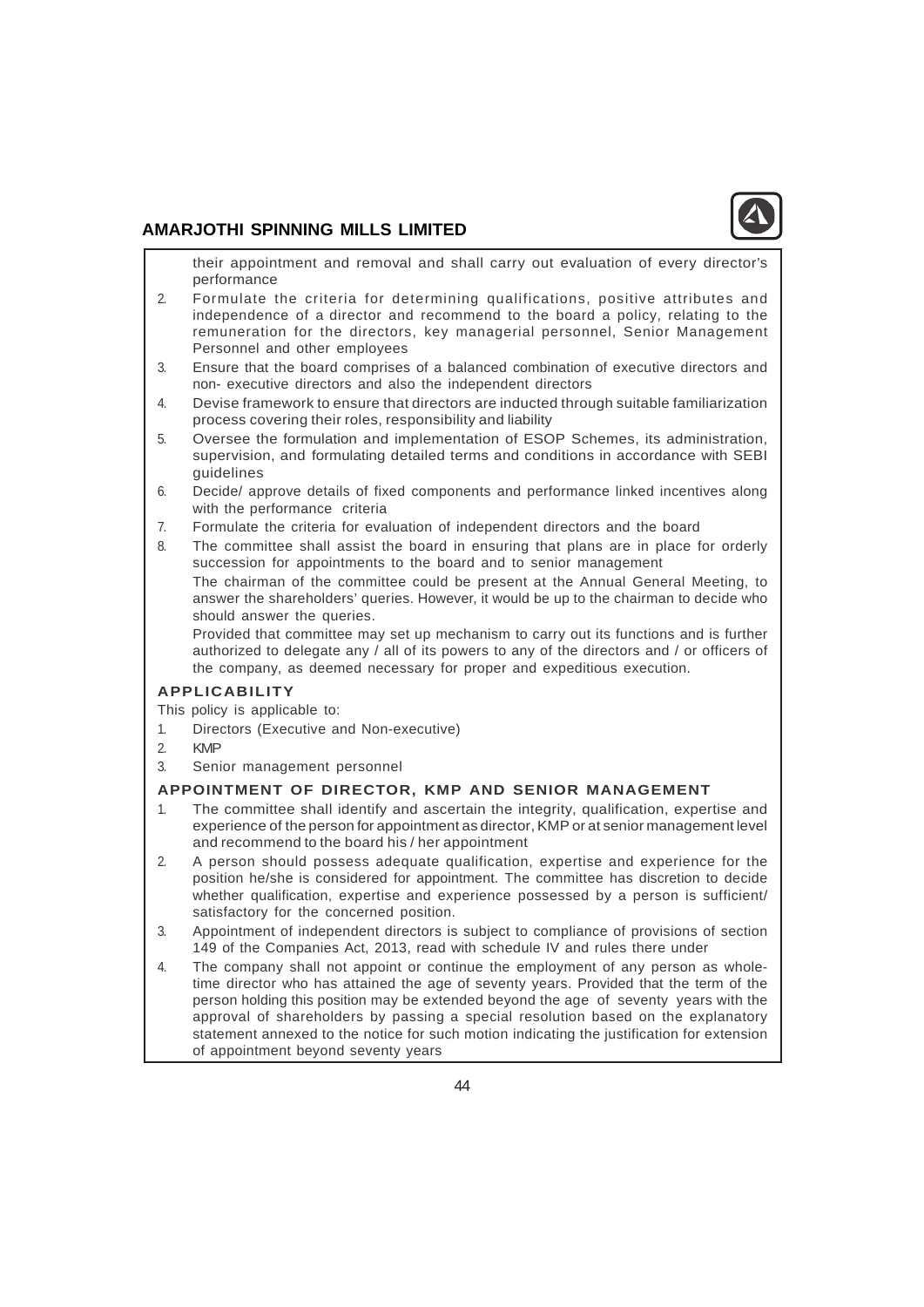

#### **MANAGING DIRECTOR / WHOLE-TIME DIRECTOR**

The company shall appoint or re-appoint any person as its managing director, joint managing director or executive director for a term not exceeding five years at a time. No re-appointment shall be made earlier than one year before the expiry of term.

#### **INDEPENDENT DIRECTOR**

Subject to the provisions of the applicable Regulations, an independent director shall hold office for a term up to five consecutive years on the board of the company and will be eligible for reappointment on passing of a special resolution by the company.

No independent director shall hold office for more than two consecutive terms, but such independent director shall be eligible for appointment after expiry of three years of ceasing to become an independent director. Provided that an independent director shall not, during the said period of three years, be appointed in or be associated with the company in any other capacity, either directly or indirectly.

At the time of appointment of independent director, it should be ensured that number of boards on which such independent director serves is restricted to seven listed companies as an independent director and three listed companies as an independent director in case such person is serving as a whole-time director of a listed company or such prescribed number by the statutory authority from time to time

#### **FAMILIARISATIONPROGRAMME FORINDEPENDENTDIRECTOR**

- 1. The company shall familiarize the independent directors with the company, their roles, rights, responsibilities in the company, nature of the industry in which the company operates, business model of the company, etc. through various programs
- 2. The details of such familiarization programs shall be disclosed on the company's website and a web link thereto shall also be given in the Annual Report

#### **EVALUATION**

Following are the criteria for evaluation of performance of independent directors and the board:

#### **1. Executive Directors**

The executive directors shall be evaluated on the basis of targets/ criteria given to executive directors by the board from time to time

#### 2. **Non-Executive Directors**

The Non-Executive Directors shall be evaluated on the basis of the following criteria i.e. whether they:

- a) Act objectively and constructively while exercising their duties;
- b) Effectively deploy knowledge and expertise;
- c) Maintain confidentiality and Integrity and Independence of behavior and judgment;
- d) Exercise their responsibilities in a bona fide manner in the interest of the company;
- e) Devote sufficient time and attention to their professional obligations for informed and balanced decision making;
- f) Do not abuse their position to the detriment of the company or its shareholders or for the purpose of gaining direct or indirect personal advantage or advantage for any associated person;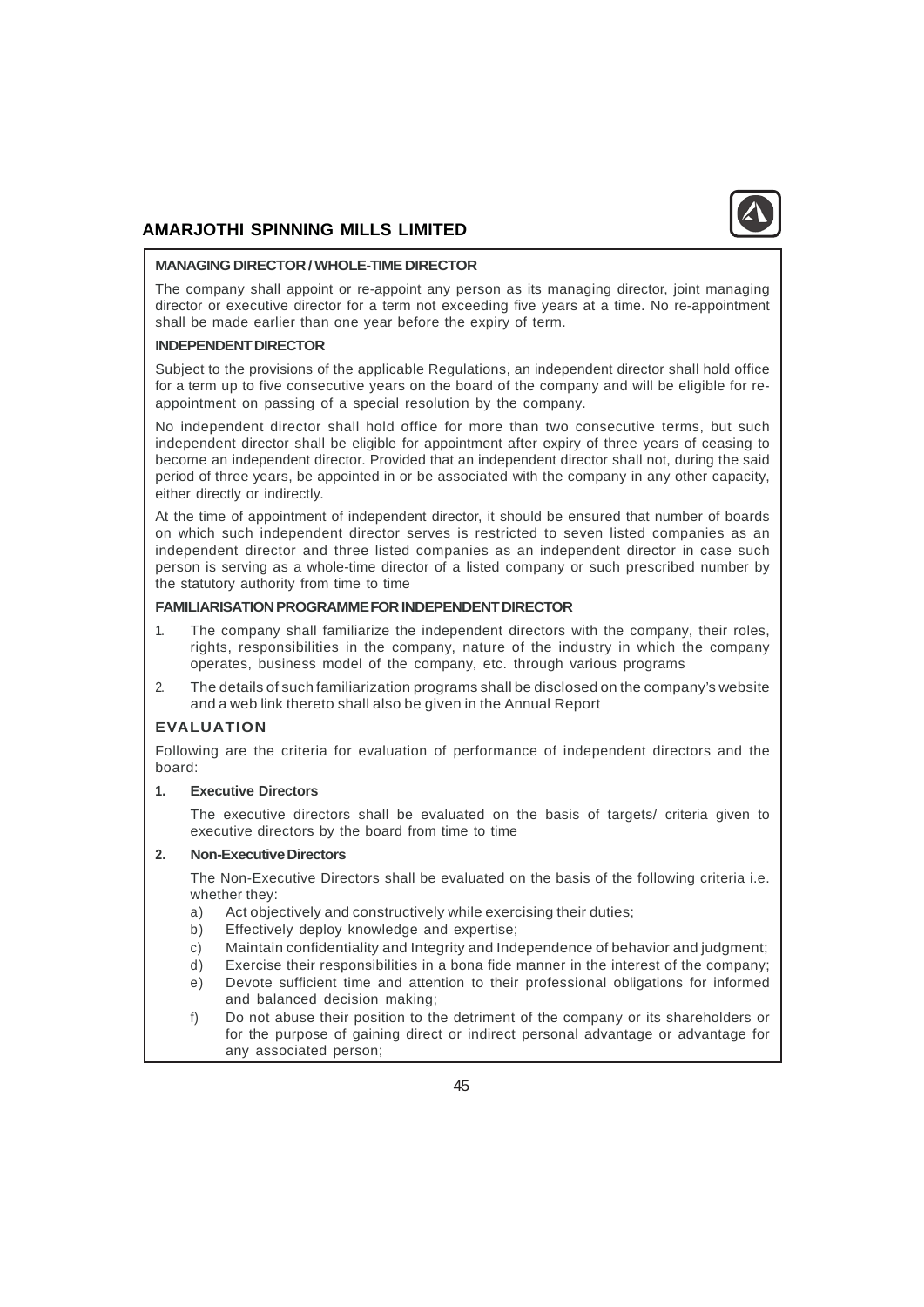

- g) Refrain from any action that would lead to loss of his independence
- h) Inform the board immediately when they lose their independence.
- i) Assist the company in implementing the best corporate governance practices.
- j) Strive to attend all meetings of the board of directors and the committees;
- k) Participate constructively and actively in the committees of the board in which they are chairpersons or members;
- l) Keep themselves well informed about the company and the external environment in which it operates;
- m) Moderate and arbitrate in the interest of the company as a whole, in situations of conflict between management and shareholder's interest.
- n) Abide by company's Memorandum and Articles of Association, company's policies and procedures including code of conduct, insider trading guidelines etc.

#### **DISQUALIFICATIONSFORAPPOINTMENTOFDIRECTORS**

A person shall not be eligible for appointment as a director of the company, if he is disqualified under section 164 of the Companies Act, 2013 or under any other regulations.

#### **REMOVAL**

The committee may recommend, to the board with reasons recorded in writing, removal of a director, KMP or senior management personnel subject to the provisions of the Companies Act, 2013, and all other applicable Acts, Rules and Regulations, if any.

#### **RETIREMENT**

The Director, KMP and senior management personnel shall retire as per the applicable provisions of the Act and the prevailing policy of the company. The board will have the discretion to retain the director, KMP, senior management personnel in the same position/ remuneration or otherwise even after attaining the retirement age, for the benefit of the company.

#### **BOARD DIVERSITY**

The board of directors shall have the optimum combination of directors from the different areas /fields like management, finance, marketing, legal etc. or as may be considered appropriate.

The board shall have at least one board member who has accounting or related financial management expertise and at least three members who are financially literate.

#### **MATTERS RELATINGTO THE REMUNERATION, PERQUISITES FOR THE DIRECTORS,KMPAND SENIOR MANAGEMENT PERSONNEL**

- 1. The remuneration/ compensation/ profit-linked commission etc. to the executive and non-executive directors will be determined by the committee and recommended to the board for approval. The remuneration/ compensation/ profit-linked commission etc. shall be in accordance with the percentage/ slabs/ conditions laid down in the Act and shall be subject to the prior/ post approval of the shareholders of the company and Central Government, wherever required.
- 2. The committee may in its discretion structure any portion of remuneration to link rewards to corporate and individual performance, fulfillment of specified improvement targets or the attainment of certain financial or other objectives set by the board. The amount payable is determined by the committee, based on performance against pre-determined financial and non-financial metrics.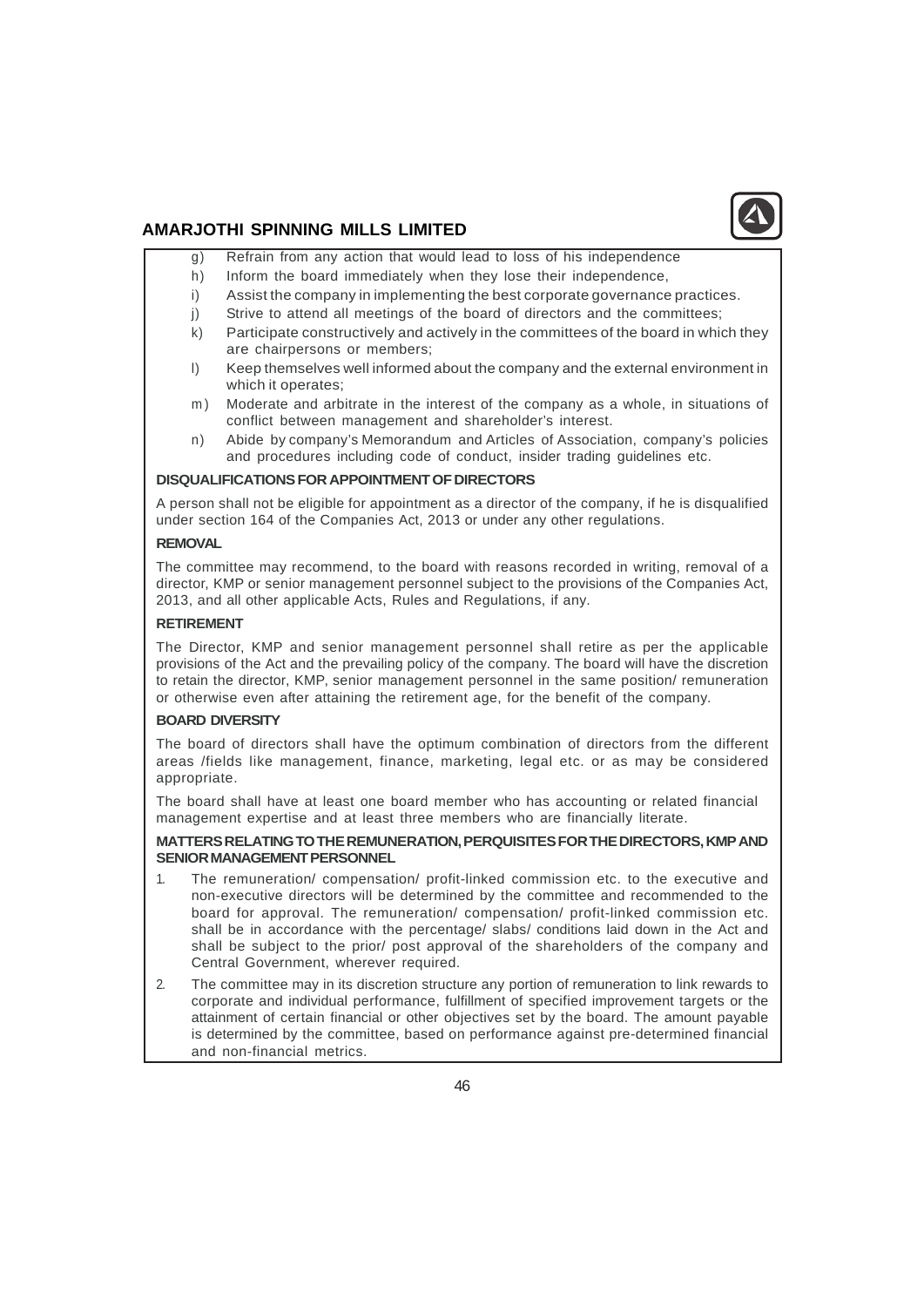

3. As regards the remuneration of KMP, senior management personnel and other employees, the determination shall be effected by way of presentation before the committee, which would have requisite details. The committee shall peruse the same and approve accordingly.

#### **REMUNERATION TOWHOLE-TIME/EXECUTIVE/ MANAGINGDIRECTOR**

#### **Remuneration**

The whole-time director shall be eligible for remuneration as may be approved by the shareholders of the company on the recommendation of the committee and the board of directors. The break-up of the pay scale, performance bonus and quantum of perquisites including, employer's contribution to P.F, pension scheme, medical expenses, club fees etc. shall be decided and approved by the board on the recommendation of the committee and shall be within the overall remuneration approved by the shareholders and Central Government, wherever required.

#### **Minimum remuneration**

If, in any financial year, the company has no profits or its profits are inadequate, the company shall pay remuneration to its whole-time director in accordance with the provisions of the Companies Act, 2013 and if it is not able to comply with such provisions, then with the previous approval of the Central Government.

#### **REMUNERATIONTONON-EXECUTIVE/INDEPENDENTDIRECTOR**

#### **Sitting Fees**

The non-executive independent directors of the company shall be paid sitting fees and such other variable pay, if any, as per the applicable regulations. The quantum of sitting fees and variable pay, if any, will be determined as per the recommendation of the committee and approved by the board of directors of the company. The boarding and lodging expenses shall be reimbursed.

#### **Stock Options**

Pursuant to the provisions of the Act, an independent director shall not be entitled to any stock option of the company.

#### **REMUNERATIONTOKMP, SENIORMANAGEMENT PERSONNELAND OTHER EMPLOYEES**

The Remuneration to be paid to KMPs/ senior management personnel shall be based on the experience, qualification and expertise of the related personnel.

The KMP, senior management personnel and other employees of the company shall be paid monthly remuneration as per the company's HR policies and/or as may be approved by the committee. The break- up of the pay scale and quantum of perquisites including, employer's contribution to P.F, pension scheme, medical expenses etc. shall be as per the company's HR policies.

The remuneration details shall be presented before the committee which would have requisite details setting out the proposed increments for the next financial year. The committee shall peruse and forward the same to the board of directors of the company.

This remuneration policy shall apply to all future/ continuing employment/ engagement(s) with the company. In other respects, the remuneration policy shall be of guidance for the board. Any departure from the policy shall be recorded and reasoned in the committee and board meeting minutes.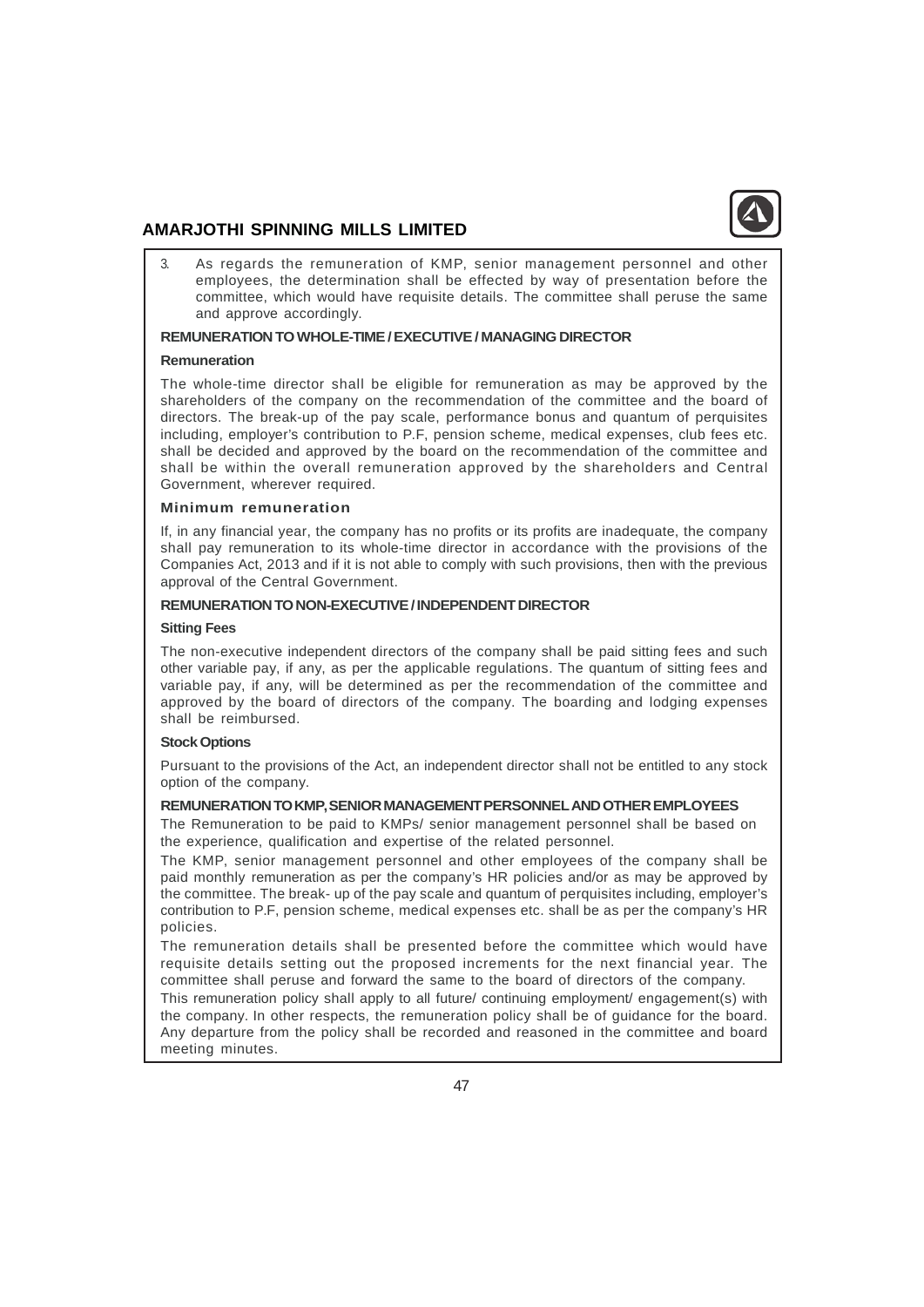

#### **DISSEMINATION**

The details of the policy and the evaluation criteria as applicable shall be published on company's website and accordingly disclosed in the annual report as part of board's report therein.

#### **AMENDMENT TO THE POLICY**

The board of directors on its own and / or as per the recommendations of the committee can amend this policy, as and when deemed fit.

In case of any amendment(s), clarification(s), circular(s) etc. issued by the relevant authorities, not being consistent with the provisions laid down under this policy, then such amendment(s), clarification(s), circular(s) etc. shall prevail upon the provisions hereunder and this policy shall stand amended accordingly from the effective date as laid down under such amendment(s), clarification(s), circular(s) etc.

## **ANNEXURE III**

#### **POLICY ON RELATED PARTY TRANSACTIONS**

#### **(As per Regulation 23(1) of SEBI (LODR) Regulations, 2015)**

The Company shall enter into transactions with related parties only on arm's length basis, supported by agreement or formal letter. If the transaction is not on arm's length basis, then, necessary compliances under Companies Act, 2013 and / or Listing Agreement will be adhered to.

For the purpose of the above clause, transaction with a related party shall be considered material if the transaction / transactions to be entered into individually or taken together with previous transactions during a financial year, exceeds 10% of the annual consolidated turnover of the company as per the last audited financial statements of the company.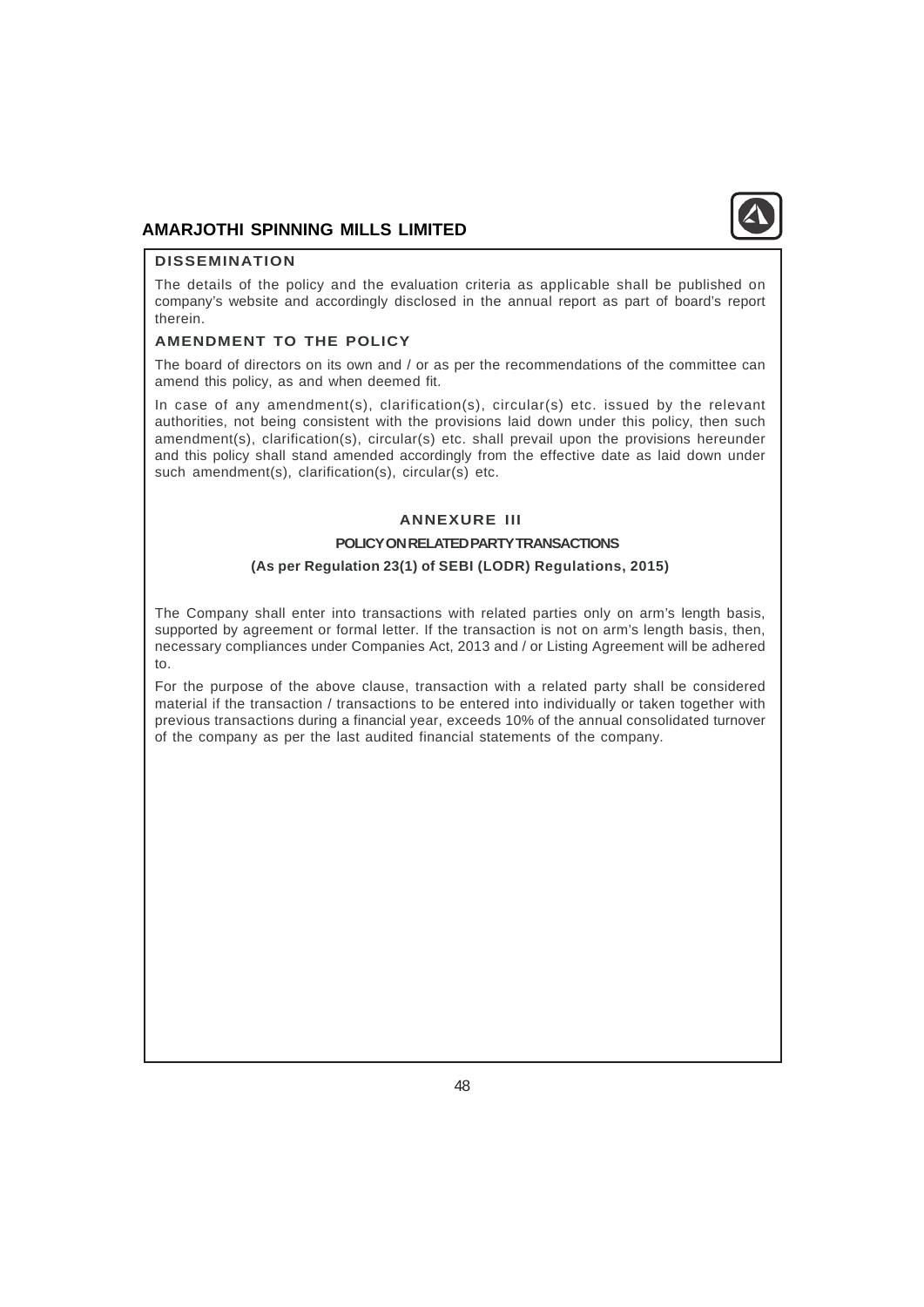

# **ANNEXURE -IV**

#### **THE ANNUAL REPORT ON THE CSR ACTIVITIES (Pursuant to the Companies (Corporate Social Responsibility Policy) Rules, 2014)**

| S.NO.<br><b>PARTICULARS</b>                                                                                                                                                                                                               |                                                                                                                                                                                                                                                                                             |
|-------------------------------------------------------------------------------------------------------------------------------------------------------------------------------------------------------------------------------------------|---------------------------------------------------------------------------------------------------------------------------------------------------------------------------------------------------------------------------------------------------------------------------------------------|
| 1. A brief outline of the company's CSR Policy,<br>including overview of projects or programs<br>proposed to be undertaken and a reference<br>to the web-link to the CSR policy and projects<br>or programs.                              | Refer Sections: Corporate Social<br>Responsibility in Director's Report                                                                                                                                                                                                                     |
| 2 The Composition of the CSR Committee                                                                                                                                                                                                    | Chairman - Sri, M. Moorthi                                                                                                                                                                                                                                                                  |
|                                                                                                                                                                                                                                           | Members - Sri. R. Jaichander<br>Sri. V. Manikandan                                                                                                                                                                                                                                          |
| 3 Average net profit of the company for<br>last three financial years                                                                                                                                                                     | Rs. 16,81,31,292                                                                                                                                                                                                                                                                            |
| 4 Prescribed CSR expenditure<br>(two percent of the amount)                                                                                                                                                                               | Rs. 33,62,626                                                                                                                                                                                                                                                                               |
| 5 Details of CSR spent during the financial year.                                                                                                                                                                                         |                                                                                                                                                                                                                                                                                             |
| Total Amount to be spent for the financial year                                                                                                                                                                                           | Rs. 33,62,626                                                                                                                                                                                                                                                                               |
| Amount unspent.                                                                                                                                                                                                                           | Provision made                                                                                                                                                                                                                                                                              |
| Manner in which the amount spent during the<br>financial year is detailed below.                                                                                                                                                          | The Company has planned to pay to<br>The Prime minister's national relief<br>fund.                                                                                                                                                                                                          |
| 6 In case the company has failed to spend the<br>two percent of the average net profit of the last<br>three financial years or any part thereof,<br>the company shall provide the reason for not<br>spending the amount its Board report. | The Company shall find out ways and<br>means to spend the same in the<br>coming months and shall submit the<br>relevant report in the ensuing year.<br>The Company could not spend the<br>money before finalising this report as<br>the time was too short to identify<br>suitable project. |
| 7. A responsibility statement of the CSR Committee<br>that the implementation and monitoring of<br>CSR objectives and Policy of the Company.                                                                                              | Yes                                                                                                                                                                                                                                                                                         |
|                                                                                                                                                                                                                                           | (Sd/-) M. MOORTHI<br>Chairman                                                                                                                                                                                                                                                               |
| Place: Tirupur<br>Date: 27.05.2016                                                                                                                                                                                                        | (Sd/-) V. MANIKANDAN<br>Independent Director                                                                                                                                                                                                                                                |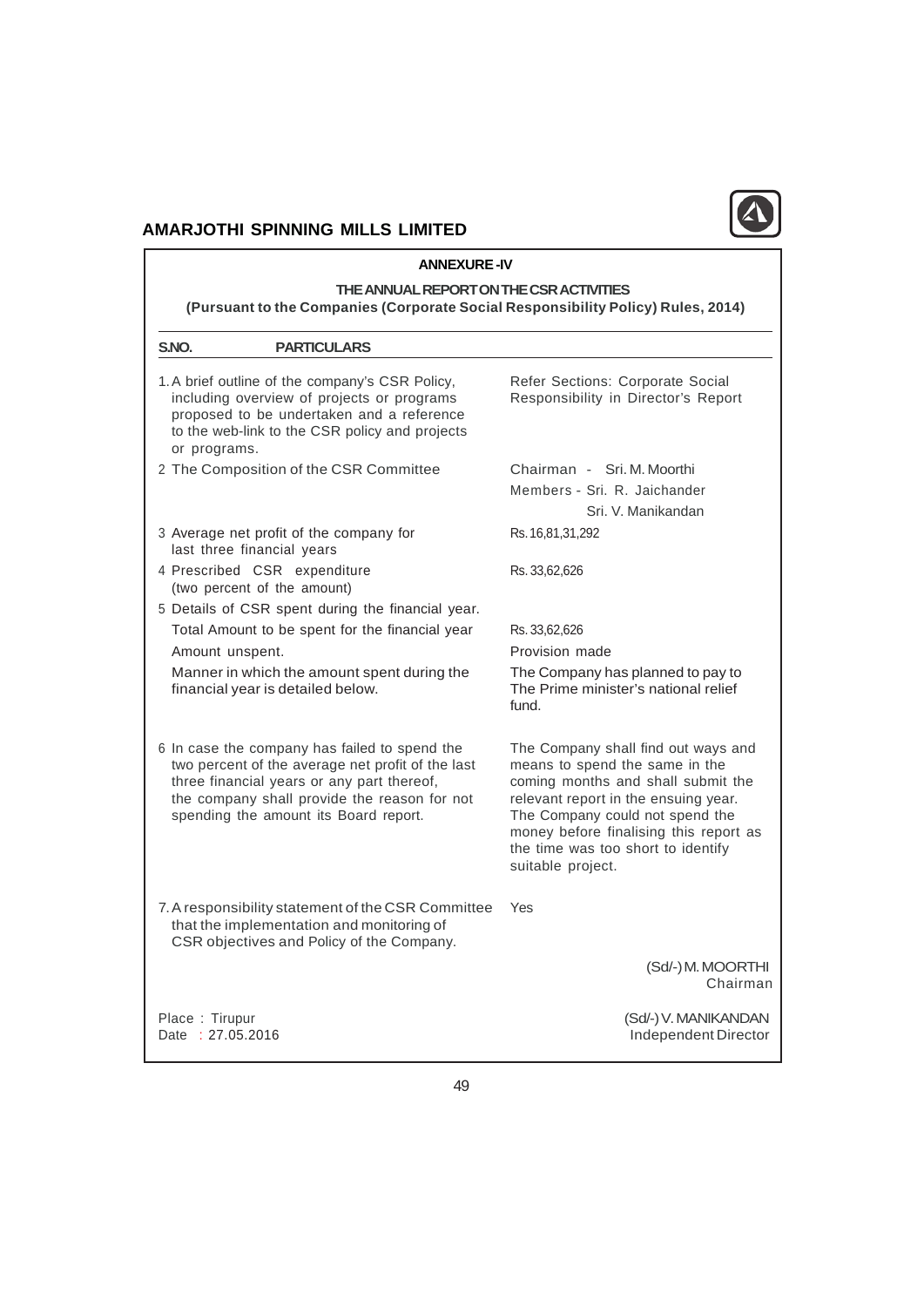#### **ANNEXURE V**

#### **SECRETARIALAUDIT REPORT**

For the Financial Year ended 31.03.2016

#### **Pursuant to section 204(1) of the Companies Act, 2013 and rule No.9 of the Companies (Appointment and Remuneration of Managerial Personnel) Rules, 2014]**

To

The Members, AMARJOTHI SPINNING MILLS LIMITED Tirupur.

I have conducted the SECRETARIALAUDIT of the compliance of applicable statutory provisions and the adherence to good corporate practices by AMARJOTHI SPINNING MILLS LIMITED (hereinafter called the Company). Secretarial Audit was conducted in a manner that provided me a reasonable basis for evaluating the corporate conducts/statutory compliances and expressing my opinion thereon.

Based on my verification of the Company's books, papers, minute books, forms and returns filed and other records maintained by the company and also the information provided by the Company, its officers, agents and authorized representatives during the conduct of secretarial audit, I hereby report that in my opinion, the company has, during the audit period covering<br>the financial year ended on 31<sup>St</sup> March 2016 complied with the statutory provisions listed hereunder and also that the Company has proper Board- processes and compliancemechanism in place to the extent, in the manner and subject to the reporting made hereinafter:

I have examined the books, papers, minute books, forms and returns filed and other records maintained by the Company for the financial year ended on 31.03.2016 according to the provisions of:

- i) The Companies Act, 2013 (the Act) and the rules made there under;
- ii) The Securities Contracts (Regulation) Act, 1956 ('SCRA') and the rules made there under;
- iii) The Depositories Act, 1996 and the Regulations and Bye-laws framed there under;
- iv) Foreign Exchange Management Act, 1999 and the rules and regulations made thereunder to the extent of Foreign Direct Investment, Overseas Direct Investment and External Commercial Borrowings;
- v) The following Regulations and Guidelines prescribed under the Securities and Exchange Board of India Act, 1992 ('SEBI Act'):
	- a) The Securities and Exchange Board of India (Substantial Acquisition of Shares and Takeovers) Regulations, 2011;
	- b) The Securities and Exchange Board of India (Prohibition of Insider Trading) Regulations, 1992;
	- c) The Securities and Exchange Board of India (Issue of Capital and Disclosure Requirements) Regulations, 2009;
	- d) The Securities and Exchange Board of India (Employee Stock Option Scheme and Employee Stock Purchase Scheme) Guidelines, 1999;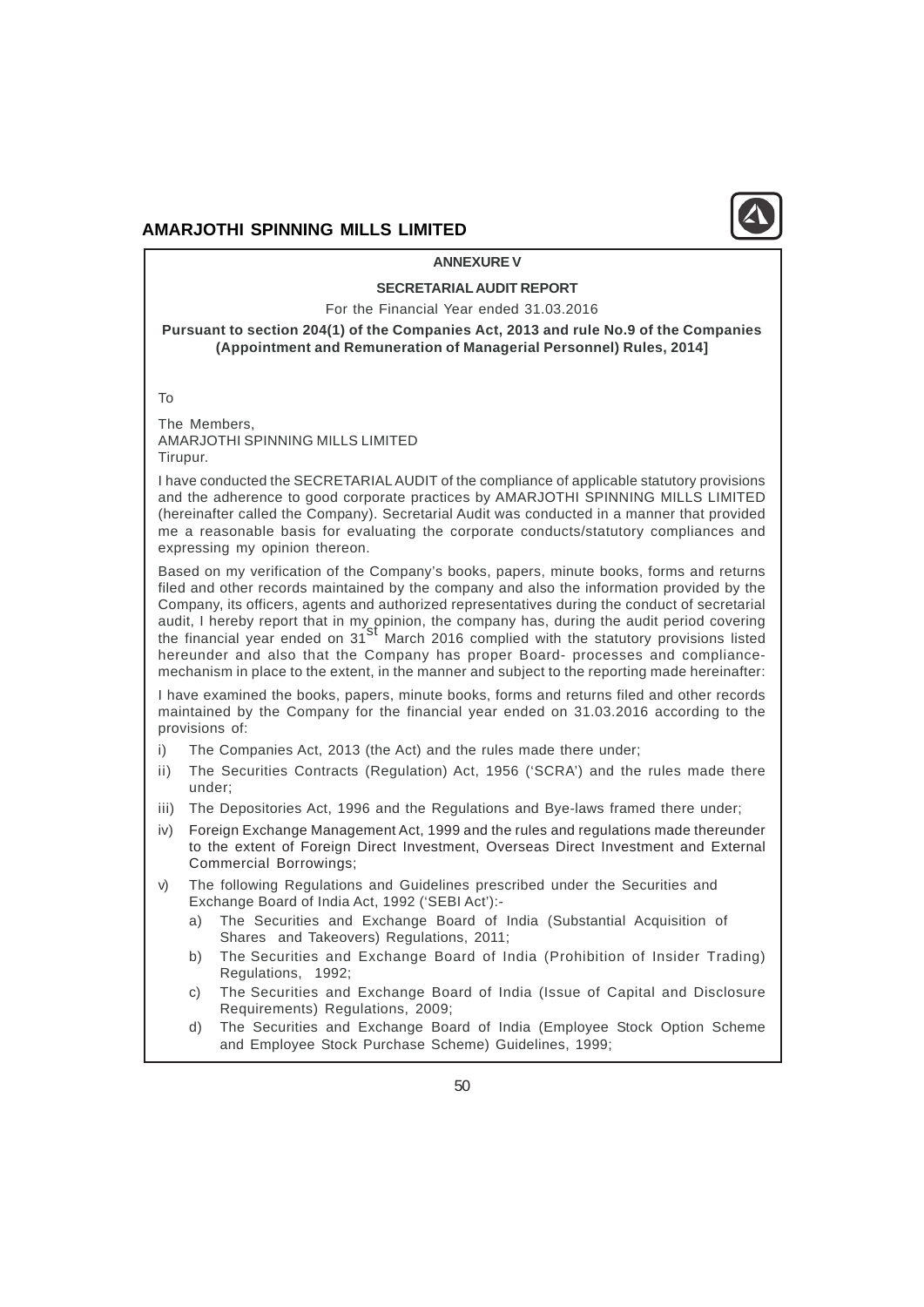

- e) The Securities and Exchange Board of India (Issue and Listing of Debt Securities) Regulations, 2008;
- e) The Securities and Exchange Board of India (Issue and Listing of Debt Securities) Regulations, 2008;
- f) The Securities and Exchange Board of India (Registrars to an Issue and Share Transfer Agents) Regulations, 1993 regarding the Companies Act and dealing with client;
- g) The Securities and Exchange Board of India (Delisting of Equity Shares) Regulations, 2009; and
- h) The Securities and Exchange Board of India (Buyback of Securities) Regulations, 1998;
- (vi) Other Applicable Laws specifically applicable to the Company, namely
	- (a) Air (prevention and Control of pollution) Act, 1981
	- (b) Hazardous Waste (Management Handling and Transboundary Movement) Third Amendment Rules , 2000
	- (c) Tamil Nadu Pollution Control Board Norms, Rules and Regulations from time to time amendment and relevant notifications/ modifications.
	- (d) Other labour laws applicable to the extent.

I have also examined compliance with the applicable clauses of the following:

- i) Secretarial Standards issued by The Institute of Company Secretaries of India.
- ii) The Listing Agreements entered into by the Company with Bombay Stock Exchange.
- iii) The Securities and Exchange Board of India ( Listing Obligations and Disclosure Requirements) Regulations, 2015

On the basis of the information and explanation provided, the Company had no transaction during the period under Audit requiring the compliance of applicable the provisions of Act/ Regulations/Directions as mentioned above in respect of:

- (a) Issue of securities both equity and/or debt.
- (b) Share based employee benefits.
- (c) Foreign Direct Investment, External Commercial Borrowings and overseas Direct investment.
- (d) Buy-back of securities.
- (e) Delisting of securities.

During the period under review the Company has complied with the provisions of the Act, Rules, Regulations, Guidelines, Standards, etc. mentioned above.

#### I further report that

The Board of Directors of the Company is duly constituted with proper balance of Executive Directors, Non-Executive Directors and Independent Directors. The changes in the composition of the Board of Directors that took place during the period under review were carried out in compliance with the provisions of the Act.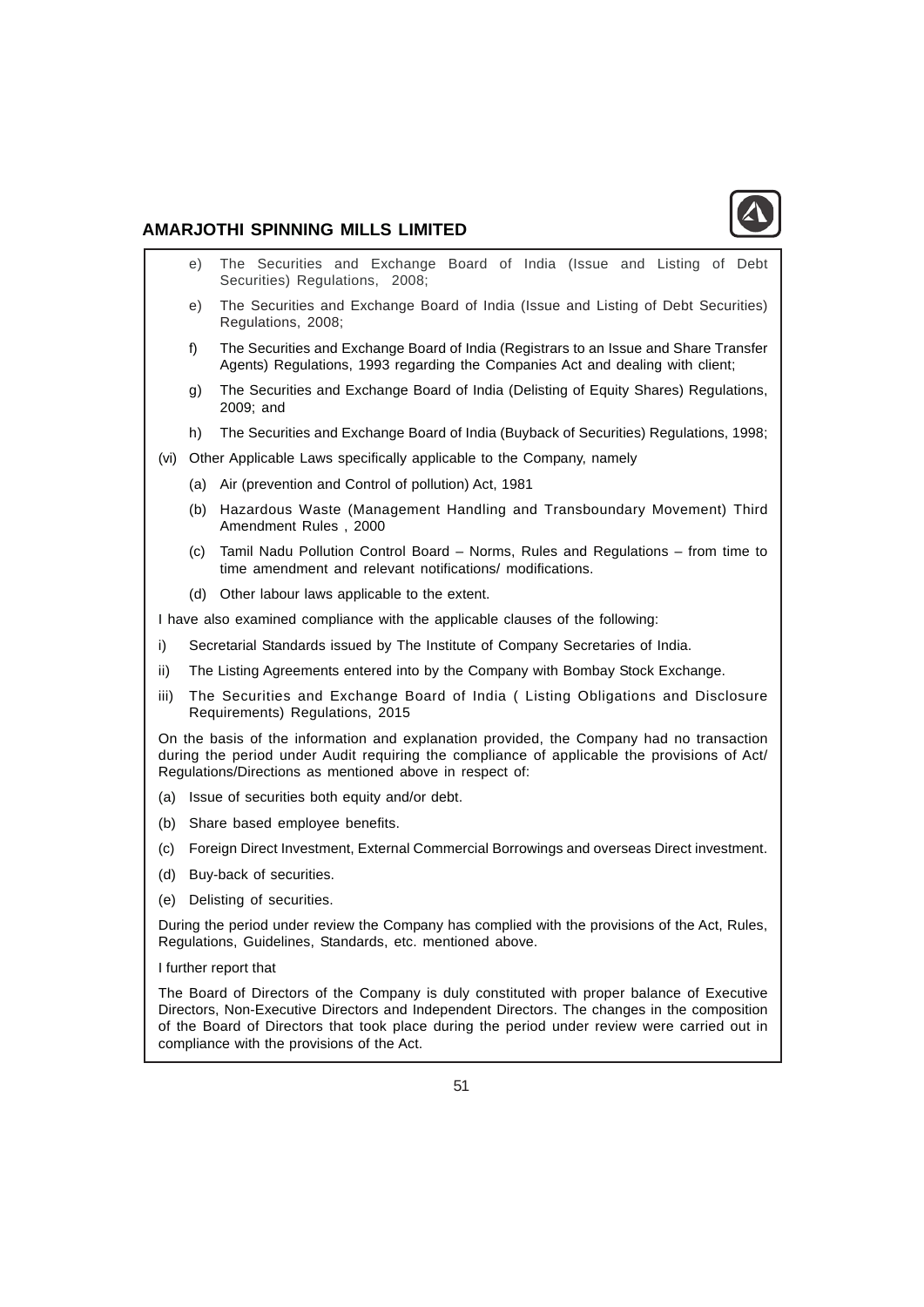

Adequate notice is given to all directors to schedule the Board Meetings, agenda and detailed notes on agenda were sent at least seven days in advance, and a system exists for seeking and obtaining further information and clarifications on the agenda items before the meeting and for meaningful participation at the meeting.

Majority decision is carried through while the dissenting members' views are captured and recorded as part of the minutes.

I further report that there are adequate systems and processes in t h e com pan y commensurate with the size and operations of the company to monitor and ensure compliance with applicable laws, rules, regulations and guidelines.

Place : Coimbatore (Sd/-) RAMCHANDAR .R<br>
Date : 27.05.2016 (Date in the Practicing Company Sec Practicing Company Secretary M.No. 33068, CP No. 12240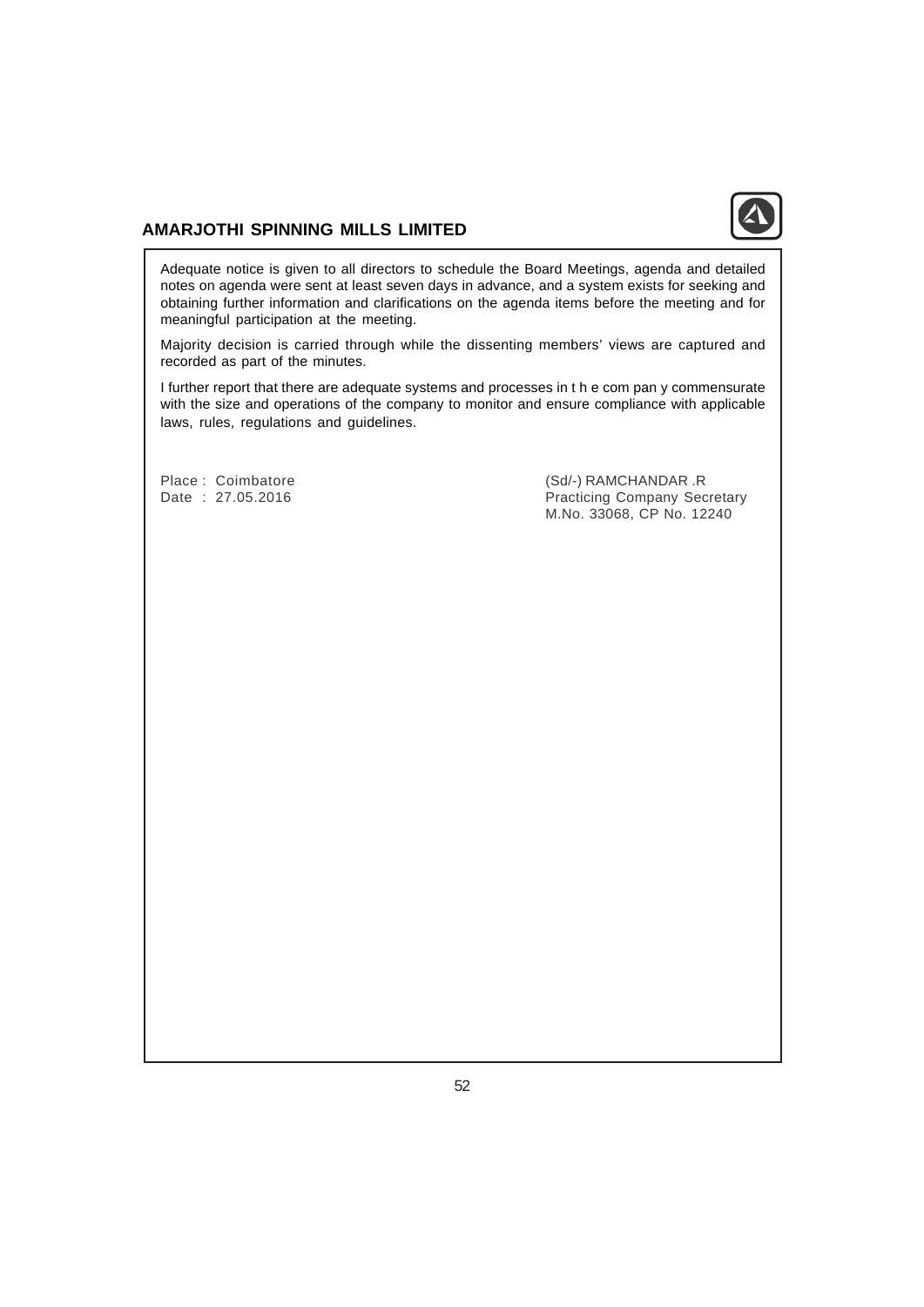

This report is to be read with our letter of even date which is annexed as Annexure A and forms an integral part of this report.

ANNEXUREA

To The Members Amarjothi Spinning mills Limited Tirupur.

Our report of even date is to be read along with this letter.

- 1. Maintenance of secretarial record is the responsibility of the management of the company. Our responsibility is to express an opinion on these secretarial records based on our audit.
- 2. We have followed the audit practices and processes as were appropriate to obtain reasonable assurance about the correctness of the contents of the Secretarial records. The verification was done on test basis to ensure that correct facts are reflected in secretarial records. We believe that the processes and practices, we followed provide a reasonable basis for our opinion.
- 3. We have not verified the correctness and appropriateness of financial records and Books of Accounts of the company.
- 4. Where ever required, we have obtained the Management representation about the compliance of laws, rules and regulations and happening of events etc.
- 5. The compliance of the provisions of Corporate and other applicable laws, rules, regulations, standards is the responsibility of management. Our examination was limited to the verification of procedures on test basis.
- 6. The Secretarial Audit report is neither an assurance as to the future viability of the company nor of the efficacy or effectiveness with which the management has conducted the affairs of the company.

Place : Coimbatore (Sd/-) RAMCHANDAR .R<br>
Date : 27.05.2016 (Sd/-) Practicing Company Sec Practicing Company Secretary M.No. 33068, CP No. 12240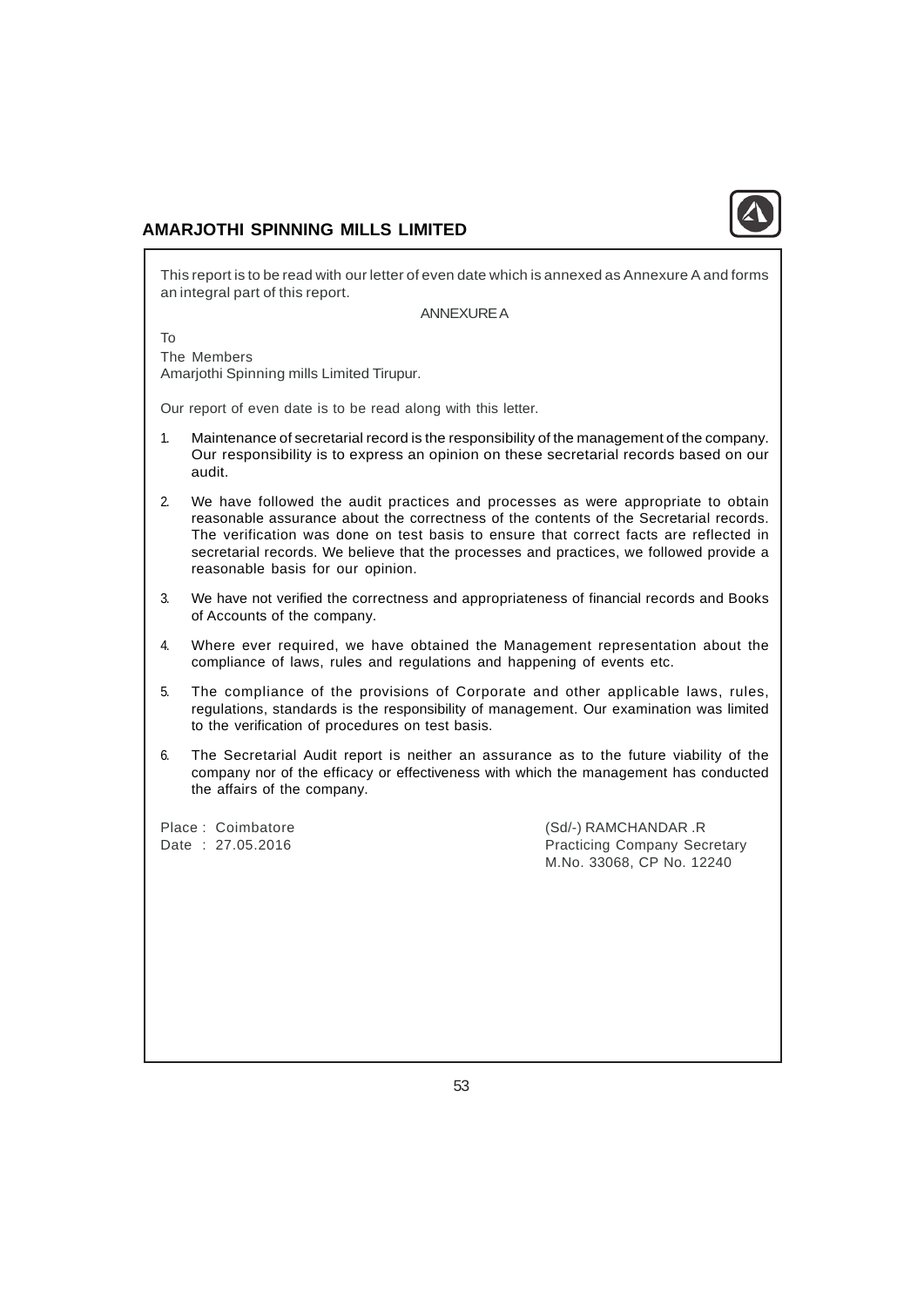

## **ANNEXURE VI**

#### **Form No. MGT - 9**

**Extract of Annual Return as on the Financial Year ended on 31st March, 2016 [Pursuant to section 92(3) of the Companies Act, 2013 and rule 12(1) of the Companies (Management and Administration) Rules, 2014]**

### **I.** REGISTRATION AND OTHER DETAILS:

| i)   | <b>CIN</b>                                                                           | L17111TZ1987PLC002090                                                                                                                                                                                                         |
|------|--------------------------------------------------------------------------------------|-------------------------------------------------------------------------------------------------------------------------------------------------------------------------------------------------------------------------------|
| ii)  | <b>Registration Date</b>                                                             | 16/12/1987                                                                                                                                                                                                                    |
| iii) | Name of the Company                                                                  | AMARJOTHI SPINNING MILLS LIMITED                                                                                                                                                                                              |
| iv)  | Category / Sub-Category of<br>the Company                                            | COMPANY LIMITED BY SHARES /<br>INDIAN NON-GOVERNMENT COMPANY                                                                                                                                                                  |
| V)   | Address of the Registered office<br>and Contact Details                              | Amarjothi House, 157, Kumaran Road, Tirupur,<br>Tirupur District, Tamil Nadu - 641 601, India.<br>Mail ID: mill@amarjothi.net                                                                                                 |
| vi)  | Whether listed company                                                               | Yes                                                                                                                                                                                                                           |
|      | vii) Name, Address and Contact<br>details of Registrar and<br>Transfer Agent, if any | M/s. SKDC Consultants Limited<br>Kanapathy Towers, 3rd Floor, 1391/A-1,<br>Sathy Road, Ganapathy,<br>Coimbatore $-641006$ .<br>Telephone: 0422-6549995,2539835;<br>Fax No.: 0422-2539837<br>E-mail: info@skdc-consultants.com |

#### **II. Principal Business Activities of the Company**

All the business activities contributing 10% or more of the total turnover of the company shall be stated:-

| SI. No. Name and Description of | NIC Code of the | % to total turnover |  |  |
|---------------------------------|-----------------|---------------------|--|--|
| main products / services        | Product/service | of the Company      |  |  |
| Spinning                        | 13111           |                     |  |  |

#### **III. Particulars of Holding, Subsidiary and Associate Companies**

| SI.<br>No. | Name and Address<br>of the Company                                                                                 | <b>CIN/GLN</b>        | Holding/<br>Subsidiary/<br>Associate | % of<br>shares held | Applicable<br>Section |
|------------|--------------------------------------------------------------------------------------------------------------------|-----------------------|--------------------------------------|---------------------|-----------------------|
| 1.         | Amarjothi Power generation &<br>Distribution company Itd<br>Amarjothi house, 157, Kumaran road,<br>Tirupur-641601. | U40106TZ2002PLC010355 | Associate                            | 26.31%              | 2(6)                  |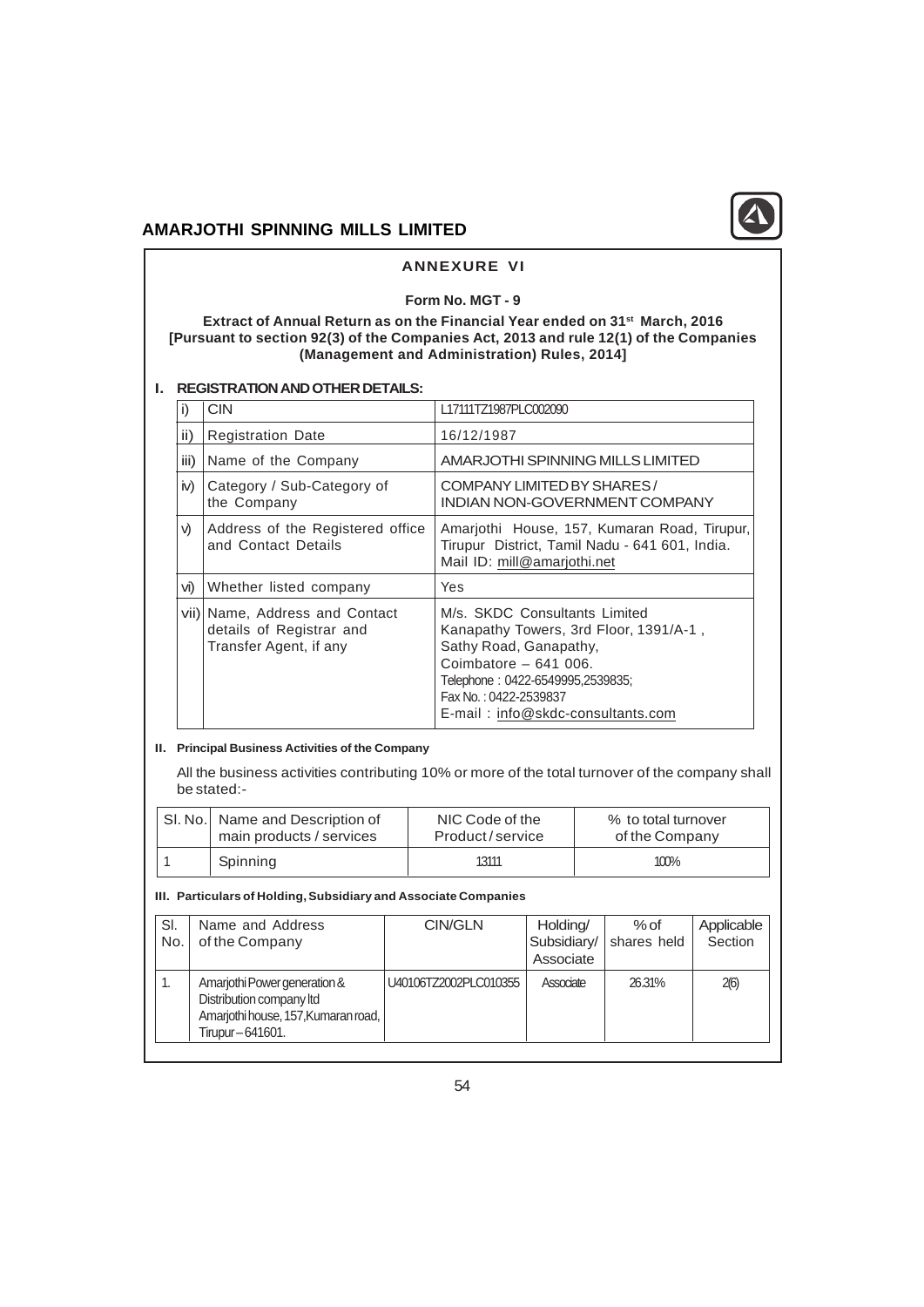

| i)<br>Category-wise Share Holding as on 31 March 2016                                                              |                     |                     |                                                    |                                |                     |                     |                                              |                               |                     |
|--------------------------------------------------------------------------------------------------------------------|---------------------|---------------------|----------------------------------------------------|--------------------------------|---------------------|---------------------|----------------------------------------------|-------------------------------|---------------------|
| Category of<br><b>Shareholders</b>                                                                                 |                     |                     | No. of Shares held at the<br>beginning of the year |                                |                     |                     | No. of Shares held at the<br>end of the year |                               | % Change<br>during  |
|                                                                                                                    | Demat               | <b>Physical</b>     | Total                                              | % of<br>Total<br><b>Shares</b> | Demat               | <b>Physical</b>     | Total                                        | %of<br>Total<br><b>Shares</b> | the year            |
| A. Promoter                                                                                                        |                     |                     |                                                    |                                |                     |                     |                                              |                               |                     |
| 1) Indian<br>a) Individual / HUF                                                                                   | 4502609             | 0                   | 4502609                                            | 66.705                         | 4237697             | 0                   | 4237697                                      | 62.781                        | (3.924)             |
| b) CentralGovt                                                                                                     | 0                   | 0                   | 0                                                  | 0                              | 0                   | 0                   | 0                                            | 0                             | 0                   |
| c) State Govt(s)                                                                                                   | 0                   | 0                   | 0                                                  | 0                              | 0                   | 0                   | 0                                            | 0                             | 0                   |
| d) Bodies Corp                                                                                                     | 0                   | 0                   | 0                                                  | 0                              | 0                   | 0                   | 0                                            | 0                             | 0                   |
| e) Banks / FI                                                                                                      | 0                   | 0                   | 0                                                  | 0                              | 0                   | $\overline{0}$      | 0                                            | 0                             | 0                   |
| f) Any Other                                                                                                       | 0                   | 0                   | 0                                                  | 0                              | 0                   | 0                   | 0                                            | σ                             | 0                   |
| Sub-Total(A)(1):-                                                                                                  | 4502609             | $\overline{0}$      | 4502609                                            | 66.705                         | 4237697             | 0                   | 4237697                                      | 62.781                        | (3.924)             |
| 2) Foreign                                                                                                         |                     |                     |                                                    |                                |                     |                     |                                              |                               |                     |
| g) NRIs-Individuals                                                                                                | ℧                   | σ                   | σ                                                  | $\overline{0}$                 | 0                   | 0                   | σ                                            | σ                             | σ                   |
| h) Other-Individuals                                                                                               | $\overline{0}$      | $\overline{0}$      | $\overline{0}$                                     | 0                              | $\overline{0}$      | 0                   | 0                                            | 0                             | $\overline{0}$      |
| i) Bodies Corp.                                                                                                    | $\overline{0}$      | σ                   | σ                                                  | $\overline{0}$                 | σ                   | $\overline{0}$      | σ                                            | σ                             | $\overline{0}$      |
| i) Banks/FI                                                                                                        | 0                   | 0                   | $\overline{0}$                                     | σ                              | 0                   | 0                   | $\overline{0}$                               | 0                             | $\overline{0}$      |
| $k)$ Any Other                                                                                                     | $\overline{0}$      | $\overline{0}$      | $\overline{0}$                                     | $\overline{0}$                 | $\overline{0}$      | $\overline{0}$      | 0                                            | $\overline{0}$                | $\overline{0}$      |
| Sub-Total(A)(2):-                                                                                                  | $\overline{0}$      | σ                   | σ                                                  | 0                              | $\overline{0}$      | 0                   | 0                                            | 0                             | $\overline{0}$      |
| Total shareholding of promotor and<br>promotor group $(A) = (A)(1) + (A)(2)$                                       | 4502609             | $\overline{0}$      | 4502609                                            | 66.705                         | 4237697             | $\overline{0}$      | 4237697                                      | 62.781                        | (3.924)             |
| <b>B.</b> Public Shareholding                                                                                      |                     |                     |                                                    |                                |                     |                     |                                              |                               |                     |
| 1. Institutions                                                                                                    |                     |                     |                                                    |                                |                     |                     |                                              |                               |                     |
| a) Mutual Funds                                                                                                    | 0                   | 100                 | 100                                                | 0.001                          | 0                   | 100                 | 100                                          | 0.001                         | 0                   |
| b) Banks / FI                                                                                                      | 0                   | 0                   | 0<br>0                                             | 0                              | 0                   | 0                   | 0                                            | 0                             | 0                   |
| c) Central Govt<br>d) State Govt(s)                                                                                | 0<br>$\overline{0}$ | 0<br>$\overline{0}$ | $\overline{0}$                                     | 0<br>$\overline{0}$            | 0<br>$\overline{0}$ | 0<br>$\overline{0}$ | 0<br>Ō                                       | 0<br>$\overline{0}$           | 0<br>$\overline{0}$ |
| e) Venture Capital Funds                                                                                           | 0                   | 0                   | $\overline{0}$                                     | 0                              | 0                   | σ                   | σ                                            | σ                             | 0                   |
| f) Insurance Companies                                                                                             | 0                   | 0                   | 0                                                  | $\overline{0}$                 | 0                   | 0                   | 0                                            | σ                             | σ                   |
| $g$ ) Flls                                                                                                         | $\overline{0}$      | $\overline{0}$      | $\overline{0}$                                     | $\overline{0}$                 | $\overline{0}$      | 0                   | 0                                            | 0                             | $\overline{0}$      |
| h) Foreign Venture Capital Funds                                                                                   | $\overline{0}$      | $\overline{0}$      | $\overline{0}$                                     | $\overline{0}$                 | σ                   | σ                   | $\overline{0}$                               | $\overline{0}$                |                     |
| i) Others (specify)                                                                                                | $\overline{0}$      | σ                   | $\overline{0}$                                     | $\overline{0}$                 | σ                   | $\overline{0}$      | 0                                            | 0                             | $\overline{0}$      |
| Sub-Total(B)(1)                                                                                                    | 0                   | 100                 | 100                                                | 0.001                          | 0                   | 100                 | 100                                          | 0.001                         | 0                   |
| 2. Non Institutions                                                                                                |                     |                     |                                                    |                                |                     |                     |                                              |                               |                     |
| a) Bodies Corp.                                                                                                    |                     |                     |                                                    |                                |                     |                     |                                              |                               |                     |
| Indian<br>i)                                                                                                       |                     |                     |                                                    |                                |                     |                     |                                              |                               |                     |
| ii) Overseas                                                                                                       | 138386              | 9300                | 147686                                             | 2.188                          | 200845              | 9200                | 210045                                       | 3.112                         | 0.924               |
| b) Individuals                                                                                                     |                     |                     |                                                    |                                |                     |                     |                                              |                               |                     |
| i) Individual shareholders<br>holding nominal share<br>capital upto Rs. 1 lakh for<br>previous year and Rs.2 lakhs | 628577              | 534951              | 1163528                                            | 17.238                         | 838306              | 520581              | 1358887                                      | 20.132                        | 2.894               |
| for current year<br>ii) Individual shareholders                                                                    |                     |                     |                                                    |                                |                     |                     |                                              |                               |                     |
| holding nominal share<br>capital in excess of<br>Rs. 1 lakh for previous year                                      |                     |                     |                                                    |                                |                     |                     |                                              |                               |                     |
| and Rs.2 lakhs for current<br>year                                                                                 | 894958              | 0                   | 894958                                             | 13.259                         | 869076              | 0                   | 869076                                       | 12.876                        | (0.383)             |
| Others (Specify)<br>$\vert c \rangle$                                                                              |                     |                     |                                                    |                                |                     |                     |                                              |                               |                     |
| i) Non resident Indians                                                                                            | 1091                | 0                   | 1091                                               | 0.016                          | 29398               | 0                   | 29398                                        | 0.436                         | 0.42                |
| ii) Clearing Members                                                                                               | 4963                | 0                   | 4963                                               | 0.074                          | 7015                | 0                   | 7015                                         | 0.104                         | 0.03                |
| iii) Hindu Undivided Family                                                                                        | 35065               | 0                   | 35065                                              | 0.519                          | 37782               | 0                   | 37782                                        | 0.559                         | 0.04                |
| Sub-Total(B)(2)                                                                                                    | 1703040             | 544251              | 2247291                                            | 33.294                         | 1982422             | 529781              | 2512203                                      | 37.219                        | 3.925               |
| <b>Total Public Shareholding</b><br>$(B) = (B)(1) + (B)(2)$                                                        | 1703040             | 544351              | 2247291                                            | 33.294                         | 1982422             | 529881              | 2512203                                      | 37.219                        | 3.925               |
| C. Shares held by Custodian<br>for GDRs & ADRs                                                                     | $\overline{0}$      | 0                   | 0                                                  | $\overline{0}$                 | σ                   | $\overline{0}$      | $\overline{0}$                               | 0                             | $\overline{0}$      |
| Grand Total (A+B+C)                                                                                                | 6205649             | 544351              | 6750000                                            | 100.00                         | 6220119             | 529881              | 6750000                                      | 100.00                        | 0.001               |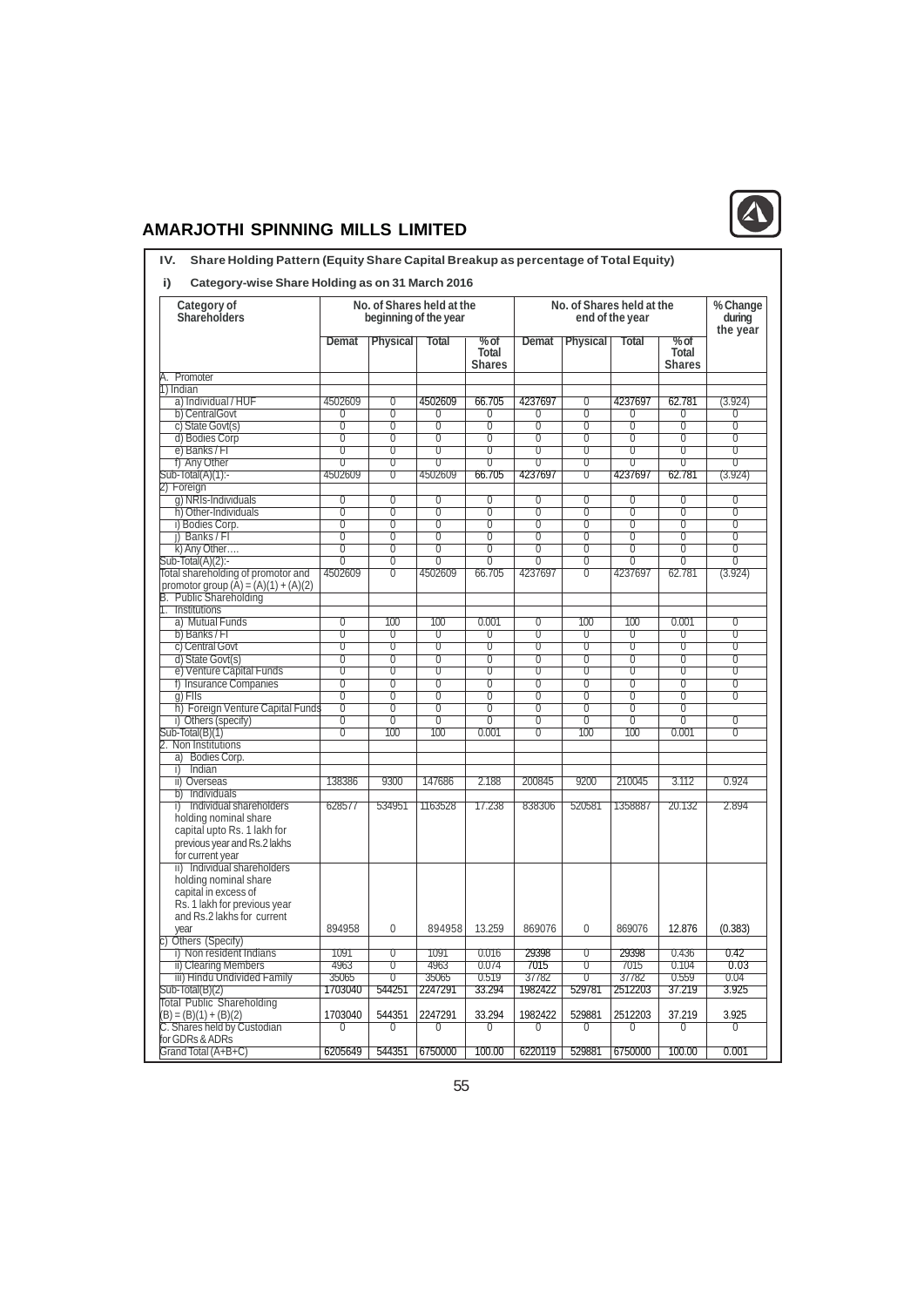

#### **ii) Shareholding of Promoter as on 31 March 2016**

| SI.<br>No.     | Shareholder's Name | Shareholding at the<br>beginning of the year |                                                  |                                                           | Shareholding at the<br>end of the year | % change in<br>share holding<br>during the year  |                                                           |          |
|----------------|--------------------|----------------------------------------------|--------------------------------------------------|-----------------------------------------------------------|----------------------------------------|--------------------------------------------------|-----------------------------------------------------------|----------|
|                |                    | No. of<br><b>Shares</b>                      | % of total<br><b>Shares</b><br>of the<br>Company | % of Shares<br>Pledged /<br>encumbered<br>to total shares | No. of<br><b>Shares</b>                | % of total<br><b>Shares</b><br>of the<br>Company | % of Shares<br>Pledged /<br>encumbered<br>to total shares |          |
| 1.             | Rajan. N           | 1164780                                      | 17.256                                           | 0                                                         | 1164980                                | 17.257                                           | 0                                                         | 0        |
| $\overline{2}$ | Premchander .R     | 1275653                                      | 18.899                                           | 0                                                         | 1275653                                | 18.899                                           | $\Omega$                                                  | $\Omega$ |
| 3.             | Jaichander R       | 1275498                                      | 18.896                                           | 0                                                         | 1275498                                | 18.896                                           | $\Omega$                                                  | $\Omega$ |
| $\overline{4}$ | Jayanthi.S         | 232817                                       | 3.449                                            | 0                                                         | 102544                                 | 1.519                                            | $\Omega$                                                  | (1.930)  |
| 5.             | Nandhini .J        | 324033                                       | 4.800                                            | 0                                                         | 324033                                 | 4.800                                            | $\Omega$                                                  | 0        |
| 6.             | Saroja .R          | 229828                                       | 3.405                                            | 0                                                         | 94989                                  | 1.41                                             | $\mathbf{0}$                                              | (1.994)  |
|                | Total              | 4502609                                      | 66.705                                           | 0                                                         | 4237697                                | 62.781                                           | $\Omega$                                                  | (3.924)  |

#### **iii) Change in Promoters' Shareholding**

| Name                         | Shareholding at the<br>beginning of the year |                                           | <b>Cumulative Shareholding</b><br>during the year |                                          |
|------------------------------|----------------------------------------------|-------------------------------------------|---------------------------------------------------|------------------------------------------|
|                              | No. of<br>shares                             | $of \%$<br>total Shares<br>of the company | No.of<br><b>Shares</b>                            | $%$ of<br>total Shares<br>of the company |
| Jayanthi .S                  |                                              |                                           |                                                   |                                          |
|                              |                                              | 3.449                                     |                                                   | 3.449                                    |
| At the beginning of the year | 232817                                       |                                           | 232817                                            |                                          |
| Market sale on 16.07.2015    | (5500)                                       | (0.082)                                   | 227317                                            | 3.367                                    |
| Market sale on 17.07.2015    | (2545)                                       | (0.038)                                   | 224772                                            | 3.329<br>3.289                           |
| Market sale on 20.07.2015    | (2700)                                       | (0.04)                                    | 222072                                            |                                          |
| Market sale on 24.07.2015    | (5300)                                       | (0.079)                                   | 216772                                            | 3.210                                    |
| Market sale on 27.07.2015    | (8596)                                       | (0.128)                                   | 208176                                            | 3.082                                    |
| Market sale on 31.07.2015    | (860)                                        | (0.011)                                   | 207316                                            | 3.070                                    |
| Market sale on 03.08.2015    | (22505)                                      | (0.333)                                   | 184811                                            | 2.737                                    |
| Market sale on 04.08.2015    | (14981)                                      | (0.221)                                   | 169830                                            | 2.516                                    |
| Market sale on 05.08.2015    | (3312)                                       | (0.049)                                   | 166518                                            | 2.467                                    |
| Market sale on 06.08.2015    | (7742)                                       | (0.115)                                   | 158776                                            | 2.352                                    |
| Market sale on 07.08.2015    | (550)                                        | (0.008)                                   | 158226                                            | 2.344                                    |
| Market sale on 07.12.2015    | (5475)                                       | (0.081)                                   | 152751                                            | 2.263                                    |
| Market sale on 22.12.2015    | (5356)                                       | (0.079)                                   | 147395                                            | 2.184                                    |
| Market sale on 23.12.2015    | (4617)                                       | (0.069)                                   | 142778                                            | 2.115                                    |
| Market sale on 28.12.2015    | (12390)                                      | (0.183)                                   | 130388                                            | 1.932                                    |
| Market sale on 29.12.2015    | (1324)                                       | (0.019)                                   | 129064                                            | 1.913                                    |
| Market sale on 30.12.2015    | (750)                                        | (0.012)                                   | 128314                                            | 1.901                                    |
| Market sale on 01.01.2016    | (4000)                                       | (0.059)                                   | 124314                                            | 1.842                                    |
| Market sale on 04.01.2016    | (10000)                                      | (0.149)                                   | 114314                                            | 1.693                                    |
| Market sale on 05.01.2016    | (2058)                                       | (0.030)                                   | 112256                                            | 1.663                                    |
| Market sale on 06.01.2016    | (7712)                                       | (0.115)                                   | 104544                                            | 1.548                                    |
| Market sale on 12.01.2016    | (2000)                                       | (0.029)                                   | 102544                                            | 1.519                                    |
| At the End of the year       |                                              |                                           | 102544                                            | 1.519                                    |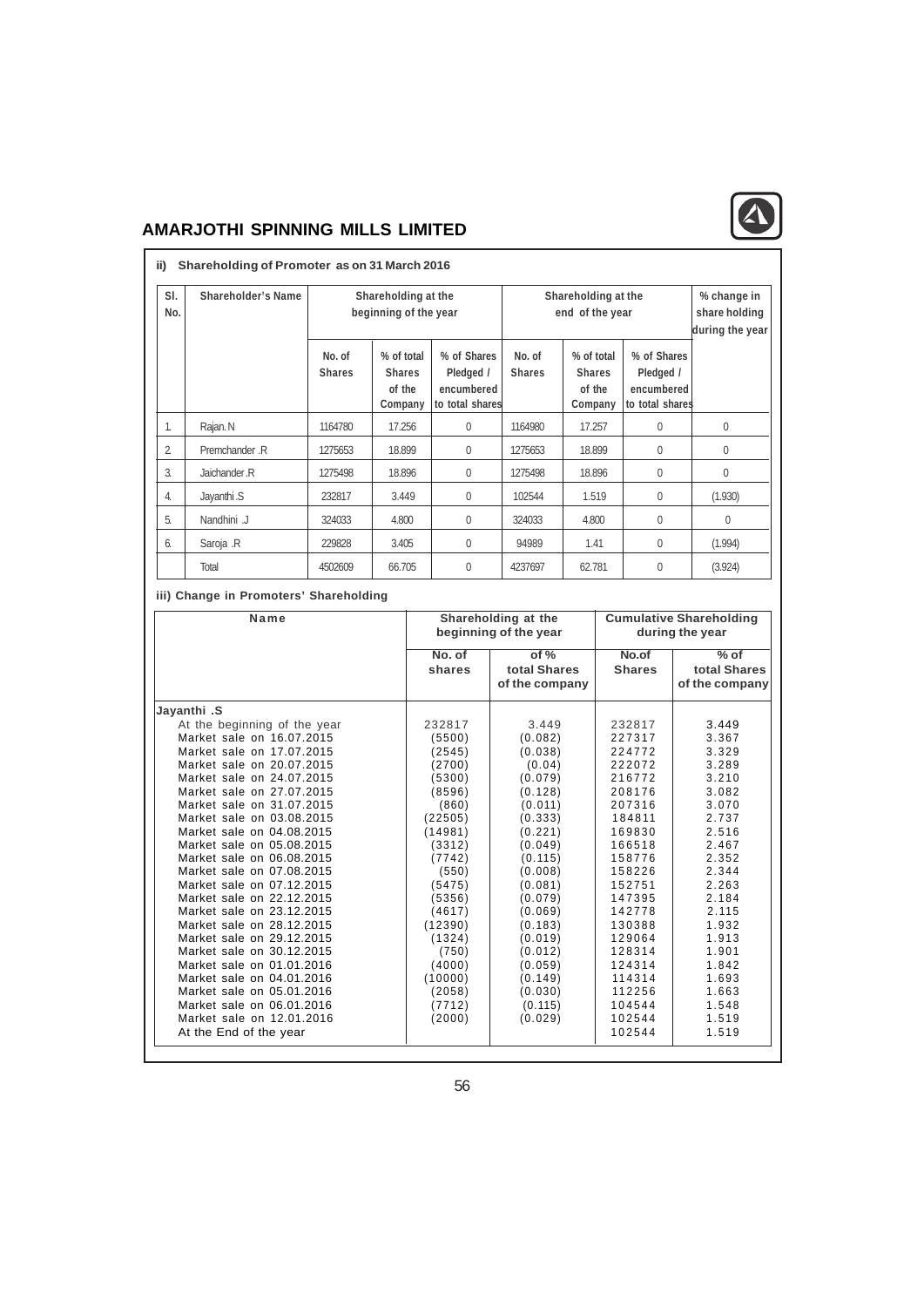

| Name                         |                  | Shareholding at the<br>beginning of the year | <b>Cumulative Shareholding</b><br>during the year |                                          |
|------------------------------|------------------|----------------------------------------------|---------------------------------------------------|------------------------------------------|
|                              | No. of<br>shares | $of \%$<br>total Shares<br>of the company    | No.of<br><b>Shares</b>                            | $%$ of<br>total Shares<br>of the company |
| Saroja R                     |                  |                                              |                                                   |                                          |
| At the beginning of the year | 229828           | 3.405                                        | 229828                                            | 3.405                                    |
| Market sale on 02.07.2015    | (4890)           | (0.073)                                      | 224938                                            | 3.333                                    |
| Market sale on 03.07.2015    | (100)            | (0.001)                                      | 224838                                            | 3.332                                    |
| Market sale on 06.07.2015    | (19153)          | (0.284)                                      | 205685                                            | 3.048                                    |
| Market sale on 07.07.2015    | (4911)           | (0.073)                                      | 200774                                            | 2.975                                    |
| Market sale on 08.07.2015    | (2651)           | (0.039)                                      | 198123                                            | 2.935                                    |
| Market sale on 10.07.2015    | (2777)           | (0.042)                                      | 195346                                            | 2.894                                    |
| Market sale on 13.07.2015    | (2000)           | (0.029)                                      | 193346                                            | 2.864                                    |
| Market sale on 14.07.2015    | (13115)          | (0.195)                                      | 180231                                            | 2.670                                    |
| Market sale on 15.07.2015    | (2163)           | (0.033)                                      | 178068                                            | 2.638                                    |
| Market sale on 16.07.2015    | (30000)          | (0.445)                                      | 148068                                            | 2.194                                    |
| Market sale on 20.07.2015    | (1195)           | (0.018)                                      | 146873                                            | 2.175                                    |
| Market sale on 24.07.2015    | (3368)           | (0.049)                                      | 143505                                            | 2.126                                    |
| Market sale on 27.07.2015    | (10157)          | (0.150)                                      | 133348                                            | 1.975                                    |
| Market sale on 07.12.2015    | (1980)           | (0.029)                                      | 131368                                            | 1.946                                    |
| Market sale on 22.12.2015    | (1020)           | (0.015)                                      | 130348                                            | 1.932                                    |
| Market sale on 28.12.2015    | (3049)           | (0.045)                                      | 127299                                            | 1.885                                    |
| Market sale on 29.12.2015    | (200)            | (0.001)                                      | 127099                                            | 1.882                                    |
| Market sale on 04.01.2016    | (12352)          | (0.183)                                      | 114747                                            | 1.699                                    |
| Market sale on 05.01.2016    | (7600)           | (0.112)                                      | 107147                                            | 1.587                                    |
| Market sale on 06.01.2016    | (6400)           | (0.094)                                      | 100747                                            | 1.493                                    |
| Market sale on 12.01.2016    | (5758)           | (0.085)                                      | 94989                                             | 1.407                                    |
| At the End of the year       |                  |                                              | 94989                                             | 1.407                                    |

| <u>relationship and the children change of the change of the change of the children stand in the change of the ch</u><br>ADR <sub>s</sub> ) |                        |                     |                                |  |  |  |  |
|---------------------------------------------------------------------------------------------------------------------------------------------|------------------------|---------------------|--------------------------------|--|--|--|--|
| <b>Name</b>                                                                                                                                 | For Each of the Top 10 | Shareholding at the | <b>Cumulative Shareholding</b> |  |  |  |  |

| Name                 | For Each of the Top TU<br><b>Shareholders</b>                                                                               | Shareholding at the<br>beginning of the year |                                           | Cumulative Shareholding<br>during the year |                                          |
|----------------------|-----------------------------------------------------------------------------------------------------------------------------|----------------------------------------------|-------------------------------------------|--------------------------------------------|------------------------------------------|
|                      |                                                                                                                             | No. of<br>shares                             | $of \%$<br>total Shares<br>of the company | No.of<br><b>Shares</b>                     | $%$ of<br>total Shares<br>of the company |
| CH Kiron             | At the beginning of the year                                                                                                | 275495                                       | 4.081                                     | 275495                                     | 4.081                                    |
|                      | At the End of the year                                                                                                      |                                              |                                           | 275495                                     | 4.081                                    |
| Anil<br>Kumar Goel   | At the beginning of the year                                                                                                | 314000                                       | 4.652                                     | 314000                                     | 4.652                                    |
|                      | At the End of the year                                                                                                      |                                              |                                           | 314000                                     | 4.652                                    |
| Shivani T<br>Trivedi | At the beginning of the year<br>Market sale on 01.04.2015<br>Market purchase on 18.09.2015<br>Market purchase on 23.01.2015 | 147141<br>147141<br>$\Omega$                 | 2.180<br>2.180<br>0                       | 147141<br>72204                            | 2.180<br>0<br>1.070                      |
|                      | Market purchase on 06.03.2015<br>At the End of the year                                                                     |                                              |                                           | 72204                                      | 1.070                                    |
| S Sathya             | At the beginning of the year<br>Market purchase on 16.05.2014<br>At the End of the year                                     | 97090<br>6300                                | 1.438<br>0.094                            | 97090<br>103390<br>103390                  | 1.438<br>1.531<br>1.531                  |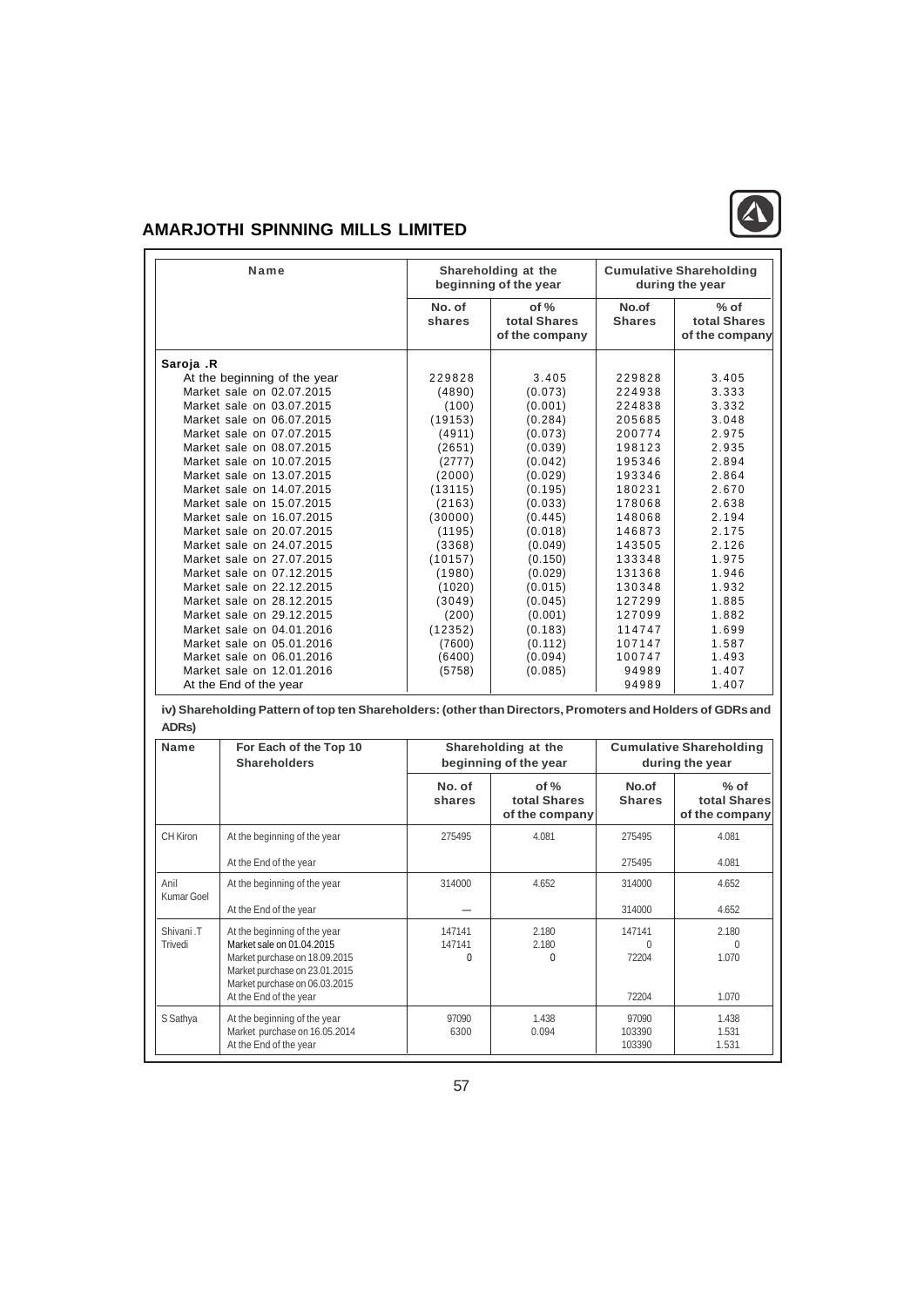

| Name                                            | For Each of the Top 10<br><b>Shareholders</b>                                           |                   | Shareholding at the<br>beginning of the year | <b>Cumulative Shareholding</b><br>during the year |                                          |  |
|-------------------------------------------------|-----------------------------------------------------------------------------------------|-------------------|----------------------------------------------|---------------------------------------------------|------------------------------------------|--|
|                                                 |                                                                                         | No. of<br>shares  | $of \%$<br>total Shares<br>of the company    | No.of<br><b>Shares</b>                            | $%$ of<br>total Shares<br>of the company |  |
| Zen<br><b>Securities</b><br>Ltd., and           | At the beginning of the year                                                            | 54944             | 0.814                                        | 54944                                             | 0.814                                    |  |
| Zen<br>Securities Ltd                           | Market sale on 01.04.2015                                                               | (3000)            | (0.045)                                      | 51944                                             | 0.769                                    |  |
| $-BSE$                                          | Market purchase on 08.01.2016                                                           | 3100              | 0.046                                        | 55044                                             | 0.815                                    |  |
|                                                 | At the End of the year                                                                  |                   |                                              | 55044                                             | 0.815                                    |  |
| Finguest<br>Financial<br>Solutions<br>Pvt Ltd., | At the beginning of the year<br>Market purchase on 21.08.2015<br>At the End of the year | $\Omega$<br>44446 | $\Omega$<br>0.658                            | 0<br>44446<br>44446                               | $\Omega$<br>0.658<br>0.658               |  |
| Sangeetha.S                                     | At the beginning of the year<br>Market Sale on 01.04.2015<br>At the End of the year     | 22083<br>8407     | 0.327<br>0.124                               | 22083<br>30490<br>30490                           | 0.327<br>0.451<br>0.451                  |  |
| Shika<br>Jhunjhunwala                           | At the beginning of the year<br>Market purchase on 17.07.2015<br>At the End of the year | $\Omega$<br>25429 | $\Omega$<br>0.376                            | $\Omega$<br>25429<br>25429                        | $\Omega$<br>0.376<br>0.376               |  |
| Kashmira<br>Manish metha                        | At the beginning of the year<br>Market purchase on 17.07.2015<br>At the End of the year | $\Omega$<br>24859 | $\Omega$<br>0.368                            | $\mathbf{0}$<br>24859<br>24859                    | $\Omega$<br>0.368<br>0.368               |  |
| Avion<br><b>Developers</b><br>Pvt.Ltd           | At the beginning of the year                                                            | $\Omega$          | $\Omega$                                     | $\Omega$                                          | $\Omega$                                 |  |
|                                                 | Market purchase on 30/09/2015<br>At the End of the year                                 | 24000             | 0.355                                        | 24000<br>24000                                    | 0.355<br>0.355                           |  |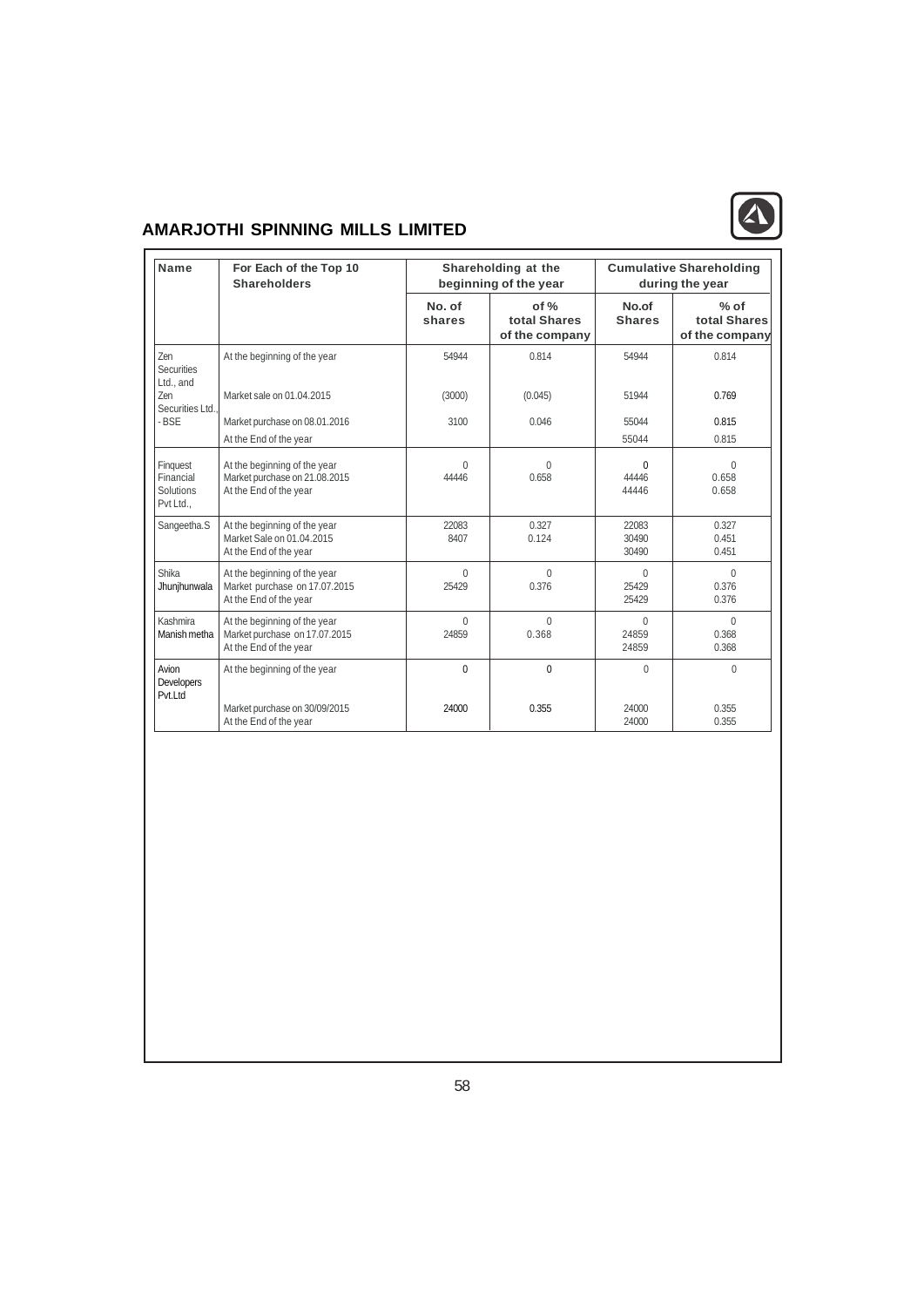

| <b>Name</b>    | For Each of the<br>Directors and KMP |                  | Shareholding at the<br>beginning of the year | <b>Cumulative Shareholding</b><br>during the year |                                          |  |
|----------------|--------------------------------------|------------------|----------------------------------------------|---------------------------------------------------|------------------------------------------|--|
|                |                                      | No. of<br>shares | of $%$<br>total Shares<br>of the company     | No.of<br><b>Shares</b>                            | $%$ of<br>total Shares<br>of the company |  |
| Premchander, R | At the beginning of the year         | 1275653          | 18.899                                       | 1275653                                           | 18.899                                   |  |
|                | At the End of the year               |                  |                                              | 1275653                                           | 18.899                                   |  |
| Rajan. N       | At the beginning of the year         | 1164780          | 17.256                                       | 1164980                                           | 17.256                                   |  |
|                | Market purchase on 01.07.2015        | 100              | 0.001                                        | 1164880                                           | 17.257                                   |  |
|                | Market purchase on 18.12.2015        | 100              | 0.001                                        | 1164980                                           | 17.259                                   |  |
|                | At the End of the year               |                  |                                              | 1164980                                           | 17.259                                   |  |
| Jaichander R   | At the beginning of the year         | 1275498          | 18.896                                       | 1275498                                           | 18.896                                   |  |
|                | At the End of the year               |                  |                                              | 1275498                                           | 18.896                                   |  |

#### **V.Indebtednesss:**

Indebtedness of the Company including interest outstanding/accrued but not due for payment

| Indebtedness at the beginning of the<br>financial year | Secured Loans<br>excluding deposits | Unsecured<br>Loans | <b>Deposits</b> | Total<br><b>Indebtedness</b> |
|--------------------------------------------------------|-------------------------------------|--------------------|-----------------|------------------------------|
| <b>Principal Amount</b>                                | 343143789.70                        | 516764623.68       | 0               | 859908413.38                 |
| ii)<br>Interest due but not paid                       | 0                                   | 0                  | 0               | 0                            |
| Interest accrued but not due<br>iii)                   | 0                                   | $\Omega$           | 0               | $\Omega$                     |
| Total (i+ii+iii)                                       | 343143789.70                        | 516764623.68       | 0               | 859908413.38                 |
| Change in Indebtedness during the<br>financial year    |                                     |                    |                 |                              |
| Addition                                               | $\Omega$                            | 86143463.78        | 0               | 86143463.78                  |
| Reduction                                              | 177017323.34                        | $\Omega$           | 0               | 177017323.34                 |
| Net Change                                             | (177017323.34)                      | 86143463.78        | 0               | (90873859.56)                |
| Indebtedness at the end of the<br>financial year       |                                     |                    |                 |                              |
| <b>Principal Amount</b><br>i)                          | 166126466.36                        | 602908087.46       | 0               | 769034553.82                 |
| ii)<br>Interest due but not paid                       | 0                                   | $\Omega$           | 0               | $\Omega$                     |
| iii) Interest accrued but not due                      | 0                                   | $\Omega$           | 0               | $\Omega$                     |
| Total (i+ii+iii)                                       | 166126466.36                        | 602908087.46       |                 | 769034553.82                 |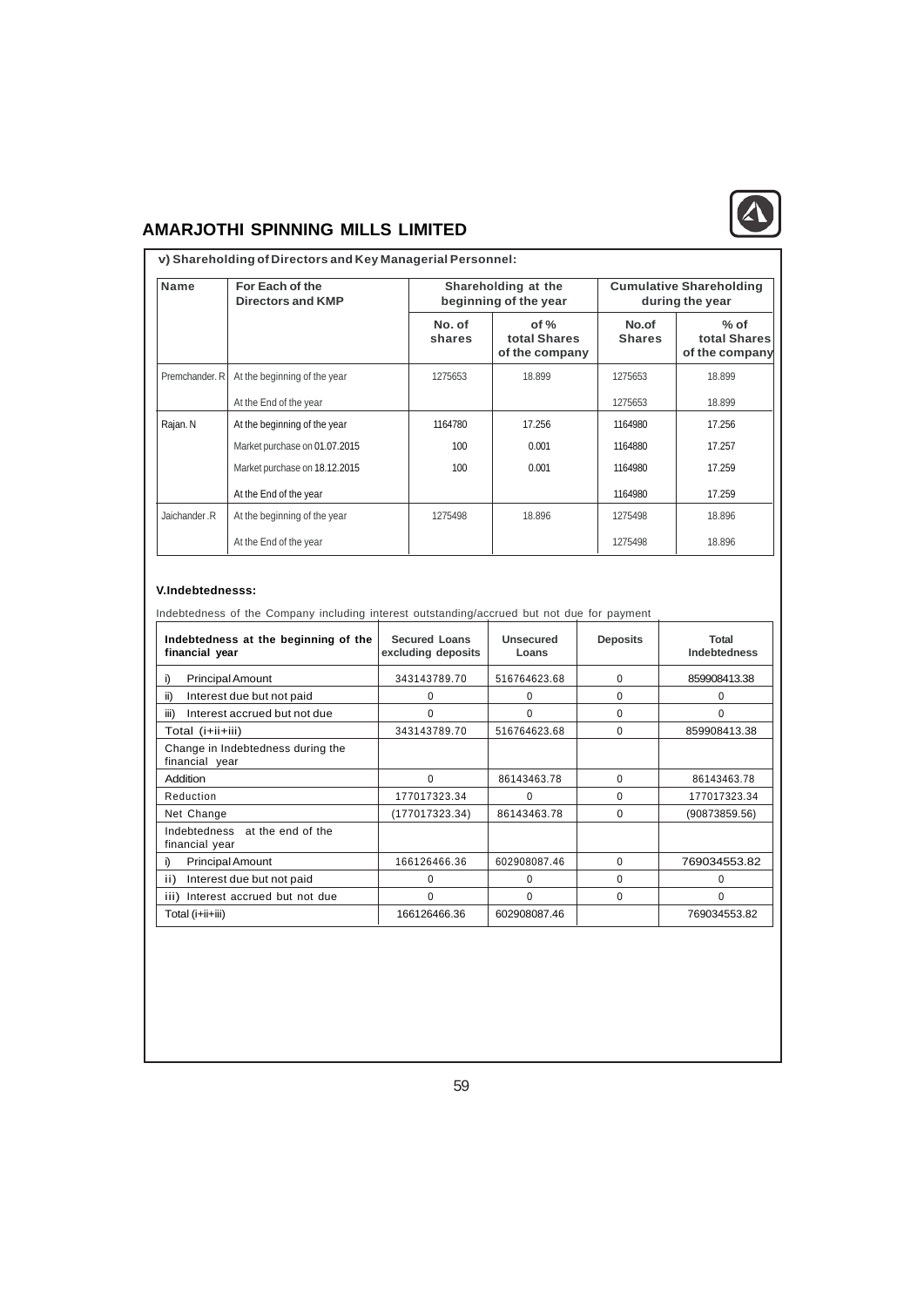

#### **VI. REMUNERATION OF DIRECTORS AND KEY MANAGERIAL PERSONNEL**

#### **A. Remuneration to Managing Director, Whole-time Director and / or Manager**

| SI.              | <b>Particulars of Remuneration</b>                                                     | Name of MD/WTD/ Manager | Total         |         |
|------------------|----------------------------------------------------------------------------------------|-------------------------|---------------|---------|
| No.              |                                                                                        | R. Premchander          | R. Jaichander | Amount  |
| 1.               | Gross salary                                                                           |                         |               |         |
|                  | a) Salary as per provisions contained<br>in section 17 (1) of the Income-tax Act, 1961 | 720000                  | 720000        | 1440000 |
|                  | b) Value of perquisites u/s 17(2) Income-tax Act, 1961                                 | Nil                     | Nil           | Nil     |
|                  | c) Profits in lieu of salary under section<br>17(3) Income-tax Act, 1961               | Nil                     | Nil           | Nil     |
| 2.               | Stock Option                                                                           | Nil                     | Nil           | Nil     |
| 3.               | Sweat Equity                                                                           | Nil                     | Nil           | Nil     |
| $\overline{4}$ . | Commission                                                                             |                         |               |         |
|                  | - as% of profit                                                                        | 3917936                 | 3917936       | 7835872 |
|                  | - others, specify                                                                      | Nil                     | Nil           | Nil     |
| 5.               | Others, please specify                                                                 | Nil                     | Nil           | Nil     |
| 6.               | Total (A)                                                                              | 4637936                 | 4637936       | 9275872 |
|                  | Ceiling as per the Act                                                                 | 4637936                 | 4637936       | 9275872 |

#### **B. Remuneration to key Managerial Personnel other than MD/Manager/WTD**

| SI.              | <b>Particulars of Remuneration</b>                                                     | Name of Key Managerial Personnel       | Total                                           |        |
|------------------|----------------------------------------------------------------------------------------|----------------------------------------|-------------------------------------------------|--------|
| No.              |                                                                                        | A.Manjusri<br><b>Company Secretary</b> | P.Singaravelu<br><b>Chief Financial Officer</b> | Amount |
| 1.               | Gross salary                                                                           |                                        |                                                 |        |
|                  | a) Salary as per provisions contained in section<br>17 (1) of the Income-tax Act, 1961 | 300000                                 | 290196                                          | 590196 |
|                  | b) Value of perquisites u/s 17(2)Income-tax Act, 1961                                  | Nil                                    | 193464                                          | 193464 |
|                  | c) Profits in lieu of salary under section17(3)<br>Income-tax Act, 1961                | Nil                                    | Nil                                             | Nil    |
| 2.               | <b>Stock Option</b>                                                                    | Nil                                    | Nil                                             | Nil    |
| 3.               | <b>Sweat Equity</b>                                                                    | Nil                                    | Nil                                             | Nil    |
| $\overline{4}$ . | Commission                                                                             |                                        |                                                 |        |
|                  | - as% of profit                                                                        | Nil                                    | Nil                                             | Nil    |
|                  | - others, specify                                                                      | Nil                                    | Nil                                             | Nil    |
| 5.               | Others, please specify                                                                 | Nil                                    | Nil                                             | Nil    |
| 6.               | Total (B)                                                                              | 300000                                 | 483660                                          | 783660 |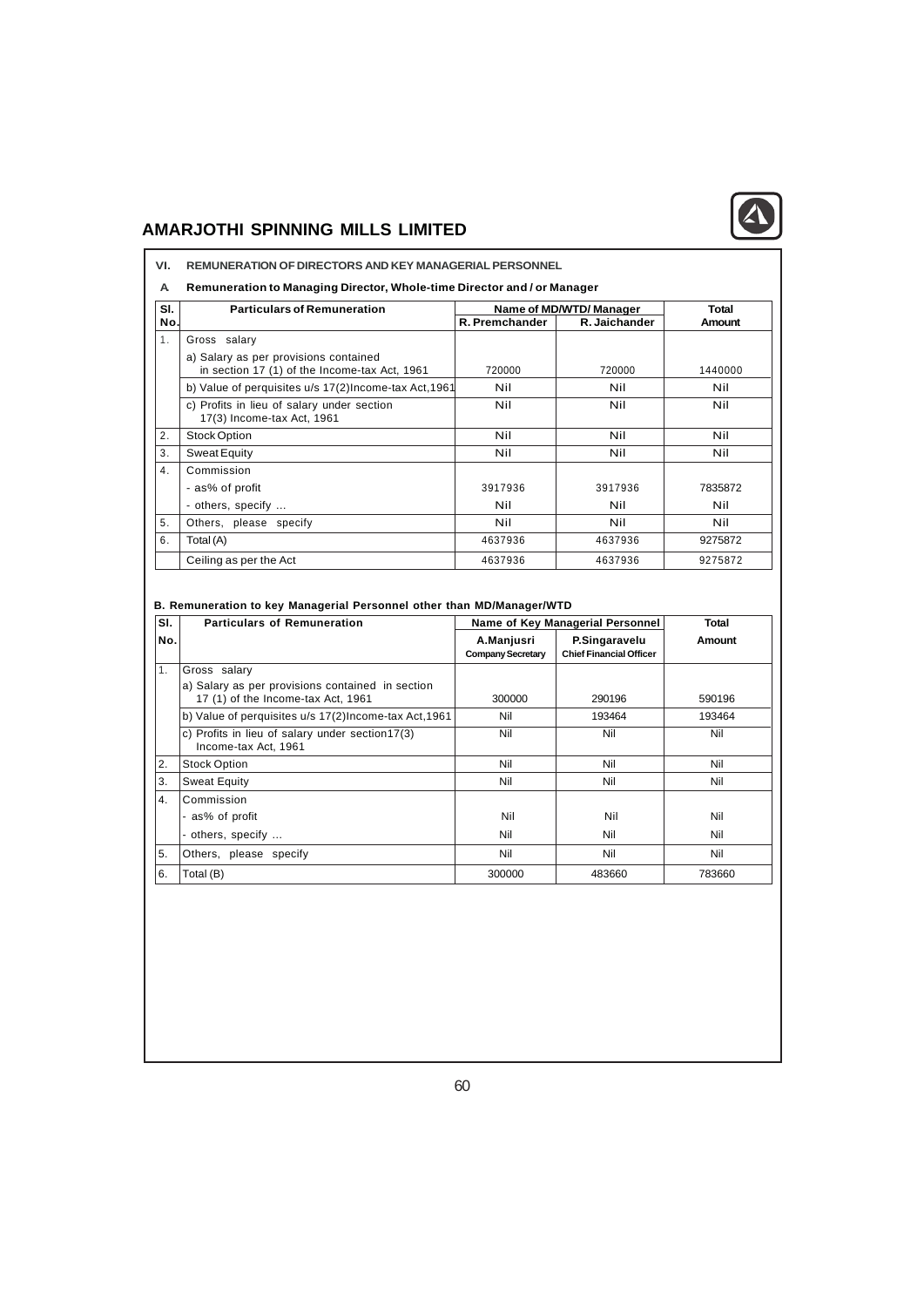| <b>Particulars of Remuneration</b>   |          | <b>Name of Director</b> |                      |                     |             |               |                |             |             |  |
|--------------------------------------|----------|-------------------------|----------------------|---------------------|-------------|---------------|----------------|-------------|-------------|--|
|                                      | Rajan N  | V.Subra<br>maniam       | N. Radha<br>krishnan | V.T.Subra<br>manian | M. Moorthi  | V. Manikandan | M.S. Sivakumar | M.Amutha    |             |  |
| Independent Directors                |          |                         |                      |                     |             |               |                |             |             |  |
| · Fee for attending board            |          |                         |                      |                     |             |               |                |             |             |  |
| committee meetings                   | $\Omega$ | 3000                    | $\mathbf 0$          | 3000                | $\mathbf 0$ | 3000          | 3000           | 3000        | 15000       |  |
| Commission                           | $\Omega$ | $\mathbf 0$             |                      | 0                   | $\mathbf 0$ | $\mathbf 0$   | $\mathbf 0$    | $\mathbf 0$ | 0           |  |
| Others, please specify               | $\Omega$ | $\mathbf 0$             |                      | 0                   | 0           | $\mathbf{0}$  | $\mathbf 0$    | $\mathbf 0$ | $\mathbf 0$ |  |
| Total (1)                            | $\Omega$ | 3000                    | $\mathbf{0}$         | 3000                | $\mathbf 0$ | 3000          | 3000           | 3000        | 15000       |  |
| Other Non-Executive Directors        |          |                         |                      |                     |             |               |                |             |             |  |
| - Fee for attending board            | 3000     | $\mathbf 0$             | 3000                 | $\Omega$            | 3000        | 0             | $\mathbf 0$    | $\mathbf 0$ | 9000        |  |
| committee meetings<br>Commission     | 927587   | $\mathbf 0$             | $\mathbf 0$          | 0                   | $\mathbf 0$ | $\mathbf 0$   | $\mathbf 0$    | $\mathbf 0$ | 927587      |  |
| Others, please specify               | 0        | 0                       | $\mathbf 0$          | 0                   | 0           | $\mathbf 0$   | $\mathbf 0$    | 0           | 0           |  |
| Total (2)                            | 930587   | $\mathbf 0$             | 3000                 | $\mathbf 0$         | 3000        | $\Omega$      | $\mathbf 0$    | $\mathbf 0$ | 936587      |  |
| Total $(C) = (1+2)$                  | 930587   | 3000                    | 3000                 | 3000                | 3000        | 3000          | 3000           | 3000        | 951587      |  |
| <b>Total Managerial Remuneration</b> | 930587   | 3000                    | 3000                 | 3000                | 3000        | 3000          | 3000           | 3000        | 951587      |  |

Overall Ceiling as per the Act In terms of the provisions of the Companies Act 2013, the remuneration payable to Directors other than Executive Directors shall not exceed 1% of the net profit of the Company. The Company may pay sitting fees to the Directors for attending Board/ Committee Meetings as may<br>he desided by the Board. The Board has fixed Bo 750/, as Sitting fees for Boa be decided by the Board. The Board has fixed Rs.750/- as Sitting fees for Board/Committee Meetings.

#### **D . Remuneration to Key Managerial Personnel Other Than MD / Manager / WTD**

Applicable – Mentioned in Table "B"

Note : During the year 2015-16, The Company has appointed Company Secretary and Chief Financial officer as Key Managerial Personnel under the sec 203 of Companies Act, 2013.

**VII. Penalties / Punishment / Compounding of Offences :**

Nil

61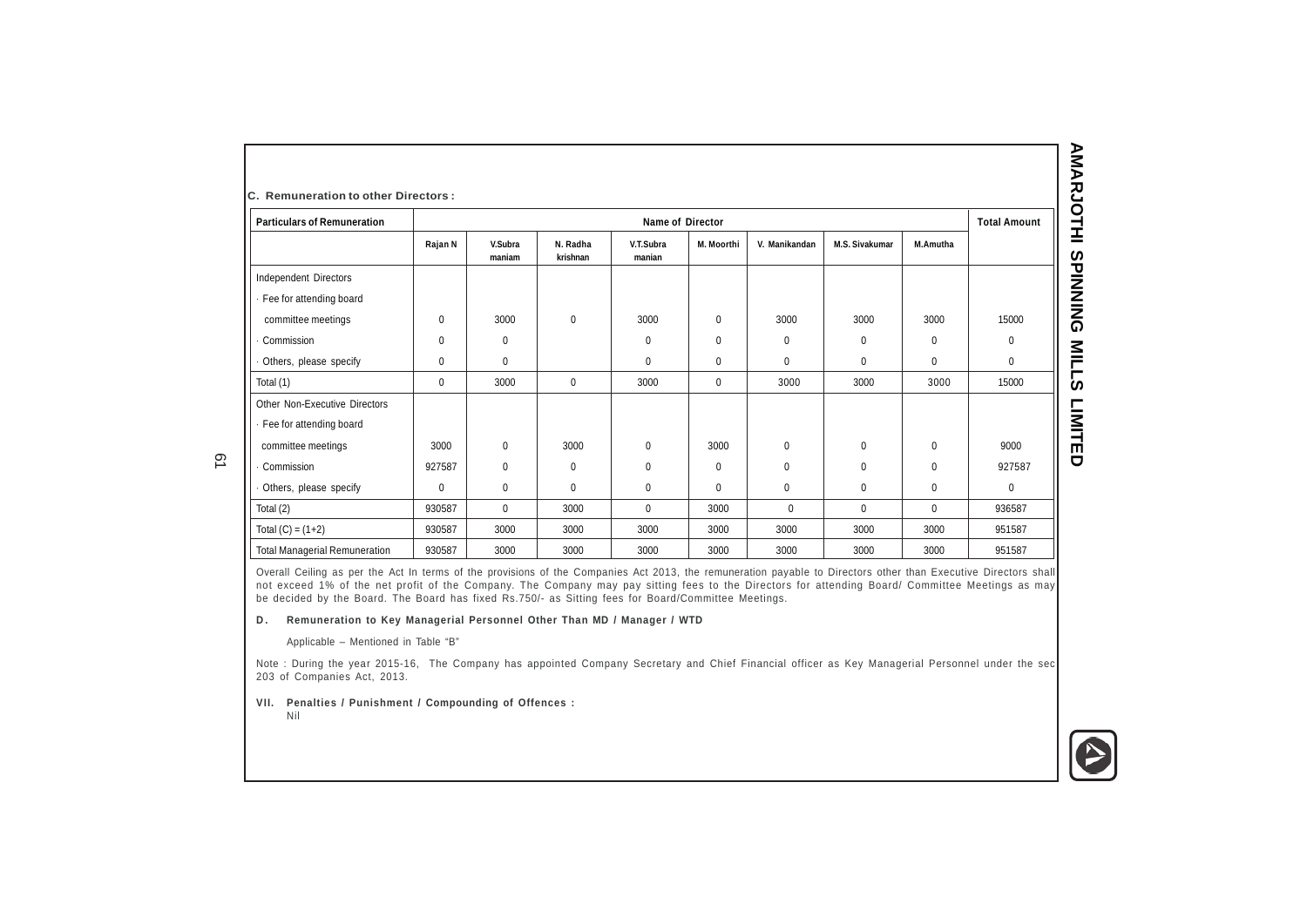

#### **ANNEXURE – VII**

#### **DisclosurepursuanttoRule 5 ofCompanies (Appointment andRemunerationof ManagerialPersonnel)Rules, 2014**

i) The ratio of the remuneration of each Director to the median and mean remuneration of the employees of the company for the financial year and the percentage increase in remuneration of each Director, Chief Financial Officer, Chief Executive Officer, Company Secretary or Manager, if any, in the financial year:

|  | I |
|--|---|
|  |   |

| Names of the Directors /<br><b>Key Managerial Personnel</b> | <b>Ratio to Median</b><br><b>Remuneration</b><br>(times) | Ratio to<br>Mean<br><b>Remuneration</b><br>(times) | Increase /<br>Decrease in<br>Remuneration |
|-------------------------------------------------------------|----------------------------------------------------------|----------------------------------------------------|-------------------------------------------|
| Sri. N. Rajan, Chairman                                     | 4.63                                                     | 4.00                                               | $-46.19%$                                 |
| Sri. R. Premchander, Managing Director                      | 23.13                                                    | 19.99                                              | $-46.19%$                                 |
| Sri. R. Jaichander                                          | 23.13                                                    | 19.99                                              | $-46.19%$                                 |
| Dr. V. Subramaniam                                          | 0                                                        | 0                                                  | 0                                         |
| Sri. N. Radhakrishnan                                       | 0                                                        | 0                                                  | $\Omega$                                  |
| Sri. V.T. Subramanian                                       | 0                                                        | 0                                                  | 0                                         |
| Sri. M. Moorthi                                             | 0                                                        | 0                                                  | 0                                         |
| Sri. V. Manikandan                                          | 0                                                        | 0                                                  | 0                                         |
| Sri. M.S. Sivakumar                                         | 0                                                        | 0                                                  | 0                                         |
| Smt. M. Amutha                                              | $\Omega$                                                 | 0                                                  | 0                                         |
| Smt.A. Manjusri, Company secretary                          | 0                                                        | 0                                                  | 0                                         |
| Sri.P. Singaravelu, Chief Financial Officer                 | O                                                        | ი                                                  | 0                                         |

iii) The percentage increase in the median remuneration of employees in the financial year:39.85%

- iv) The Number of permanent employees on the rolls of the Company: 179
- v) Explanation on the relationship between average increase in remuneration and company performance:

On an average, employees received an increase of 39.85% during the financial year 2015-16. The remuneration components include a fair proportion of fixed and variable pay. The increase in fixed pay is periodically reviewed while the increase in variable pay is broadly aligned to the company's performance during the financial year.

vi) Comparison of the remuneration of the Key Managerial Personnel against the performance of the company – Profit before Tax – Rs.9.29 cr.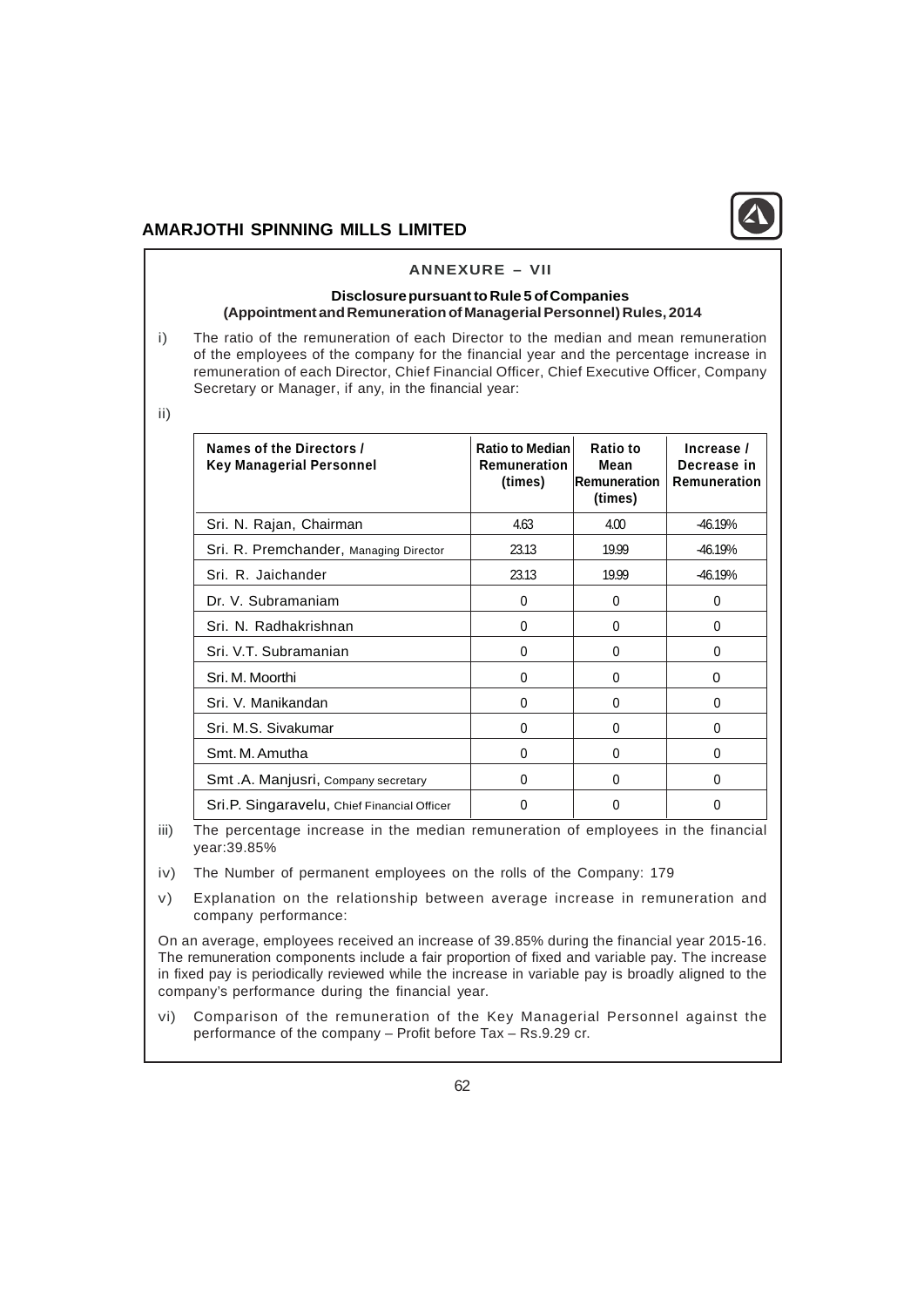

company.

|       |                                                                                                                                                                                                                                                                                                                                                              |                                                                                                                                                                                                                                                                                                                                                                                                                                                                                                                                                     |          |                                    |  |                               | (Rs. in cr.)    |
|-------|--------------------------------------------------------------------------------------------------------------------------------------------------------------------------------------------------------------------------------------------------------------------------------------------------------------------------------------------------------------|-----------------------------------------------------------------------------------------------------------------------------------------------------------------------------------------------------------------------------------------------------------------------------------------------------------------------------------------------------------------------------------------------------------------------------------------------------------------------------------------------------------------------------------------------------|----------|------------------------------------|--|-------------------------------|-----------------|
|       | <b>Particulars</b>                                                                                                                                                                                                                                                                                                                                           |                                                                                                                                                                                                                                                                                                                                                                                                                                                                                                                                                     | Chairman | <b>Managing</b><br><b>Director</b> |  | Whole time<br><b>Director</b> | <b>Total</b>    |
|       | Remuneration                                                                                                                                                                                                                                                                                                                                                 |                                                                                                                                                                                                                                                                                                                                                                                                                                                                                                                                                     | 0.09     | 0.46                               |  | 0.46                          | 1.01            |
|       | Remuneration (as % of PBT)                                                                                                                                                                                                                                                                                                                                   |                                                                                                                                                                                                                                                                                                                                                                                                                                                                                                                                                     | 0.97     | 4.95                               |  | 4.95                          | 10.87           |
| vii)  |                                                                                                                                                                                                                                                                                                                                                              | Variations in the market capitalization of the company, price earnings ratio as at the<br>closing date of the current financial year and previous financial year and percentage<br>increase or decrease in the market quotations of the shares of the company in<br>comparison to the rate at which the company came out with the last public offer in case<br>of listed companies, and in case of unlisted companies, the variations in the net worth of<br>the company as at the close of the current financial year and previous financial year: |          |                                    |  |                               |                 |
|       | <b>Particulars</b>                                                                                                                                                                                                                                                                                                                                           |                                                                                                                                                                                                                                                                                                                                                                                                                                                                                                                                                     |          | As at 31.03.2016                   |  | As at 31.03.2015              | <b>Increase</b> |
|       | Closing price of share at BSE (Rs.)                                                                                                                                                                                                                                                                                                                          |                                                                                                                                                                                                                                                                                                                                                                                                                                                                                                                                                     |          | 77.10                              |  | 70.90                         | 8.74%           |
|       | Market Capitalisation (Rs. in cr.)                                                                                                                                                                                                                                                                                                                           |                                                                                                                                                                                                                                                                                                                                                                                                                                                                                                                                                     |          | 52.04                              |  | 47.86                         | 8.73%           |
|       | Price Earnings ratio                                                                                                                                                                                                                                                                                                                                         |                                                                                                                                                                                                                                                                                                                                                                                                                                                                                                                                                     | 6.04     |                                    |  | 3.62                          | 66.85%          |
|       | Net worth (Rs. in cr.)                                                                                                                                                                                                                                                                                                                                       |                                                                                                                                                                                                                                                                                                                                                                                                                                                                                                                                                     | 86.43    |                                    |  | 79.74                         | 8.39%           |
| Viii) | Average percentile increase already made in the salaries of employees other than the<br>managerial personnel in the last financial year and its comparison with the percentile<br>increase in the managerial remuneration and justification thereof and point out if there<br>are any exceptional circumstances for increase in the managerial remuneration: |                                                                                                                                                                                                                                                                                                                                                                                                                                                                                                                                                     |          |                                    |  |                               |                 |
|       | The average increase in salaries of employees other than managerial personnel in<br>2014-15 was 31%. Managerial remuneration is reduced for the year was by 46%.                                                                                                                                                                                             |                                                                                                                                                                                                                                                                                                                                                                                                                                                                                                                                                     |          |                                    |  |                               |                 |
| ix)   | Comparison of the each remuneration of the Key managerial personnel against the<br>performance of the company;                                                                                                                                                                                                                                               |                                                                                                                                                                                                                                                                                                                                                                                                                                                                                                                                                     |          |                                    |  |                               |                 |
|       | Please refer point no. (vi)                                                                                                                                                                                                                                                                                                                                  |                                                                                                                                                                                                                                                                                                                                                                                                                                                                                                                                                     |          |                                    |  |                               |                 |
| x)    | The key parameters for any variable component of remuneration availed by the<br>directors; Commission within the ceiling of 11% of the net profits of the Company, as<br>approved by the shareholders.                                                                                                                                                       |                                                                                                                                                                                                                                                                                                                                                                                                                                                                                                                                                     |          |                                    |  |                               |                 |
| xi)   | The ratio of the remuneration of the highest paid director to that of the employees who<br>are not directors but receive remuneration in excess of the highest paid director during<br>the year;                                                                                                                                                             |                                                                                                                                                                                                                                                                                                                                                                                                                                                                                                                                                     |          |                                    |  |                               |                 |
|       | Not applicable.                                                                                                                                                                                                                                                                                                                                              |                                                                                                                                                                                                                                                                                                                                                                                                                                                                                                                                                     |          |                                    |  |                               |                 |
| xii)  | Affirmation that the remuneration is as per the remuneration policy of the company.                                                                                                                                                                                                                                                                          |                                                                                                                                                                                                                                                                                                                                                                                                                                                                                                                                                     |          |                                    |  |                               |                 |
|       | The Company affirms that remuneration is as per the remuneration policy of the                                                                                                                                                                                                                                                                               |                                                                                                                                                                                                                                                                                                                                                                                                                                                                                                                                                     |          |                                    |  |                               |                 |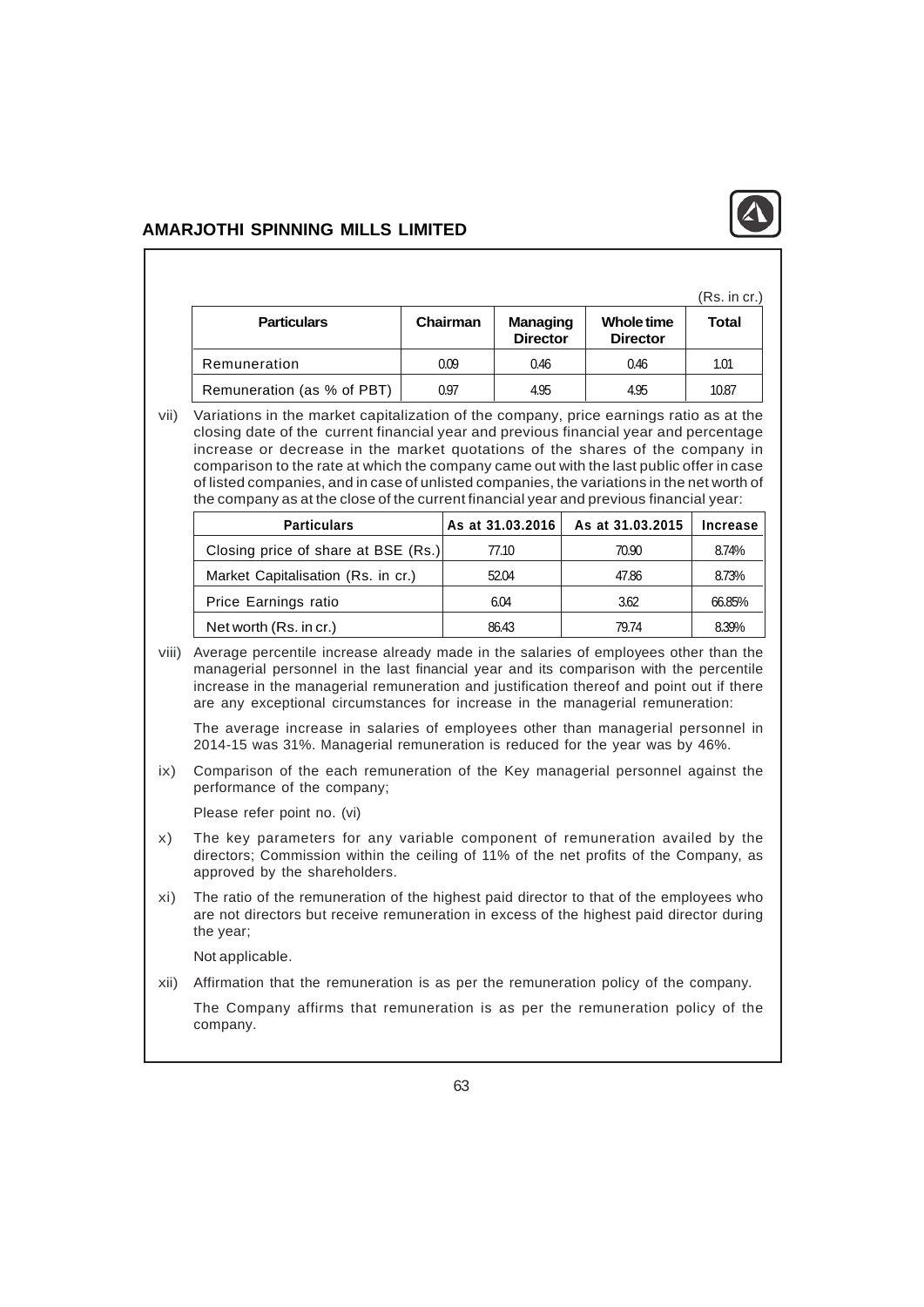

## **ANNEXURE – VIII**

**Statement u/s.197 (12) of the Companies Act, 2013 read with the Companies (Appointment andremunerationof ManagerialPersonnel)rules, 2014**

a) Employed throughout the year and were in receipt of remuneration at the rate of not less than Rs. 60,00,000/- per annum.

None

b) Employed for part of the year and were in receipt of remuneration at the rate of not less than Rs. 5,00,000/- per month :

None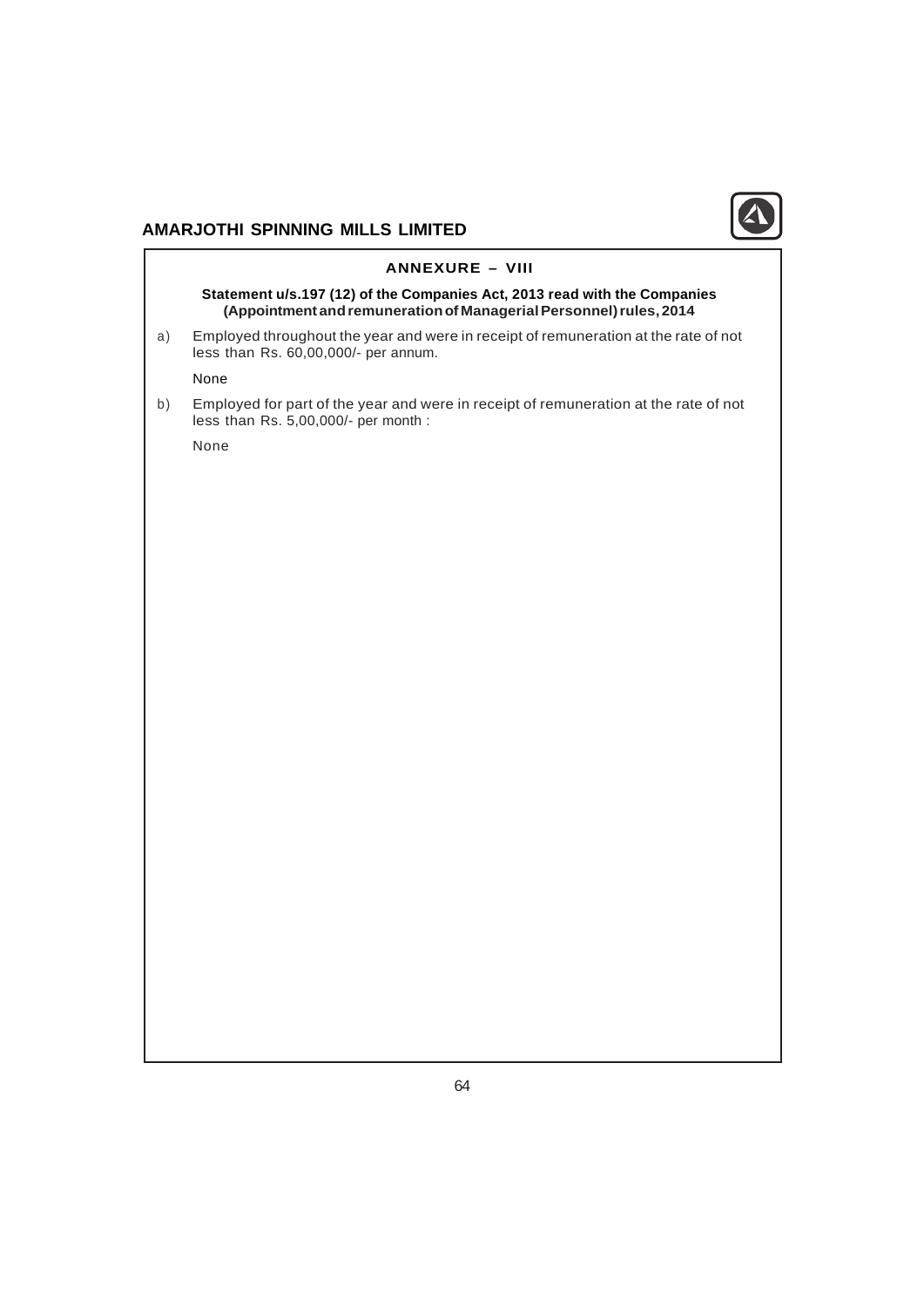

#### **INDEPENDENT AUDITOR'S REPORT**

To The Members of M/s.Amarjothi Spinning Mills Limited,

#### **Report on the Standalone Financial Statements:-**

I have audited the accompanying standalone financial results of Amarjothi Spinning Mills Limited , which comprise the Balance sheet as at 31<sup>st</sup> March 2016, the Statement of Profit and Loss, the Cash Flow Statement for the year then ended, and a summary of the significant accounting policies and other explanatory information.

#### **Management's Responsibility for the Standalone Financial Statements:**

The Company's Board of Directors is responsible for the matters stated in section 134(5) of the Companies' Act 2013 (The Act)with respect to the preparation of these standalone financial statements that give a true and fair view of the financial position, financial performance and cash flows of the Company in accordance with the accounting principles generally accepted in India, including the Accounting Standards specified under section 133of the Act, read with Rule 7 of the Companies (Accounts) Rule 2014. This responsibility also includes maintenance of adequate accounting records in accordance with the provisions of the Act for safeguarding the assets of the Company and for preventing and detecting frauds and other irregularities; selection and application of appropriate accounting policies, making judgements and estimates that are reasonable and prudent and design, implementation and maintenance of adequate internal financial controls, that were operating effectively for ensuring the accuracy and completeness of the accounting records, relevant to the preparation and presentation of the financial statements that give a true and fair view and are free from material misstatement, whether due to fraud or error.

#### **Auditor's Responsibility:**

My responsibility is to express an opinion on these Standalone financial statements based on my audit.

I have taken into account the provisions of the Act, the accounting and auditing standards and matters which are required to be included in the audit report under the provisions of the Act and the Rules made there under.

I conducted my audit in accordance with the Standards on Auditing specified u/s 143(10) of the Act. These standards require that I comply with ethical requirements and plan and perform the audit to obtain reasonable assurance about whether the financial statements are free from material misstatement.

An audit involves performing procedures to obtain audit evidence about the amounts and the disclosures in the financial statements. The procedures selected depend on the auditor's judgement, including the assessment of the risks of material misstatement of the financial statements, whether due to fraud or error. In making those risk assessments, the auditor considers internal financial control relevant to the Company's preparation of the financial statements that give a true and fair view in order to design audit procedures that are appropriate in the circumstances. An audit also includes evaluating the appropriateness of the accounting policies used and the reasonableness of the accounting estimates made by Company's Directors as well as evaluating the overall presentation of the financial statements.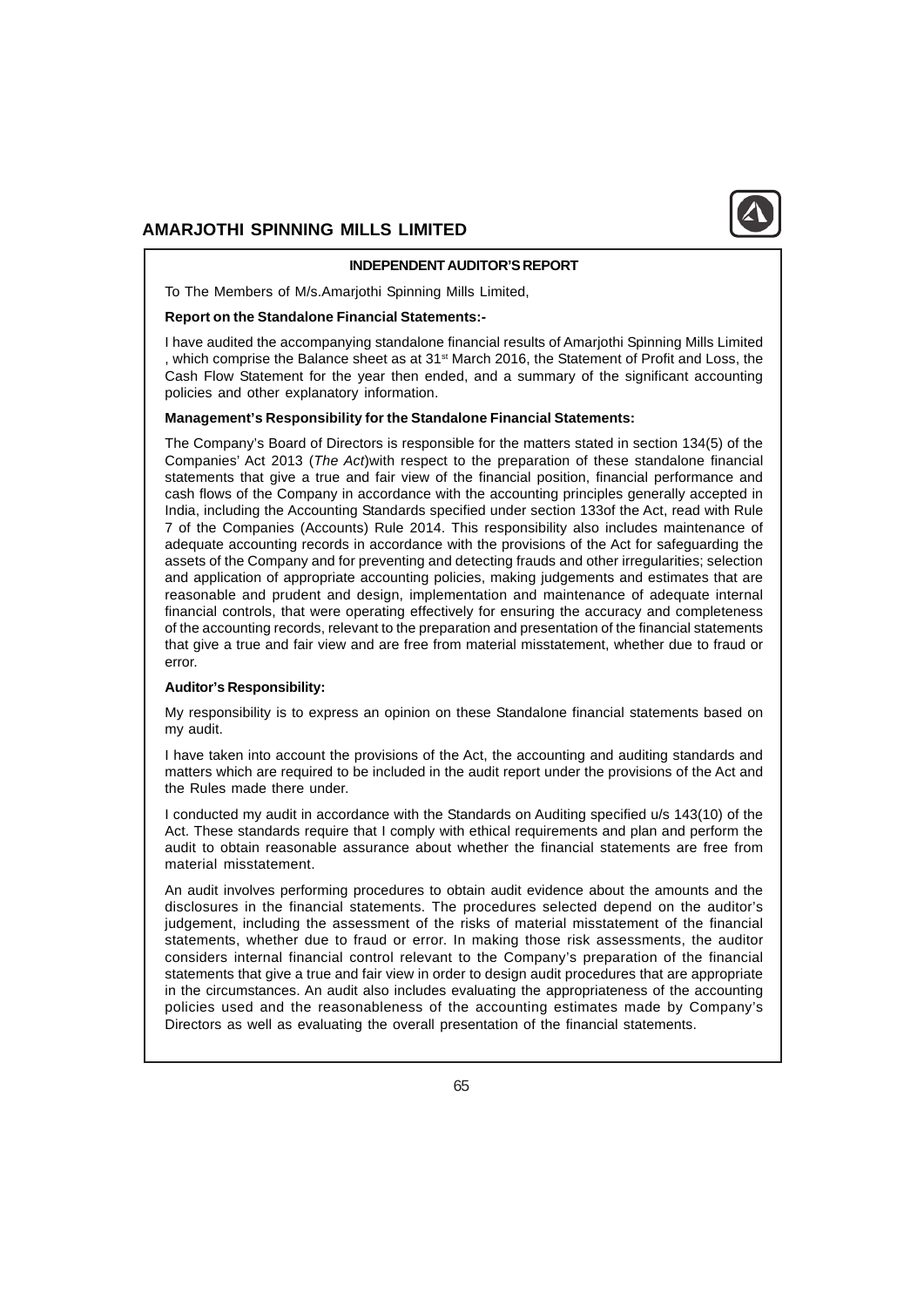

I believe that the audit evidence I have obtained is sufficient and appropriate to provide a basis for my Audit Opinion on the Standalone financial statements.

#### **OPINION:-**

In my opinion and to the best of my information and according to the explanations given to me, the aforesaid standalone financial statements give the information required by the Act in the manner so required and give a true and fair view in conformity with the accounting principles generally accepted in India, of the state of affairs of the Company as at 31<sup>st</sup> March 2016, and its PROFIT/LOSS and its CASH FLOWS for the year ended on that date.

#### **REPORT ON OTHER LEGALAND REGULATORY REQUIREMENTS:-**

As required by the Companies (Auditor's Report) Order, 2016 ('the Order') issued by the Central Government of India in terms of sub section (11) of section 143 of the Act, we give in the ANNEXURE – A, a statement on the matters specified in paragraphs 3 and 4 of the Order to the extent applicable.

As required by Section 143 (3) of the Act, I report that:

- A. I have sought and obtained all the information and explanations which to the best of my knowledge and belief were necessary for the purposes of my audit.
- B. In my opinion, proper books of accounts as required by law have been kept by the company so far as it appears from my examination of those books.
- C. NOTAPPLICABLE.
- D. The Balance Sheet, the Statement of Profit and Loss and the Cash Flow Statement dealt with by this Report are in agreement with the books of account.
- E. In my opinion, the aforesaid standalone financial statements comply with the Accounting Standards specified u/s 133 of the Act, read with Rule 7 of the Companies (Accounts) Rules 2014.
- $F.$  On the basis of the written representations received from the directors as on 31<sup>st</sup> March 2016 and taken on record by the Board of Directors, none of the directors is disqualified as on  $31<sup>st</sup>$  march 2016 from being appointed as a director in terms of section 164(2) of the Act.
- G. With respect to the adequacy of the internal financial controls over financial reporting of the Company and the operating effectiveness of such controls, refer to my separate Report in Annexure – B.
- H. With respect to the other matters to be included in the Auditor's Report in accordance with Rule 11 of the Companies (Audit and Auditors) Rules, 2014, in my opinion and to the best of my information and according to the explanations given to me;
	- 1. The Company does not have any pending litigations which would impact its financial position.
	- 2. The Company did not have any long term contracts including derivative contracts for which there were any material foreseeable losses.
	- 3. There has been no delay in transferring amounts, required to be transferred to the Investor Education and protection Fund by the Company.

| Place: Coimbatore | <b>V.NARAYANASWAMI</b> |
|-------------------|------------------------|
| Date: 27.05.2016  | Chartered Accountant.  |
|                   | Membership No: 023661. |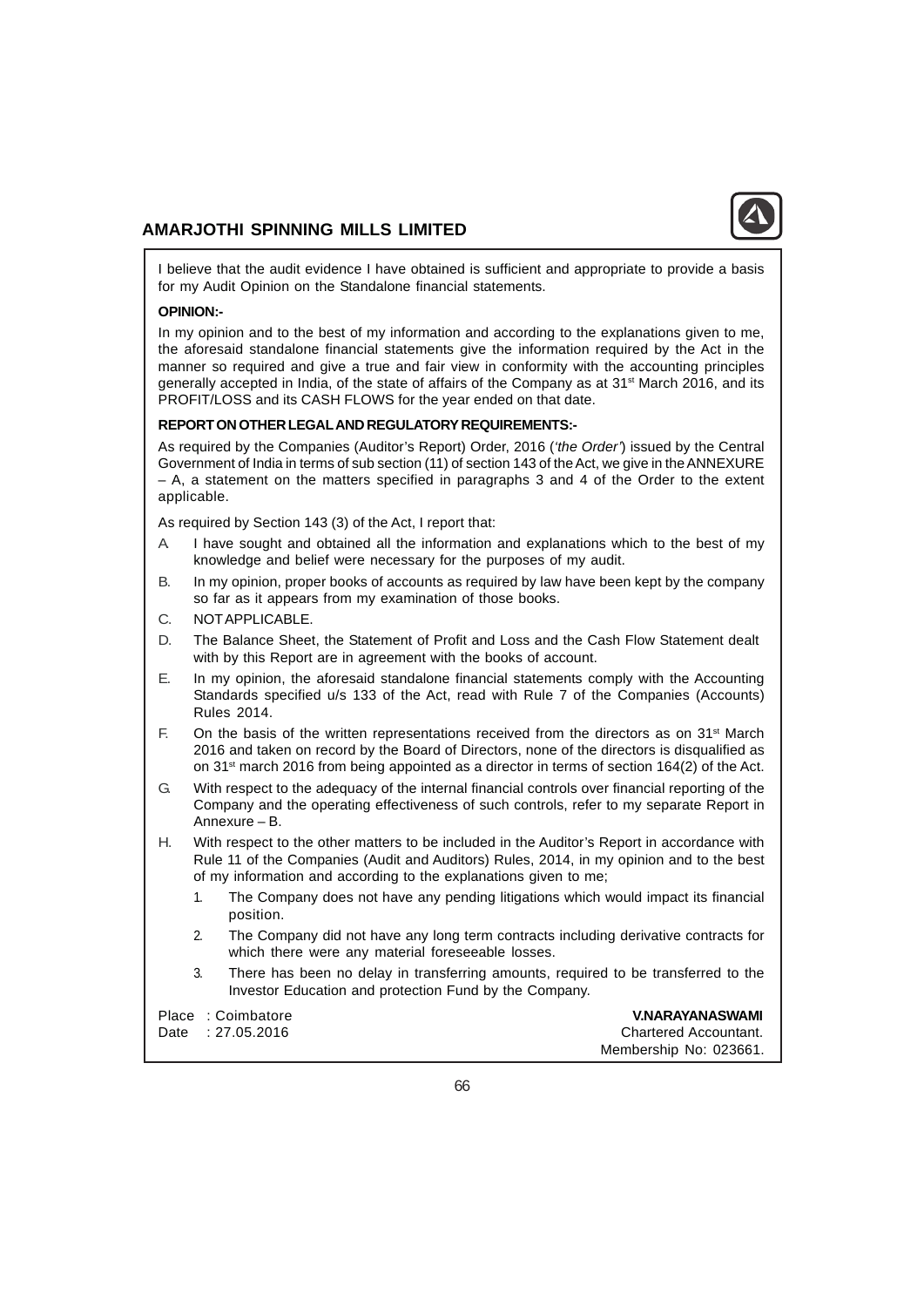

#### **ANNEXURE – A TO THE AUDITORS' REPORT:-**

(Referred to in paragraph (1) under 'Report on other legal and regulatory requirements' of my report of even date)

 In terms of the information and explanations sought by me and given by the company and the books and records examined by me in the normal course of audit and to the best of my knowledge and belief, I report the following:-

- 1. (a) The Company has maintained proper records showing full particulars including quantitative details and situation of fixed assets.
	- (b) The fixed assets have been physically verified by the management during the year, which in my opinion is reasonable having regard to the size of the company and the nature of its assets. No material discrepancies were noticed on such verification.
	- (c) The title deeds of all the immovable properties of the company shown under the Fixed Assets schedule are held in the name of the company.
- 2. The inventories have been physically verified by the management at reasonable intervals during the year. In my opinion, the frequency of such verification is reasonable and no material discrepancies were noticed at the time of verification.
- 3. The Company has not granted loans, secured or unsecured, to Companies, Firms, LLPs or other parties covered in the register maintained under section 189 of the Act.
- 4. In respect of loans, investments and guarantees, the provisions of Sections 185 and 186 of the Act have been complied with.
- 5. The Company has not accepted any deposits to which the provisions of Sections 73 to 76 or any other relevant provisions of the Act and the rules framed there under and the Directions issued by the RBI are applicable. Hence paragraph 3 (5) of CARO is not applicable to the company.
- 6. I have broadly reviewed the books of accounts maintained by the Company pursuant to the Rules made by the Central Government for the maintenance of cost records under section 148 of the Act and I am of the opinion that prima facie the prescribed accounts and records have been made and maintained. I have not however made a detailed examination of the cost records with a view to determining whether they are accurate or complete.
- 7. (a) Undisputed statutory dues including PF, or ESI, Income Tax, sales tax, service tax, Excise duty, customs duty, VAT cess etc have been regularly deposited by the Company with the appropriate authorities in all cases during the year.
	- (b) There are no dues of income tax, sales tax, customs duty, excise duty, service tax, VAT or cess etc, which have not been deposited on account of any dispute. A sum of Rs.1579232 has not been paid being Generation tax payable on electricity charges. The matter is under dispute and pending with the honourable high court of Madras.
- 8. The Company has not defaulted in repayment of loans taken from Financial Institution, Banks, Government or dues to Debenture holders.
- 9. The Company has not raised any money by way of Initial Public offer/Further Public offer during the year. In my opinion, the moneys raised by way of Term Loans during the year have been applied for the purposes for which those are raised.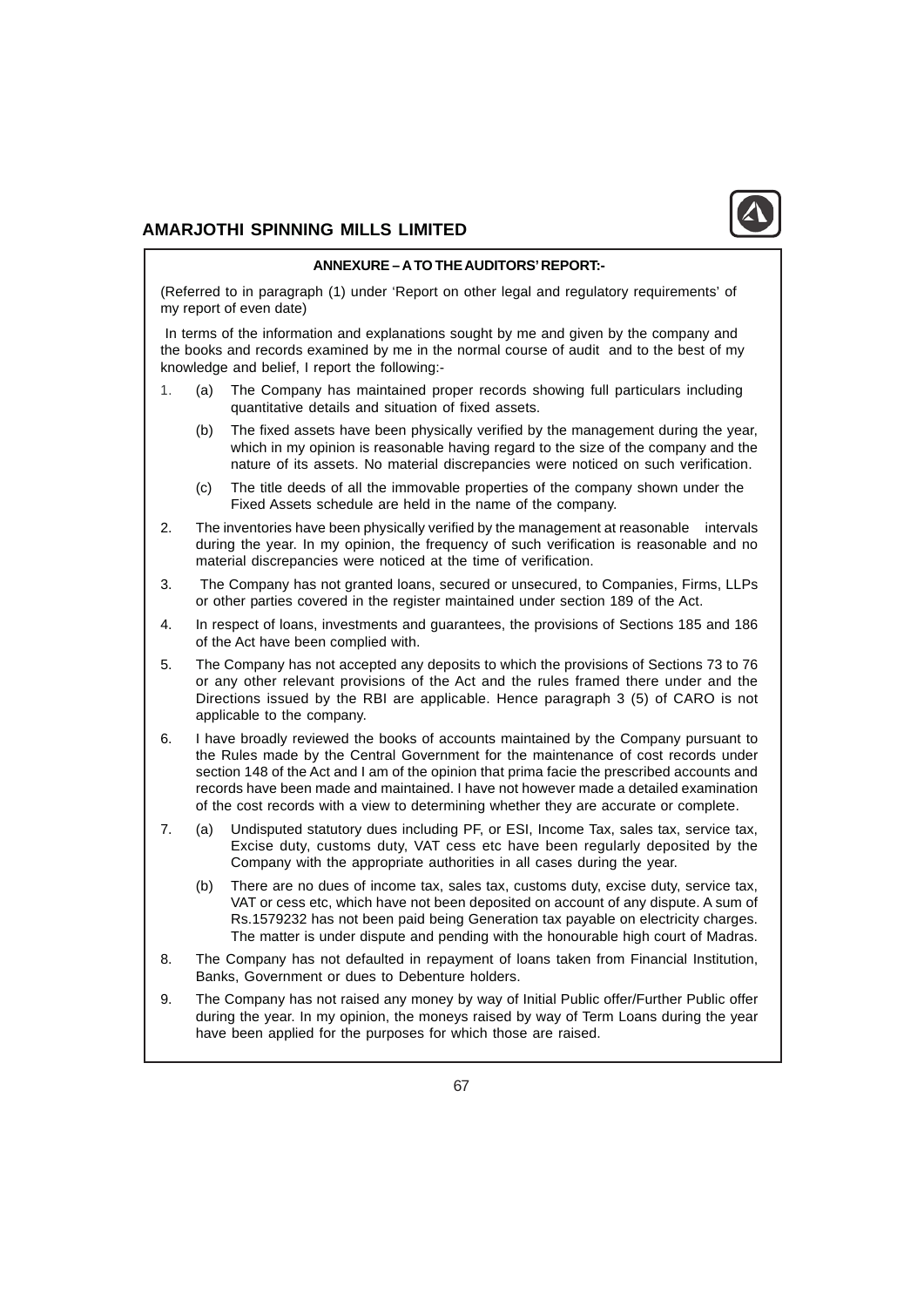

- 10. Based upon the audit procedures, I report that no fraud by the company and no fraud on the company by its officers/employees has been noticed or reported during the course of my audit.
- 11. The Managerial Remuneration has been paid / provided in accordance with the requisite approvals mandated by section 197 read with Schedule V of the Act.
- 12. The Company is not a NIDHI Company and therefore clause 3 (12) of the Order is not applicable to the Company.
- 13. In my opinion, all the related party transactions entered into by the company during the year are in compliance under section188 of the Act and the details there of have been disclosed in the financial statement as required by the Accounting Standard and the Act. The Company has a duly constituted Audit Committee as required under section 177 of the Act.
- 14. The Company has not made any preferential allotment / private placement of shares during the year and therefore clause 3 (14) of the Order is not applicable to the company for the year under review.
- 15. The Company has not entered into non cash transactions with directors / persons connected with him as stipulated under section 192 of the Act. Clause 3 (15) of the Order is therefore not applicable to the company.
- 16. In my opinion, the company is not required to be registered under section 45-IA of the Reserve Bank of India Act, 1934.

Place : Coimbatore **V.NARAYANASWAMI**<br>
Date : 27.05.2016 **Chartered Accountant.** Chartered Accountant. Membership No: 023661.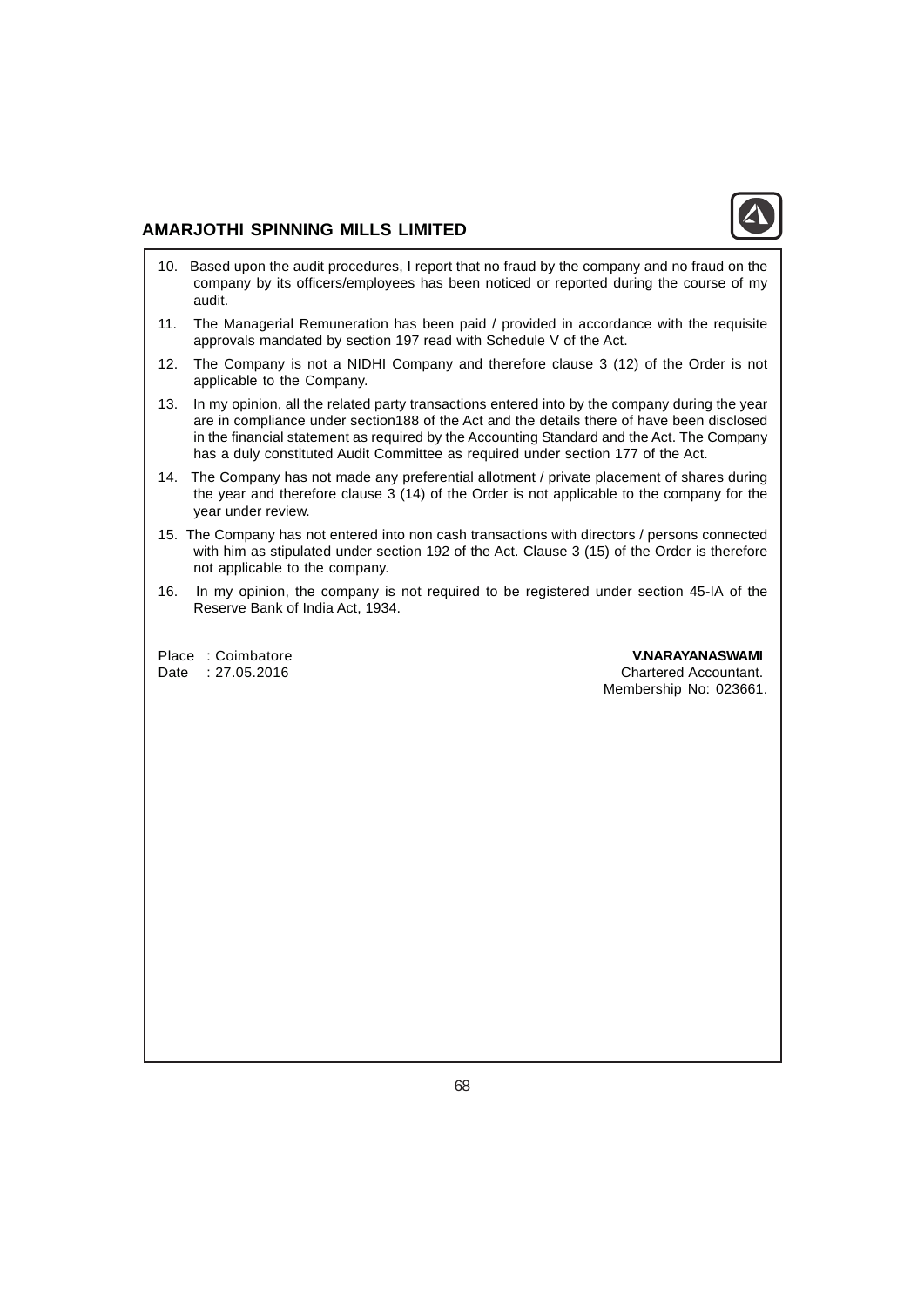

#### **ANNEXURE – B TO THE INDEPENDENT AUDITOR'S REPORT OF EVEN DATE ON THE STANDALONE FINANCIAL STATEMENTS OF AMARJOTHI SPINNING MILLS LIMITED.**

Report on the Internal Financial Controls under clause (i) of sub section 3 of Section 143 of the Companies Act 2013 ("The Act").

I have audited the internal financial controls over financial reporting of Amarjothi Spinning Mills Limited ("the Company") as of March  $31<sup>st</sup>$  2016 in conjunction with my audit of the standalone financial statements of the company for the year ended on that date.

#### **Management's Responsibility for Internal Financial Controls:**

The Company's management is responsible for establishing and maintaining internal financial controls based on "the internal control over financial reporting criteria established by the company considering the essential components of internal control stated in the Guidance Note on Audit of Internal Financial Controls over Financial reporting issued by the Institute of Chartered Accountants of India. These responsibilities include the design, implementation and maintenance of adequate Internal Financial Controls that were operating effectively for ensuring the orderly and efficient conduct of its business, including adherence to Company's policies, the safeguarding of its assets, the prevention and detection of frauds and errors, the accuracy and completeness of the accounting records, and the timely preparation of reliable financial information, as required under the Companies Act 2013.

#### **Auditors' Responsibility:**

My responsibility is to express an opinion on the Company's internal financial controls over financial reporting based on my audit. I conducted my audit in accordance with the Guidance Note on Internal Financial Controls Over Financial Reporting ("the Guidance Note") and the Standards on Auditing issued by the ICAI and deemed to be prescribed under section 143(10) of the Companies' Act 2013, to the extent applicable to an audit of internal financial controls, both issued by the Institute of Chartered Accountants of India. Those standards and the Guidance Note require that I comply with ethical requirements and plan and perform the audit to obtain reasonable assurance about whether adequate internal financial controls over financial reporting was established and maintained and if such controls operated effectively in all material respects.

My audit involves performing procedures to obtain evidence about the adequacy of the internal financial controls system over financial reporting and their operating effectiveness. My audit of internal financial controls over financial reporting, included obtaining an understanding of internal controls over financial reporting, assessing the risk that a material weakness exists, and testing and evaluating the design and operating effectiveness of internal control based on the assessed risk. The procedures selected depend on the auditor's judgement, including the assessment of the risks of material misstatement of the financial statements, whether due to fraud or error.

I believe that the audit evidence I have obtained is sufficient and appropriate to provide a basis for my audit opinion on the Company's internal financial controls system over financial reporting.

#### **MEANING OF INTERNAL FINANCIAL CONTROLS OVER FINANCIAL REPORTING:**

A Company's internal financial control over financial reporting is a process designed to provide reasonable assurance regarding the reliability of financial reporting and the preparation of financial statements for external purposes in accordance with generally accepted accounting principles. A company's internal financial control over financial reporting includes those policies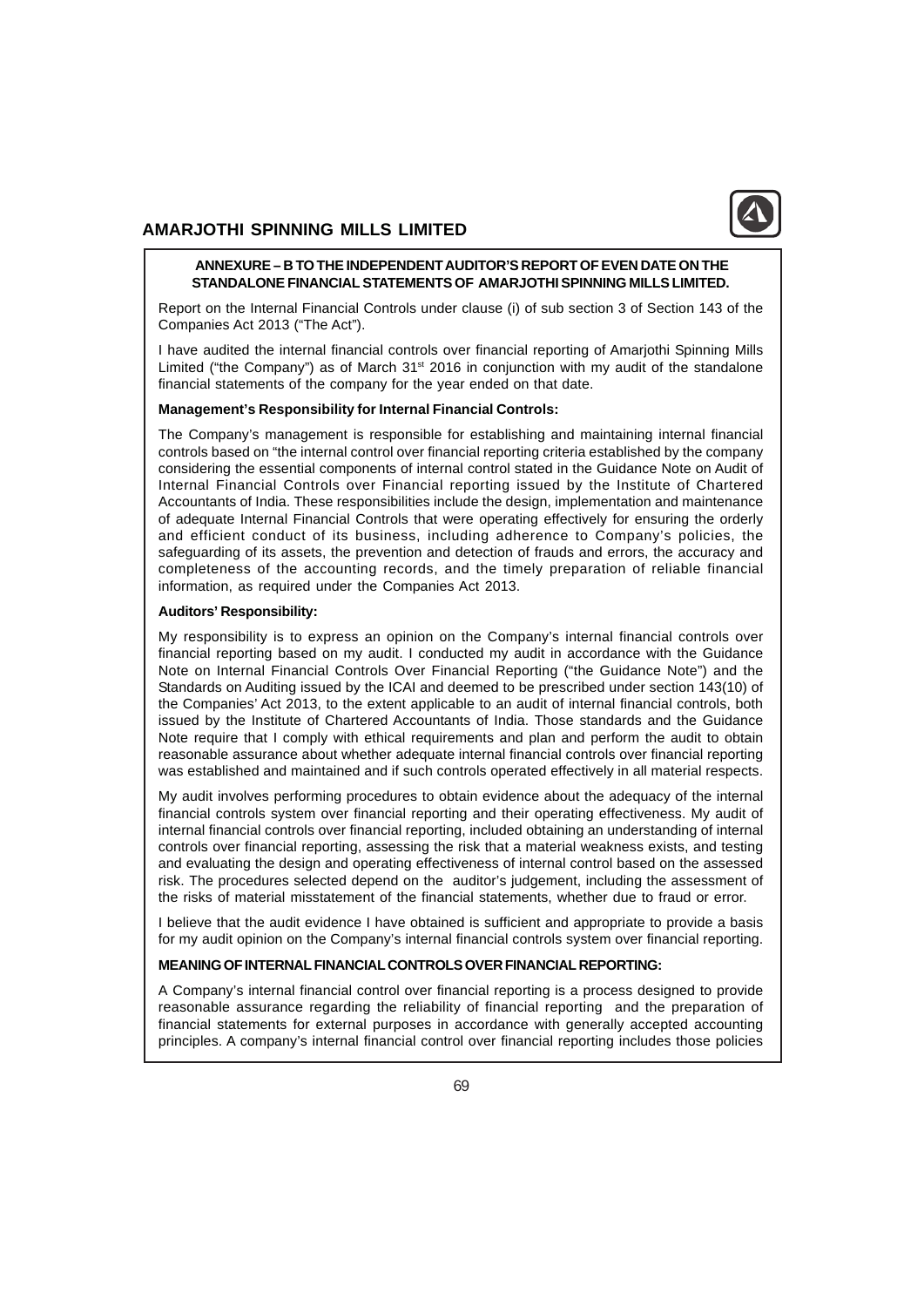

and procedures that:-

- a) Pertain to the maintenance of records that, in reasonable detail, accurately and fairly reflect the transactions and dispositions of the assets of the company.
- b) Provide reasonable assurance that transactions are recorded as necessary to permit preparation of financial statements in accordance with generally accepted accounting principles, and that receipts and expenditures of the company are being made only in accordance with authorisations of management and directors of the company; and
- c) Provide reasonable assurance regarding prevention or timely detection of unauthorised acquisition, use or disposition of the Company's assets that could have a material effect on the financial statements.

### **INHERENT LIMITATIONS OF INTERNAL FINANCIAL CONTROLS OVER FINANCIAL REPORTING:-**

Because of the inherent limitations of internal financial controls over financial reporting including the possibility of collusion or improper management override of controls, material misstatements due to error or fraud may occur and not be detected. Also projections of any evaluation of the internal financial controls over financial reporting to future periods are subject to the risk that the internal control over financial reporting may become inadequate because of changes in conditions, or that the degree of compliance with the policies or procedures may deteriorate.

### **OPINION:-**

In my opinion, the Company has, in all material respects, an adequate internal financial controls system over financial reporting and such internal financial controls over financial reporting were operating effectively as at March 31, 2016, based on "the internal control over financial reporting criteria established by the company considering the essential components of internal control stated in the Guidance Note on Audit of Internal Financial Controls Over Financial Reporting issued by the Institute of Chartered Accountants of India".

Place : Coimbatore **V.NARAYANASWAMI** Date : 27.05.2016 Chartered Accountant. Membership No: 023661.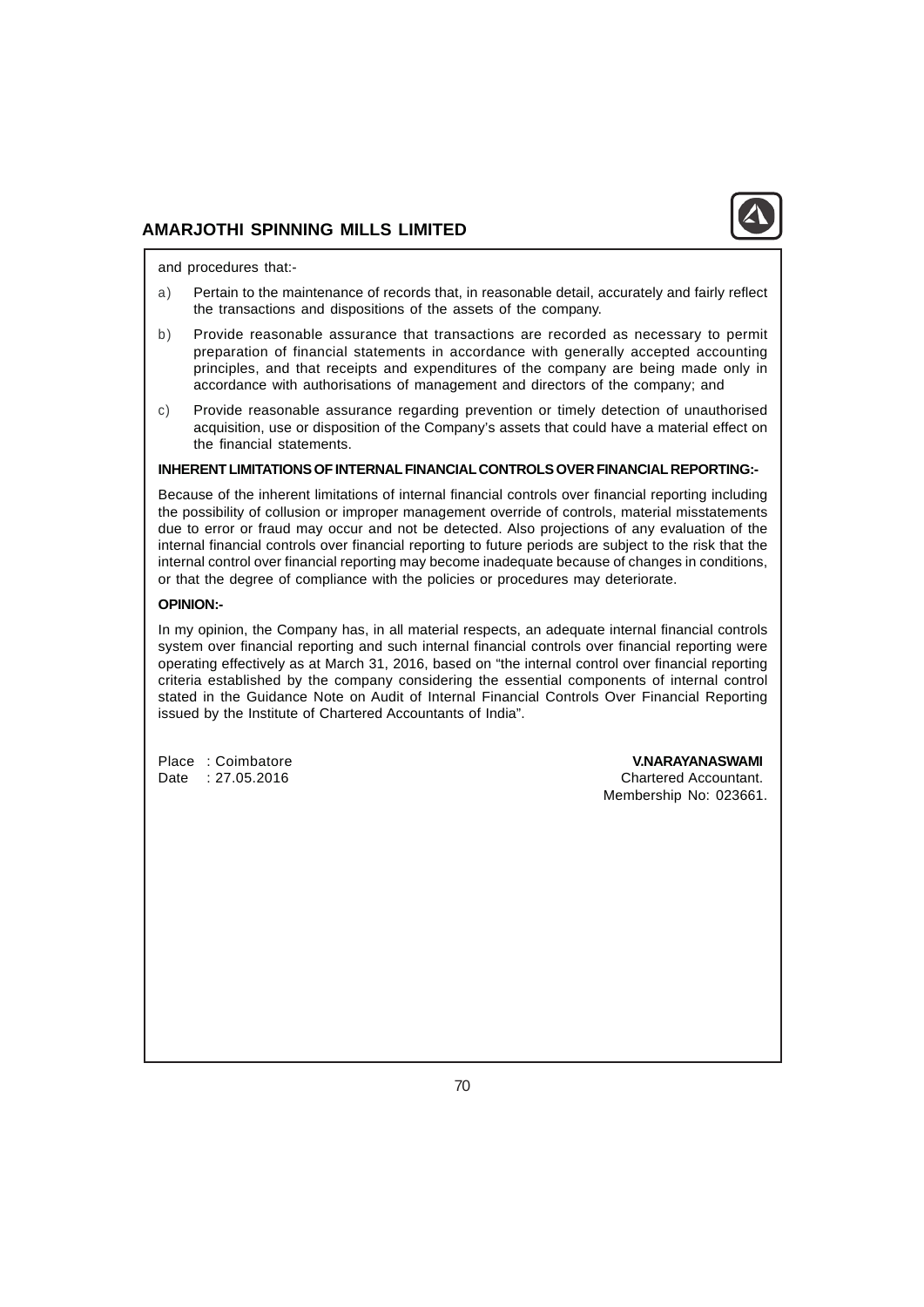

|   |              | <b>BALANCE SHEET AS AT 31ST MARCH 2016</b>                                 |                |                                     | Rupees in Lakhs         |
|---|--------------|----------------------------------------------------------------------------|----------------|-------------------------------------|-------------------------|
|   |              |                                                                            | Note no.       | As at<br>31.03.2016                 | 31.03.2015              |
| п |              | <b>EQUITY AND LIABILITIES</b>                                              |                |                                     |                         |
|   | 1            | <b>Shareholders' Funds:</b>                                                |                |                                     |                         |
|   |              | (a) Share Capital<br>(b) Reserves & Surplus                                | 1<br>2         | 675.00<br>7968.20                   | 675.00<br>7299.22       |
|   |              | (c) Money Received Against Share Warrants                                  |                | 0.00                                | 0.00                    |
|   |              |                                                                            |                | 8643.20                             | 7974.22                 |
|   | $\mathbf{2}$ | <b>Share Application Money Pending Allotment</b>                           |                | 0.00                                | 0.00                    |
|   | 3            | <b>Non-Current Liabilities</b>                                             |                |                                     |                         |
|   |              | (a) Long-term Borrowings                                                   | 3<br>4         | 6029.08                             | 6728.46                 |
|   |              | (b) Deferred Tax Liabilities (Net)<br>(c) Other Long-term Liabilities      |                | 1474.80<br>0.00                     | 1587.00<br>0.00         |
|   |              | (d) Long-term Provisions                                                   |                | 0.00                                | 0.00                    |
|   |              |                                                                            |                | 7503.88                             | 8315.46                 |
|   | 4            | <b>Current Liabilities</b>                                                 | 5              | 1661.27                             | 1870.62                 |
|   |              | (a) Short-term Borrowings<br>(b) Trade Payables                            | 6              | 342.26                              | 818.60                  |
|   |              | (c) Other Current Liabilities                                              | $\overline{7}$ | 213.66                              | 1066.75                 |
|   |              | (d) Short Term Provisions                                                  | 8              | 581.71                              | 800.03                  |
|   |              |                                                                            |                | 2798.90                             | 4556.00                 |
|   |              | <b>TOTAL</b>                                                               |                | 18945.98                            | 20845.68                |
|   | 1.           | II. ASSETS<br><b>Non-Current Assets</b>                                    |                |                                     |                         |
|   |              | (a) Fixed Assets                                                           |                |                                     |                         |
|   |              | (i) Tangible Assets                                                        | 9              | 10644.66                            | 11883.34                |
|   |              | (ii) Intangible Assets<br>(iii) Capital Work-in-Progress                   |                | 0.00<br>493.84                      | 0.00<br>493.84          |
|   |              | (iv) Intangible Assets under Developments                                  |                | 0.00                                | 0.00                    |
|   |              |                                                                            |                | 11138.50                            | 12377.18                |
|   |              | (b) Non-Current Investments<br>(c) Deferred Tax Assets (Net)               | 10             | 280.10<br>0.00                      | 252.98<br>0.00          |
|   |              | (d) Long Term Loans And Advances                                           |                | 0.00                                | 0.00                    |
|   |              | (e) Other Non-Current Assets                                               | 11             | 1.13                                | 2.27                    |
|   |              |                                                                            |                | 11419.73                            | 12632.43                |
|   | $\mathbf{2}$ | <b>Current Assets</b><br>(a) Current Investments                           |                | 0.00                                | 0.00                    |
|   |              | (b) Inventories                                                            | 12             | 4474.13                             | 5132.34                 |
|   |              | (c) Trade Receivables                                                      | 13             | 2019.85                             | 1871.42                 |
|   |              | (d) Cash and Cash Equivalents<br>(e) Short-term Loans and advances         | 14<br>15       | 128.16<br>904.11                    | 117.62<br>1091.87       |
|   |              | (f) Other Current Assets                                                   |                | 0.00                                | 0.00                    |
|   |              |                                                                            |                | 7526.25                             | 8213.25                 |
|   |              | <b>TOTAL</b>                                                               |                | 18945.98                            | 20845.68                |
|   |              | Notes to the financial statements                                          | $1 - 24$       |                                     |                         |
|   |              | The accompanying notes form an integral part of these financial statements |                |                                     |                         |
|   |              | As per my report of even date                                              |                | On behalf of the Board of Directors |                         |
|   |              | V.NARAYANASWAMI, M.A., F.C.A.                                              | N. RAJAN       |                                     | <b>R. PREMCHANDER</b>   |
|   |              | Chartered Accountant<br>Membership No.023661                               | Chairman       | <b>Managing Director</b>            |                         |
|   |              | Place: Tirupur                                                             |                | <b>R.JAICHANDER</b>                 |                         |
|   | Date         | : 27/05/2016                                                               |                |                                     | Joint Managing Director |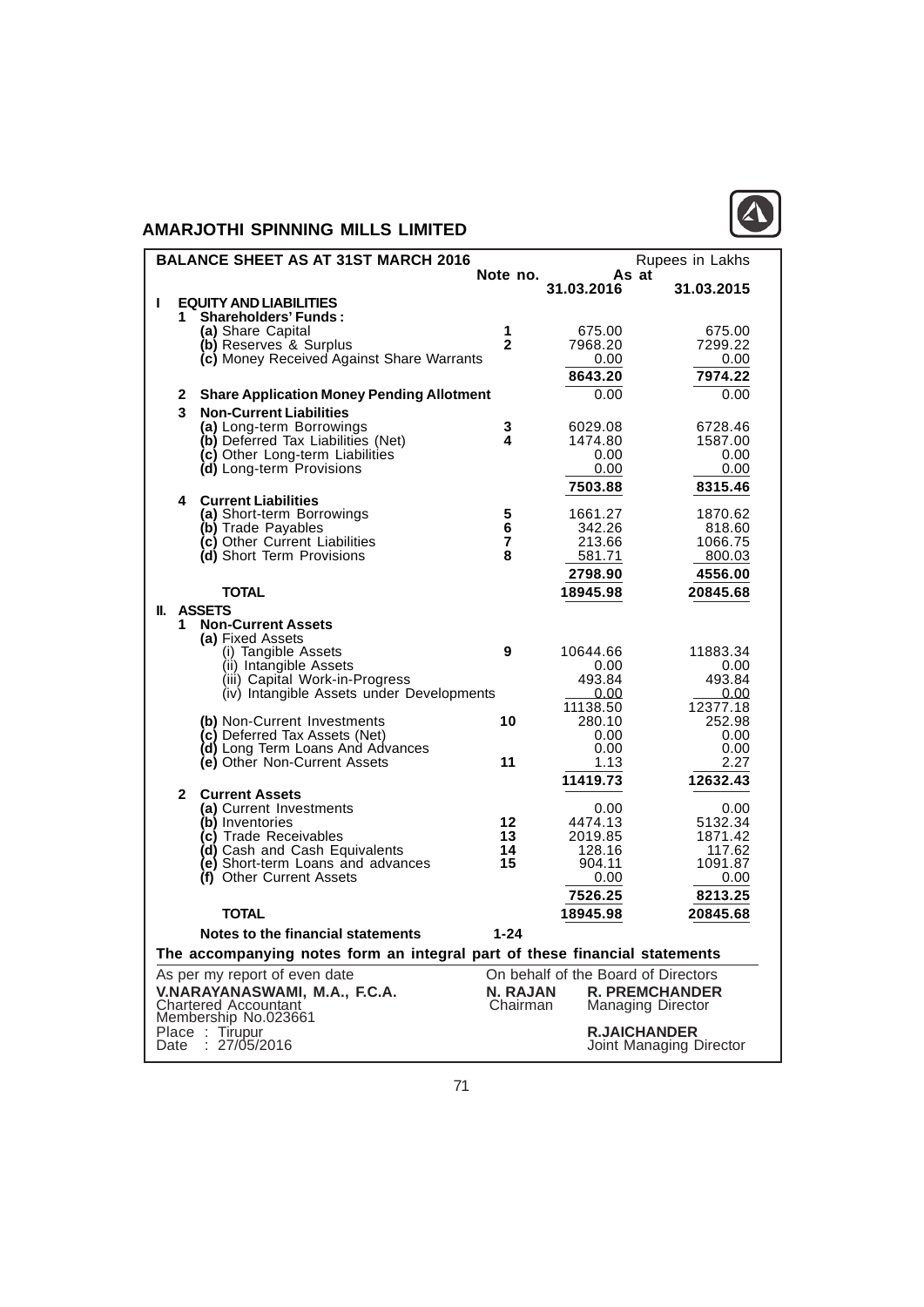

|      | STATEMENT OF PROFIT AND LOSS FOR THE YEAR ENDED 31ST MARCH 2016                                                |                      |                                                                 |                         |  |
|------|----------------------------------------------------------------------------------------------------------------|----------------------|-----------------------------------------------------------------|-------------------------|--|
|      |                                                                                                                | Note no.             | For the year Ended                                              | Rupees in Lakhs         |  |
|      |                                                                                                                |                      | 31.03.2016                                                      | 31.03.2015              |  |
| I.   | Revenue from operations                                                                                        | 16                   | 19413.51                                                        | 20147.89                |  |
| II.  | Other Income                                                                                                   | 17                   | 247.57                                                          | 164.57                  |  |
| Ш.   | Total Revenue (I+II)                                                                                           |                      | 19661.08                                                        | 20312.46                |  |
| IV.  | <b>Expenses</b>                                                                                                |                      |                                                                 |                         |  |
|      | Cost of Materials Consumed                                                                                     | 18                   | 8737.60                                                         | 11467.67                |  |
|      | Purchases of Stock-in-Trade                                                                                    |                      | 0.00                                                            | 0.00                    |  |
|      | Changes in Inventories of Finished goods,                                                                      |                      |                                                                 |                         |  |
|      | Work-in-Progress and Stock-in-Trade                                                                            | 19                   | 1775.88                                                         | -1333.89                |  |
|      | <b>Employee Benefits Expenses</b>                                                                              | 20                   | 941.33                                                          | 1033.11                 |  |
|      | <b>Finance Costs</b>                                                                                           | 21                   | 1318.47                                                         | 1541.95                 |  |
|      | Depreciation and Amortization Expenses                                                                         | 9                    | 1318.31                                                         | 1370.86                 |  |
|      | Other Expenses                                                                                                 | 22                   | 4640.72                                                         | 4481.94                 |  |
|      | <b>Total Expenses</b>                                                                                          |                      | 18732.31                                                        | 18561.64                |  |
| V.   | Profit Before Exceptional and Extraordinary                                                                    |                      |                                                                 |                         |  |
|      | Items and Tax (III-IV)                                                                                         |                      | 928.77                                                          | 1750.82                 |  |
| VI.  | <b>Exceptional Items</b>                                                                                       |                      | 0.00                                                            | 0.00                    |  |
|      | VII. Profit Before Extraordinary Items and Tax (V-VI)                                                          |                      | 928.77                                                          | 1750.82                 |  |
|      | VIII. Extraordinary Items                                                                                      |                      | 0.00                                                            | 0.00                    |  |
| IX.  | <b>Profit Before Tax (VII-VIII)</b>                                                                            |                      | 928.77                                                          | 1750.82                 |  |
| Χ.   | Tax Expense:                                                                                                   |                      |                                                                 |                         |  |
|      | [1] Current Tax                                                                                                |                      | 180.00                                                          | 410.00                  |  |
|      | [2] Deferred Tax                                                                                               |                      | $-112.20$                                                       | 18.93                   |  |
| XI.  | Profit (Loss) for the period from Continuing                                                                   |                      |                                                                 |                         |  |
|      | Operations (IX-X)                                                                                              |                      | 860.97                                                          | 1321.89                 |  |
|      | XII. Profit (Loss) from Discontinuing Operations                                                               |                      | 0.00                                                            | 0.00                    |  |
|      | XIII. Tax Expense of Discontinuing Operations                                                                  |                      | 0.00                                                            | 0.00                    |  |
|      | XIV. Profit (Loss) from Discontinuing Operations                                                               |                      |                                                                 |                         |  |
|      | (after tax) (XII-XIII)                                                                                         |                      | 0.00                                                            | 0.00                    |  |
|      | XV. Profit (Loss) for the Period (XI+XIV)                                                                      |                      | 860.97                                                          | 1321.89                 |  |
|      | XVI. Earnings Per Equity Share:                                                                                |                      |                                                                 |                         |  |
|      | [1] Basic & Diluted                                                                                            |                      | 12.76                                                           | 19.58                   |  |
|      | Notes to the financial statements                                                                              | $1 - 24$             |                                                                 |                         |  |
|      |                                                                                                                |                      |                                                                 |                         |  |
|      | The accompanying notes form an integral part of these financial statements                                     |                      |                                                                 |                         |  |
|      | As per my report of even date<br>V.NARAYANASWAMI, M.A., F.C.A.<br>Chartered Accountant<br>Membership No.023661 | N. RAJAN<br>Chairman | On behalf of the Board of Directors<br><b>Managing Director</b> | <b>R. PREMCHANDER</b>   |  |
| Date | Place :<br>Tirupur<br>27/05/2016                                                                               |                      | <b>R.JAICHANDER</b>                                             | Joint Managing Director |  |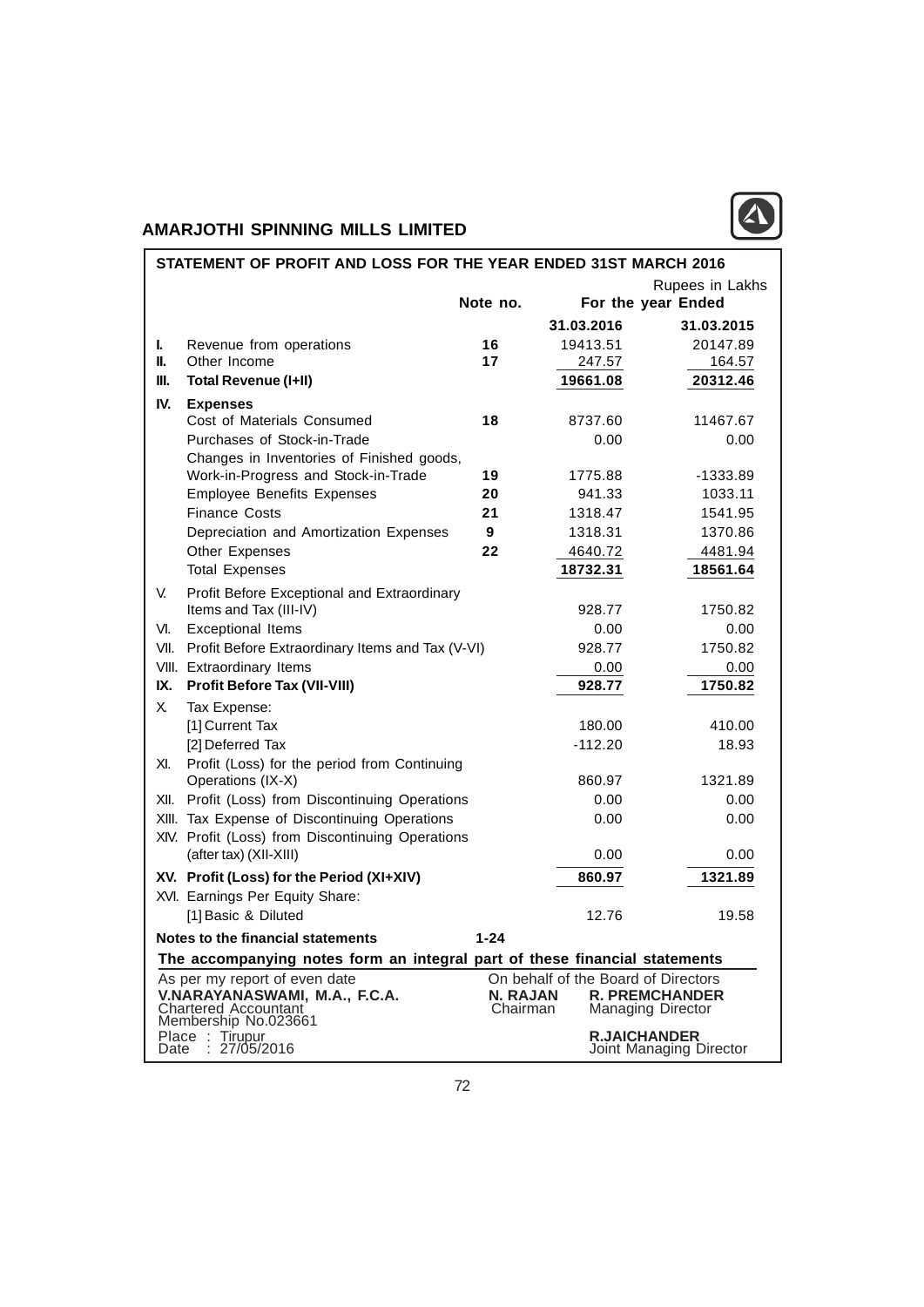

| NOTES FORMING PART OF THE FINANCIAL STATEMENTS FOR THE YEAR ENDED<br><b>31ST MARCH 2016</b> |                                                |                    |                |                                      |                |  |  |
|---------------------------------------------------------------------------------------------|------------------------------------------------|--------------------|----------------|--------------------------------------|----------------|--|--|
|                                                                                             |                                                |                    |                | <b>Rupees in Lakhs</b><br>Year ended |                |  |  |
| $[1]$                                                                                       | <b>SHARE CAPITAL:</b>                          |                    | 31.03.2016     |                                      | 31.03.2015     |  |  |
|                                                                                             | <b>Equity Shares:</b>                          |                    |                |                                      |                |  |  |
|                                                                                             | Authorised:                                    |                    |                |                                      |                |  |  |
|                                                                                             | 9750000 Equity Shares of Rs.10 each            |                    | 975.00         |                                      | 975.00         |  |  |
|                                                                                             | Issued, Subscribed & Paid-up Capital:          |                    |                |                                      |                |  |  |
|                                                                                             | 6750000 Equity Shares of Rs.10 each fully paid |                    | 675.00         |                                      | 675.00         |  |  |
| Notes:                                                                                      |                                                |                    |                |                                      |                |  |  |
| 1.1<br>Reconciliation of Equity shares at the end of the year                               |                                                |                    |                |                                      |                |  |  |
|                                                                                             |                                                |                    |                |                                      |                |  |  |
|                                                                                             |                                                |                    | 31.03.2016     | 31.03.2015                           |                |  |  |
|                                                                                             |                                                | No.of shares       | Amount         | No.of shares                         | Amount         |  |  |
|                                                                                             | Balance at the beginning of the year           | 6750000            | 675.00         | 6750000                              | 675.00         |  |  |
|                                                                                             | Additions                                      | $\Omega$           | 0.00           | 0                                    | 0.00           |  |  |
|                                                                                             | <b>Deletions</b>                               | $\Omega$           | 0.00           | 0                                    | 0.00           |  |  |
|                                                                                             | Balance at the end of the year                 | 6750000            | 675.00         | 6750000                              | 675.00         |  |  |
| 1.2 <sub>2</sub>                                                                            | List of shareholders holding more than 5%      |                    |                |                                      |                |  |  |
|                                                                                             | <b>Name</b>                                    | No.of shares       | Amount         | No.of shares                         | Amount         |  |  |
|                                                                                             | Rajan.N                                        | 1164980            | 17.26          | 1164780                              | 17.25          |  |  |
|                                                                                             | Premchander.R                                  | 1275653            | 18.90          | 1275653                              | 18.90          |  |  |
|                                                                                             | Jaichander.R<br>Total                          | 1275498<br>3716131 | 18.90<br>55.06 | 1275498<br>3715931                   | 18.90<br>55.05 |  |  |

1.3 During the five reporting periods immediately preceding the reporting date, no shares have been issued by capitalization of reserves as bonus shares or for Consideration other than cash.

1.4 The Company has a single class of equity shares. Accordingly all equity shares rank equally with regard to voting rights, dividends and share in the Company's residual assets.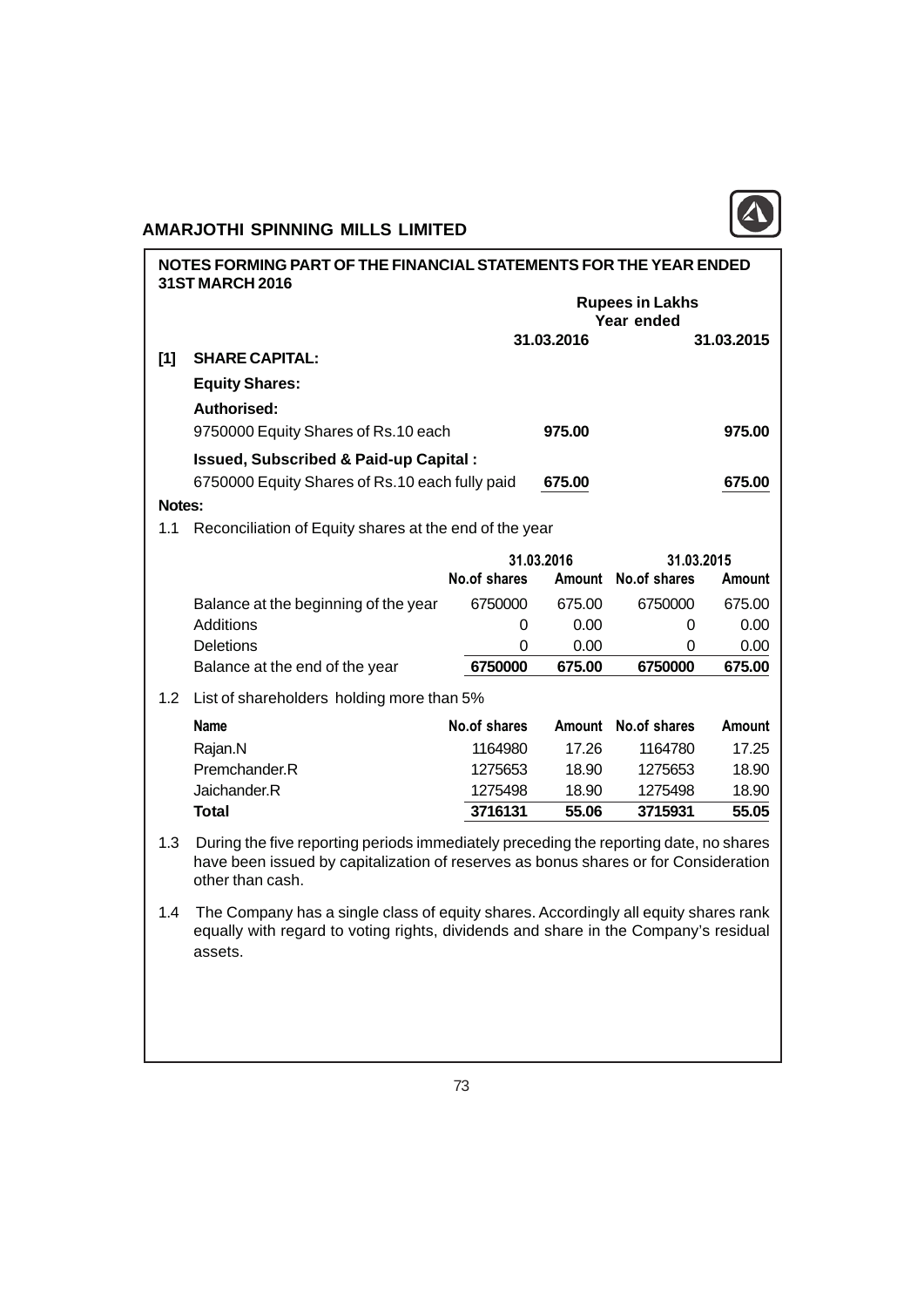

|       | NOTES FORMING PART OF THE FINANCIAL STATEMENTS FOR THE YEAR ENDED<br><b>31st MARCH 2016</b><br><b>Rupees in Lakhs</b><br><b>Year ended</b> |         |            |         |            |  |
|-------|--------------------------------------------------------------------------------------------------------------------------------------------|---------|------------|---------|------------|--|
|       |                                                                                                                                            |         | 31.03.2016 |         | 31.03.2015 |  |
| $[2]$ | <b>RESERVES AND SURPLUS:</b>                                                                                                               |         |            |         |            |  |
|       | (a) General Reserve                                                                                                                        |         |            |         |            |  |
|       | As per last year Balance Sheet                                                                                                             | 926.55  |            | 794.35  |            |  |
|       | Add: Additions during the year                                                                                                             | 86.10   |            | 132.20  |            |  |
|       |                                                                                                                                            |         | 1012.65    |         | 926.55     |  |
|       | (b) Securities Premium                                                                                                                     |         |            |         |            |  |
|       | As per last year Balance Sheet                                                                                                             | 225.00  |            | 225.00  |            |  |
|       | Add: Additions during the year                                                                                                             | 0.00    | 225.00     | 0.00    | 225.00     |  |
|       | (c) Surplus:                                                                                                                               |         |            |         |            |  |
|       | As per last year Balance Sheet                                                                                                             | 6147.67 |            | 5116.34 |            |  |
|       | Add: Net Profit during the year                                                                                                            | 860.97  |            | 1321.89 |            |  |
|       | Profit available for Appropriation                                                                                                         | 7008.64 |            | 6438.23 |            |  |
|       | Less: Appropriations during the year                                                                                                       |         |            |         |            |  |
|       | <b>Transfer to General Reserve</b>                                                                                                         | 86.10   |            | 132.20  |            |  |
|       | Transfer to CSR reserve                                                                                                                    | 33.63   |            | 0.00    |            |  |
|       | Proposed Dividend                                                                                                                          | 135.00  |            | 135.00  |            |  |
|       | Tax on Proposed Dividend                                                                                                                   | 23.36   |            | 23.36   |            |  |
|       |                                                                                                                                            | 278.09  | 6730.55    | 290.56  | 6147.67    |  |
|       | <b>Total</b>                                                                                                                               |         | 7968.20    |         | 7299.22    |  |
| $[3]$ | <b>LONG TERM BORROWINGS:</b>                                                                                                               |         |            |         |            |  |
|       | (a) Term Loan From Banks (Secured)                                                                                                         |         | 0.00       |         | 1560.81    |  |
|       | (b) Loan from Directors (Unsecured)                                                                                                        |         | 6029.08    |         | 5167.08    |  |
|       | [c] Interest Free Sales Tax Loan (Unsecured)                                                                                               |         | 0.00       |         | 0.57       |  |
|       | (d) Other Loans & Advances                                                                                                                 |         | 0.00       |         | 0.00       |  |
|       |                                                                                                                                            |         | 6029.08    |         | 6728.46    |  |
| $[4]$ | DEFERRED TAX LIABILITIES (NET)                                                                                                             |         |            |         |            |  |
|       | As per last year Balance Sheet                                                                                                             |         | 1587.00    |         | 1568.07    |  |
|       | Add/less: Transfer from / to P&L a/c for current year                                                                                      |         | $-112.20$  |         | 18.93      |  |
|       |                                                                                                                                            |         | 1474.80    |         | 1587.00    |  |
|       |                                                                                                                                            |         |            |         |            |  |
|       |                                                                                                                                            |         |            |         |            |  |
|       |                                                                                                                                            |         |            |         |            |  |
|       |                                                                                                                                            |         |            |         |            |  |
|       |                                                                                                                                            |         |            |         |            |  |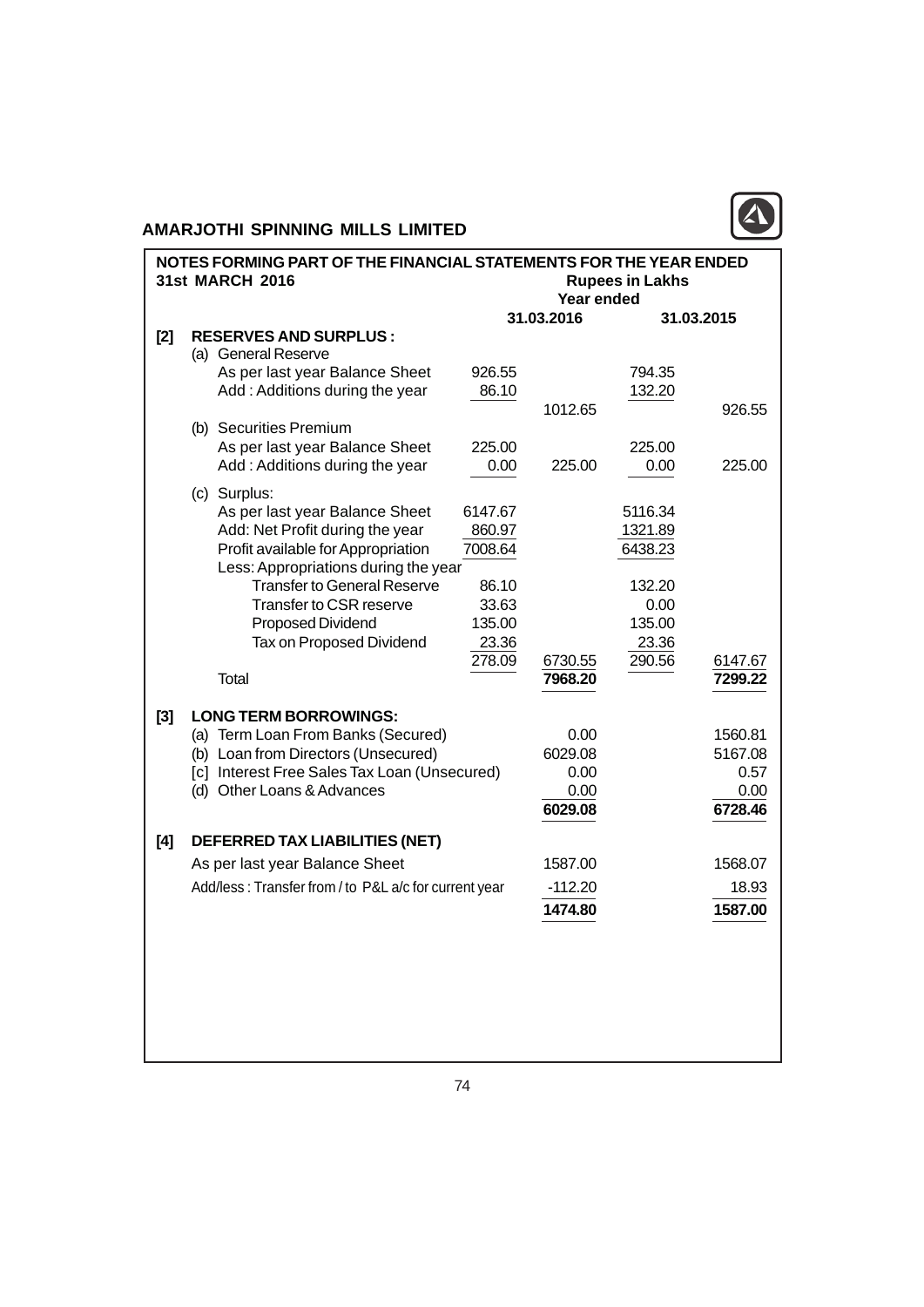

|       | NOTES FORMING PART OF THE FINANCIAL STATEMENTS FOR THE YEAR ENDED<br>31st MARCH 2016<br><b>Rupees in Lakhs</b><br>Year ended |                 |                         |  |
|-------|------------------------------------------------------------------------------------------------------------------------------|-----------------|-------------------------|--|
|       |                                                                                                                              | 31.03.2016      | 31.03.2015              |  |
| [5]   | <b>SHORT TERM BORROWINGS</b>                                                                                                 |                 |                         |  |
|       | (a) Loan Repayable on Demand from Banks (Secured)                                                                            | 1661.27         | 1868.62                 |  |
|       | (b) Hypothecated Vehicle Loan                                                                                                |                 |                         |  |
|       | from Bank (Secured)                                                                                                          |                 | 2.10                    |  |
|       | Less: Interest Suspense a/c                                                                                                  | 0.00<br>1661.27 | 0.10<br>2.00<br>1870.62 |  |
|       |                                                                                                                              |                 |                         |  |
| [6]   | <b>TRADE PAYABLES</b>                                                                                                        |                 |                         |  |
|       | (a) Sundry Creditors                                                                                                         | 342.26          | 818.60                  |  |
| $[7]$ | <b>OTHER CURRENT LIABILITIES</b>                                                                                             |                 |                         |  |
|       | (a) Current Maturities of Long Term Debts                                                                                    | 0.00            | 895.17                  |  |
|       | (b) Unclaimed Dividend                                                                                                       | 38.07           | 36.64                   |  |
|       | (c) VAT Payable                                                                                                              | 16.16           | 55.48                   |  |
|       | (d) Disputed Electricity Charges                                                                                             | 15.79           | 11.34                   |  |
|       | (e) Others                                                                                                                   | 143.64          | 68.12                   |  |
| [8]   | <b>SHORT TERM PROVISIONS</b>                                                                                                 | 213.66          | 1066.75                 |  |
|       | (a) Provision for Employee Benefits                                                                                          | 54.79           | 58.74                   |  |
|       | (b) Others                                                                                                                   |                 |                         |  |
|       | Provision for Outstanding Liability<br>1                                                                                     | 154.93          | 172.93                  |  |
|       | Provision for CSR expenditure<br>2                                                                                           | 33.63           | 0.00                    |  |
|       | 3<br>Proposed Dividend                                                                                                       | 135.00          | 135.00                  |  |
|       | Tax on Proposed Dividend<br>4                                                                                                | 23.36           | 23.36                   |  |
|       | Provision for Income Tax<br>5                                                                                                | 180.00          | 410.00                  |  |
|       |                                                                                                                              | 581.71          | 800.03                  |  |
|       | Proposed Dividend per share (in Rs.)                                                                                         | 2.00            | 2.00                    |  |
|       | Number of Shares                                                                                                             | 6750000         | 6750000                 |  |
|       | <b>Total Proposed Dividend</b>                                                                                               | 135.00          | 135.00                  |  |
|       |                                                                                                                              |                 |                         |  |
|       |                                                                                                                              |                 |                         |  |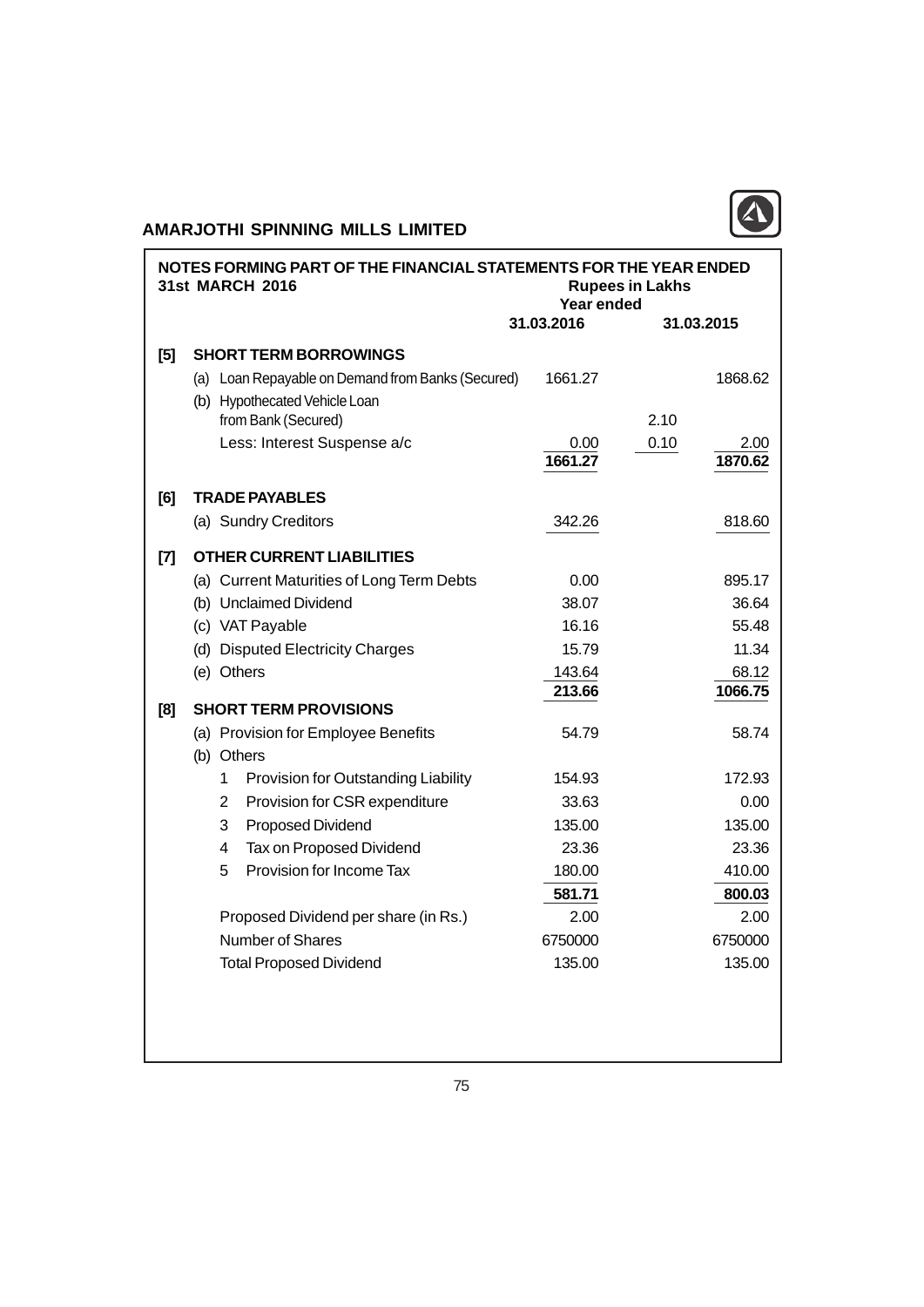| <b>9. FIXED ASSETS:</b> |
|-------------------------|
|-------------------------|

| 9. FIXED ASSETS:                |            |                              |                                |                     |                               |          |                                     |                              |                     |                                         |
|---------------------------------|------------|------------------------------|--------------------------------|---------------------|-------------------------------|----------|-------------------------------------|------------------------------|---------------------|-----------------------------------------|
| <b>TANGIBLE ASSETS</b>          |            |                              |                                |                     |                               |          |                                     |                              |                     | Rupees in Lakhs                         |
| <b>Description</b>              | 01.04.2015 | As At Additions Adjustments/ | <b>Gross Block</b><br>Deletion | As At<br>31.03.2016 | Upto<br>31.03.2015 the Period |          | Depreciation<br>During Adjustments/ | Upto<br>Deletions 31.03.2016 | As At<br>31.03.2016 | <b>Net Block</b><br>As At<br>01.04.2015 |
| LAND                            | 143.48     | $0.00\,$                     | 0.00                           | 143.48              | $0.00\,$                      | $0.00\,$ | 0.00                                | 0.00                         | 143.48              | 143.48                                  |
| LEASE HOLD LAND                 | 78.75      | 0.00                         | 0.00                           | 78.75               | 0.00                          | 0.00     | 0.00                                | 0.00                         | 78.75               | 78.75                                   |
| I BUILDING                      | 2462.41    | 0.00                         | 0.00                           | 2462.41             | 796.47                        | 75.58    | 0.00                                | 872.05                       | 1590.36             | 1665.94                                 |
| IPLANT & MACHINERY              | 22591.06   | 78.25                        | 100.54                         | 22568.77            | 12824.57                      | 1193.71  | 82.67                               | 13935.61                     | 8633.16             | 9766.49                                 |
| <b>FURNITURE &amp; FITTINGS</b> | 43.93      | 1.00                         | 0.00                           | 44.93               | 37.94                         | 4.71     | 0.00                                | 42.65                        | 2.28                | 5.99                                    |
| <b>OFFICE EQUIPMENTS</b>        | 282.32     | 18.28                        | 0.00                           | 300.60              | 202.07                        | 22.73    | 0.00                                | 224.80                       | 75.80               | 80.25                                   |
| <b>VEHICLES</b>                 | 237.53     | 0.00                         | 0.53                           | 237.00              | 95.09                         | 21.58    | 0.50                                | 116.17                       | 120.83              | 142.44                                  |
| TOTAL                           | 25839.48   | 97.53                        | 101.07                         | 25835.94            | 13956.14                      | 1318.31  | 83.17                               | 15191.28                     | 10644.66            | 11883.34                                |
| PREVIOUS YEAR                   | 25400.44   | 890.08                       | 451.04                         | 25839.48            | 13011.50                      | 1370.86  | 426.22                              | 13956.14                     | 11883.34            | 12388.94                                |

76

 $\bullet$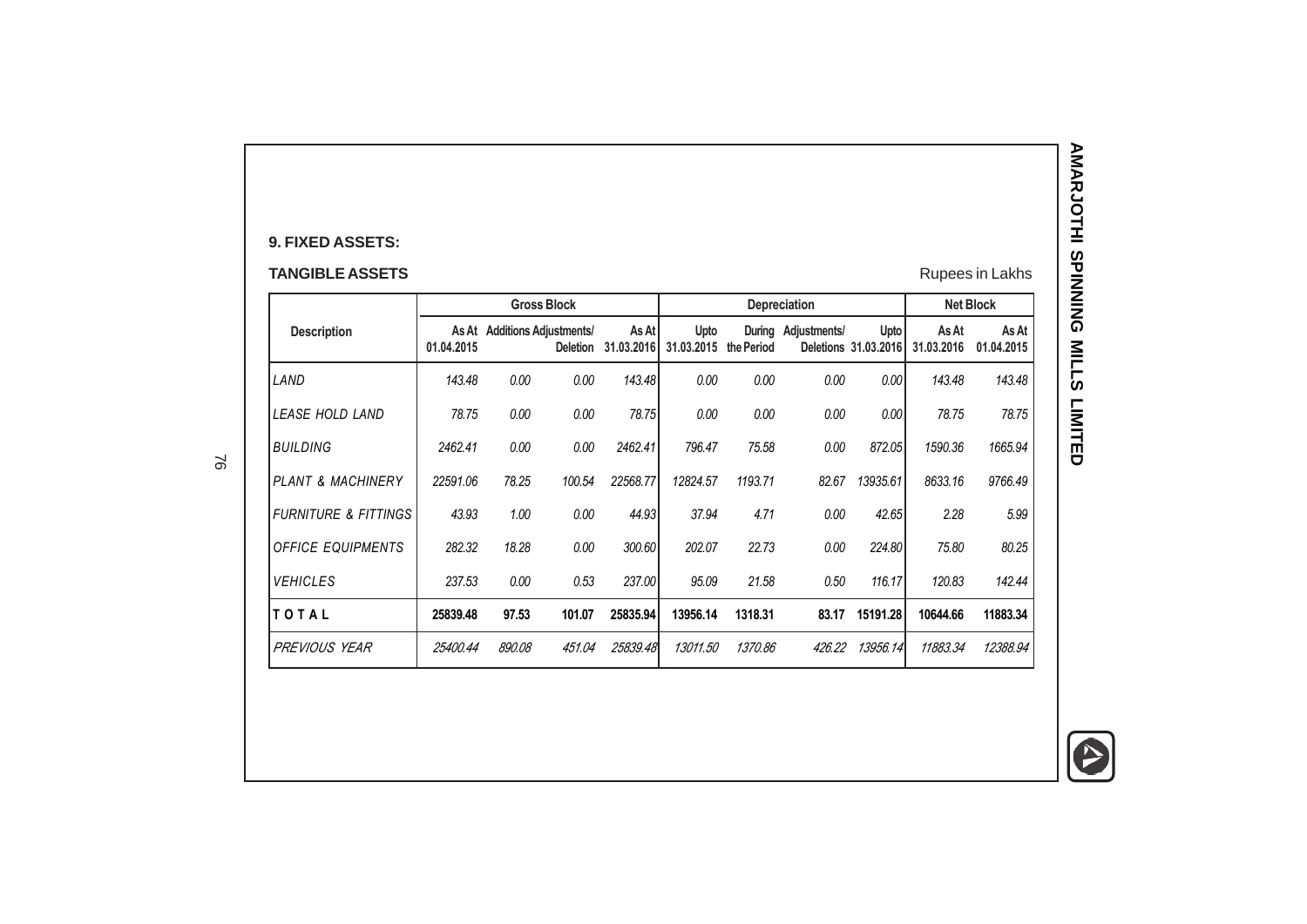

| NOTES FORMING PART OF THE FINANCIAL STATEMENTS FOR THE YEAR ENDED<br><b>31st MARCH 2016</b><br><b>Rupees in Lakhs</b><br>Year ended                                                                                          |                               |  |  |  |
|------------------------------------------------------------------------------------------------------------------------------------------------------------------------------------------------------------------------------|-------------------------------|--|--|--|
|                                                                                                                                                                                                                              | 31.03.2016<br>31.03.2015      |  |  |  |
| [10] NON-CURRENT INVESTMENTS (AT COST)                                                                                                                                                                                       |                               |  |  |  |
| - Trade (Quoted)                                                                                                                                                                                                             |                               |  |  |  |
| 50 Equity Shares of Rs.10 each fully paid of<br>Precot Meridian Industries Ltd<br>(Market value - Rs.2123)<br>100 Equity Shares of Rs.10 each fully paid of<br>Thambbi Modern Spinning Mills Ltd.<br>(Market value - Rs.506) | 0.09<br>0.09<br>0.05<br>0.05  |  |  |  |
| - Non - Trade (Un-Quoted)                                                                                                                                                                                                    |                               |  |  |  |
| 8307 Equity shares of Rs.1000 each fully paid of<br>Perundurai Common Effluent Treatment Plant<br>(Including premium)<br>5000 Equity shares of Rs.1500 each fully paid of                                                    | 83.08<br>83.08                |  |  |  |
| Amarjothi Power Generation & Distribution Company Ltd.<br>Partnership Capital @27% share in                                                                                                                                  | 75.00<br>75.00                |  |  |  |
| Amarjothi Wind Farms                                                                                                                                                                                                         | 121.88<br>94.76               |  |  |  |
|                                                                                                                                                                                                                              | 280.10<br>252.98              |  |  |  |
| [11] OTHER NON-CURRENT ASSETS:                                                                                                                                                                                               |                               |  |  |  |
| Preliminary expenses not written off                                                                                                                                                                                         |                               |  |  |  |
| (Transferred from Amalgamation Scheme)                                                                                                                                                                                       | 1.13<br>2.27                  |  |  |  |
|                                                                                                                                                                                                                              | 1.13<br>2.27                  |  |  |  |
| [12] INVENTORIES:                                                                                                                                                                                                            |                               |  |  |  |
| <b>Raw Materials</b><br>a)                                                                                                                                                                                                   | 2588.38<br>1352.29            |  |  |  |
| Work-in-Progress<br>b)                                                                                                                                                                                                       | 360.80<br>368.83              |  |  |  |
| <b>Finished Goods</b><br>$\mathsf{c}$                                                                                                                                                                                        | 1261.14<br>3028.99            |  |  |  |
| <b>Waste Stock</b><br>d)                                                                                                                                                                                                     | 229.16<br>279.65              |  |  |  |
| Stores, Tools, Spares & Packing Materials<br>e)                                                                                                                                                                              | 34.65<br>102.58               |  |  |  |
|                                                                                                                                                                                                                              | 4474.13<br>5132.34            |  |  |  |
| [13] TRADE RECEIVABLES                                                                                                                                                                                                       |                               |  |  |  |
| Due for More than 6 months<br>1<br>(a) Considered Good                                                                                                                                                                       |                               |  |  |  |
| (b) Considered Doubtful<br>32.34                                                                                                                                                                                             | 13.85<br>58.39<br>31.44       |  |  |  |
| Other Debts (Unsecured and<br>2006.50<br>2                                                                                                                                                                                   | 1814.43<br>2052.69<br>1904.26 |  |  |  |
| considered good)                                                                                                                                                                                                             |                               |  |  |  |
| Less: Provision for Doubtful Receivables                                                                                                                                                                                     | 32.84<br>32.84                |  |  |  |
|                                                                                                                                                                                                                              | 2019.85<br>1871.42            |  |  |  |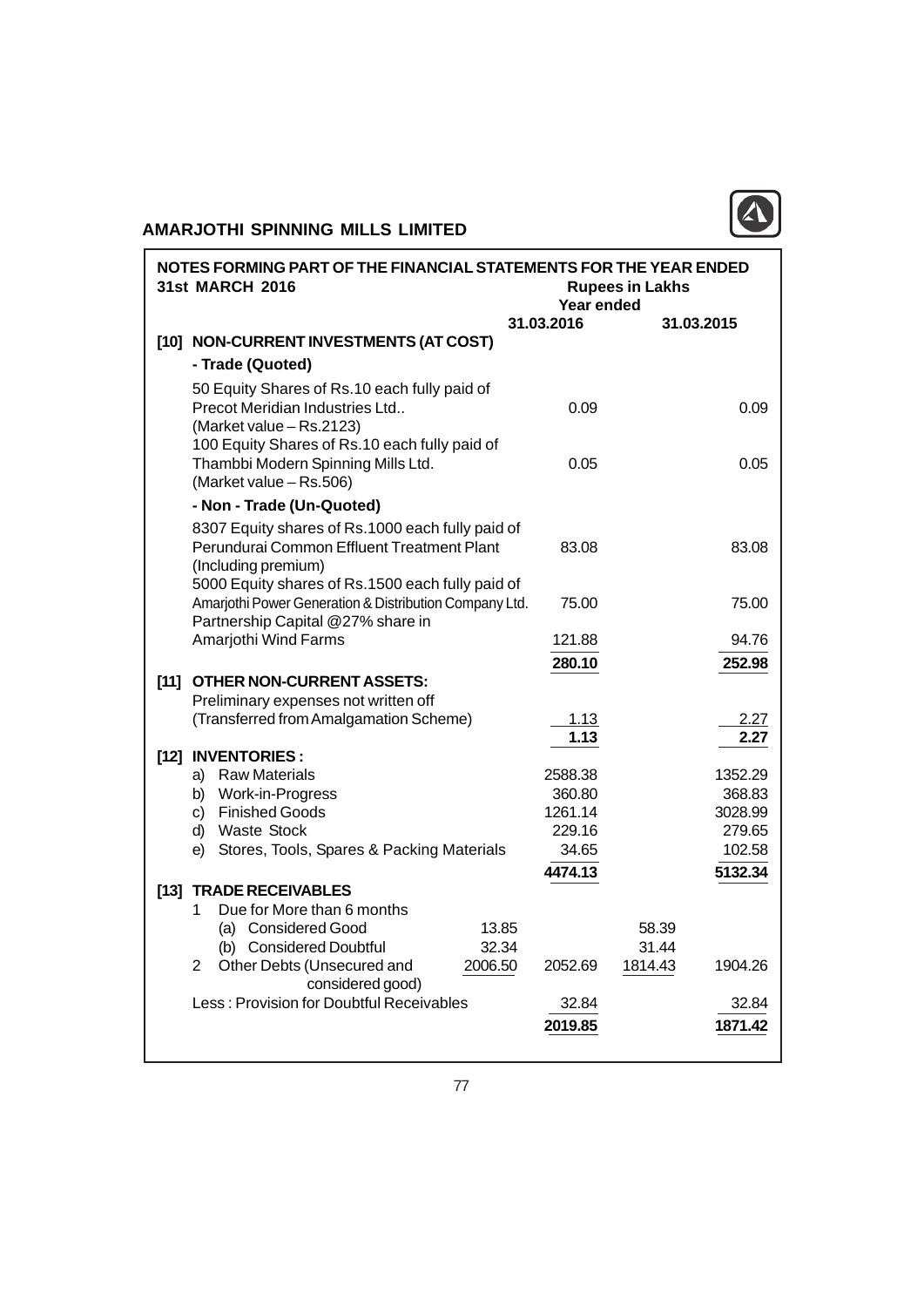

| NOTES FORMING PART OF THE FINANCIAL STATEMENTS FOR THE YEAR ENDED<br><b>31st MARCH 2016</b> | Year ended        | <b>Rupees in Lakhs</b> |
|---------------------------------------------------------------------------------------------|-------------------|------------------------|
|                                                                                             | 31.03.2016        | 31.03.2015             |
| [14] CASH AND BANK BALANCES                                                                 |                   |                        |
| Cash on Hand                                                                                | 6.89              | 3.33                   |
| <b>Balances with Scheduled Banks</b>                                                        |                   |                        |
| In Current Accounts                                                                         | 8.36              | 7.29                   |
| In Deposit Accounts (given as security for                                                  | 74.84             | 70.36                  |
| bank guarantee - EPCG)                                                                      |                   |                        |
| In Unpaid Dividend Warrant Account                                                          | 38.07             | 36.64                  |
|                                                                                             | 128.16            | 117.62                 |
| [15] SHORT-TERM LOANS & ADVANCES                                                            |                   |                        |
| (UNSECURED & CONSIDERED GOOD)                                                               |                   |                        |
| Advances recoverable in cash or in                                                          |                   |                        |
| kind or for value to be received                                                            | 729.47            | 874.02                 |
| <b>Balance with Excise Department</b>                                                       | 14.40             | 49.25                  |
| Deposit with Government Departments                                                         | 160.24            | 168.60                 |
|                                                                                             | 904.11            | 1091.87                |
| [16] REVENUE FROM OPERATIONS                                                                |                   |                        |
|                                                                                             |                   |                        |
| a) Sale of Products                                                                         | 19413.51          | 20147.89               |
| b) Sale of Services                                                                         | 0.00              | 0.00                   |
| c) Other Operating Revenues                                                                 | 0.00              | 0.00                   |
| Less: Excise Duty                                                                           | 0.00              | 0.00                   |
|                                                                                             | 19413.51          | 20147.89               |
| <b>OTHER INCOME</b><br>$[17]$                                                               |                   |                        |
| Interest Income (TDS Rs.1.21 lac (Rs.2.25 lac)<br>a)<br>Dividend Income & Profit from Firms | 24.81             | 34.47                  |
| b)                                                                                          | 65.30<br>1.21     | 29.82<br>27.08         |
| Net gain / Loss on sale of Fixed assets<br>c)<br>Foreign Exchange Rate Gain                 | 41.60             | 6.28                   |
| d)<br><b>Insurance Claims</b><br>e)                                                         | 19.29             | 7.88                   |
| f)<br>Other Non-Operating Income                                                            | 95.36             | 59.04                  |
|                                                                                             | 247.57            | 164.57                 |
| [18] COST OF MATERIALS CONSUMED :                                                           |                   |                        |
| <b>Opening Stock:</b>                                                                       |                   |                        |
| <b>Raw Materials</b>                                                                        | 1352.29           | 2170.50                |
| Waste Stock                                                                                 | 279.65<br>1631.94 | 2988.12<br>817.62      |
| <b>ADD: Purchases</b>                                                                       | 9923.20           | 10111.49               |
|                                                                                             | 11555.14          | 13099.61               |
| <b>LESS: Closing Stock:</b>                                                                 |                   |                        |
| <b>Raw Materials</b>                                                                        | 2588.38           | 1352.29                |
| <b>Waste Stock</b>                                                                          | 229.16<br>2817.54 | 279.65<br>1631.94      |
|                                                                                             | 8737.60           | 11467.67               |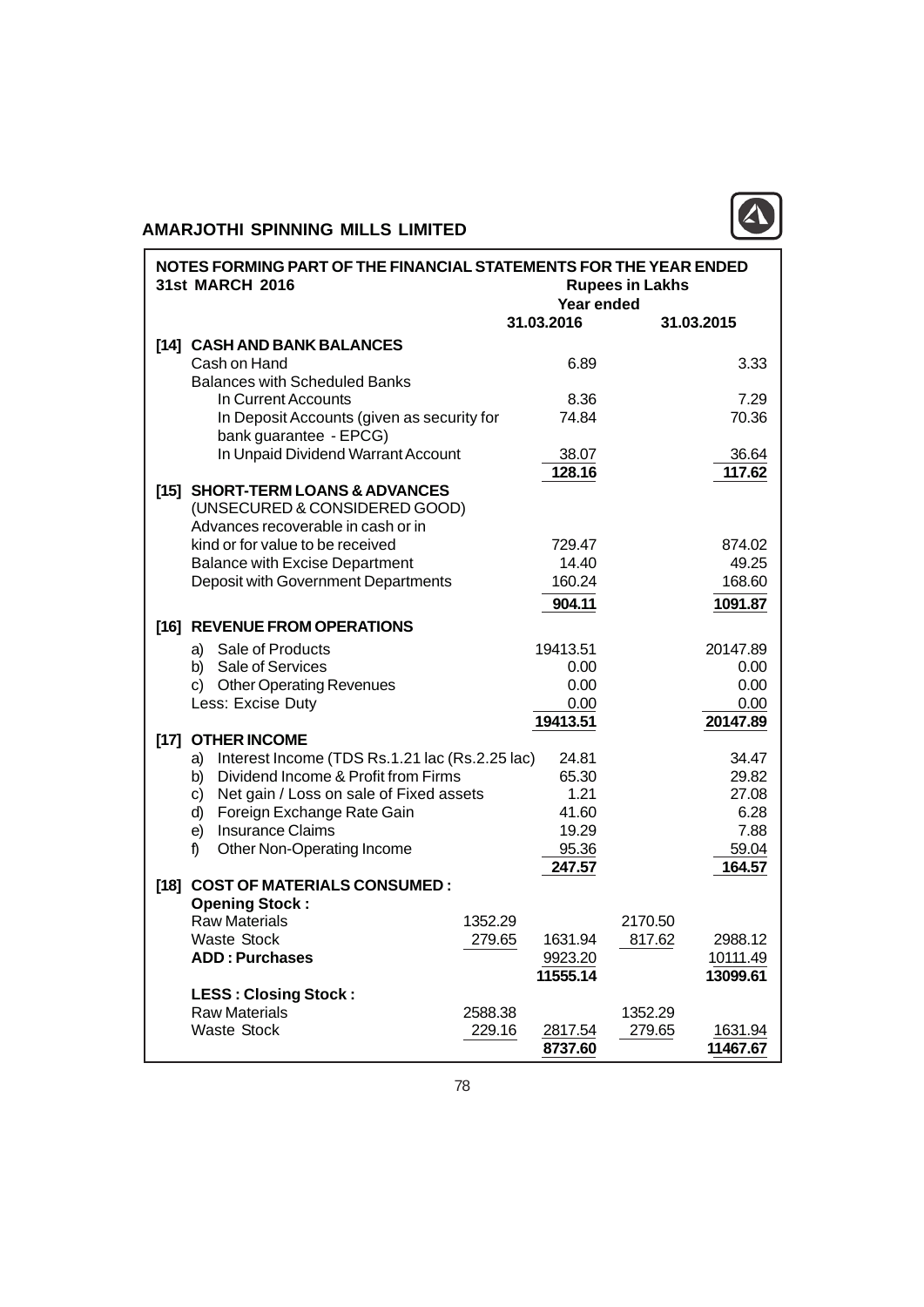

|      | NOTES FORMING PART OF THE FINANCIAL STATEMENTS FOR THE YEAR ENDED<br><b>31st MARCH 2016</b><br><b>Rupees in Lakhs</b><br><b>Year ended</b> |                                                                                                        |         |            |         |            |
|------|--------------------------------------------------------------------------------------------------------------------------------------------|--------------------------------------------------------------------------------------------------------|---------|------------|---------|------------|
|      |                                                                                                                                            |                                                                                                        |         | 31.03.2016 |         | 31.03.2015 |
|      |                                                                                                                                            | [19] CHANGES IN INVENTORIES OF FINISHED<br><b>GOODS WORK-IN-PROGRESS AND</b><br><b>STOCK-IN-TRADE:</b> |         |            |         |            |
|      |                                                                                                                                            | Inventories at the Beginning of the year                                                               |         |            |         |            |
|      |                                                                                                                                            | <b>Finished Goods</b>                                                                                  | 3028.99 |            | 1590.01 |            |
|      |                                                                                                                                            | Work-in-Progress                                                                                       | 368.83  | 3397.82    | 473.92  | 2063.93    |
|      |                                                                                                                                            | Inventories at the end of the year                                                                     |         |            |         |            |
|      |                                                                                                                                            | <b>Finished Goods</b>                                                                                  | 1261.14 |            | 3028.99 |            |
|      |                                                                                                                                            | Work-in-Progress                                                                                       | 360.80  | 1621.94    | 368.83  | 3397.82    |
|      |                                                                                                                                            | Net (increase) / decrease                                                                              |         | 1775.88    |         | $-1333.89$ |
|      |                                                                                                                                            | [20] EMPLOYEE BENEFITS EXPENSES                                                                        |         |            |         |            |
|      | i)                                                                                                                                         | Salaries & Wages                                                                                       |         | 725.26     |         | 790.84     |
|      | ii)                                                                                                                                        | Contribution to Provident & Other Funds                                                                |         | 42.45      |         | 44.57      |
|      |                                                                                                                                            | iii) Expense on ESOP & ESPP                                                                            |         | 0.00       |         | 0.00       |
|      |                                                                                                                                            | iv) Staff Welfare Expenses                                                                             |         | 173.62     |         | 197.70     |
|      |                                                                                                                                            |                                                                                                        |         | 941.33     |         | 1033.11    |
|      |                                                                                                                                            | [21] FINANCE COSTS                                                                                     |         |            |         |            |
|      | a)                                                                                                                                         | <b>Interest on Term Loans</b>                                                                          |         | 296.95     |         | 354.13     |
|      | b)                                                                                                                                         | Interest on Other Loans                                                                                |         | 1021.52    |         | 1187.82    |
|      |                                                                                                                                            |                                                                                                        |         | 1318.47    |         | 1541.95    |
| [22] |                                                                                                                                            | <b>OTHER EXPENSES</b>                                                                                  |         |            |         |            |
|      | a)                                                                                                                                         | Consumption of Stores & Spare Parts                                                                    |         | 959.66     |         | 1011.57    |
|      | b)                                                                                                                                         | Power & Fuel                                                                                           |         | 1261.00    |         | 1217.32    |
|      | $\mathbf{C}$                                                                                                                               | Rent                                                                                                   |         | 39.81      |         | 34.80      |
|      | d)                                                                                                                                         | <b>Repairs to Building</b>                                                                             |         | 103.72     |         | 101.63     |
|      | e)                                                                                                                                         | Repairs to Machinery                                                                                   |         | 846.13     |         | 743.52     |
|      | f)                                                                                                                                         | Insurance                                                                                              |         | 70.34      |         | 84.62      |
|      | g)                                                                                                                                         | Rates and Taxes                                                                                        |         | 30.11      |         | 27.88      |
|      | h)                                                                                                                                         | <b>Dyeing and Processing Expenses</b>                                                                  |         | 778.44     |         | 678.37     |
|      |                                                                                                                                            |                                                                                                        |         |            |         |            |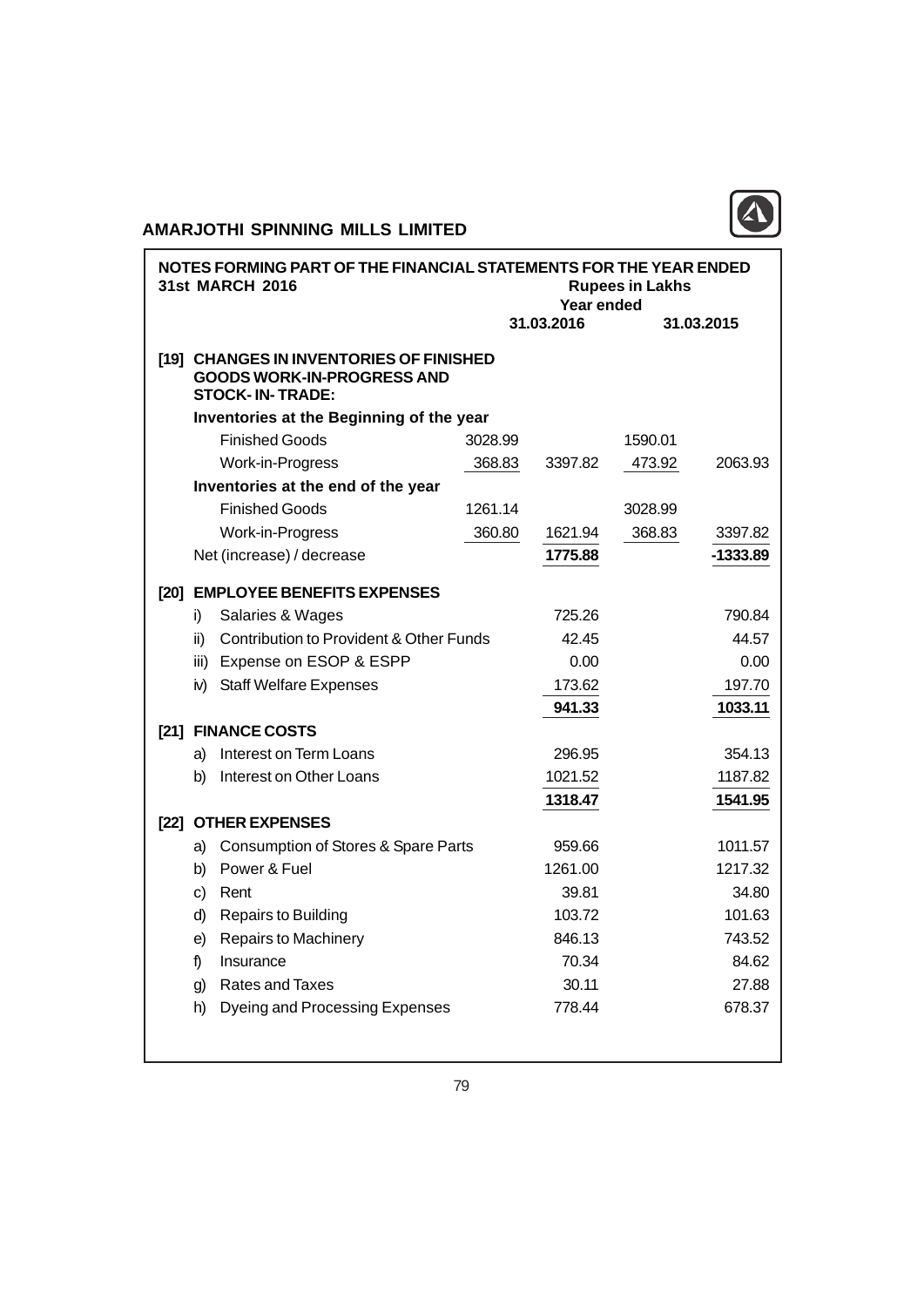

|    | NOTES FORMING PART OF THE FINANCIAL STATEMENTS FOR THE YEAR ENDED<br><b>31st MARCH 2016</b><br><b>Rupees in Lakhs</b><br><b>Year ended</b> |            |            |  |  |
|----|--------------------------------------------------------------------------------------------------------------------------------------------|------------|------------|--|--|
|    |                                                                                                                                            | 31.03.2016 | 31.03.2015 |  |  |
| i) | Miscellaneous Expenses:                                                                                                                    |            |            |  |  |
|    | Advertisement                                                                                                                              | 41.30      | 32.15      |  |  |
|    | <b>Bank Charges</b>                                                                                                                        | 25.66      | 32.62      |  |  |
|    | <b>Computer Maintenance Expenses</b>                                                                                                       | 10.26      | 8.74       |  |  |
|    | Freight & Other Expenses                                                                                                                   | 60.91      | 52.81      |  |  |
|    | <b>General Expenses</b>                                                                                                                    | 95.62      | 60.42      |  |  |
|    | <b>Managerial Remuneration</b>                                                                                                             | 102.03     | 189.61     |  |  |
|    | Preliminary expenses w/o                                                                                                                   | 1.13       | 1.13       |  |  |
|    | Printing, Stationery & Postage                                                                                                             | 37.74      | 29.92      |  |  |
|    | <b>Professional Charges</b>                                                                                                                | 9.74       | 9.03       |  |  |
|    | <b>Remuneration to Auditors</b>                                                                                                            | 1.98       | 3.07       |  |  |
|    | RF Tower Maintenance Expenses                                                                                                              | 6.28       | 6.03       |  |  |
|    | <b>Sales Commissions</b>                                                                                                                   | 40.88      | 35.63      |  |  |
|    | Service Tax Paid                                                                                                                           | 0.91       | 2.57       |  |  |
|    | <b>Share Transfer Expenses</b>                                                                                                             | 2.41       | 2.24       |  |  |
|    | <b>Sitting Fees</b>                                                                                                                        | 0.24       | 0.68       |  |  |
|    | <b>Telephones</b>                                                                                                                          | 15.63      | 16.15      |  |  |
|    | Travelling & Conveyance                                                                                                                    | 28.52      | 17.16      |  |  |
|    | Vehicle Maintenance - car                                                                                                                  | 17.56      | 14.88      |  |  |
|    | Vehicle Maintenance - Lorry & Van & others                                                                                                 | 52.71      | 67.39      |  |  |
|    | Total                                                                                                                                      | 4640.72    | 4481.94    |  |  |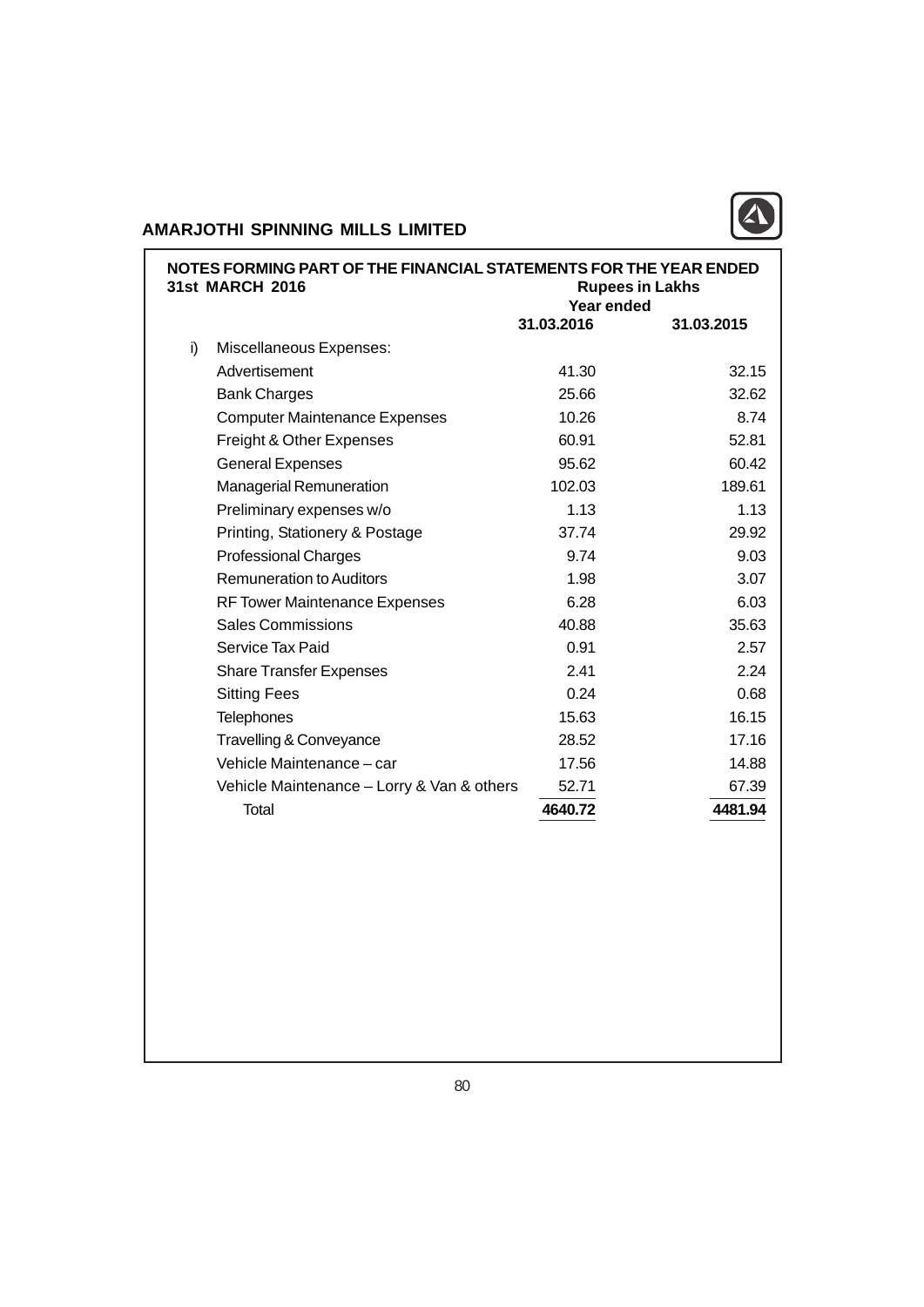

#### **23. SIGNIFICANT ACCOUNTING POLICIES**

#### 23 1. METHOD OF ACCOUNTING:

The financial statements have been prepared in accordance with historical cost convention and accrual system of accounting has been followed.

#### FIXED ASSETS:

Fixed assets are stated at cost less accumulated depreciation. Depreciation is provided on Straight Line Method on the basis of useful lives and in the manner specified in Schedule II to the Companies Act, 2013.

#### INVENTORIES :

Finished Goods are stated at lower of cost or net realisable value as specified in Accounting Standard AS2 prescribed by the Institute of Chartered Accountants of India. Other inventories are stated at cost and waste at net realisable value.

#### SALES :

Sales are recognized when goods are supplied and are net of Sales Tax and other levies.

## FOREIGN CURRENCY TRANSACTIONS :

Foreign currency transactions are recorded in the books by applying the exchange rates as on the date of transaction. Foreign currency assets are converted at the exchange rate prevailing on the last working day of the accounting year and the exchange is adjusted to the Profit & Loss Account.

#### INVESTMENTS:

Investments are stated at cost and are long term in nature and hence no provision has been made for the diminution in the value, if any, during the year. Income from investments is accounted on receipt basis.

#### TAXATION :

Income tax for the current year has been calculated based on the current year's working. Provision has been made in the accounts for Income tax and Deferred Tax for the current year.

### 24. **OTHER NOTES FORMING PART OF THE FINANCIAL STATEMENTS**

#### **24.1 SECURED LOANS FROM BANKS :**

| SI.No.                                                                                                                          | Name of the Bank                     | Limit<br>Rs. In lakhs. | Nature of Facility              | Security Offered                                                                 |  |  |  |
|---------------------------------------------------------------------------------------------------------------------------------|--------------------------------------|------------------------|---------------------------------|----------------------------------------------------------------------------------|--|--|--|
|                                                                                                                                 | Bank of Baroda &<br>Karur Vysya Bank | 1550.00                | <b>Working Capital Facility</b> | First Charge on Current<br>Assets and second<br>charge on the other fixed assets |  |  |  |
| All the above loans are personally guaranteed by the Chairman, Managing Director and<br>Joint Managing Director of the Company. |                                      |                        |                                 |                                                                                  |  |  |  |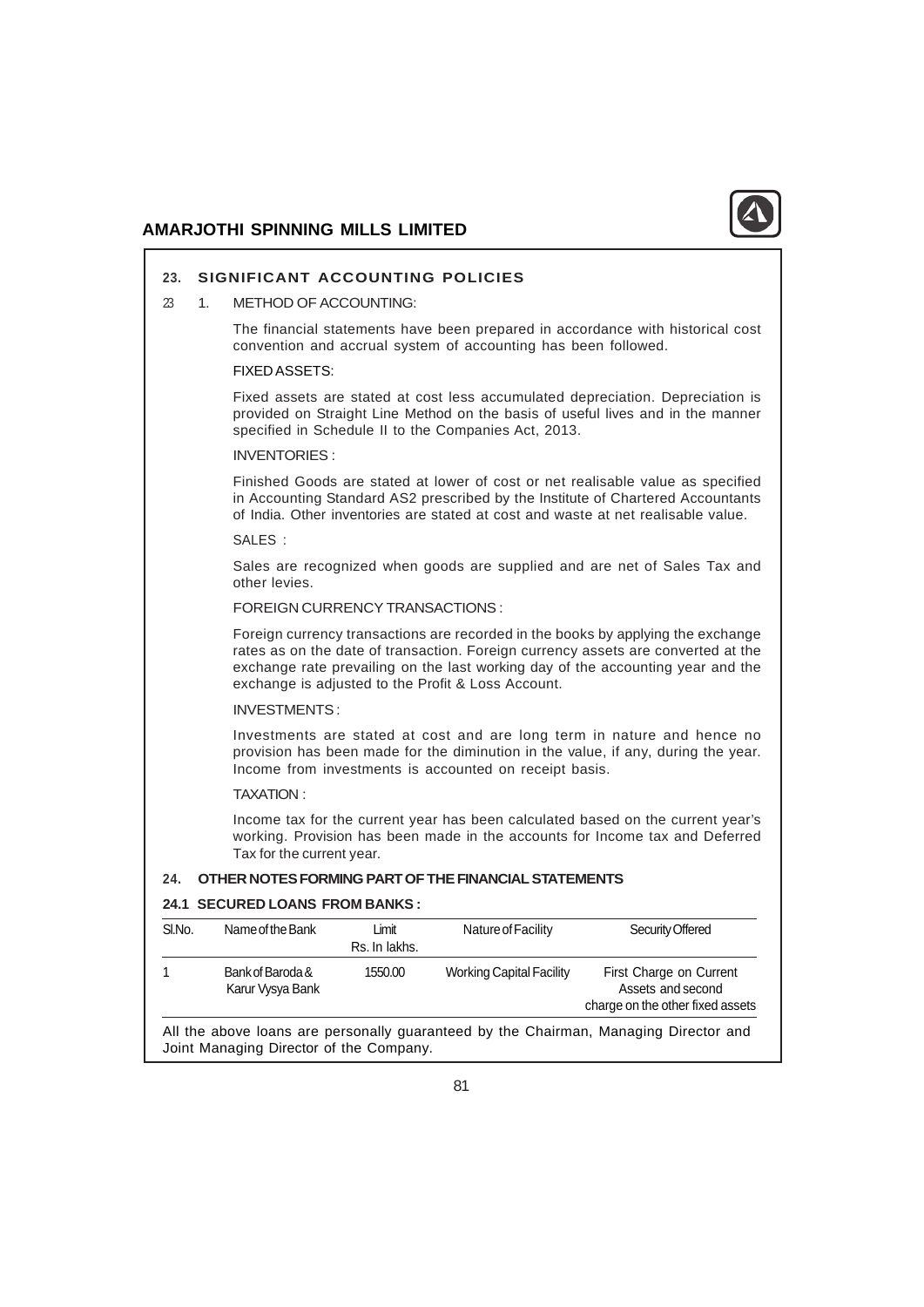

|       |                                                                                                                                                                                                                                                                                                                                                                                                                                                                                                    | As at<br>31.03.2016 | As at<br>31.03.2015 |
|-------|----------------------------------------------------------------------------------------------------------------------------------------------------------------------------------------------------------------------------------------------------------------------------------------------------------------------------------------------------------------------------------------------------------------------------------------------------------------------------------------------------|---------------------|---------------------|
|       | <b>24.2 CONTINGENT LIABILITIES:</b>                                                                                                                                                                                                                                                                                                                                                                                                                                                                |                     |                     |
| a)    | <b>Bills discounted</b>                                                                                                                                                                                                                                                                                                                                                                                                                                                                            | <b>NIL</b>          | <b>NIL</b>          |
| b)    | Estimated amount of contracts remaining to be executed<br>on capital account and not provided for (net of Advances)                                                                                                                                                                                                                                                                                                                                                                                | Nil                 | Nil                 |
| 2014. | 24.3 Income Tax assessments have been completed up to the Assessment Year 2013-                                                                                                                                                                                                                                                                                                                                                                                                                    |                     |                     |
|       | 24.4 The Company has opted the exemption route vide Central Excise Notification No.30/<br>2004 and 31/2004 dated 09.07.2004.                                                                                                                                                                                                                                                                                                                                                                       |                     |                     |
|       | 24.5 As at the end of the year, the Company does not have small-scale industries as defined<br>by Section 3-J of the Industries (Development and Regulation) Act, 1951 and to whom<br>more than Rs. 1.00 lakh is due and also for more than 30 days. Hence, the provision of<br>interest does not arise. There were no overdue payments to Micro, Small and Medium<br>scale enterprises during the year and there is no amount overdue as on the date of<br>the Balance Sheet to such enterprises. |                     |                     |
|       | 24.6 Sundry debtors which are overdue for a period of 6 months and more include a sum<br>Rs.32.34 lakhs (Rs.31.44 lakhs) for which the Company has taken legal action and is<br>hopeful of recovery. Provision has been made for Rs.32.84 Lakhs for Doubtful Debtors.                                                                                                                                                                                                                              |                     |                     |
|       | 24.7 Depreciation has been calculated according to Schedule II of the Companies Act, 2013<br>as amended on straight-line method.                                                                                                                                                                                                                                                                                                                                                                   |                     |                     |
|       | 24.8 The Company has received a demand towards additional Electricity tax amounting to<br>Rs.15.79 lakhs from TNEB against which the Company has gone on appeal to the<br>Honourable High Court of Madras. The Company has not paid this amount due to<br>dispute. No provision has been made in the accounts, pending disposal of appeal by the<br>Honourable High Court of Madras.                                                                                                               |                     |                     |
|       |                                                                                                                                                                                                                                                                                                                                                                                                                                                                                                    | Rupees in Lakhs     |                     |
|       |                                                                                                                                                                                                                                                                                                                                                                                                                                                                                                    | As on               |                     |
|       |                                                                                                                                                                                                                                                                                                                                                                                                                                                                                                    | 31.03.2016          | 31.03.2015          |
|       | 24.9 a) Counter Guarantee given by the Chairman, Managing<br>Director and Joint Managing Director for Working Capital<br>Loans including Non-fund based Limits taken by the<br>Company from its Bankers                                                                                                                                                                                                                                                                                            | 1550.00             | 2059.00             |
|       | b) Counter Guarantee given by the Chairman,<br>Managing Director and Joint Managing Director for<br>Term Loans taken by the Company from its Bankers                                                                                                                                                                                                                                                                                                                                               | Nil                 | 5103.00             |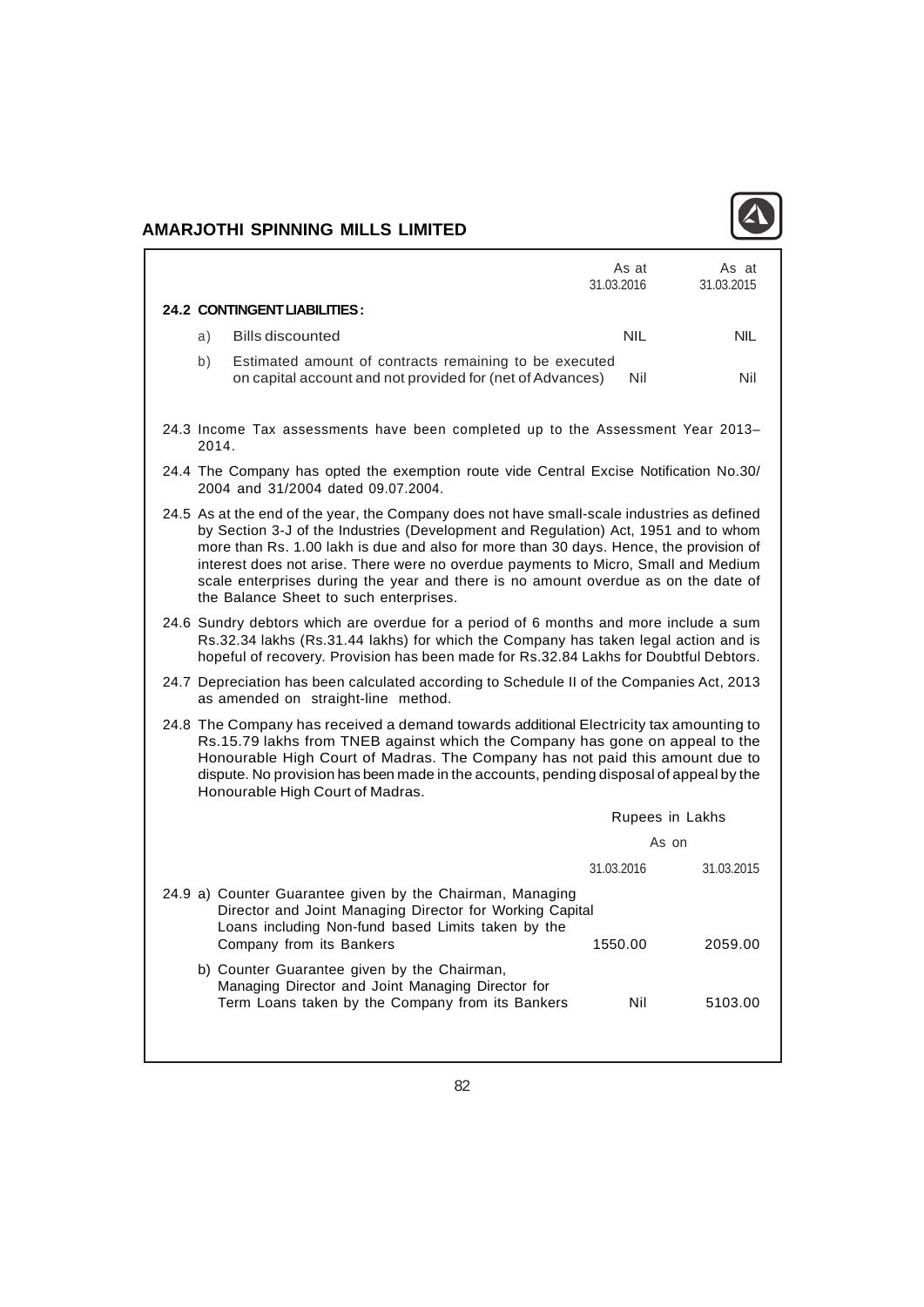

|          | <b>Particulars</b>                                                     |                   | As at<br>31.03.2016   | As at<br>31.03.2015   |
|----------|------------------------------------------------------------------------|-------------------|-----------------------|-----------------------|
| 24.10    | <b>QUANTITATIVE PARTICULARS:</b>                                       |                   |                       |                       |
| i)       | Licensed Capacity*                                                     | Spindles<br>Rotor | 75000<br>2080         | 75000<br>2080         |
| ii)      | Installed Capacity*                                                    | <b>Spindles</b>   | 37392                 | 37392                 |
| iii)     | <b>Actual Production - Yarn</b>                                        | Kgs.              | 5956397               | 7411080               |
| iv)      | Turnover - Yarn                                                        | Kgs.<br>Rs.       | 6770911<br>1913881324 | 6650324<br>1981784872 |
|          | Turnover - Waste                                                       | Kgs.<br>Rs.       | 1768604<br>27469478   | 1913507<br>33003923   |
| V)       | <b>Opening Yarn Stock</b>                                              | Kgs.<br>Rs.       | 1627524<br>302898590  | 856780<br>159001360   |
| vi)      | <b>Closing Yarn Stock</b>                                              | Kgs.<br>Rs.       | 813010<br>126114060   | 1627524<br>302898590  |
|          | * As certified by Management not verified by Auditor                   |                   |                       |                       |
| vii)     | <b>Consumption of Raw Materials</b>                                    | Kgs.<br>Rs.       | 8092214<br>873758957  | 8518094<br>1146740361 |
| viii)    | <b>Consumption of Stores &amp; Spares</b>                              |                   |                       |                       |
|          | Indigenous (62.65%/83.64%)                                             | Rs.               | 60124232              | 84403186              |
|          | Imported (37.35%/16.36%)                                               | Rs.               | 35841462              | 16508021              |
|          | 24.11 EARNINGSIN FOREIGN CURRENCY:                                     |                   |                       |                       |
|          | FOB Value of Exports                                                   | Rs.               | 153682040             | 109803134             |
|          | 24.12 EXPENDITURE IN FOREIGN CURRENCY:                                 |                   |                       |                       |
| a)       | Traveling                                                              | Rs.               | 1299862               | 577820                |
| b)       | CIF Value of Imports                                                   | Rs.               | 35841462              | 17895374              |
| C)       | Certification charges                                                  | Rs.               | 566337                | 548917                |
|          | 24.13 REMUNERATION TO DIRECTORS:                                       |                   |                       |                       |
| a)       | Managing Director (Salary)                                             | Rs.               | 720000                | 720000                |
| b)       | Joint Managing Director (Salary)                                       | Rs.               | 720000                | 720000                |
| C)       | Managing Director (Commission)<br>Joint Managing Director (Commission) | Rs.<br>Rs.        | 3917936<br>3917936    | 7898691<br>7898691    |
| d)<br>e) | Chairman (Commission)                                                  |                   | 927587                | 1723738               |
|          | Total                                                                  |                   | 10203459              | 18961120              |
|          | Computation of Remuneration to Directors:                              |                   |                       |                       |
|          | Net Profit before tax as per Profit & Loss account                     |                   | 92879434              | 175081473             |
|          | Add: Remuneration debited to Profit & Loss account                     |                   | 10203459              | 18961120              |
|          | Less / (Add): Profit / (Loss) on sale of Assets                        |                   | 120706                | 2707647               |
|          | Net Profit available                                                   |                   | 102962187             | 191334947             |
|          | Managerial Remuneration eligible                                       |                   | 10203459              | 18961120              |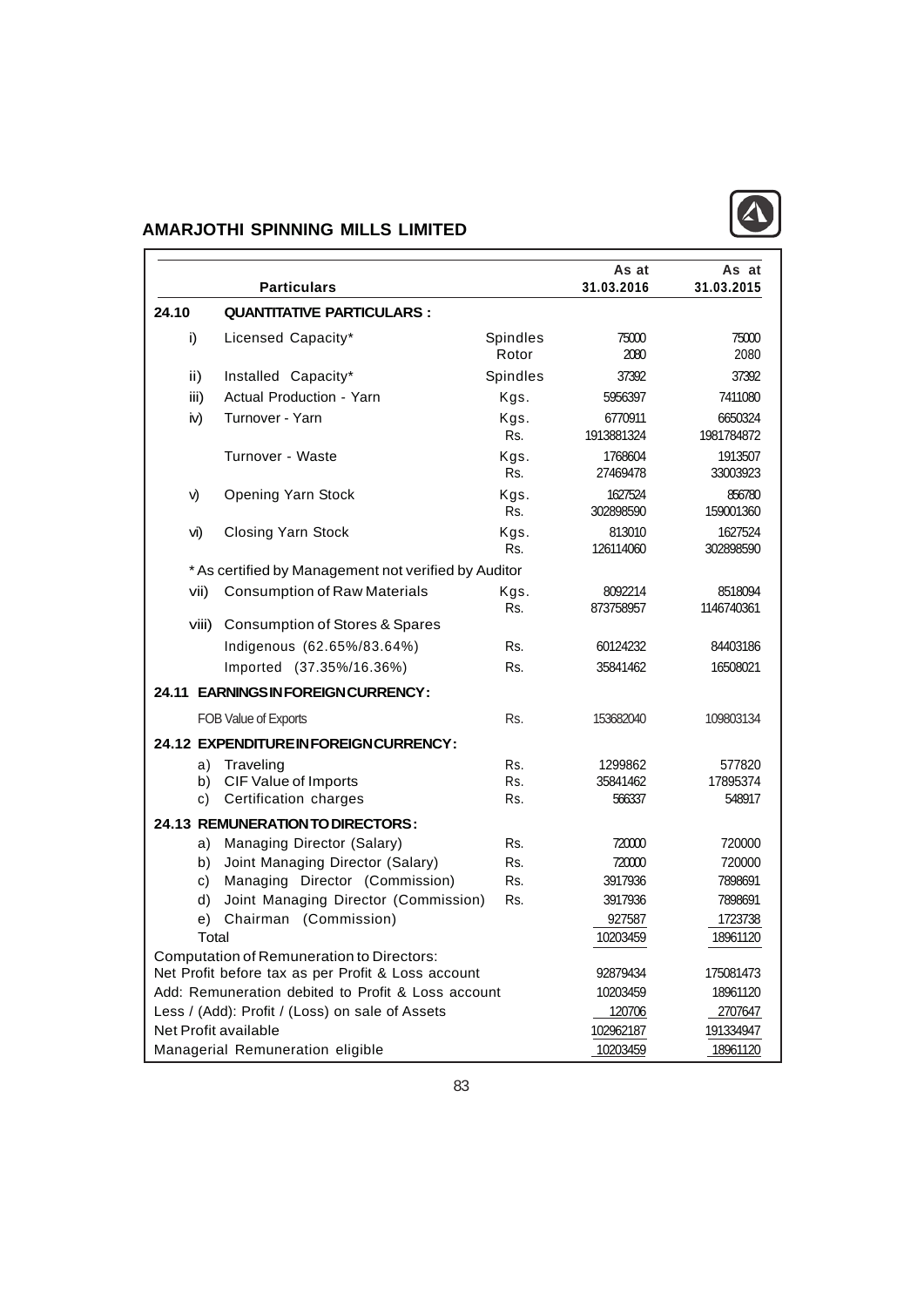

**24.14 PAYMENTTOAUDITOR :**

|      | Audit Fees (inclusive of Service Tax)                                                                                               | Rs.                         | 168540                                            | 260223 |
|------|-------------------------------------------------------------------------------------------------------------------------------------|-----------------------------|---------------------------------------------------|--------|
|      | Reimbursement of Expenses                                                                                                           | Rs.                         | 15000                                             | 15000  |
|      | <b>Other Services</b>                                                                                                               | Rs.                         | 14534                                             | 32023  |
|      | Total                                                                                                                               |                             | 198074                                            | 307246 |
|      | 24.15 Previous year figures have been regrouped and reclassified wherever necessary to<br>conform to current year's classification. |                             |                                                   |        |
|      | As per my report of even date                                                                                                       |                             | On behalf of the Board of Directors               |        |
|      | V.NARAYANASWAMI, M.A., F.C.A.<br><b>Chartered Accountant</b>                                                                        | <b>N. RAJAN</b><br>Chairman | <b>R. PREMCHANDER</b><br><b>Managing Director</b> |        |
| Date | Membership No.023661<br>Place : Tirupur<br>: 27/05/2016                                                                             |                             | <b>R.JAICHANDER</b><br>Joint Managing Director    |        |
|      |                                                                                                                                     |                             |                                                   |        |
|      |                                                                                                                                     |                             |                                                   |        |
|      |                                                                                                                                     |                             |                                                   |        |
|      |                                                                                                                                     |                             |                                                   |        |
|      |                                                                                                                                     |                             |                                                   |        |
|      |                                                                                                                                     |                             |                                                   |        |
|      |                                                                                                                                     |                             |                                                   |        |
|      |                                                                                                                                     |                             |                                                   |        |
|      |                                                                                                                                     |                             |                                                   |        |
|      |                                                                                                                                     |                             |                                                   |        |
|      |                                                                                                                                     |                             |                                                   |        |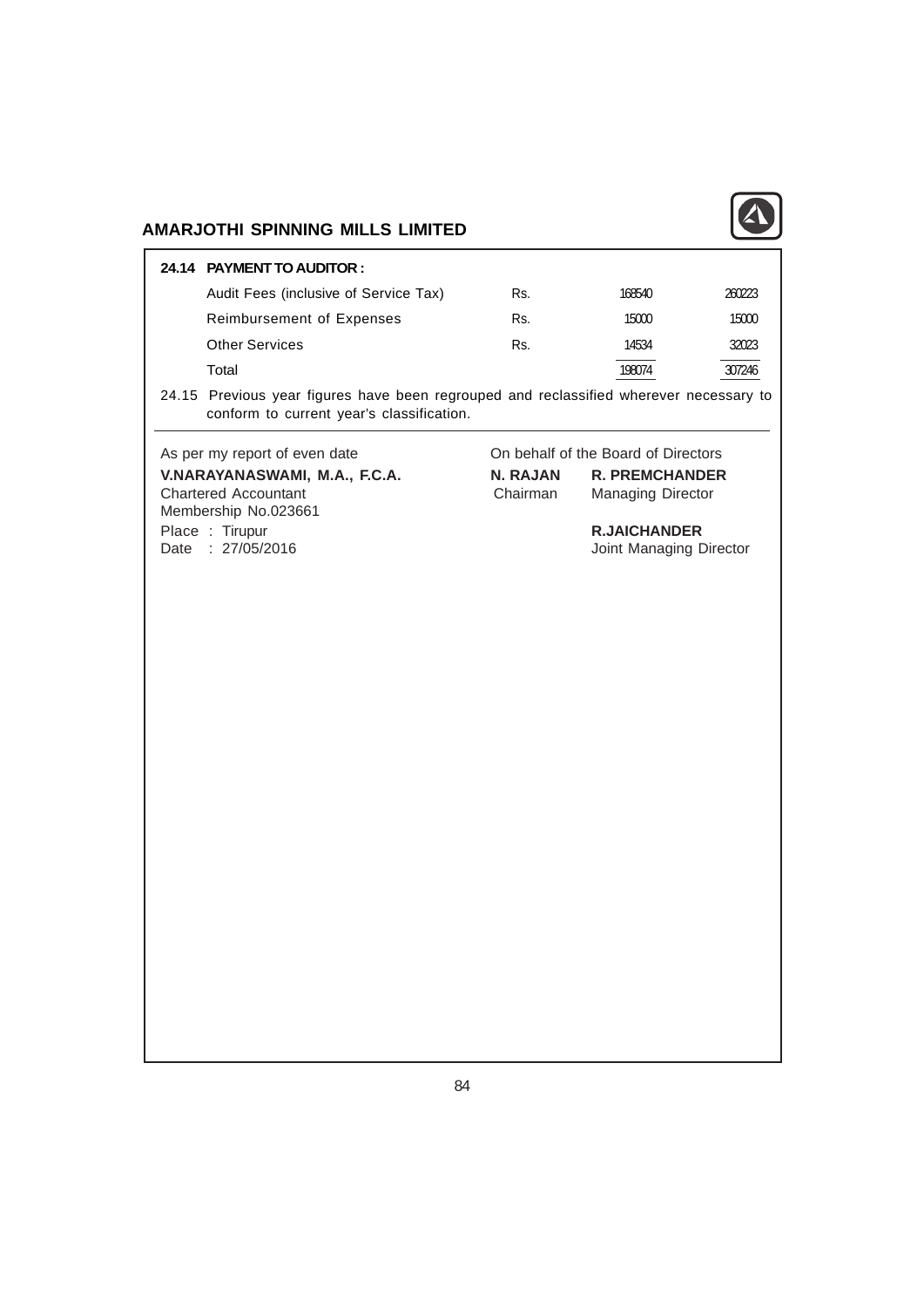

#### **NOTES FORMING PART OF ACCOUNTS – DISCLOSURES**

#### **I. Segment-wise Reporting:**

The Company is engaged mainly in the manufacture of yarn. The Company owns Eleven wind mills mainly for captive consumption purpose only. During the year the value of power generated through these mills is Rs. 15,77,98,461.00 (23981529 units) and this is adjusted with the power cost of the Company. The processing division is operating mainly for captive utilization and hence segment- wise reporting as defined in Accounting Standard 17 is not required.

### **II. Deferred TaxAssets / Liability:**

Deferred tax provision for the current year has been credited to the profit and loss account for the year. The Balance of deferred Tax liability is being disclosed as a liability.

Deferred Taxation Liability on account of Timing Difference : (Rs.)

| As on 01.04.2015                      | 158700000.00 |
|---------------------------------------|--------------|
| Less: Transfer to Profit & Loss a/c   | 11220000.00  |
| Balance of Liability as on 31.03.2016 | 147480000.00 |

#### **III. Employee Benefits: AS-15:**

a) Provident Fund Contribution:

During the year the Company has contributed Rs.2894844/- to Government Provident fund. The Company does not have a separate exempted provident fund.

b) Gratuity:

As per the records of the Company none of the employees come under the purview of Payment of Gratuity Act.

c) With regard to other terminal benefits payable to employees the Company makes a payment of such benefits every year and hence no provision is required.

### **IV. Related Party Disclosure as per AS 18 :**

1. Related Parties: Associates: i) N.Rajan & Sons

ii) Amarjothi Power Generation & Distribution Company Ltd.,

iii) Amarjothi Wind Farms

- 2. Key Management Personnel :
	- i) Sri. R. Premchander, Managing Director
	- ii) Sri. R. Jaichander, Joint Managing Director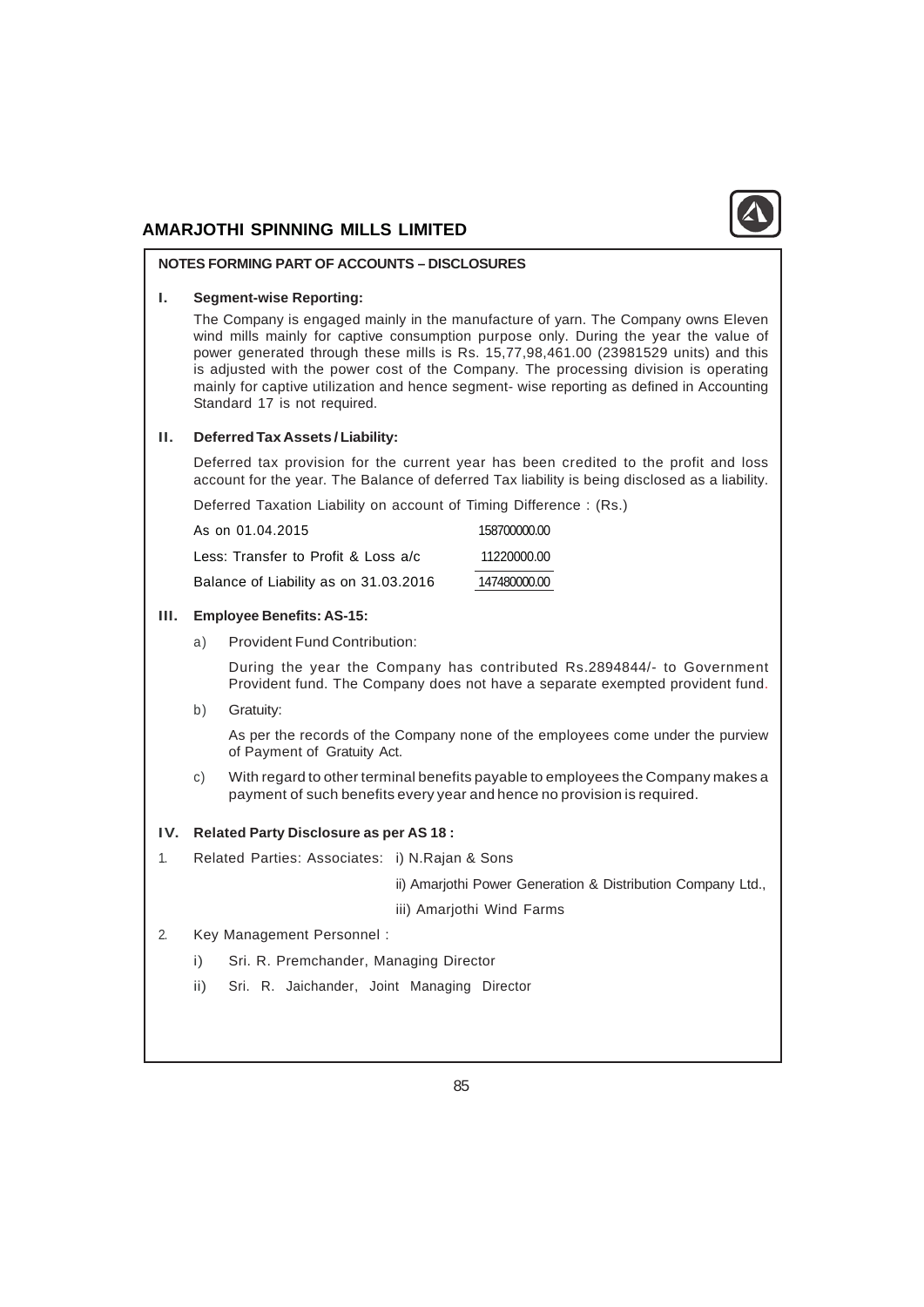

## **Transactions:**

| <b>Particulars</b>              | <b>Related Parties/</b><br><b>Associates</b> | <b>Key Management</b><br>Personnel &<br><b>Relatives</b> | <b>Directors</b> |
|---------------------------------|----------------------------------------------|----------------------------------------------------------|------------------|
| Remuneration                    |                                              | Rs.1,02,03,459                                           |                  |
| Sitting fees                    |                                              |                                                          | Rs.24,000        |
| Purchase(Power)                 | Rs.2,72,47,716                               |                                                          |                  |
| Payment of Interest             | Rs.10,20,92,329                              |                                                          |                  |
| Credit Balance as at 31.03.2016 | Rs.60,29,08,087                              |                                                          |                  |

## **V. Earning Per share as per AS 20**

|    | <b>Particulars</b>            | 31.03.2016  | 31.03.2015   |
|----|-------------------------------|-------------|--------------|
| a) | Net Profit after tax (Rs.)    | 8,60,99,434 | 13,21,88,549 |
|    | Number of Equity shares       | 67,50,000   | 67,50,000    |
| C) | Earning Per Share (Rs.) (a/b) | 12.76       | 19.58        |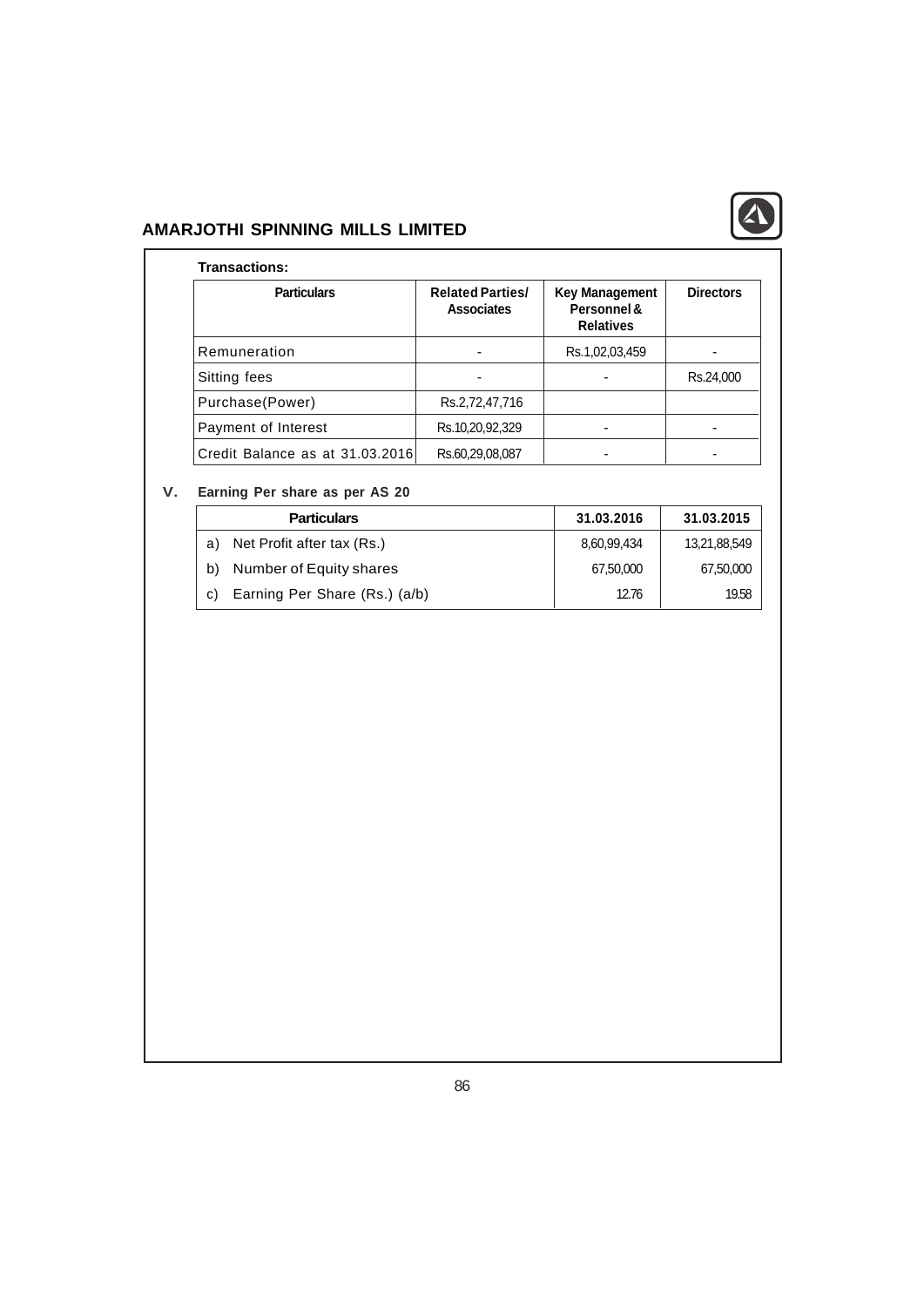

| <b>CASH FLOW STATEMENT FOR THE YEAR ENDED 31ST MARCH 2016</b><br>Rupees in Lakhs |           |           |           |           |  |
|----------------------------------------------------------------------------------|-----------|-----------|-----------|-----------|--|
| Year Ended<br>Year Ended<br>31.03.2016<br>31.03.2015                             |           |           |           |           |  |
| A. CASH FLOW FROM OPERATING ACTIVITIES:                                          |           |           |           |           |  |
| <b>NET Profit before Taxation</b>                                                |           | 928.77    |           | 1750.82   |  |
| Adjustments for:                                                                 |           |           |           |           |  |
| Depreciation and amortisation                                                    | 1318.31   |           | 1370.86   |           |  |
| Loss /(Profit) on Sale of Assets                                                 | $-1.21$   |           | -27.08    |           |  |
| Interest Income                                                                  | $-24.81$  |           | $-34.47$  |           |  |
| Finance costs                                                                    | 1318.47   |           | 1541.95   |           |  |
|                                                                                  |           | 2610.76   |           | 2851.26   |  |
| <b>Operating Profit before Working Capital Changes</b>                           |           | 3539.53   |           | 4602.08   |  |
| Adjustments for:                                                                 |           |           |           |           |  |
| Trade & other Receivables                                                        | 39.33     |           | 873.54    |           |  |
| Inventories                                                                      | 658.21    |           | 121.40    |           |  |
| Trade Payable & Other Liabilities                                                | $-647.01$ | 50.53     | $-860.63$ | 134.31    |  |
| <b>Cash Generated from Operations</b>                                            |           | 3590.06   |           | 4736.39   |  |
| Direct Taxes provisions / paid                                                   |           | $-302.36$ |           | -767.41   |  |
| Net Cash from Operating activities<br>A                                          |           | 3287.70   |           | 3968.98   |  |
| <b>B. CASH FLOW FROM INVESTMENT ACTIVITIES:</b>                                  |           |           |           |           |  |
| <b>Purchase of Fixed Assets</b>                                                  |           | -97.53    |           | -890.08   |  |
| Sale of Fixed Assets                                                             |           | 102.28    |           | 478.12    |  |
| Payment for Capital Projects in Progress                                         |           | 0.00      |           | 109.97    |  |
| Investments made                                                                 |           | $-27.12$  |           | $-170.33$ |  |
| Adjustments for other non current assets                                         |           | 1.13      |           | 1.13      |  |
| <b>Interest Received</b>                                                         |           | 24.81     |           | 34.47     |  |
| Net Cash from Investment activities B                                            |           | 3.57      |           | $-436.72$ |  |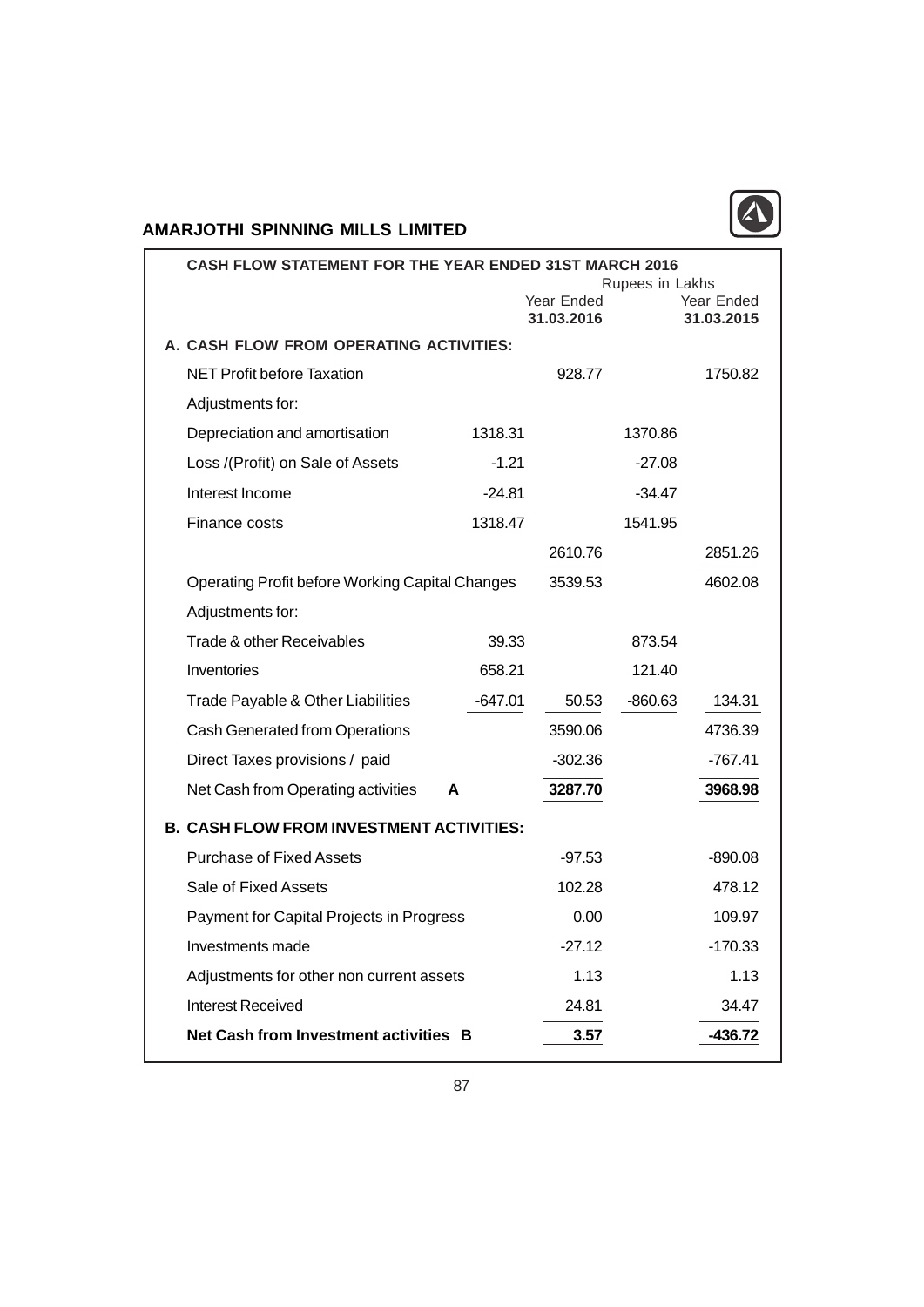

| C. CASH FLOW FROM FINANCING ACTIVITIES:                               |                                     |           |
|-----------------------------------------------------------------------|-------------------------------------|-----------|
| Borrowings (net)                                                      | $-1803.90$                          | -1834.62  |
| Dividend paid                                                         | $-135.00$                           | $-135.00$ |
| Tax on dividend                                                       | -23.36                              | $-21.90$  |
| Finance costs                                                         | -1318.47                            | -1541.95  |
| Net Cash from Financing Activities C                                  | -3280.73                            | -3533.47  |
| Net Increase/ (Decrease) in cash and<br>cash equivalents<br>$(A+B+C)$ | 10.54                               | $-1.21$   |
| Cash and Cash Equivalents as at the<br>beginning of the period        | 117.62                              | 118.83    |
| Cash and Cash Equivalents as at the end of the period                 | 128.16                              | 117.62    |
| As per my report of even date                                         | On behalf of the Board of Directors |           |

**V.NARAYANASWAMI, M.A., F.C.A. N. RAJAN R. PREMCHANDER** Chartered Accountant Chairman Managing Director Membership No.023661 Place : Tirupur<br>
Date : 27/05/2016 **Property Control Control Control Control Control Control Control Control Control Control Control Control Control Control Control Control Control Control Control Control Control Control C** 

Joint Managing Director

### **AUDITOR'S CERTIFICATE**

To The Board of Directors, Amarjothi Spinning Mills Ltd.,

I have examined the attached Cash Flow Statement of Amarjothi Spinning Mills Ltd., for the year ended 31st March 2016. The Statement has been prepared by the Company in accordance with the requirements of Regulation 34 of the SEBI (LODR) Regulations, 2015 with the Stock Exchanges and is based on and is in agreement with the corresponding Profit and Loss Statement and Balance Sheet of the Company covered by my report of 27<sup>th</sup> May, 2016 to the members of the Company.

**V. NARAYANASWAMI, M.A., F.C.A** Place : Coimbatore **Chartered Accountant**<br>
Date : 27.05.2016 **Chartered Accountant**<br>
Membership no.023661 Membership no.023661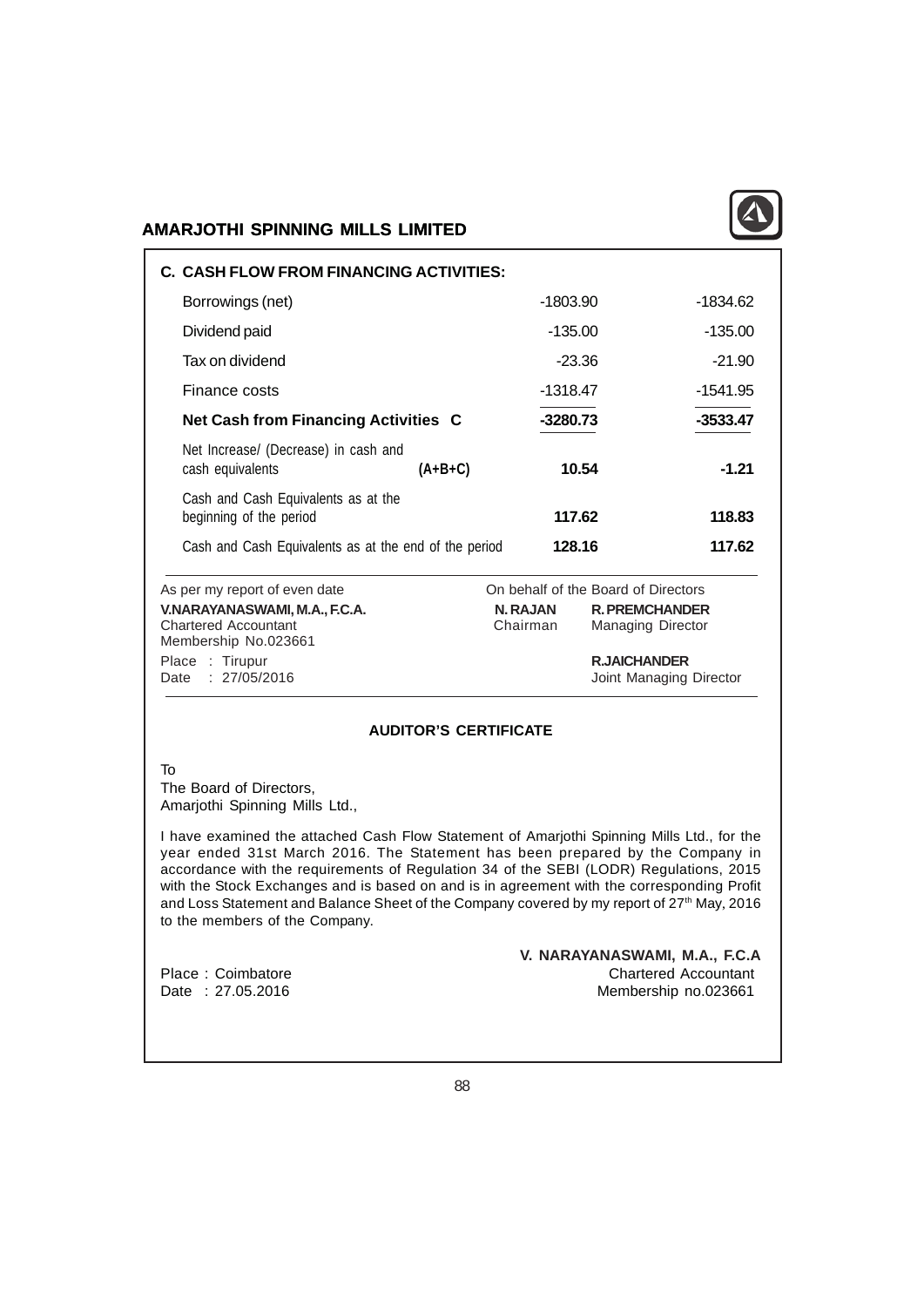A

**AMARJOTHI SPINNING MILLS LIMITED**

# **Consolidated Financial Statements**

## **2015-2016**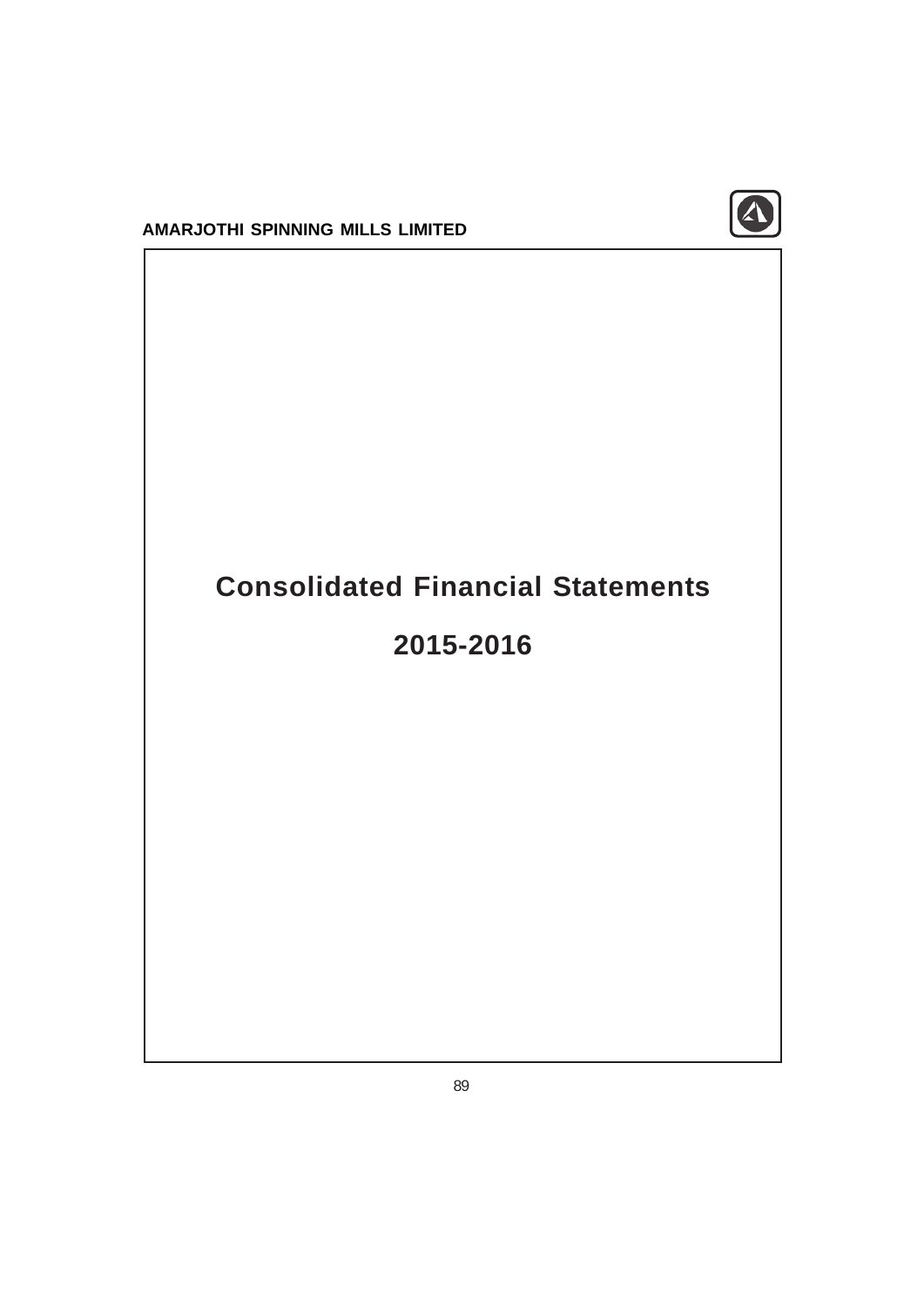# A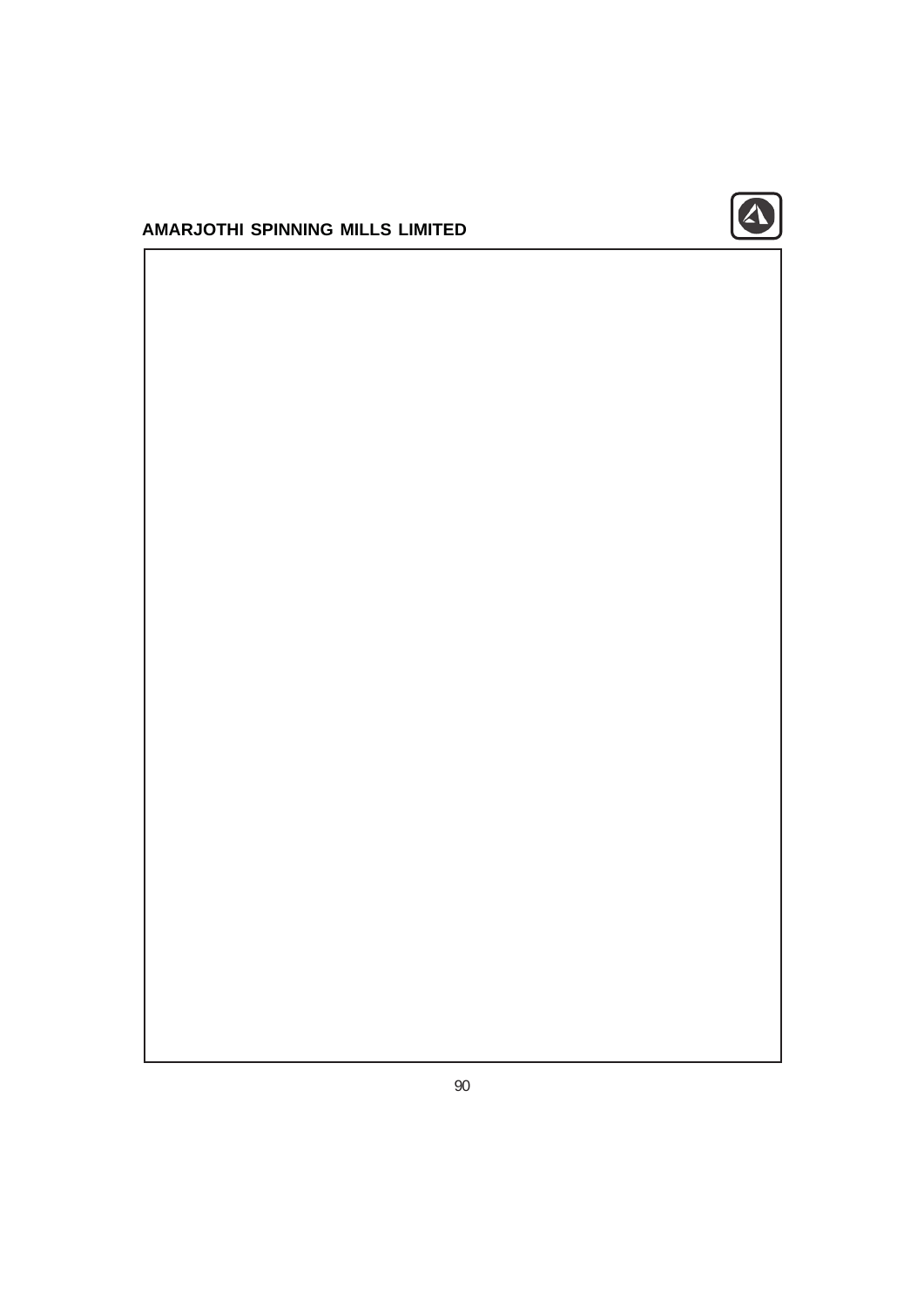

## **INDEPENDENT AUDITORS REPORT**

To The Members of M/s.Amarjothi Spinning Mills Limited,

#### **Report on the Consolidated Financial Statements:-**

I have audited the accompanying consolidated financial statements of Amarjothi Spinning Mills Limited (hereinafter referred to as "the Holding Company") and its associates (the Holding Company and its associates together referred to as "the Group"), which comprise the Consolidated Balance sheet as at 31st March 2016, the Consolidated Statement of Profit and Loss, the Consolidated Cash Flow Statement for the year then ended, and a summary of the significant accounting policies and other explanatory information (hereinafter referred to as "the Consolidated Financial Statements").

#### **Management's Responsibility for the Consolidated Financial Statements:**

The Holding Company's Board of Directors is responsible for the matters stated in section 134(5) of the Companies' Act 2013 (The Act) with respect to the preparation of these consolidated financial statements that give a true and fair view of the consolidated financial position, consolidated financial performance and consolidated cash flows of the Company in accordance with the accounting principles generally accepted in India, including the Accounting Standards specified under section 133of the Act, read with Rule 7 of the Companies (Accounts) Rule 2014. The respective Board of Directors of the companies included in the group are responsible for maintenance of adequate accounting records in accordance with the provisions of the Act for safeguarding the assets of the group and for preventing and detecting frauds and other irregularities; the selection and application of appropriate accounting policies, making judgements and estimates that are reasonable and prudent; and design, implementation and maintenance of adequate internal financial controls, that were operating effectively for ensuring the accuracy and completeness of the accounting records, relevant to the preparation and presentation of the financial statements that give a true and fair view and are free from material misstatement, whether due to fraud or error, which have been used for the purpose of preparation of the consolidated financial statements by the Directors of the of the Holding company, as aforesaid.

#### **Auditor's Responsibility:**

My responsibility is to express an opinion on these consolidated financial statements based on my audit.

I have taken into account the provisions of the Act, the accounting and auditing standards and matters which are required to be included in the audit report under the provisions of the Act and the Rules made there under.

I conducted my audit in accordance with the Standards on Auditing specified u/s 143(10) of the Act. These standards require that I comply with ethical requirements and plan and perform the audit to obtain reasonable assurance about whether the consolidated financial statements are free from material misstatement.

An audit involves performing procedures to obtain audit evidence about the amounts and the disclosures in the consolidated financial statements. The procedures selected depend on the auditor's judgement, including the assessment of the risks of material misstatement of the consolidated financial statements, whether due to fraud or error. In making those risk assessments, the auditor considers internal financial control relevant to the Holding Company's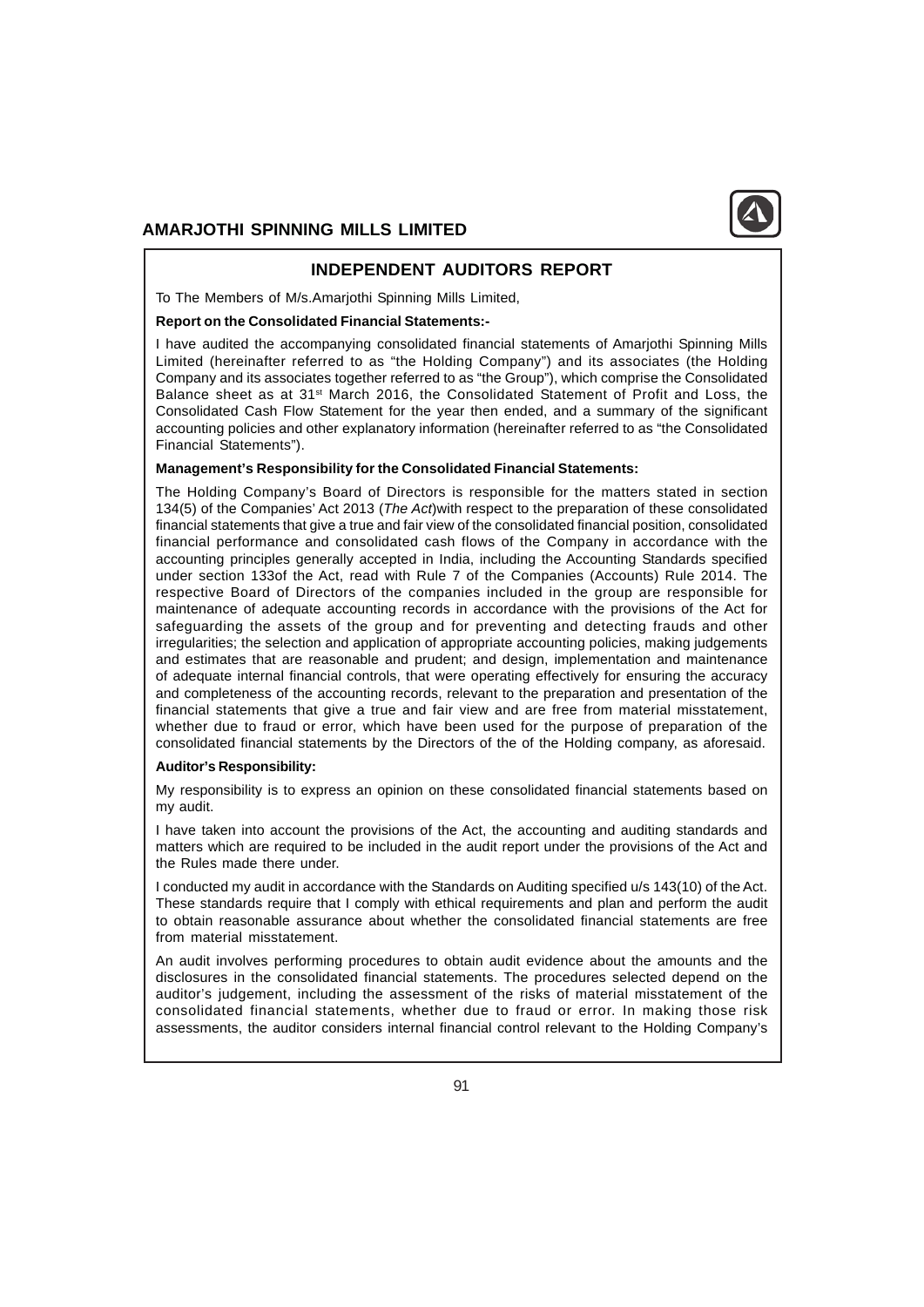

preparation of the consolidated financial statements that give a true and fair view in order to design audit procedures that are appropriate in the circumstances. An audit also includes evaluating the appropriateness of the accounting policies used and the reasonableness of the accounting estimates made by Holding Company's Board of Directors, as well as evaluating the overall presentation of the consolidated financial statements.

I believe that the audit evidence I have obtained is sufficient and appropriate to provide a basis for my Audit Opinion on the consolidated financial statements.

#### **OPINION:-**

In my opinion and to the best of my information and according to the explanations given to me, the aforesaid consolidated financial statements give the information required by the Act in the manner so required and give a true and fair view in conformity with the accounting principles generally accepted in India, of the state of affairs of the Group as at  $31<sup>st</sup>$  March 2016, its consolidated PROFIT and its consolidated CASH FLOWS for the year ended on that date.

#### **REPORT ON OTHER LEGALAND REGULATORY REQUIREMENTS:-**

As required by Section 143 (3) of the Act, I report, to the extent applicable, that:

- a. I have sought and obtained all the information and explanations which to the best of my knowledge and belief were necessary for the purposes of my audit of the aforesaid consolidated financial statements.
- b. In my opinion, proper books of accounts as required by law relating to preparation of the aforesaid consolidated financial statements have been kept by the company so far as it appears from my examination of those books.
- c. The Consolidated Balance Sheet, the Consolidated Statement of Profit and Loss and the Consolidated Cash Flow Statement dealt with by this Report are in agreement with the relevant books of accounts maintained for the purpose of preparation of the consolidated financial statements.
- d. In my opinion, the aforesaid consolidated financial statements comply with the Accounting Standards specified u/s 133 of the Act, read with Rule 7 of the Companies (Accounts) Rules 2014.
- e. On the basis of the written representations received from the directors of the Holding company as on 31<sup>st</sup> March 2016 and taken on record by the Board of Directors of the Holding company and the reports of the statutory auditors of the associate companies, none of the directors of the group is disqualified as on  $31<sup>st</sup>$  march 2016 from being appointed as a director in terms of section 164(2) of the Act.
- f. With respect to the adequacy of the internal financial controls over financial reporting of the Group and the operating effectiveness of such controls, refer to my separate Report in Annexure.
- g. With respect to the other matters to be included in the Auditor's Report in accordance with Rule 11 of the Companies (Audit and Auditors) Rules, 2014, in my opinion and to the best of my information and according to the explanations given to me;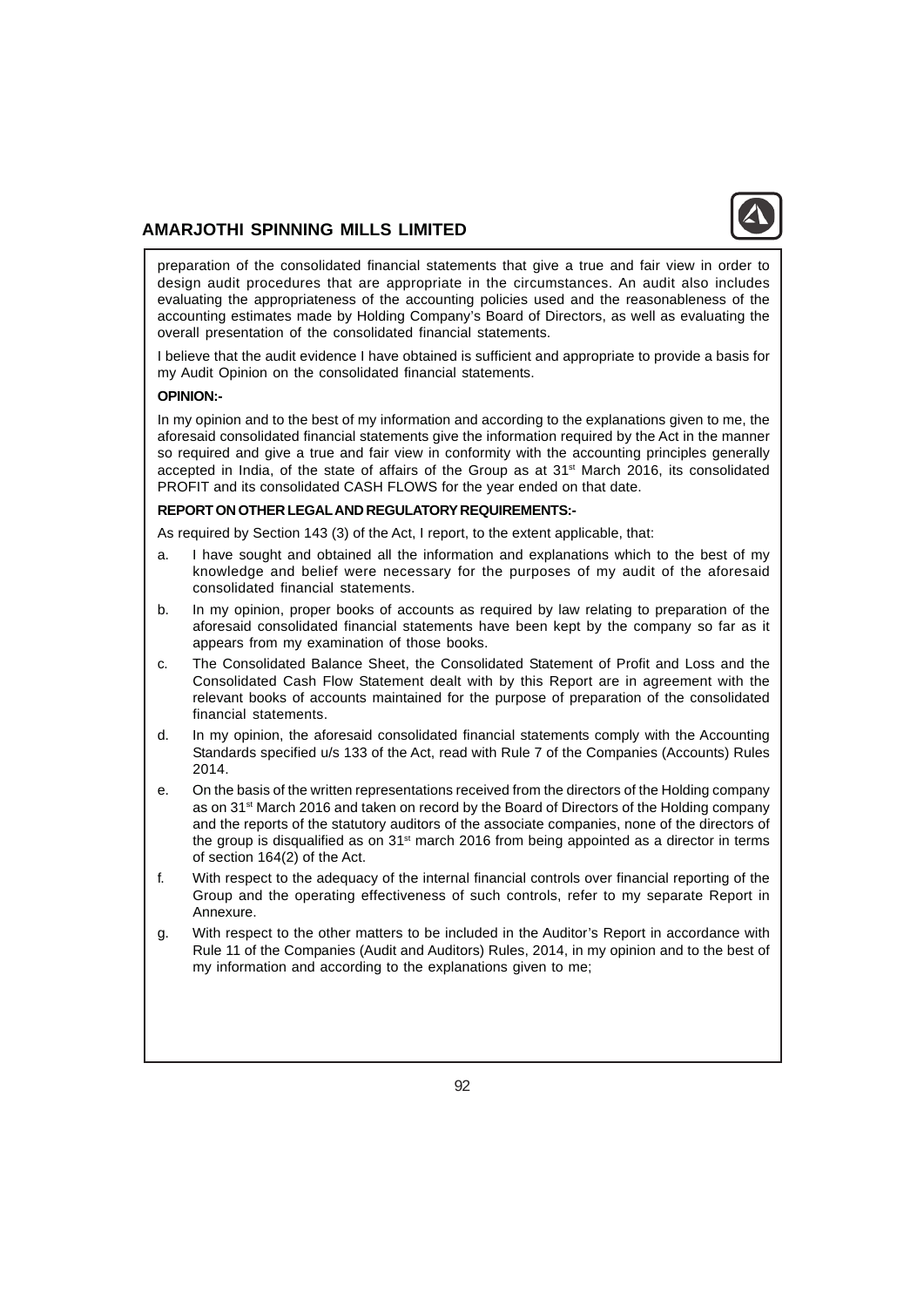

- (i) The Group does not have any pending litigations which would impact its financial position.
- (ii) The Group did not have any long term contracts including derivative contracts for which there were any material foreseeable losses.
- (iii) There has been no delay in transferring amounts, required to be transferred to the Investor Education and protection Fund by the Group.

Place : Coimbatore **V.NARAYANASWAMI** Date : 27.05.2016 Chartered Accountant. Membership No: 023661.

#### **ANNEXURE TO THE INDEPENDENT AUDITOR'S REPORT OF EVEN DATE ON THE CONSOLIDATED FINANCIAL STATEMENTS OF AMARJOTHI SPINNING MILLS LIMITED.**

#### **Report on the Internal Financial Controls under clause (i) of sub section 3 of Section 143 of the Companies Act 2013 ("The Act").**

I have audited the internal financial controls over financial reporting of the Holding Company and its Associates as of March  $31<sup>st</sup>$  2016 in conjunction with my audit of the consolidated financial statements of the company for the year ended on that date.

#### **Management's Responsibility for Internal Financial Controls:**

The respective Board of Directors of the Group are responsible for establishing and maintaining internal financial controls based on "the internal control over financial reporting criteria established by the company considering the essential components of internal control stated in the Guidance Note on Audit of Internal Financial Controls over Financial reporting issued by the Institute of Chartered Accountants of India. These responsibilities include the design, implementation and maintenance of adequate Internal Financial Controls that were operating effectively for ensuring the orderly and efficient conduct of its business, including adherence to the respective Company's policies, the safeguarding of its assets, the prevention and detection of frauds and errors, the accuracy and completeness of the accounting records, and the timely preparation of reliable financial information, as required under the Companies Act 2013.

#### **Auditors' Responsibility:**

My responsibility is to express an opinion on the Company's internal financial controls over financial reporting based on my audit. I conducted my audit in accordance with the Guidance Note on Internal Financial Controls Over Financial Reporting ("the Guidance Note") and the Standards on Auditing issued by the ICAI and deemed to be prescribed under section 143(10) of the Companies' Act 2013, to the extent applicable to an audit of internal financial controls, both issued by the Institute of Chartered Accountants of India. Those standards and the Guidance Note require that I comply with ethical requirements and plan and perform the audit to obtain reasonable assurance about whether adequate internal financial controls over financial reporting was established and maintained and if such controls operated effectively in all material respects.

My audit involves performing procedures to obtain evidence about the adequacy of the internal financial controls system over financial reporting and their operating effectiveness. My audit of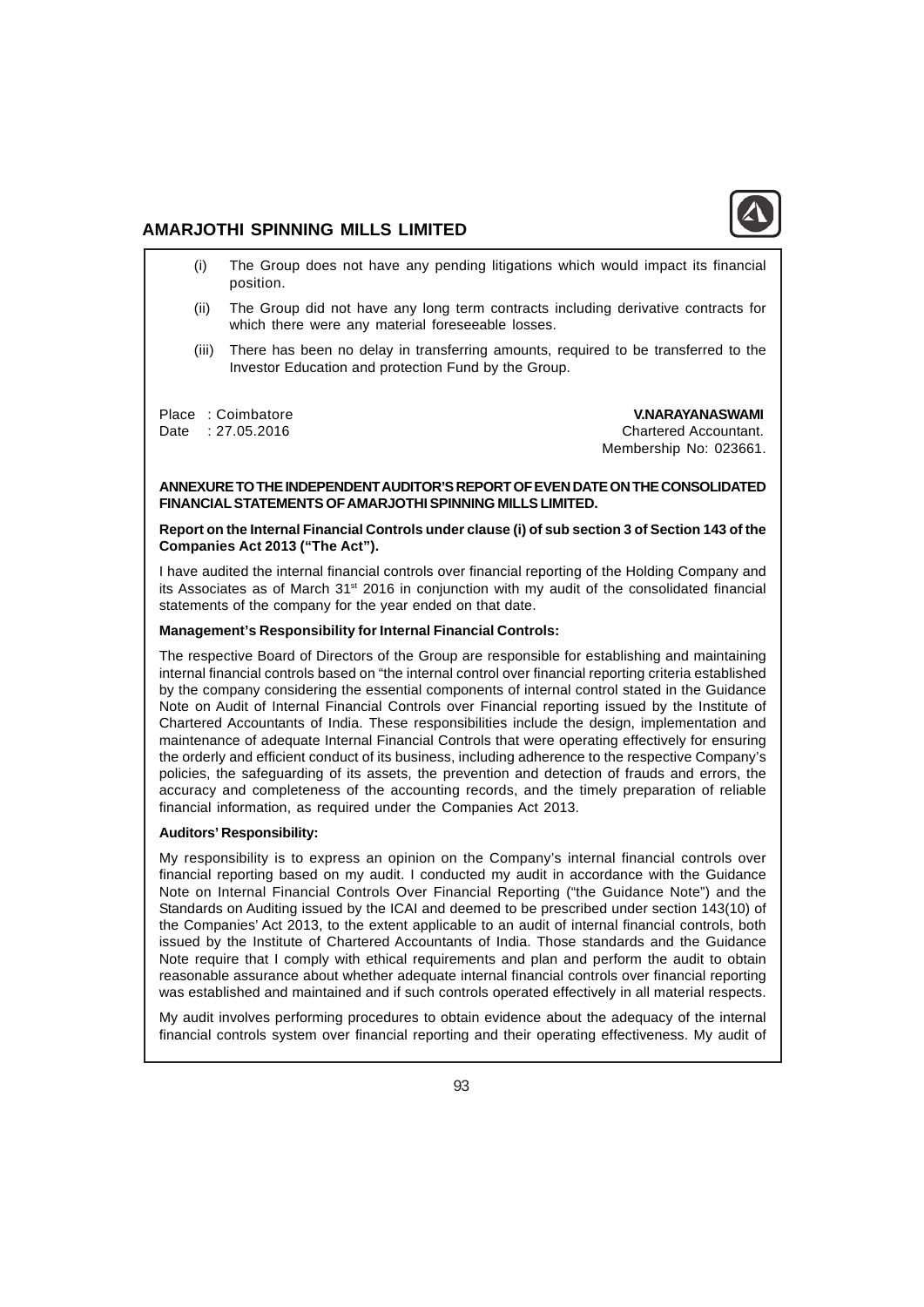

internal financial controls over financial reporting included obtaining an understanding of internal controls over financial reporting, assessing the risk that a material weakness exists, and testing and evaluating the design and operating effectiveness of internal control based on the assessed risk. The procedures selected depend on the auditor's judgement, including the assessment of the risks of material misstatement of the financial statements, whether due to fraud or error.

I believe that the audit evidence I have obtained and the audit evidence obtained by the other auditor is sufficient and appropriate to provide a basis for my audit opinion on the Company's internal financial controls system over financial reporting.

#### **MEANING OF INTERNAL FINANCIAL CONTROLS OVER FINANCIAL REPORTING:**

A Company's internal financial control over financial reporting is a process designed to provide reasonable assurance regarding the reliability of financial reporting and the preparation of financial statements for external purposes in accordance with generally accepted accounting principles. A company's internal financial control over financial reporting includes those policies and procedures that:-

- (1) Pertain to the maintenance of records that, in reasonable detail, accurately and fairly reflect the transactions and dispositions of the assets of the company.
- (2) Provide reasonable assurance that transactions are recorded as necessary to permit preparation of financial statements in accordance with generally accepted accounting principles, and that receipts and expenditures of the company are being made only in accordance with authorisations of management and directors of the company; and
- (3) Provide reasonable assurance regarding prevention or timely detection of unauthorised acquisition, use or disposition of the Company's assets that could have a material effect on the financial statements.

#### **INHERENT LIMITATIONS OF INTERNAL FINANCIAL CONTROLS OVER FINANCIAL REPORTING:-**

Because of the inherent limitations of internal financial controls over financial reporting including the possibility of collusion or improper management override of controls, material misstatements due to error or fraud may occur and not be detected. Also projections of any evaluation of the internal financial controls over financial reporting to future periods are subject to the risk that the internal financial control over financial reporting may become inadequate because of changes in conditions, or that the degree of compliance with the policies or procedures may deteriorate.

### **OPINION:-**

In my opinion, the Holding Company and its associate companies have, in all material respects, an adequate internal financial controls system over financial reporting and such internal financial controls over financial reporting were operating effectively as at March 31, 2016, based on "the internal control over financial reporting criteria established by the company considering the essential components of internal control stated in the Guidance Note on Audit of Internal Financial Controls Over Financial Reporting issued by the Institute of Chartered Accountants of India".

Place : Coimbatore **V.NARAYANASWAMI** Date : 27.05.2016 Chartered Accountant. Membership No: 023661.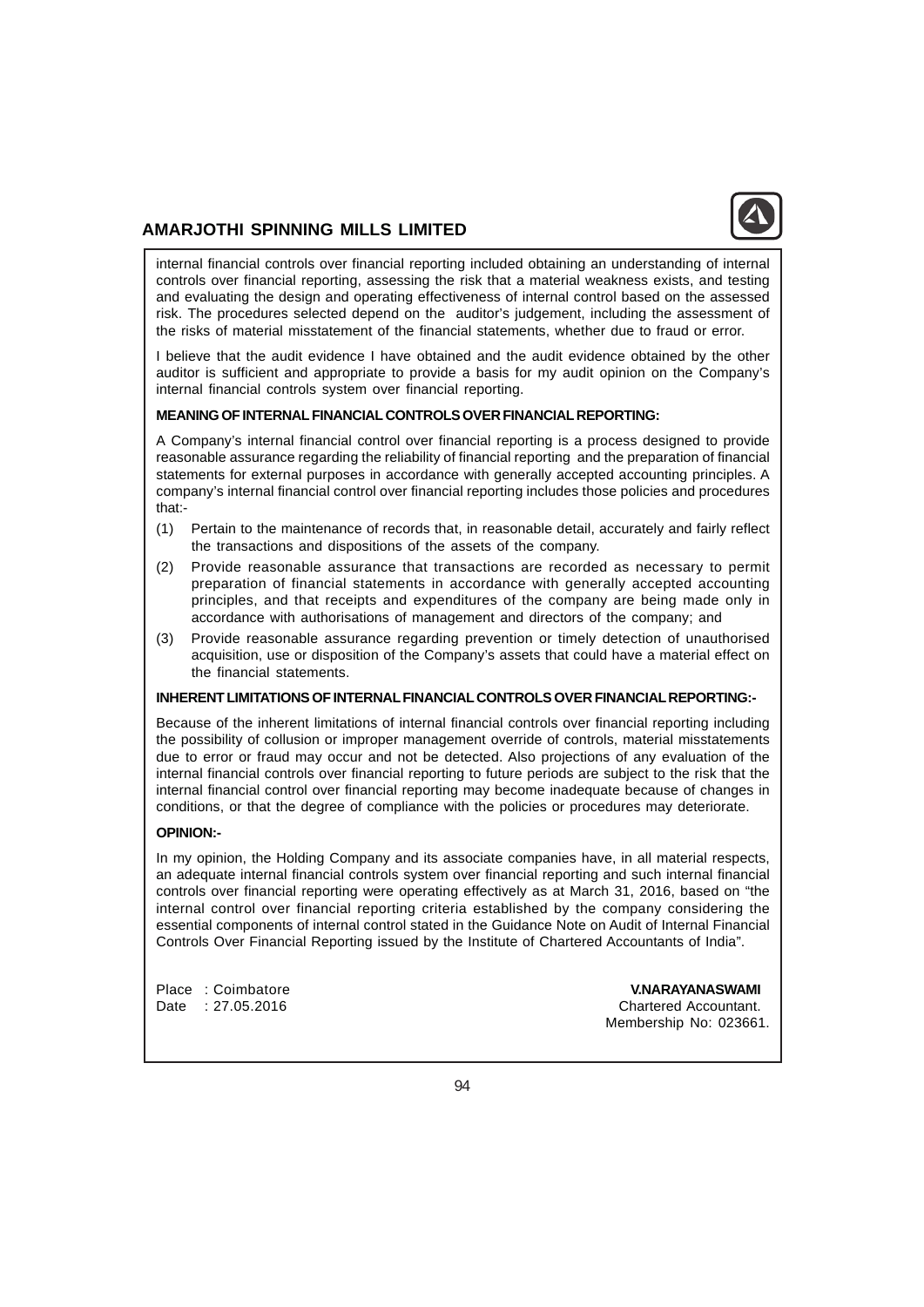

|   | <b>CONSOLIDATED BALANCE SHEET AS AT 31ST MARCH 2016</b><br>Rupees in Lakhs |                                                                            |                |                                     |                         |
|---|----------------------------------------------------------------------------|----------------------------------------------------------------------------|----------------|-------------------------------------|-------------------------|
|   |                                                                            |                                                                            | Note no.       | As at<br>31.03.2016                 | 31.03.2015              |
| п |                                                                            | <b>EQUITY AND LIABILITIES</b>                                              |                |                                     |                         |
|   | 1                                                                          | <b>Shareholders' Funds:</b>                                                |                |                                     |                         |
|   |                                                                            | (a) Share Capital                                                          | 1              | 675.00                              | 675.00                  |
|   |                                                                            | (b) Reserves & Surplus                                                     | $\overline{2}$ | 7969.00                             | 7299.22                 |
|   |                                                                            | (c) Money Received Against Share Warrants                                  |                | 0.00                                | 0.00                    |
|   |                                                                            |                                                                            |                | 8644.00                             | 7974.22                 |
|   | $\mathbf{2}$<br>3                                                          | <b>Minority Interest</b><br><b>Non-Current Liabilities</b>                 |                | 424.70                              | 410.00                  |
|   |                                                                            | (a) Long-term Borrowings                                                   | 3              | 6029.08                             | 6728.46                 |
|   |                                                                            | (b) Deferred Tax Liabilities (Net)                                         | 4              | 1474.80                             | 1587.00                 |
|   |                                                                            | (c) Other Long-term Liabilities                                            |                | 0.00                                | 0.00                    |
|   |                                                                            | (d) Long-term Provisions                                                   |                | 0.00                                | 0.00                    |
|   |                                                                            |                                                                            |                | 7503.88                             | 8315.46                 |
|   | 4                                                                          | <b>Current Liabilities</b>                                                 |                |                                     |                         |
|   |                                                                            | (a) Short-term Borrowings                                                  | 5              | 1661.26                             | 1870.62                 |
|   |                                                                            | (b) Trade Payables<br>(c) Other Current Liabilities                        | 6<br>7         | 352.13<br>192.34                    | 826.72<br>1066.75       |
|   |                                                                            | (d) Short Term Provisions                                                  | 8              | 609.14                              | 800.03                  |
|   |                                                                            |                                                                            |                | 2814.87                             | 4564.12                 |
|   |                                                                            | <b>TOTAL</b>                                                               |                | 19387.45                            | 21263.80                |
|   |                                                                            | <b>II. ASSETS</b>                                                          |                |                                     |                         |
|   | 1                                                                          | <b>Non-Current Assets</b>                                                  |                |                                     |                         |
|   |                                                                            | (a) Fixed Assets                                                           |                |                                     |                         |
|   |                                                                            | (i) Tangible Assets<br>(ii) Intangible Assets                              | 9              | 11037.10<br>0.00                    | 12275.77<br>0.00        |
|   |                                                                            | (iii) Capital Work-in-Progress                                             |                | 493.85                              | 493.84                  |
|   |                                                                            | (iv) Intangible Assets under Developments                                  |                | 0.00                                | 0.00                    |
|   |                                                                            |                                                                            |                | 11530.95                            | 12769.61                |
|   |                                                                            | (b) Non-Current Investments                                                | 10             | 83.47                               | 252.98                  |
|   |                                                                            | (c) Deferred Tax Assets (Net)                                              |                | 0.00                                | 0.00                    |
|   |                                                                            | (d) Long Term Loans And Advances                                           |                | 0.00                                | 0.00                    |
|   |                                                                            | (e) Other Non-Current Assets                                               | 11             | 1.13<br>11615.55                    | 2.27<br>13024.86        |
|   |                                                                            | 2 Current Assets                                                           |                |                                     |                         |
|   |                                                                            | (a) Current Investments                                                    |                | 0.00                                | 0.00                    |
|   |                                                                            | (b) Inventories                                                            | $12 \,$        | 4474.13                             | 5132.34                 |
|   |                                                                            | (c) Trade Receivables                                                      | 13             | 2019.85                             | 1876.07                 |
|   |                                                                            | (d) Cash and Cash Equivalents                                              | 14             | 128.27                              | 117.74                  |
|   |                                                                            | (e) Short-term Loans and advances                                          | 15             | 1149.65                             | 1112.79                 |
|   |                                                                            | (f) Other Current Assets                                                   |                | 0.00<br>7771.90                     | 0.00<br>8238.94         |
|   |                                                                            | <b>TOTAL</b>                                                               |                | 19387.45                            | 21263.80                |
|   |                                                                            | Notes to the financial statements                                          | $1 - 24$       |                                     |                         |
|   |                                                                            | The accompanying notes form an integral part of these financial statements |                |                                     |                         |
|   |                                                                            | As per my report of even date                                              |                | On behalf of the Board of Directors |                         |
|   |                                                                            | V.NARAYANASWAMI, M.A., F.C.A.                                              | N. RAJAN       |                                     | <b>R. PREMCHANDER</b>   |
|   |                                                                            | <b>Chartered Accountant</b>                                                | Chairman       | <b>Managing Director</b>            |                         |
|   |                                                                            | Membership No.023661                                                       |                |                                     |                         |
|   | Date                                                                       | Place: Tirupur<br>27/05/2016                                               |                | <b>R.JAICHANDER</b>                 | Joint Managing Director |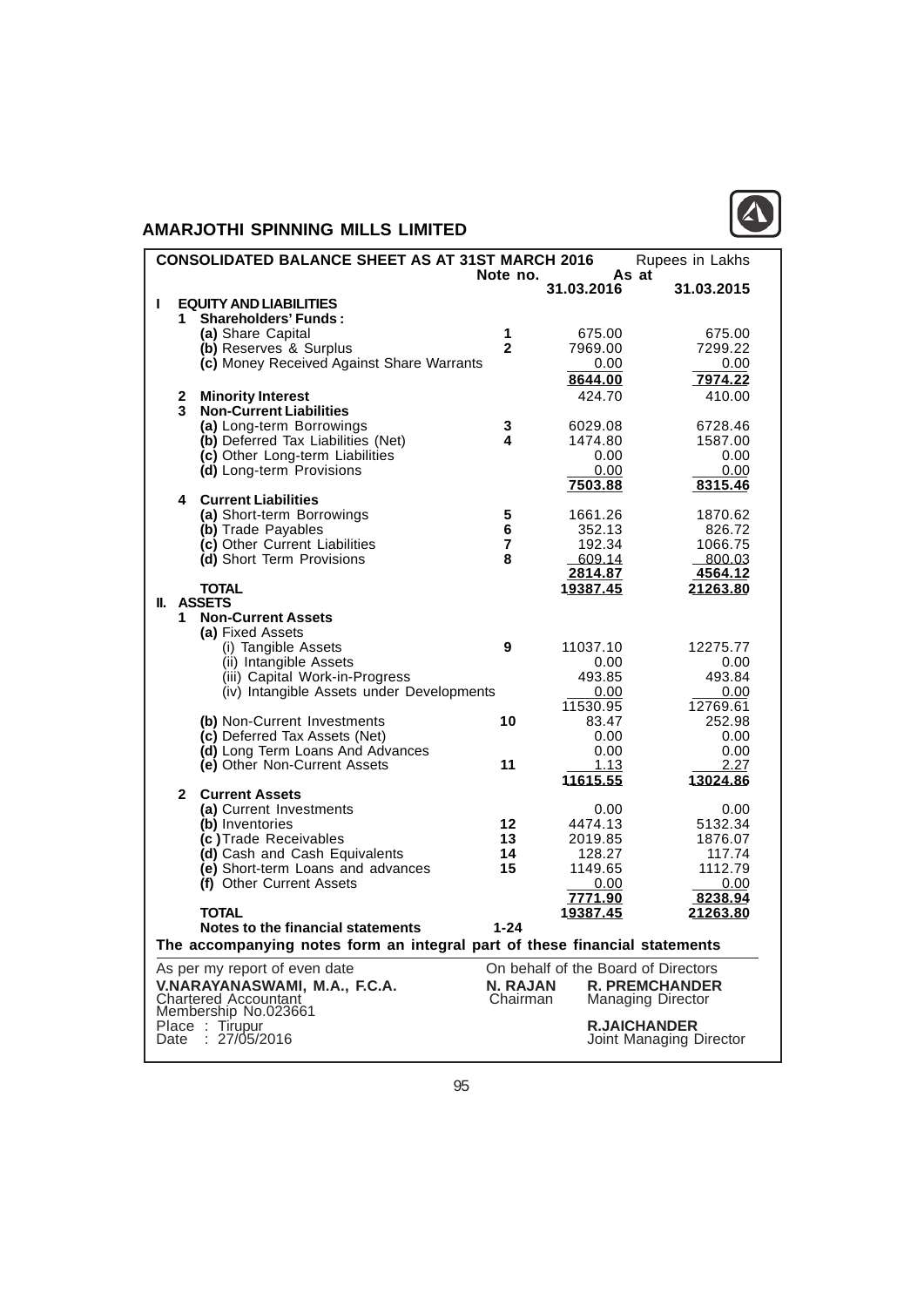

|      | CONSOLIDATED STATEMENT OF PROFIT AND LOSS FOR THE YEAR ENDED 31ST MARCH 2016 |                      |                                                   |                         |  |  |
|------|------------------------------------------------------------------------------|----------------------|---------------------------------------------------|-------------------------|--|--|
|      |                                                                              | Note no.             | For the year Ended                                | Rupees in Lakhs         |  |  |
|      |                                                                              |                      | 31.03.2016                                        | 31.03.2015              |  |  |
| L    | Revenue from operations                                                      | 16                   | 19413.51                                          | 20147.89                |  |  |
| II.  | Other Income                                                                 | 17                   | 181.45                                            | 164.57                  |  |  |
| Ш.   | Total Revenue (I+II)                                                         |                      | 19594.96                                          | 20312.46                |  |  |
| IV.  |                                                                              |                      |                                                   |                         |  |  |
|      | <b>Expenses</b><br>Cost of Materials Consumed                                | 18                   | 8737.59                                           | 11467.67                |  |  |
|      | Purchases of Stock-in-Trade                                                  |                      | 0.00                                              | 0.00                    |  |  |
|      | Changes in Inventories of Finished goods,                                    |                      |                                                   |                         |  |  |
|      | Work-in-Progress and Stock-in-Trade                                          | 19                   | 1775.88                                           | $-1333.89$              |  |  |
|      | <b>Employee Benefits Expenses</b>                                            | 20                   | 941.33                                            | 1033.11                 |  |  |
|      | <b>Finance Costs</b>                                                         | 21                   | 1318.47                                           | 1541.95                 |  |  |
|      | Depreciation and Amortization Expenses                                       | 9                    | 1318.31                                           | 1370.86                 |  |  |
|      | Other Expenses                                                               | 22                   | 4443.42                                           | 4481.94                 |  |  |
|      | <b>Total Expenses</b>                                                        |                      | 18535.00                                          | 18561.64                |  |  |
| V.   | Profit Before Exceptional and Extraordinary                                  |                      |                                                   |                         |  |  |
|      | Items and Tax (III-IV)                                                       |                      | 1059.96                                           | 1750.82                 |  |  |
| VI.  | <b>Exceptional Items</b>                                                     |                      | 0.00                                              | 0.00                    |  |  |
| VII. | Profit Before Extraordinary Items and Tax (V-VI)                             |                      | 1059.96                                           | 1750.82                 |  |  |
|      | VIII. Extraordinary Items                                                    |                      | 0.00                                              | 0.00                    |  |  |
| IX.  | <b>Profit Before Tax (VII-VIII)</b>                                          |                      | 1059.96                                           | 1750.82                 |  |  |
| Χ.   | Tax Expense:                                                                 |                      |                                                   |                         |  |  |
|      | [1] Current Tax                                                              |                      | 208.34                                            | 410.00                  |  |  |
|      | [2] Deferred Tax                                                             |                      | $-112.20$                                         | 18.93                   |  |  |
| XI.  | Profit (Loss) for the period from Continuing                                 |                      |                                                   |                         |  |  |
|      | Operations (IX-X)                                                            |                      | 963.82                                            | 1321.89                 |  |  |
|      | XII. Profit (Loss) from Discontinuing Operations                             |                      | 0.00                                              | 0.00                    |  |  |
|      | XIII. Tax Expense of Discontinuing Operations                                |                      | 0.00                                              | 0.00                    |  |  |
|      | XIV. Profit (Loss) from Discontinuing Operations                             |                      |                                                   |                         |  |  |
|      | (after tax) (XII-XIII)                                                       |                      | 0.00                                              | 0.00                    |  |  |
|      | XV. Profit (Loss) for the Period (XI+XIV)                                    |                      | 963.82                                            | 1321.89                 |  |  |
|      | XVI. Earnings Per Equity Share:                                              |                      |                                                   |                         |  |  |
|      | [1] Basic & Diluted                                                          |                      | 14.28                                             | 19.58                   |  |  |
|      | <b>Notes to the financial statements</b>                                     | $1 - 24$             |                                                   |                         |  |  |
|      |                                                                              |                      |                                                   |                         |  |  |
|      | The accompanying notes form an integral part of these financial statements   |                      |                                                   |                         |  |  |
|      | As per my report of even date                                                |                      | On behalf of the Board of Directors               |                         |  |  |
|      | V.NARAYANASWAMI, M.A., F.C.A.<br>Chartered Accountant                        | N. RAJAN<br>Chairman | <b>R. PREMCHANDER</b><br><b>Managing Director</b> |                         |  |  |
|      | Membership No.023661                                                         |                      |                                                   |                         |  |  |
| Date | Place :<br>Tirupur<br>27/05/2016                                             |                      | <b>R.JAICHANDER</b>                               | Joint Managing Director |  |  |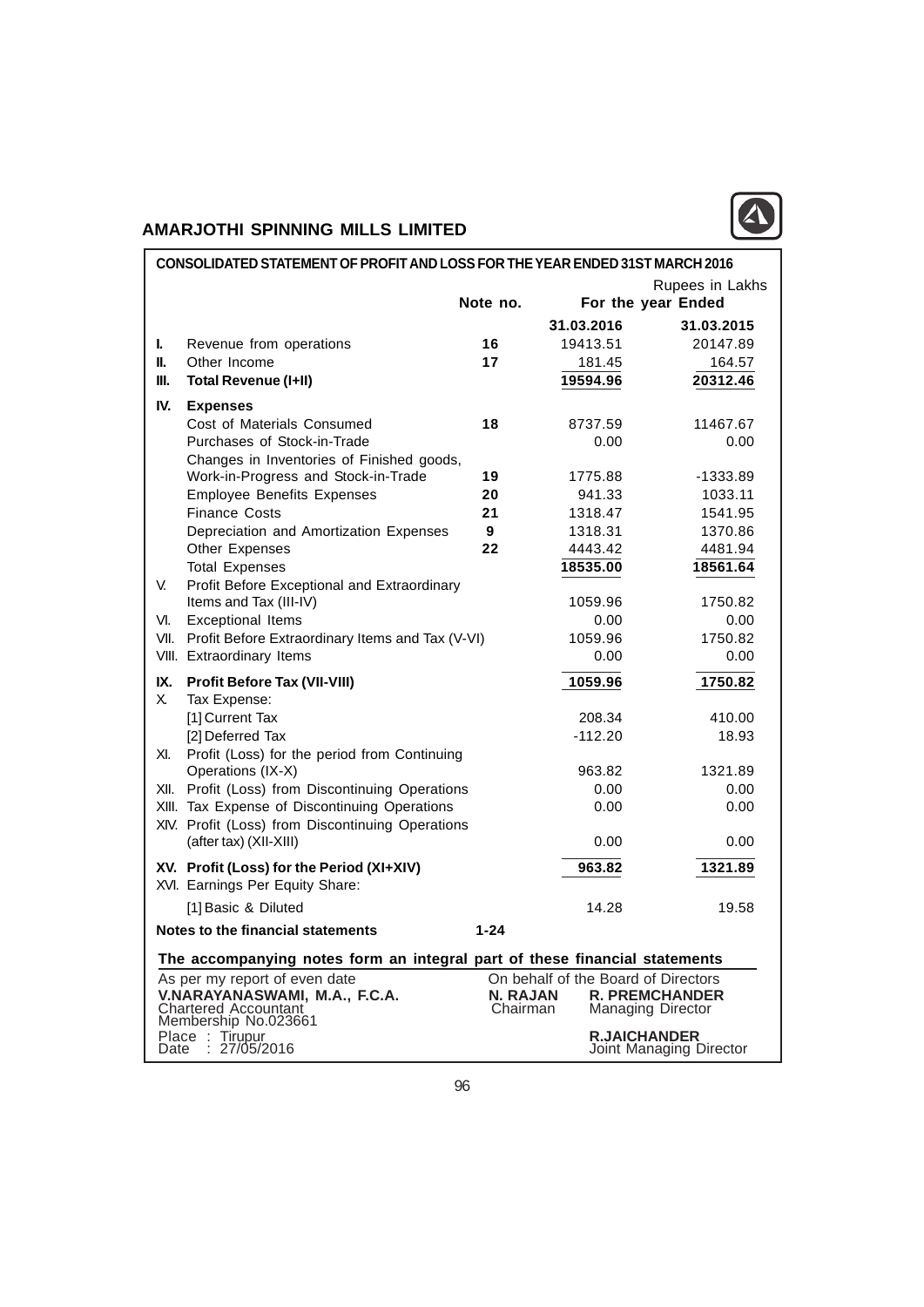

| NOTES FORMING PART OF THE CONSOLIDATED FINANCIAL STATEMENTS FOR THE<br>YEAR ENDED 31ST MARCH 2016 |                                                        |                     |                      |                                      |               |
|---------------------------------------------------------------------------------------------------|--------------------------------------------------------|---------------------|----------------------|--------------------------------------|---------------|
|                                                                                                   |                                                        |                     |                      | <b>Rupees in Lakhs</b><br>Year ended |               |
|                                                                                                   |                                                        |                     | 31.03.2016           |                                      | 31.03.2015    |
| $[1]$                                                                                             | <b>SHARE CAPITAL:</b>                                  |                     |                      |                                      |               |
|                                                                                                   | <b>Equity Shares:</b>                                  |                     |                      |                                      |               |
|                                                                                                   | <b>Authorised:</b>                                     |                     |                      |                                      |               |
|                                                                                                   | 9750000 Equity Shares of Rs.10 each                    |                     | 975.00               |                                      | 975.00        |
|                                                                                                   | Issued, Subscribed & Paid-up Capital:                  |                     |                      |                                      |               |
|                                                                                                   | 6750000 Equity Shares of Rs.10 each fully paid         |                     | 675.00               |                                      | 675.00        |
| Notes:                                                                                            |                                                        |                     |                      |                                      |               |
| 1.1                                                                                               | Reconciliation of Equity shares at the end of the year |                     |                      |                                      |               |
|                                                                                                   |                                                        |                     |                      |                                      |               |
|                                                                                                   |                                                        |                     |                      |                                      |               |
|                                                                                                   |                                                        | <b>No.of shares</b> | 31.03.2016<br>Amount | 31.03.2015<br>No.of shares           | <b>Amount</b> |
|                                                                                                   | Balance at the beginning of the year                   | 6750000             | 675.00               | 6750000                              | 675.00        |
|                                                                                                   | <b>Additions</b>                                       | 0                   | 0.00                 | 0                                    | 0.00          |
|                                                                                                   | Deletions                                              | 0                   | 0.00                 | 0                                    | 0.00          |
|                                                                                                   | Balance at the end of the year                         | 6750000             | 675.00               | 6750000                              | 675.00        |
| 1.2                                                                                               | List of shareholders holding more than 5%              |                     |                      |                                      |               |
|                                                                                                   | <b>Name</b>                                            | No.of shares        |                      | Amount No.of shares                  | <b>Amount</b> |
|                                                                                                   | Rajan.N                                                | 1164980             | 17.26                | 1164780                              | 17.25         |
|                                                                                                   | Premchander.R                                          | 1275653             | 18.90                | 1275653                              | 18.90         |
|                                                                                                   | Jaichander.R                                           | 1275498             | 18.90                | 1275498                              | 18.90         |
|                                                                                                   | Total                                                  | 3716131             | 55.06                | 3715931                              | 55.05         |

1.3 During the five reporting periods immediately preceding the reporting date, no shares have been issued by capitalization of reserves as bonus shares or for Consideration other than cash.

1.4 The Company has a single class of equity shares. Accordingly all equity shares rank equally with regard to voting rights, dividends and share in the Company's residual assets.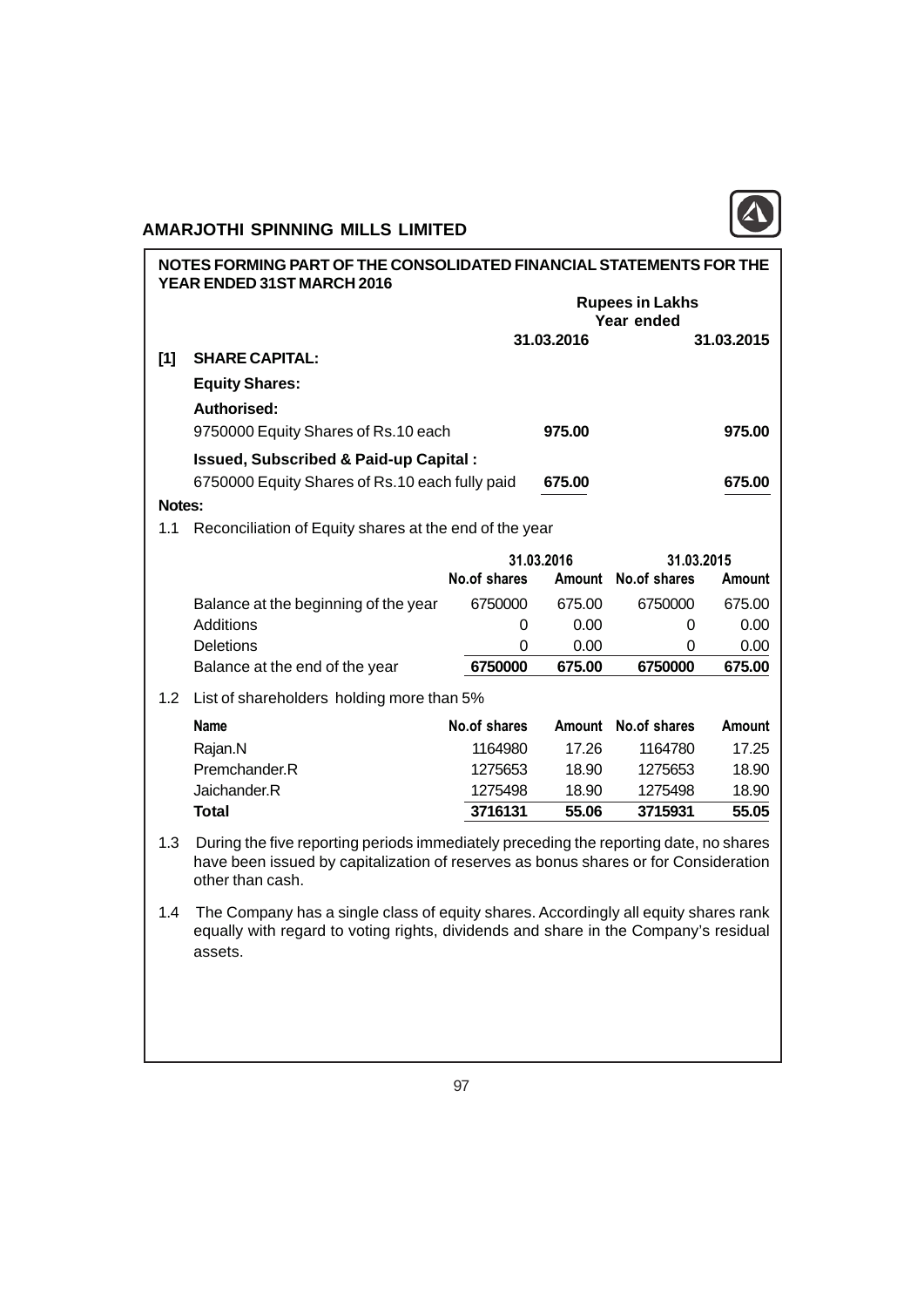

|       | NOTES FORMING PART OF THE CONSOLIDATED FINANCIAL STATEMENTS FOR<br>THE YEAR ENDED 31ST MARCH 2016<br><b>Rupees in Lakhs</b><br>Year ended |          |            |         |            |
|-------|-------------------------------------------------------------------------------------------------------------------------------------------|----------|------------|---------|------------|
|       |                                                                                                                                           |          |            |         |            |
|       | <b>RESERVES AND SURPLUS:</b>                                                                                                              |          | 31.03.2016 |         | 31.03.2015 |
| $[2]$ | (a) General Reserve                                                                                                                       |          |            |         |            |
|       | As per last year Balance Sheet                                                                                                            | 926.55   |            | 794.35  |            |
|       | Add: Additions during the year                                                                                                            | 86.10    |            | 132.20  |            |
|       |                                                                                                                                           |          | 1012.65    |         | 926.55     |
|       | (b) Securities Premium                                                                                                                    |          |            |         |            |
|       | As per last year Balance Sheet                                                                                                            | 225.00   |            | 225.00  |            |
|       | Add: Additions during the year                                                                                                            | 0.00     | 225.00     | 0.00    | 225.00     |
|       |                                                                                                                                           |          |            |         |            |
|       | (c) Surplus:                                                                                                                              |          |            |         |            |
|       | As per last year Balance Sheet                                                                                                            | 6147.67  |            | 5116.34 |            |
|       | Add: Net Profit during the year                                                                                                           | 963.82   |            | 1321.89 |            |
|       | Previous year Excess Provision for<br><b>Taxation reversed</b>                                                                            | 1.00     |            | 0.00    |            |
|       | Profit available for Appropriation                                                                                                        | 7112.49  |            | 6438.23 |            |
|       | Less: Appropriations during the year                                                                                                      |          |            |         |            |
|       | <b>Transfer to General Reserve</b>                                                                                                        | 86.10    |            | 132.20  |            |
|       | Transfer to CSR reserve                                                                                                                   | 33.63    |            | 0.00    |            |
|       | Proposed Dividend Amarjothi Spg Mills Ltd                                                                                                 | 135.00   |            | 135.00  |            |
|       | Proposed Dividend Amarjothi                                                                                                               | 72.20    |            | 0.00    |            |
|       | Power Gen & Dis co Itd                                                                                                                    |          |            |         |            |
|       | Less: Share to Amarjothi Sgp mills ltd. 26.32%                                                                                            | $-19.00$ |            | 0.00    |            |
|       | Tax on Proposed Dividend                                                                                                                  | 38.06    |            | 23.36   |            |
|       | Trf to Minority Interest & Capital reserve NET                                                                                            | 35.92    |            | 0.00    |            |
|       |                                                                                                                                           | 381.91   | 6730.58    | 290.56  | 6147.67    |
|       | [d] Capital Reserve on Consolidation                                                                                                      |          | 0.77       |         | 0.00       |
|       | Total                                                                                                                                     |          | 7969.00    |         | 7299.22    |
|       |                                                                                                                                           |          |            |         |            |
| $[3]$ | <b>LONG TERM BORROWINGS:</b>                                                                                                              |          |            |         |            |
|       | (a) Term Loan From Banks (Secured)                                                                                                        |          | 0.00       |         | 1560.81    |
|       | (b) Loan from Directors (Unsecured)                                                                                                       |          | 6029.08    |         | 5167.08    |
|       | [c] Interest Free Sales Tax Loan (Unsecured)                                                                                              |          | 0.00       |         | 0.57       |
|       | (d) Other Loans & Advances                                                                                                                |          | 0.00       |         | 0.00       |
|       |                                                                                                                                           |          | 6029.08    |         | 6728.46    |
|       | <b>Notes:</b>                                                                                                                             |          |            |         |            |
| 3.1   | Long Term Loans From Banks:                                                                                                               |          |            |         |            |
|       | Fully Dischargeable in 48 Months                                                                                                          |          | 0.00       |         | 0.00       |
|       | Fully Dischargeable in 36 Months                                                                                                          |          | 0.00       |         | 2256.41    |
|       | Fully Dischargeable in 24 Months                                                                                                          |          | 0.00       |         | 0.00       |
|       | Fully Dischargeable in 12 Months                                                                                                          |          | 0.00       |         | 143.03     |
|       | The company has fully settled all the term loans during the year.                                                                         |          |            |         |            |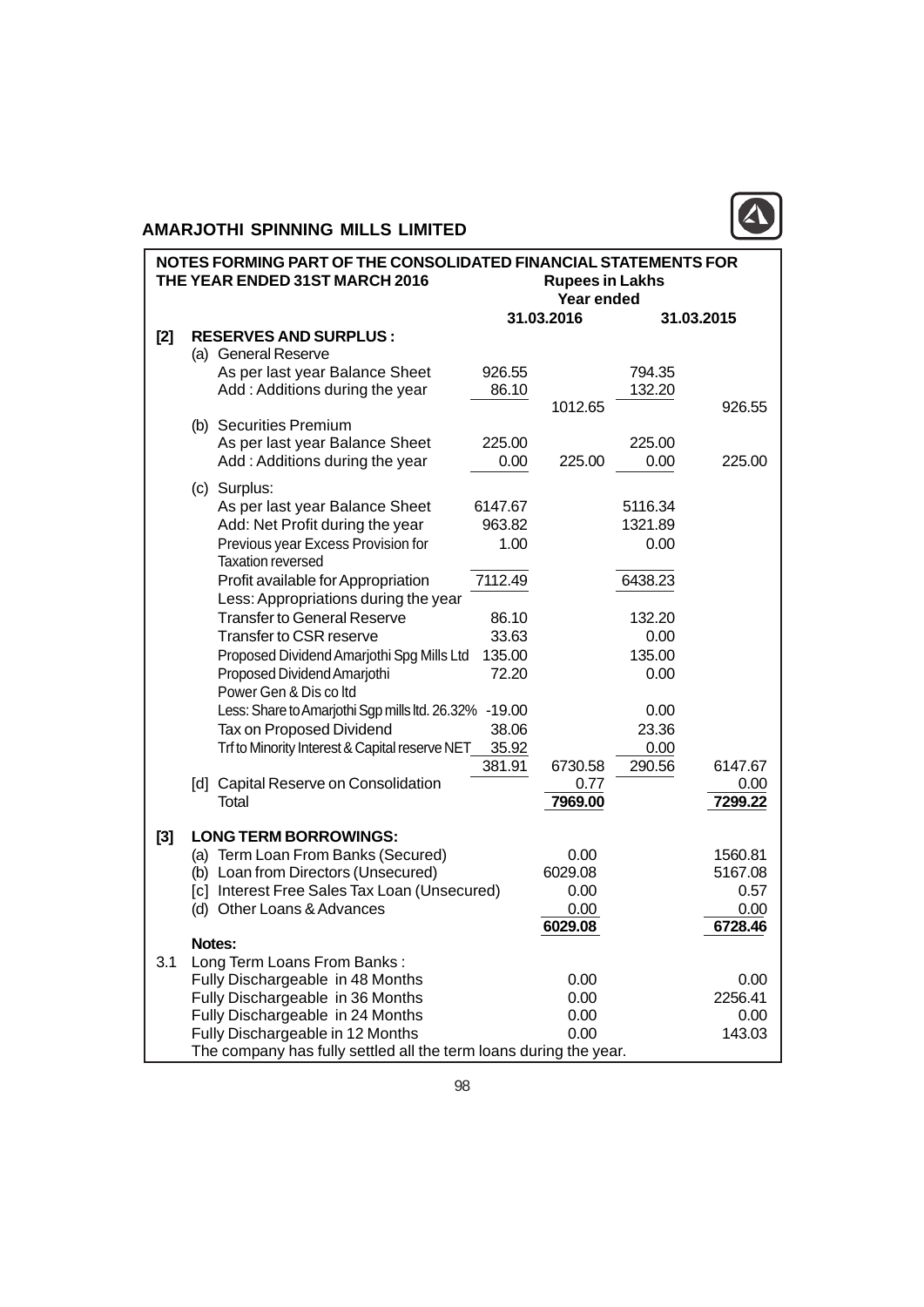

| NOTES FORMING PART OF THE CONSOLIDATED FINANCIAL STATEMENTS FOR THE<br>YEAR ENDED 31ST MARCH 2016<br><b>Rupees in Lakhs</b><br>Year ended |                                                                                  |                |      |                |  |
|-------------------------------------------------------------------------------------------------------------------------------------------|----------------------------------------------------------------------------------|----------------|------|----------------|--|
|                                                                                                                                           |                                                                                  | 31.03.2016     |      | 31.03.2015     |  |
|                                                                                                                                           | 3.2 Loan from Directors:                                                         |                |      |                |  |
|                                                                                                                                           | These amounts have been brought in pursuant to the terms of sanction of Loans by |                |      |                |  |
|                                                                                                                                           | Bankers and retained as unsecured loans.                                         |                |      |                |  |
| 3.3                                                                                                                                       | Interest Free Sales Tax Loan:                                                    |                |      |                |  |
|                                                                                                                                           |                                                                                  |                |      |                |  |
|                                                                                                                                           | The company has fully settled the interest free sales tax loan during the year.  |                |      |                |  |
| [4]                                                                                                                                       | DEFERRED TAX LIABILITIES (NET)                                                   |                |      |                |  |
|                                                                                                                                           | As per last year Balance Sheet                                                   | 1587.00        |      | 1568.07        |  |
|                                                                                                                                           | Add/less: Transfer from / to P&L a/c for current year                            | $-112.20$      |      | 18.93          |  |
|                                                                                                                                           |                                                                                  | 1474.80        |      | 1587.00        |  |
| [5]                                                                                                                                       | <b>SHORT TERM BORROWINGS</b>                                                     |                |      |                |  |
|                                                                                                                                           | (a) Loan Repayable on Demand from Banks (Secured)                                | 1661.26        |      | 1868.62        |  |
|                                                                                                                                           |                                                                                  |                |      |                |  |
|                                                                                                                                           | (b) Hypothecated Vehicle Loan<br>from Bank (Secured)                             |                | 2.10 |                |  |
|                                                                                                                                           | Less: Interest Suspense a/c                                                      | 0.00           | 0.10 | 2.00           |  |
|                                                                                                                                           |                                                                                  | 1661.26        |      | 1870.62        |  |
| [6]                                                                                                                                       | <b>TRADE PAYABLES</b>                                                            |                |      |                |  |
|                                                                                                                                           |                                                                                  | 352.13         |      |                |  |
|                                                                                                                                           | (a) Sundry Creditors                                                             |                |      | 826.72         |  |
| $[7]$                                                                                                                                     | <b>OTHER CURRENT LIABILITIES</b>                                                 |                |      |                |  |
|                                                                                                                                           | (a) Current Maturities of Long Term Debts                                        | 0.00           |      | 895.17         |  |
|                                                                                                                                           | (b) Unclaimed Dividend                                                           | 38.07          |      | 36.64          |  |
|                                                                                                                                           | (c) VAT Payable                                                                  | 16.16<br>15.79 |      | 55.48<br>11.34 |  |
|                                                                                                                                           | (d) Disputed Electricity Charges<br>(e) Others                                   | 122.32         |      | 68.12          |  |
|                                                                                                                                           |                                                                                  | 192.34         |      | 1066.75        |  |
| [8]                                                                                                                                       | <b>SHORT TERM PROVISIONS</b>                                                     |                |      |                |  |
|                                                                                                                                           | (a) Provision for Employee Benefits                                              | 54.78          |      | 58.74          |  |
|                                                                                                                                           | (b) Others                                                                       |                |      |                |  |
|                                                                                                                                           | Provision for Outstanding Liability<br>1                                         | 154.03         |      | 172.93         |  |
|                                                                                                                                           | Provision for CSR expenditure<br>2                                               | 33.63          |      | 0.00           |  |
|                                                                                                                                           | 3<br>Proposed Dividend                                                           | 135.00         |      | 135.00         |  |
|                                                                                                                                           | Tax on Proposed Dividend<br>4                                                    | 23.36          |      | 23.36          |  |
|                                                                                                                                           | Provision for Income Tax<br>5                                                    | 208.34         |      | 410.00         |  |
|                                                                                                                                           |                                                                                  | 609.14         |      | 800.03         |  |
|                                                                                                                                           | Proposed Dividend per share (in Rs.)                                             | 2.00           |      | 2.00           |  |
|                                                                                                                                           | Number of Shares                                                                 | 6750000        |      | 6750000        |  |
|                                                                                                                                           | <b>Total Proposed Dividend</b>                                                   | 135.00         |      | 135.00         |  |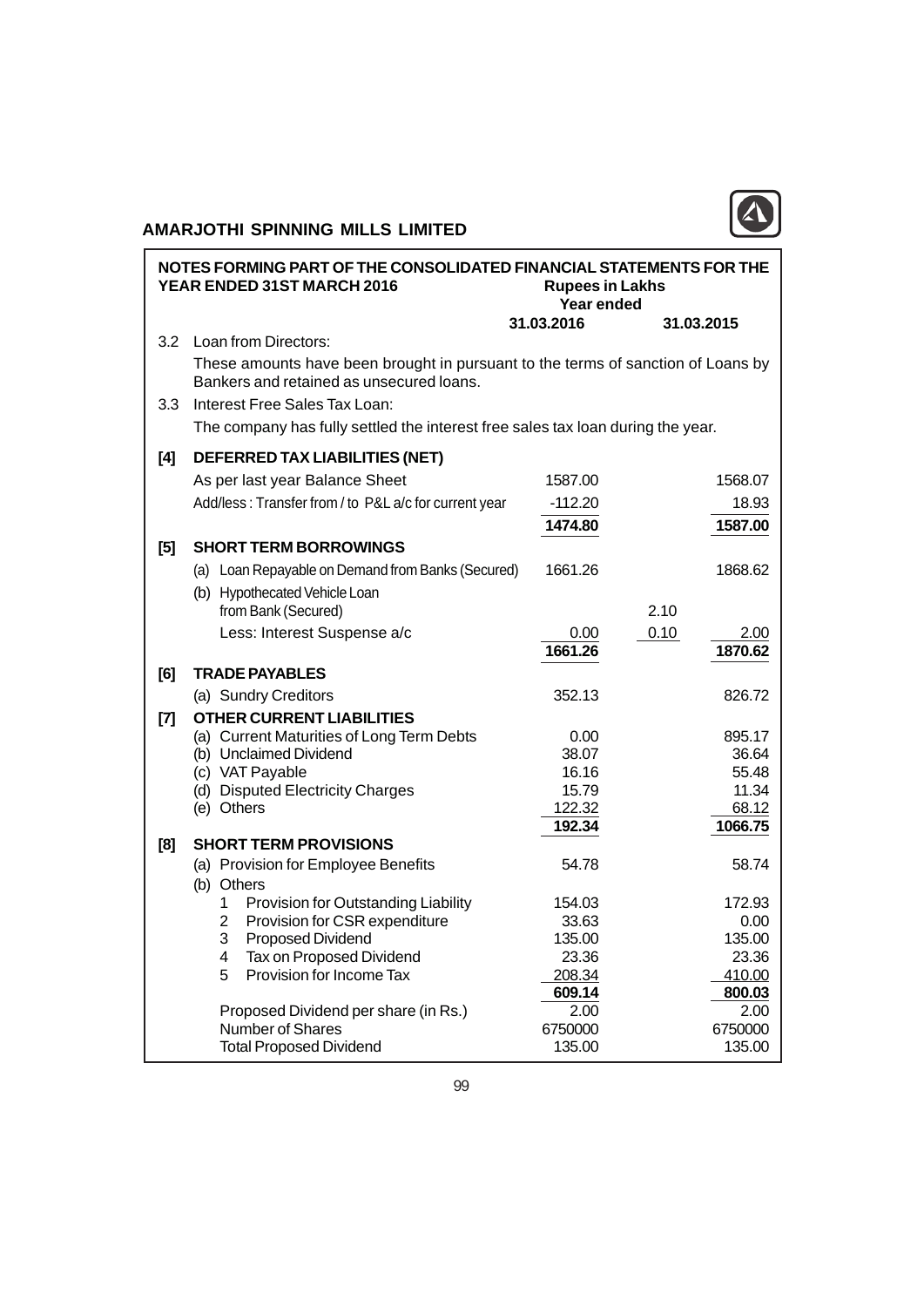| Ï<br>ļ<br>Ï |  |
|-------------|--|
| I           |  |
| I<br>Ï<br>ī |  |
| Ï           |  |

| Rupees in Lakhs |  |  |
|-----------------|--|--|

| <b>9. FIXED ASSETS:</b>         |            |                              |                    |                     |                               |              |                     |                              |                     |                     |
|---------------------------------|------------|------------------------------|--------------------|---------------------|-------------------------------|--------------|---------------------|------------------------------|---------------------|---------------------|
| <b>TANGIBLE ASSETS</b>          |            |                              |                    |                     |                               |              |                     |                              |                     | Rupees in Lakhs     |
|                                 |            |                              | <b>Gross Block</b> |                     |                               | Depreciation |                     |                              | <b>Net Block</b>    |                     |
| <b>Description</b>              | 01.04.2015 | As At Additions Adjustments/ | <b>Deletion</b>    | As At<br>31.03.2016 | Upto<br>31.03.2015 the Period |              | During Adjustments/ | Upto<br>Deletions 31.03.2016 | As At<br>31.03.2016 | As At<br>01.04.2015 |
| LAND                            | 146.85     | 0.00                         | 0.00               | 146.85              | 0.00                          | 0.00         | 0.00                | 0.00                         | 146.85              | 146.85              |
| <b>LEASE HOLD LAND</b>          | 78.75      | 0.00                         | 0.00               | 78.75               | 0.00                          | 0.00         | 0.00                | 0.00                         | 78.75               | 78.75               |
| <b>BUILDING</b>                 | 2462.41    | 0.00                         | 0.00               | 2462.41             | 796.47                        | 75.58        | 0.00                | 872.05                       | 1590.36             | 1665.94             |
| PLANT & MACHINERY               | 24298.23   | 78.25                        | 100.54             | 24275.94            | 14142.68                      | 1193.71      | 82.67               | 15253.72                     | 9022.22             | 10155.55            |
| <b>FURNITURE &amp; FITTINGS</b> | 43.93      | 1.00                         | 0.00               | 44.93               | 37.94                         | 4.71         | 0.00                | 42.65                        | 2.28                | 5.99                |
| <b>OFFICE EQUIPMENTS</b>        | 282.32     | 18.28                        | 0.00               | 300.60              | 202.07                        | 22.73        | 0.00                | 224.80                       | 75.80               | 80.25               |
| <b>VEHICLES</b>                 | 237.53     | 0.00                         | 0.52               | 237.01              | 95.09                         | 21.58        | 0.50                | 116.17                       | 120.84              | 142.44              |
| TOTAL                           | 27550.02   | 97.53                        | 101.06             | 27546.49            | 15274.25                      | 1318.31      | 83.17               | 16509.39                     | 11037.10            | 12275.77            |
| PREVIOUS YEAR                   | 25400.44   | 890.08                       | 451.04             | 25839.48            | 13011.50                      | 1370.86      | 426.22              | 13956.14                     | 11883.34            | 12388.94            |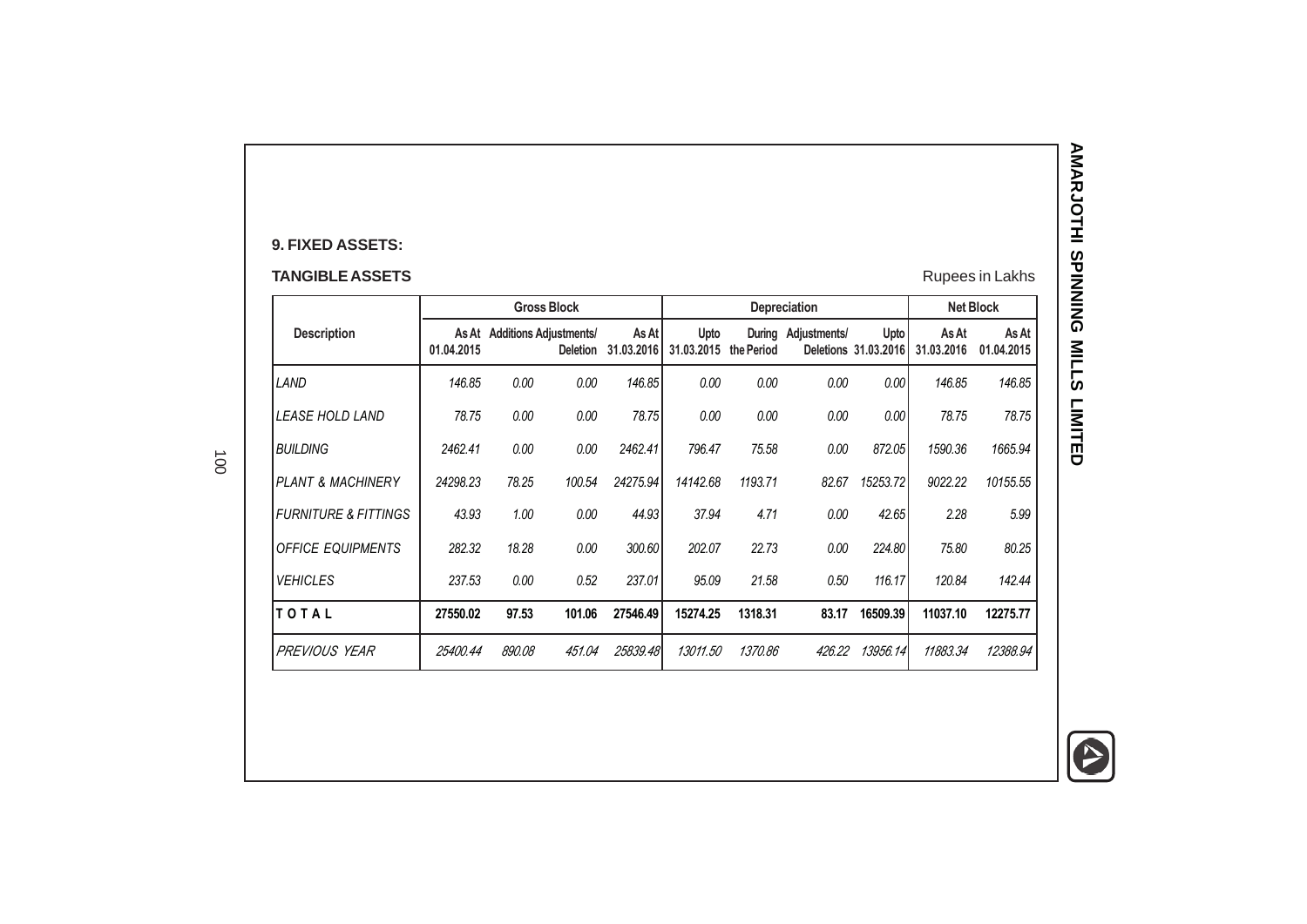

| NOTES FORMING PART OF THE CONSOLIDATED FINANCIAL STATEMENTS FOR THE<br>YEAR ENDED 31ST MARCH 2016                                                                                                 | Year ended        | <b>Rupees in Lakhs</b> |
|---------------------------------------------------------------------------------------------------------------------------------------------------------------------------------------------------|-------------------|------------------------|
|                                                                                                                                                                                                   | 31.03.2016        | 31.03.2015             |
| [10] NON-CURRENT INVESTMENTS (AT COST)                                                                                                                                                            |                   |                        |
| - Trade (Quoted)                                                                                                                                                                                  |                   |                        |
| 50 Equity Shares of Rs.10 each fully paid of<br>Precot Meridian Industries Ltd<br>(Market value - Rs.2123)<br>100 Equity Shares of Rs.10 each fully paid of<br>Thambbi Modern Spinning Mills Ltd. | 0.09<br>0.05      | 0.09<br>0.05           |
| (Market value - Rs.506)                                                                                                                                                                           |                   |                        |
| - Non - Trade (Un-Quoted)                                                                                                                                                                         |                   |                        |
| 8307 Equity shares of Rs.1000 each fully paid of<br>Perundurai Common Effluent Treatment Plant<br>(Including premium)                                                                             | 83.08             | 83.08                  |
| 250 Equity shares of Rs.100 each fully paid of<br><b>RPJ Textiles Ltd</b>                                                                                                                         | 0.25              | 169.76                 |
|                                                                                                                                                                                                   | 83.47             | 252.98                 |
| [11] OTHER NON-CURRENT ASSETS:                                                                                                                                                                    |                   |                        |
| Preliminary expenses not written off                                                                                                                                                              |                   |                        |
| (Transferred from Amalgamation Scheme)                                                                                                                                                            | 1.13              | 2.27                   |
|                                                                                                                                                                                                   | 1.13              | 2.27                   |
| [12] INVENTORIES :                                                                                                                                                                                |                   |                        |
| <b>Raw Materials</b><br>a)                                                                                                                                                                        | 2588.38           | 1352.29                |
| Work-in-Progress<br>b)<br><b>Finished Goods</b>                                                                                                                                                   | 360.80<br>1261.14 | 368.83                 |
| C)<br><b>Waste Stock</b><br>d)                                                                                                                                                                    | 229.16            | 3028.99<br>279.65      |
| Stores, Tools, Spares & Packing Materials<br>e)                                                                                                                                                   | 34.65             | 102.58                 |
|                                                                                                                                                                                                   | 4474.13           | 5132.34                |
| [13] TRADE RECEIVABLES                                                                                                                                                                            |                   |                        |
| Due for More than 6 months<br>1<br>(a) Considered Good<br>13.85<br>(b) Considered Doubtful<br>32.34                                                                                               |                   | 58.39<br>31.44         |
| $\overline{2}$<br>Other Debts (Unsecured and<br>2006.50<br>considered good)                                                                                                                       | 2052.69           | 1819.08<br>1908.91     |
| Less: Provision for Doubtful Receivables                                                                                                                                                          | 32.84             | 32.84                  |
|                                                                                                                                                                                                   | 2019.85           | 1876.07                |
|                                                                                                                                                                                                   |                   |                        |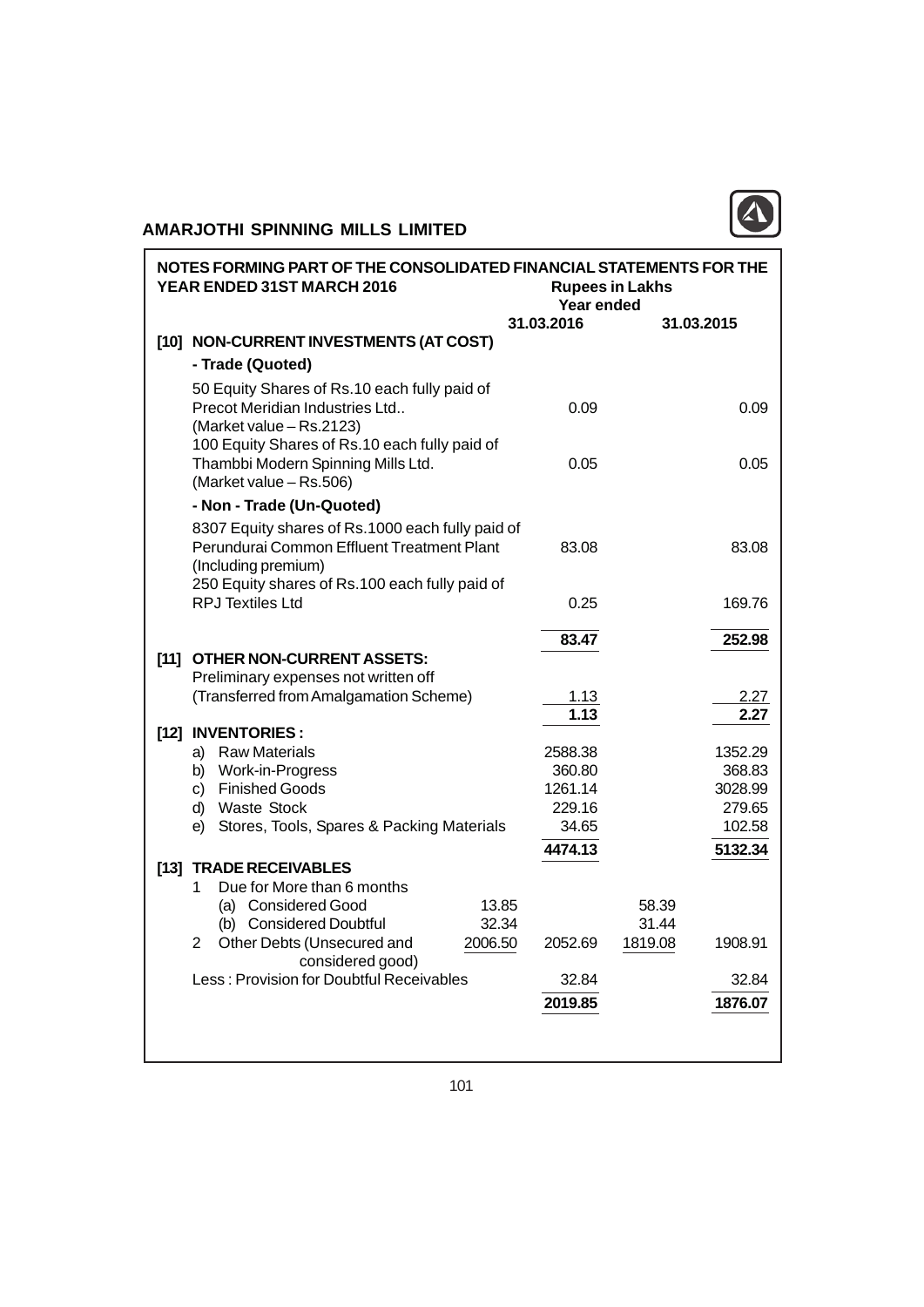

| NOTES FORMING PART OF THE CONSOLIDATED FINANCIAL STATEMENTS FOR THE<br>YEAR ENDED 31ST MARCH 2016<br><b>Rupees in Lakhs</b><br>Year ended |                                                                      |                   |         |            |  |
|-------------------------------------------------------------------------------------------------------------------------------------------|----------------------------------------------------------------------|-------------------|---------|------------|--|
|                                                                                                                                           |                                                                      | 31.03.2016        |         | 31.03.2015 |  |
|                                                                                                                                           | [14] CASH AND BANK BALANCES                                          |                   |         |            |  |
|                                                                                                                                           | Cash on Hand                                                         | 6.89              |         | 3.33       |  |
|                                                                                                                                           | <b>Balances with Scheduled Banks</b>                                 |                   |         |            |  |
|                                                                                                                                           | In Current Accounts                                                  | 8.47              |         | 7.41       |  |
|                                                                                                                                           | In Deposit Accounts (given as security for<br>bank guarantee - EPCG) | 74.84             |         | 70.36      |  |
|                                                                                                                                           | In Unpaid Dividend Warrant Account                                   | 38.07             |         | 36.64      |  |
|                                                                                                                                           |                                                                      | 128.27            |         | 117.74     |  |
|                                                                                                                                           | [15] SHORT-TERM LOANS & ADVANCES                                     |                   |         |            |  |
|                                                                                                                                           | (UNSECURED & CONSIDERED GOOD)                                        |                   |         |            |  |
|                                                                                                                                           | Advances recoverable in cash or in                                   |                   |         |            |  |
|                                                                                                                                           | kind or for value to be received                                     | 975.00            |         | 894.94     |  |
|                                                                                                                                           | <b>Balance with Excise Department</b>                                | 14.40             |         | 49.25      |  |
|                                                                                                                                           | Deposit with Government Departments                                  | 160.25            |         | 168.60     |  |
|                                                                                                                                           |                                                                      |                   |         |            |  |
|                                                                                                                                           |                                                                      | 1149.65           |         | 1112.79    |  |
|                                                                                                                                           | [16] REVENUE FROM OPERATIONS                                         |                   |         |            |  |
|                                                                                                                                           | Sale of Products<br>a)                                               | 19413.51          |         | 20147.89   |  |
|                                                                                                                                           | b) Sale of Services                                                  | 0.00              |         | 0.00       |  |
|                                                                                                                                           | c) Other Operating Revenues                                          | 0.00              |         | 0.00       |  |
|                                                                                                                                           | Less: Excise Duty                                                    | 0.00              |         | 0.00       |  |
|                                                                                                                                           |                                                                      | 19413.51          |         | 20147.89   |  |
|                                                                                                                                           | [17] OTHER INCOME                                                    |                   |         |            |  |
|                                                                                                                                           | Interest Income (TDS Rs.1.21 lac (Rs.2.25 lac)<br>a)                 | 24.81             |         | 34.47      |  |
|                                                                                                                                           | Dividend Income<br>b)                                                | 0.00              |         | 20.00      |  |
|                                                                                                                                           | Net gain / Loss on sale of Fixed assets<br>C)                        | 1.21              |         | 27.08      |  |
|                                                                                                                                           | Foreign Exchange Rate Gain<br>d)                                     | 41.60             |         | 6.28       |  |
|                                                                                                                                           | <b>Insurance Claims</b><br>e)                                        | 18.39             |         | 7.88       |  |
|                                                                                                                                           | Other Non-Operating Income<br>f)                                     | 95.44             |         | 68.86      |  |
|                                                                                                                                           |                                                                      | 181.45            |         | 164.57     |  |
|                                                                                                                                           | [18] COST OF MATERIALS CONSUMED :                                    |                   |         |            |  |
|                                                                                                                                           | <b>Opening Stock:</b>                                                |                   |         |            |  |
|                                                                                                                                           | <b>Raw Materials</b>                                                 | 1352.29           | 2170.50 |            |  |
|                                                                                                                                           | <b>Waste Stock</b>                                                   | 279.65<br>1631.94 | 817.62  | 2988.12    |  |
|                                                                                                                                           | <b>ADD: Purchases</b>                                                | 9923.19           |         | 10111.49   |  |
|                                                                                                                                           |                                                                      | 11555.13          |         | 13099.61   |  |
|                                                                                                                                           | <b>LESS: Closing Stock:</b>                                          |                   |         |            |  |
|                                                                                                                                           | <b>Raw Materials</b>                                                 | 2588.38           | 1352.29 |            |  |
|                                                                                                                                           | <b>Waste Stock</b>                                                   | 229.16<br>2817.54 | 279.65  | 1631.94    |  |
|                                                                                                                                           |                                                                      | 8737.59           |         | 11467.67   |  |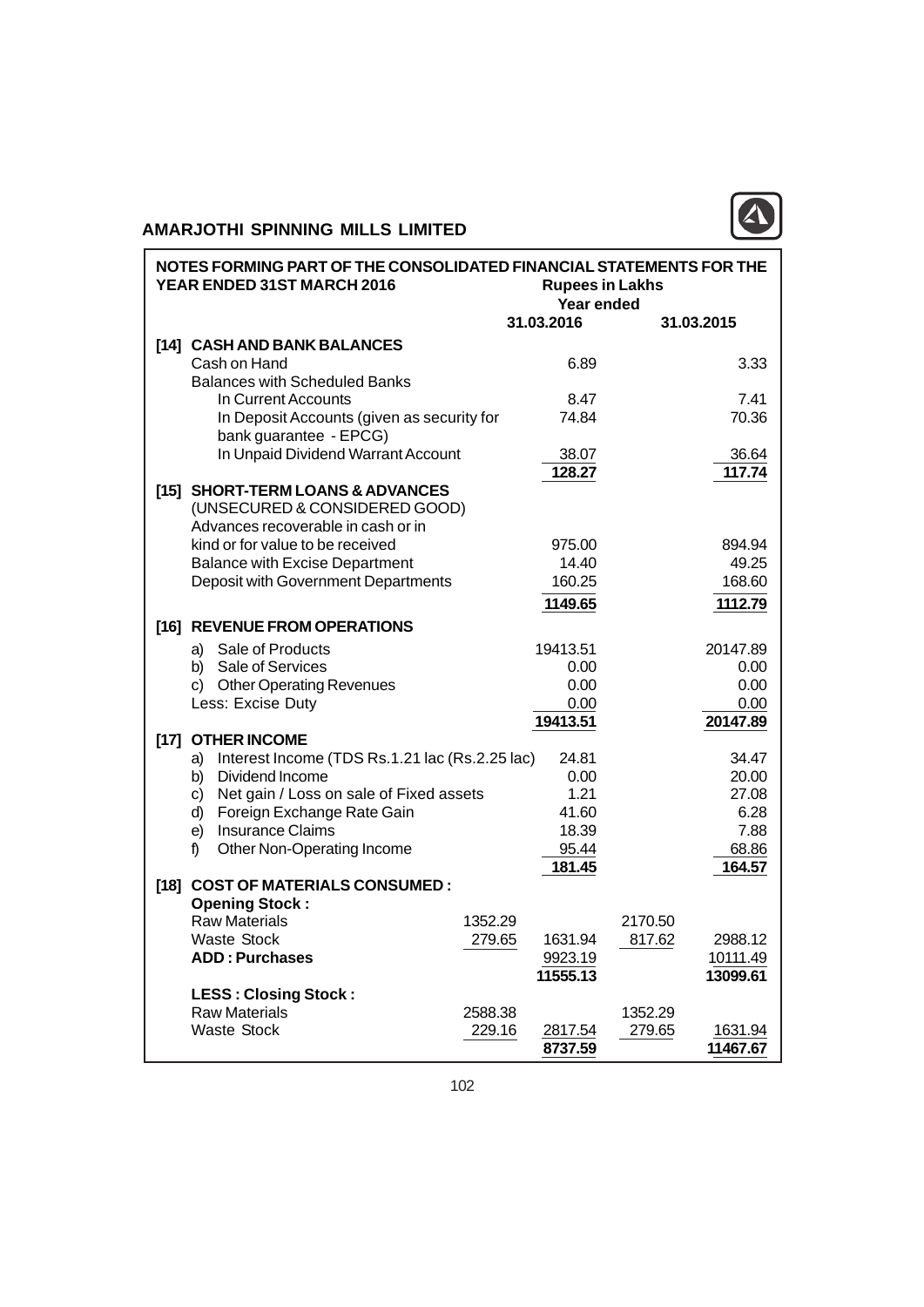

| NOTES FORMING PART OF THE CONSOLIDATED FINANCIAL STATEMENTS FOR THE<br>YEAR ENDED 31ST MARCH 2016<br><b>Rupees in Lakhs</b><br>Year ended |      |                                                                                                        |         |            |         |            |
|-------------------------------------------------------------------------------------------------------------------------------------------|------|--------------------------------------------------------------------------------------------------------|---------|------------|---------|------------|
|                                                                                                                                           |      |                                                                                                        |         | 31.03.2016 |         | 31.03.2015 |
|                                                                                                                                           |      | [19] CHANGES IN INVENTORIES OF FINISHED<br><b>GOODS WORK-IN-PROGRESS AND</b><br><b>STOCK-IN-TRADE:</b> |         |            |         |            |
|                                                                                                                                           |      | Inventories at the Beginning of the year                                                               |         |            |         |            |
|                                                                                                                                           |      | <b>Finished Goods</b>                                                                                  | 3028.99 |            | 1590.01 |            |
|                                                                                                                                           |      | Work-in-Progress                                                                                       | 368.83  | 3397.82    | 473.92  | 2063.93    |
|                                                                                                                                           |      | Inventories at the end of the year                                                                     |         |            |         |            |
|                                                                                                                                           |      | <b>Finished Goods</b>                                                                                  | 1261.14 |            | 3028.99 |            |
|                                                                                                                                           |      | Work-in-Progress                                                                                       | 360.80  | 1621.94    | 368.83  | 3397.82    |
|                                                                                                                                           |      | Net (increase) / decrease                                                                              |         | 1775.88    |         | $-1333.89$ |
| <b>[20]</b>                                                                                                                               |      | <b>EMPLOYEE BENEFITS EXPENSES</b>                                                                      |         |            |         |            |
|                                                                                                                                           | i)   | Salaries & Wages                                                                                       |         | 725.26     |         | 790.84     |
|                                                                                                                                           | ii)  | Contribution to Provident & Other Funds                                                                |         | 42.45      |         | 44.57      |
|                                                                                                                                           | iii) | Expense on ESOP & ESPP                                                                                 |         | 0.00       |         | 0.00       |
|                                                                                                                                           | iv)  | <b>Staff Welfare Expenses</b>                                                                          |         | 173.62     |         | 197.70     |
|                                                                                                                                           |      |                                                                                                        |         | 941.33     |         | 1033.11    |
|                                                                                                                                           |      | [21] FINANCE COSTS                                                                                     |         |            |         |            |
|                                                                                                                                           | a)   | <b>Interest on Term Loans</b>                                                                          |         | 296.95     |         | 354.13     |
|                                                                                                                                           | b)   | Interest on Other Loans                                                                                |         | 1021.52    |         | 1187.82    |
|                                                                                                                                           |      | <b>OTHER EXPENSES</b>                                                                                  |         | 1318.47    |         | 1541.95    |
| $[22]$                                                                                                                                    |      |                                                                                                        |         |            |         |            |
|                                                                                                                                           | a)   | Consumption of Stores & Spare Parts                                                                    |         | 959.66     |         | 1011.57    |
|                                                                                                                                           | b)   | Power & Fuel                                                                                           |         | 995.69     |         | 1217.32    |
|                                                                                                                                           | C)   | Rent                                                                                                   |         | 39.81      |         | 34.80      |
|                                                                                                                                           | d)   | Repairs to Building                                                                                    |         | 103.72     |         | 101.63     |
|                                                                                                                                           | e)   | Repairs to Machinery                                                                                   |         | 912.10     |         | 743.52     |
|                                                                                                                                           | f)   | Insurance                                                                                              |         | 71.59      |         | 84.62      |
|                                                                                                                                           | g)   | <b>Rates and Taxes</b>                                                                                 |         | 30.11      |         | 27.88      |
|                                                                                                                                           | h)   | <b>Dyeing and Processing Expenses</b>                                                                  |         | 778.44     |         | 678.37     |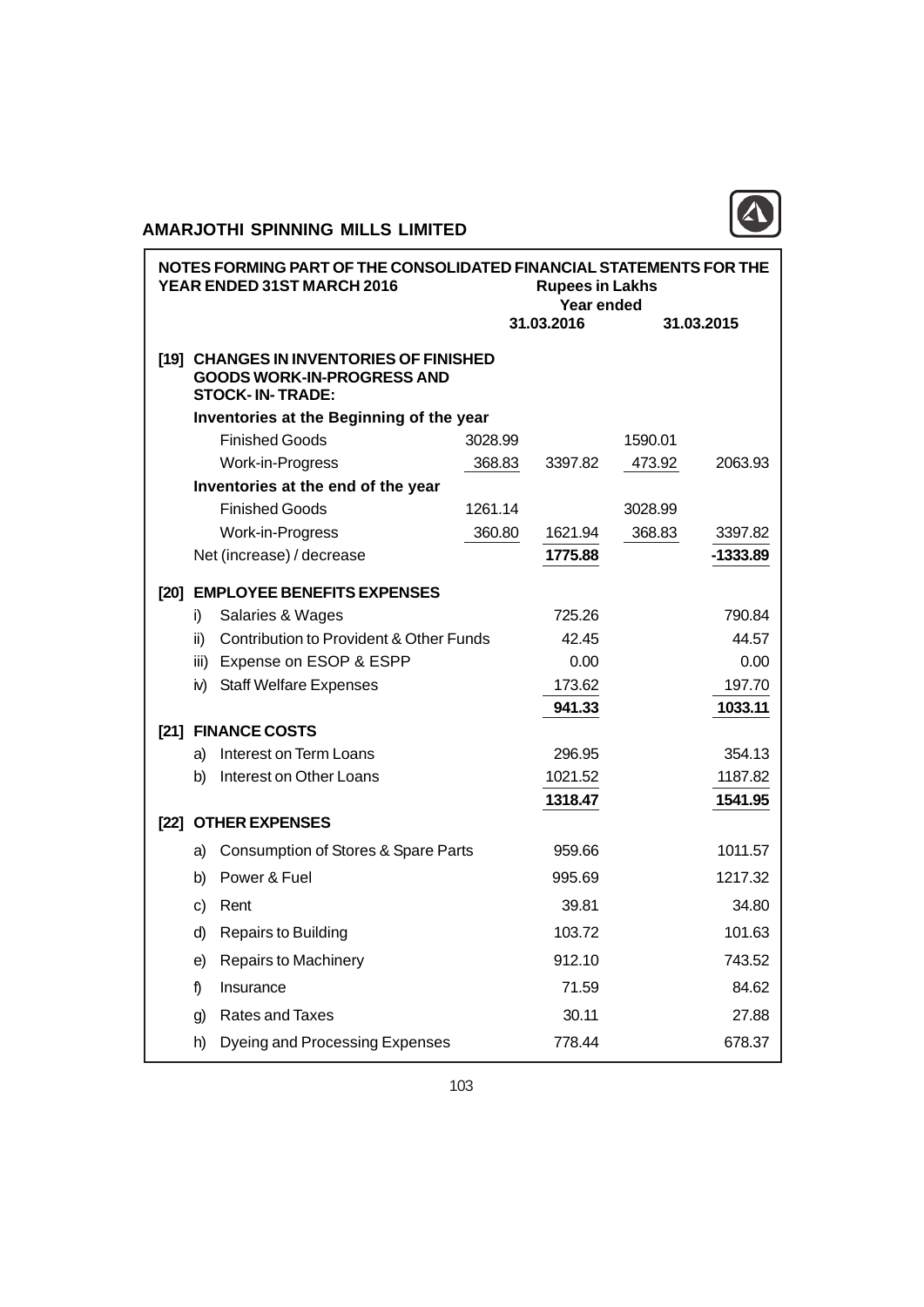

|    | NOTES FORMING PART OF THE CONSOLIDATED FINANCIAL STATEMENTS FOR THE<br>YEAR ENDED 31ST MARCH 2016 | <b>Rupees in Lakhs</b><br>Year ended |            |
|----|---------------------------------------------------------------------------------------------------|--------------------------------------|------------|
| i) | Miscellaneous Expenses:                                                                           | 31.03.2016                           | 31.03.2015 |
|    | Advertisement                                                                                     | 41.30                                | 32.15      |
|    | <b>Bank Charges</b>                                                                               | 25.72                                | 32.62      |
|    | <b>Computer Maintenance Expenses</b>                                                              | 10.26                                | 8.74       |
|    | Freight & Other Expenses                                                                          | 60.91                                | 52.81      |
|    | <b>General Expenses</b>                                                                           | 95.82                                | 60.42      |
|    | <b>Managerial Remuneration</b>                                                                    | 102.03                               | 189.61     |
|    | Preliminary expenses w/o                                                                          | 1.13                                 | 1.13       |
|    | Printing, Stationery & Postage                                                                    | 37.74                                | 29.92      |
|    | <b>Professional Charges</b>                                                                       | 10.27                                | 9.03       |
|    | <b>Remuneration to Auditors</b>                                                                   | 1.98                                 | 3.07       |
|    | <b>RF Tower Maintenance Expenses</b>                                                              | 6.28                                 | 6.03       |
|    | <b>Sales Commissions</b>                                                                          | 40.88                                | 35.63      |
|    | Service Tax Paid                                                                                  | 0.91                                 | 2.57       |
|    | <b>Share Transfer Expenses</b>                                                                    | 2.41                                 | 2.24       |
|    | <b>Sitting Fees</b>                                                                               | 0.24                                 | 0.68       |
|    | <b>Telephones</b>                                                                                 | 15.63                                | 16.15      |
|    | Travelling & Conveyance                                                                           | 28.52                                | 17.16      |
|    | Vehicle Maintenance - car                                                                         | 17.56                                | 14.88      |
|    | Vehicle Maintenance - Lorry & Van & others                                                        | 52.71                                | 67.39      |
|    | Total                                                                                             | 4443.42                              | 4481.94    |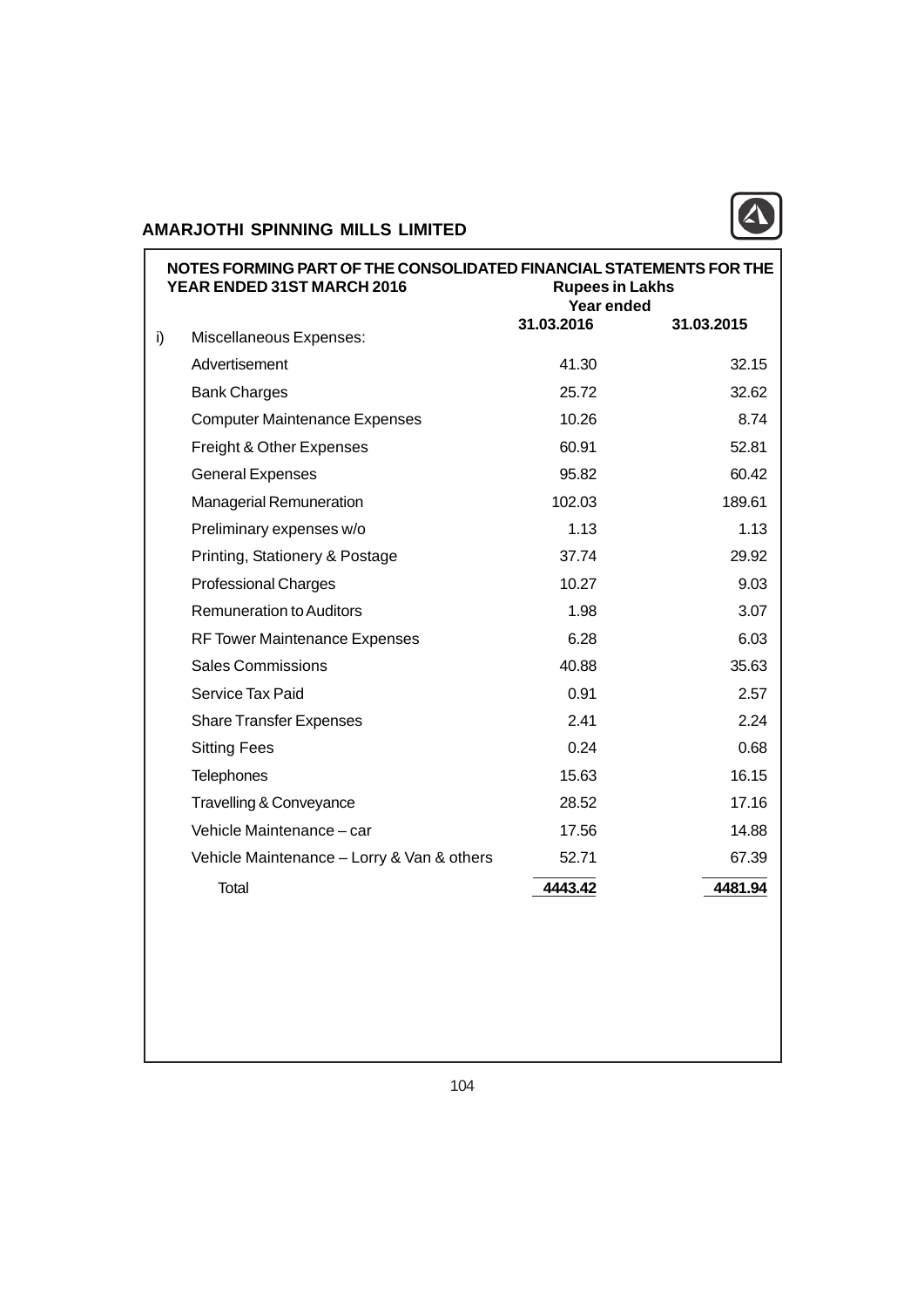

#### **23. NOTES ON CONSOLIDATED FINANCIAL STATEMENTS FOR THE YEAR ENDED 31ST MARCH 2016:**

#### **SIGNIFICANTACCOUNTINGPOLICIES TO THE CONSOLIDATED FINANCIAL STATEMENTS:**

## **23.1. PRINCIPLES OF CONSOLIDATION:**

The consolidated financial statements relate to Amarjothi Spinning Mills Ltd (the "company") and its associate companies. The consolidated financial statements have been prepared on the following basis:

- a) The financial statements of the company and its associate companies are combined on a line by line basis by adding together the book values of like items of assets, liabilities, income and expenses, after fully eliminating intra group balances and intra group transactions resulting in unrealised profit or losses in accordance with Accounting Standard (AS)21 "Consolidated Financial Statements" issued by the Institute of Chartered Accountants of India.
- b) The difference between cost of investment in the associates, over the net assets at the time of acquisition of shares in the associates is recognised in the financial statements a Goodwill or Capital reserve as the case may be.
- c) As far as possible, the consolidated financial statements are prepared using accounting policies for like transactions and other events in similar circumstances and are presented in the same manner as the company's separate financial statements.

#### **23.2. METHODOFACCOUNTING:**

The financial statements have been prepared in accordance with historical cost convention and accrual system of accounting has been followed.

### **23.3. FIXEDASSETS:**

Fixed assets are stated at cost less accumulated depreciation. Depreciation is provided on Straight Line Method on the basis of useful lives and in the manner specified in Schedule II to the Companies Act, 2013.

### **23.4. INVENTORIES:**

Finished Goods are stated at lower of cost or net realisable value as specified in Accounting Standard AS2 prescribed by the Institute of Chartered Accountants of India. Other inventories are stated at cost and waste at net realisable value.

### **23.5. SALES:**

Sales are recognized when goods are supplied and are net of Sales Tax and other levies.

## **23.6. FOREIGN CURRENCYTRANSACTIONS:**

Foreign currency transactions are recorded in the books by applying the exchange rates as on the date of transaction. Foreign currency assets are converted at the exchange rate prevailing on the last working day of the accounting year and the exchange is adjusted to the Profit & Loss Account.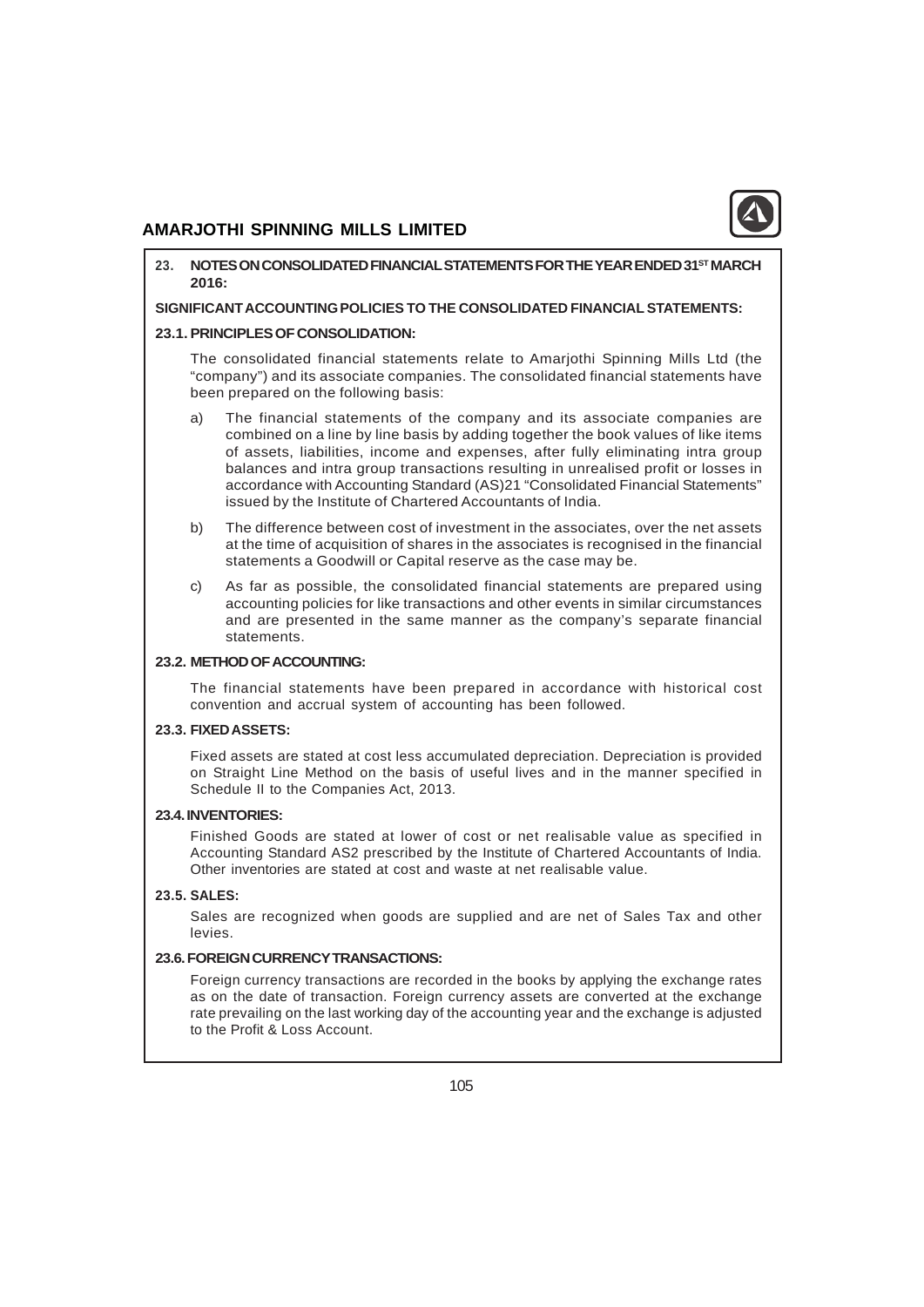

### **23.7. INVESTMENTS:**

Investments are stated at cost and are long term in nature and hence no provision has been made for the diminution in the value, if any, during the year. Income from investments is accounted on receipt basis.

#### **23.8. TAXATION:**

Income tax for the current year has been calculated based on the current year's working. Provision has been made in the accounts for Income tax and Deferred Tax for the current year.

23.9. The names of associates / firms considered in the consolidated financial statements are:

| SI.No. | Name of the Associate                                    | Country of Incorporation | % of ownership | Reporting date |
|--------|----------------------------------------------------------|--------------------------|----------------|----------------|
|        | Amarjothi Power Generation &<br>Distribution Company Itd | India                    | 26.32%         | 31.03.2016     |
| ∩      | Amarjothi Wind Farm - Firm                               | India                    | 29.84%         | 31.03.2016     |

## **24. OTHER NOTES FORMING PART OF THE CONSOLIDATED FINANCIAL STATEMENTS:**

### **24.1. SECURED LOANS FROM BANKS:**

| SI.No. | Name of the Bank                        | Limit<br>Rs. In lakhs.                                                                                                | Nature of Facility                                                                                                  | Security Offered                                                                     |
|--------|-----------------------------------------|-----------------------------------------------------------------------------------------------------------------------|---------------------------------------------------------------------------------------------------------------------|--------------------------------------------------------------------------------------|
|        | Bank of Baroda &<br>Karur Vysya Bank    | 1550.00                                                                                                               | <b>Working Capital Facility</b><br>First Charge on Current<br>Assets and second<br>charge on the other fixed assets |                                                                                      |
|        | Joint Managing Director of the Company. |                                                                                                                       |                                                                                                                     | All the above loans are personally guaranteed by the Chairman, Managing Director and |
|        |                                         |                                                                                                                       | As at                                                                                                               | As at                                                                                |
|        |                                         |                                                                                                                       | 31.03.2016                                                                                                          | 31.03.2015                                                                           |
|        | 24.2. CONTINGENT LIABILITIES:           |                                                                                                                       |                                                                                                                     |                                                                                      |
|        | <b>Bills discounted</b><br>a)           |                                                                                                                       | Nil                                                                                                                 | Nil                                                                                  |
|        | b)                                      | Estimated amount of contracts remaining<br>to be executedon capital account and<br>not provided for (net of Advances) | Nil                                                                                                                 | Nil                                                                                  |

24.3. Income Tax assessments have been completed up to the Assessment Year 2013–2014.

24.4. The Company has opted the exemption route vide Central Excise Notification No.30/2004 and 31/2004 dated 09.07.2004.

24.5. As at the end of the year, the Company does not have small-scale industries as defined by Section 3-J of the Industries (Development and Regulation) Act, 1951 and to whom more than Rs. 1.00 lakh is due and also for more than 30 days. Hence, the provision of interest does not arise. There were no overdue payments to Micro, Small and Medium scale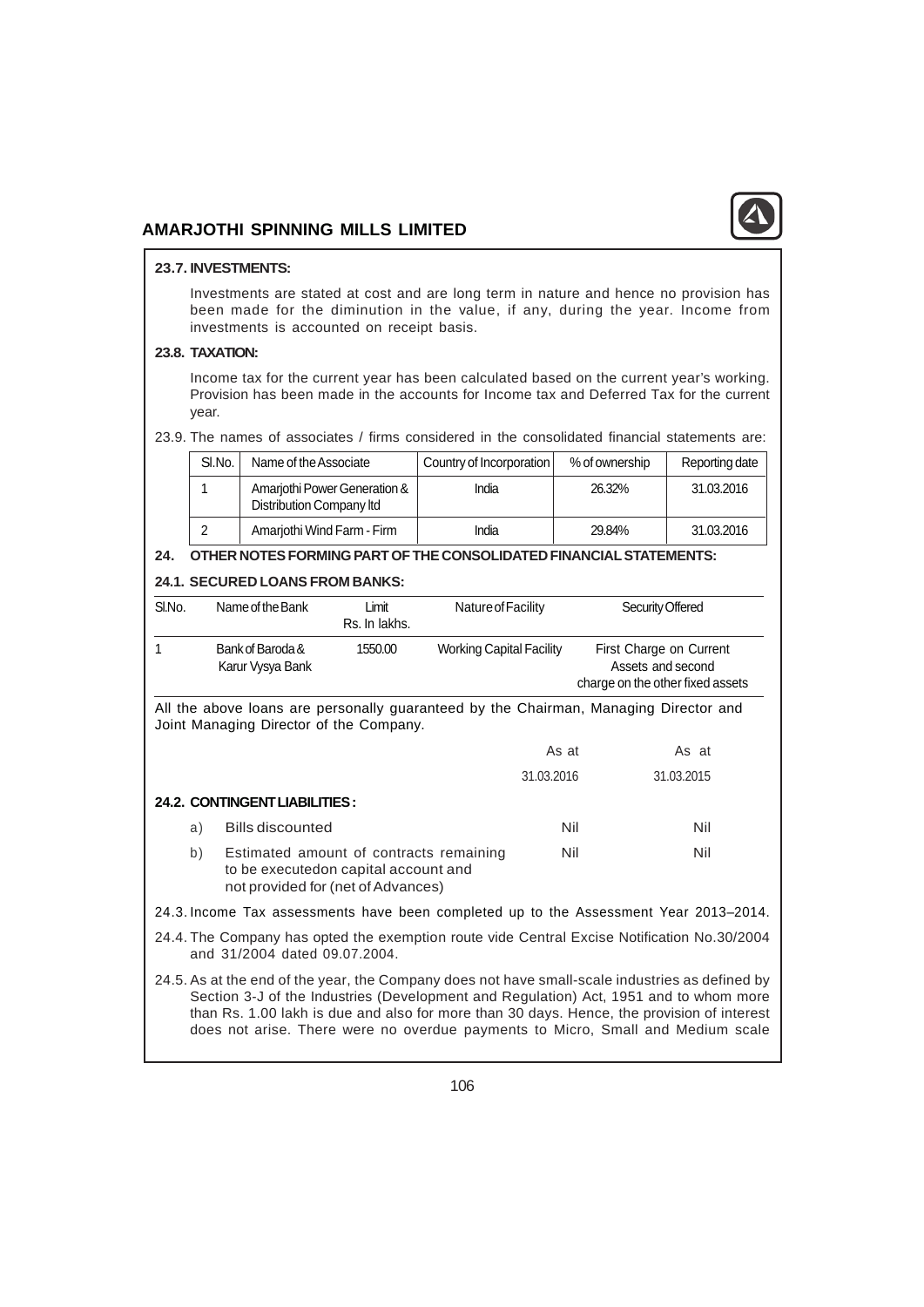

enterprises during the year and there is no amount overdue as on the date of the Balance Sheet to such enterprises.

- 24.6. Sundry debtors which are overdue for a period of 6 months and more include a sum Rs.32.34 lakhs (Rs.31.44 lakhs) for which the Company has taken legal action and is hopeful of recovery. Provision has been made for Rs.32.84 Lakhs for Doubtful Debtors.
- 24.7. Depreciation has been calculated according to Schedule II of the Companies Act, 2013 as amended on straight-line method.
- 24.8. The Company has received a demand towards additional Electricity tax amounting to Rs.15.79 lakhs from TNEB against which the Company has gone on appeal to the Honourable High Court of Madras. The Company has not paid this amount due to dispute. No provision has been made in the accounts, pending disposal of appeal by the Honourable High Court of Madras.

|          |                                                                                                                                                                                                    |                          |                       | <b>Rupees in Lakhs</b><br>As on |
|----------|----------------------------------------------------------------------------------------------------------------------------------------------------------------------------------------------------|--------------------------|-----------------------|---------------------------------|
|          |                                                                                                                                                                                                    |                          | 31.03.2016            | 31.03.2015                      |
| 24.9. a) | Counter Guarantee given by the Chairman,<br>Managing Director and Joint Managing Director<br>for Working Capital Loans including Non-fund<br>based Limits taken by the Company from<br>its Bankers |                          | 1550.00               | 2059.00                         |
| b)       | Counter Guarantee given by the Chairman,<br>Managing Director and Joint Managing Director for<br>Term Loans taken by the Company from its Bankers                                                  |                          | Nil                   | 5103.00                         |
|          |                                                                                                                                                                                                    |                          | As at<br>31.03.2016   | As at<br>31.03.2015             |
|          | <b>24.10. QUANTITATIVE PARTICULARS:</b>                                                                                                                                                            |                          |                       |                                 |
| i)       | Licensed Capacity*                                                                                                                                                                                 | <b>Spindles</b><br>Rotor | 75000<br>2080         | 75000<br>2080                   |
| ii)      | Installed Capacity*                                                                                                                                                                                | <b>Spindles</b>          | 37392                 | 37392                           |
| iii)     | <b>Actual Production - Yarn</b>                                                                                                                                                                    | Kgs.                     | 5956397               | 7411080                         |
| iv)      | Turnover - Yarn                                                                                                                                                                                    | Kgs.<br>Rs.              | 6770911<br>1913881324 | 6650324<br>1981784872           |
|          | Turnover - Waste                                                                                                                                                                                   | Kgs.<br>Rs.              | 1768604<br>27469478   | 1913507<br>33003923             |
| V)       | <b>Opening Yarn Stock</b>                                                                                                                                                                          | Kgs.<br>Rs.              | 1627524<br>302898590  | 856780<br>159001360             |
| vi)      | <b>Closing Yarn Stock</b>                                                                                                                                                                          | Kgs.<br>Rs.              | 813010<br>126114060   | 1627524<br>302898590            |
|          | * As certified by Management not verified by Auditor                                                                                                                                               |                          |                       |                                 |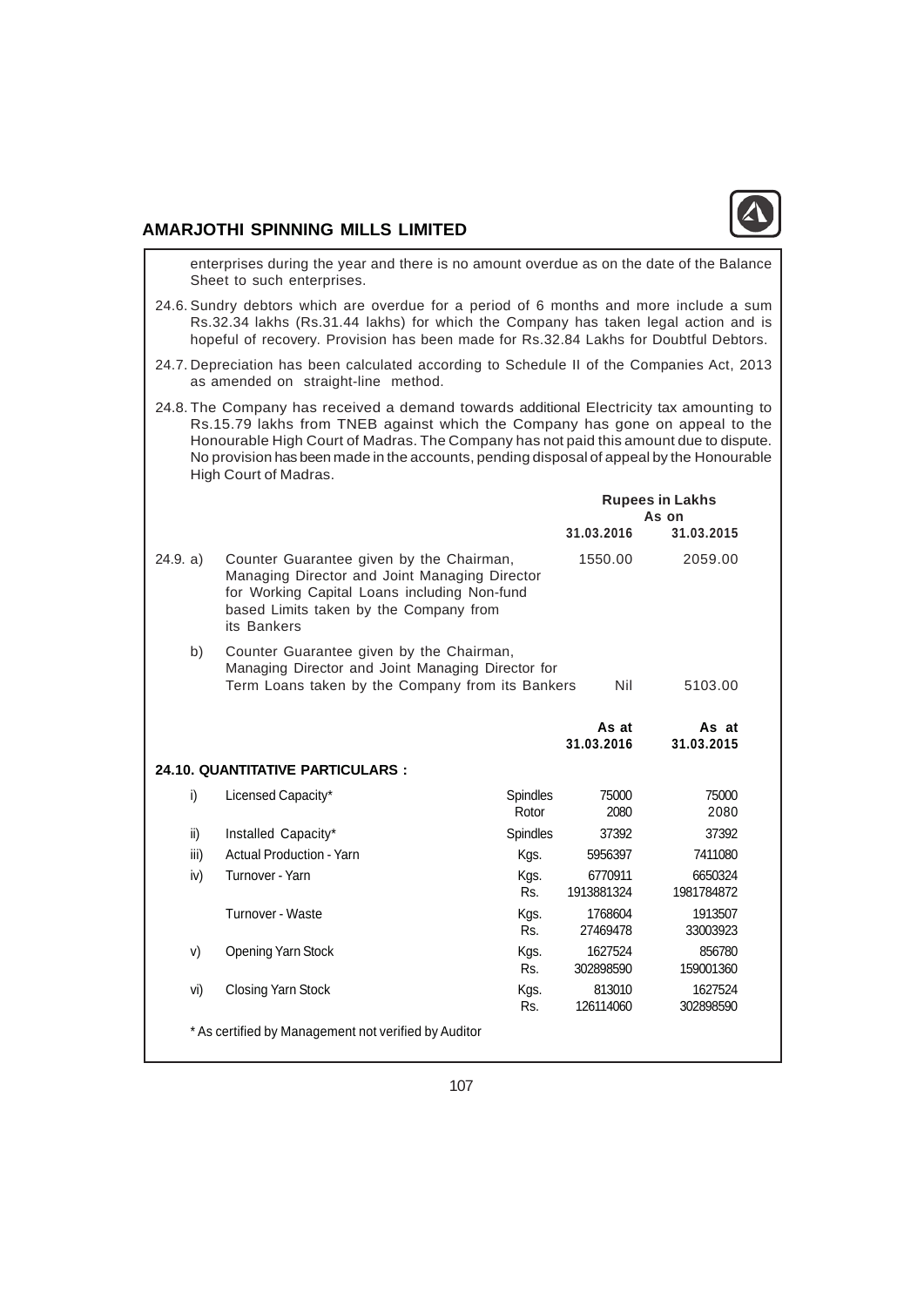

| vii)   | <b>Consumption of Raw Materials</b>                                                                                           | Kgs.<br>Rs.     | 8092214<br>873758957                | 8518094<br>1146740361   |
|--------|-------------------------------------------------------------------------------------------------------------------------------|-----------------|-------------------------------------|-------------------------|
| viii)  | Consumption of Stores & Spares                                                                                                |                 |                                     |                         |
|        | Indigenous (62.65%/83.64%)                                                                                                    | Rs.             | 60124232                            | 84403186                |
|        | Imported (37.35%/16.36%)                                                                                                      | Rs.             | 35841462                            | 16508021                |
|        | <b>24.11. EARNINGS IN FOREIGN CURRENCY:</b>                                                                                   |                 |                                     |                         |
|        | FOB Value of Exports                                                                                                          | Rs.             | 153682040                           | 109803134               |
|        | 24.12. EXPENDITURE IN FOREIGN CURRENCY:                                                                                       |                 |                                     |                         |
| a)     | Traveling                                                                                                                     | Rs.             | 1299862                             | 577820                  |
| b)     | CIF Value of Imports                                                                                                          | Rs.             | 35841462                            | 17895374                |
| C)     | Certification charges                                                                                                         | Rs.             | 566337                              | 548917                  |
|        | <b>24.13. REMUNERATION TO DIRECTORS:</b>                                                                                      |                 |                                     |                         |
| a)     | Managing Director (Salary)                                                                                                    | Rs.             | 720000                              | 720000                  |
| b)     | Joint Managing Director (Salary)                                                                                              | Rs.             | 720000                              | 720000                  |
| C)     | Managing Director (Commission)                                                                                                | Rs.             | 3917936                             | 7898691                 |
| d)     | Joint Managing Director (Commission)                                                                                          | Rs.             | 3917936                             | 7898691                 |
| e)     | Chairman (Commission)                                                                                                         |                 | 927587                              | 1723738                 |
|        | Total                                                                                                                         |                 | 10203459                            | 18961120                |
|        | Computation of Remuneration to Directors:<br>Net Profit before tax as per Profit & Loss account                               |                 | 92879434                            | 175081473               |
|        | Add: Remuneration debited to Profit & Loss account                                                                            |                 | 10203459                            | 18961120                |
|        | Less / (Add): Profit / (Loss) on sale of Assets                                                                               |                 | 120706                              | 2707647                 |
|        | Net Profit available                                                                                                          |                 | 102962187                           | 191334947               |
|        | Managerial Remuneration eligible                                                                                              |                 | 10203459                            | 18961120                |
|        | 24.14. PAYMENT TO AUDITOR:                                                                                                    |                 |                                     |                         |
|        | Audit Fees (inclusive of Service Tax)                                                                                         | Rs.             | 168540                              | 260223                  |
|        | Reimbursement of Expenses                                                                                                     | Rs.             | 15000                               | 15000                   |
|        | <b>Other Services</b>                                                                                                         | Rs.             | 14534                               | 32023                   |
| Total  |                                                                                                                               |                 | 198074                              | 307246                  |
| 24.15. | Previous year figures have been regrouped and reclassified wherever necessary to conform to current year's<br>classification. |                 |                                     |                         |
|        | As per my report of even date                                                                                                 |                 | On behalf of the Board of Directors |                         |
|        | V.NARAYANASWAMI, M.A., F.C.A.                                                                                                 | <b>N. RAJAN</b> | <b>R. PREMCHANDER</b>               |                         |
|        | <b>Chartered Accountant</b><br>Membership No.023661                                                                           | Chairman        | <b>Managing Director</b>            |                         |
| Place  | : Tirupur                                                                                                                     |                 | <b>R.JAICHANDER</b>                 |                         |
| Date   | : 27/05/2016                                                                                                                  |                 |                                     | Joint Managing Director |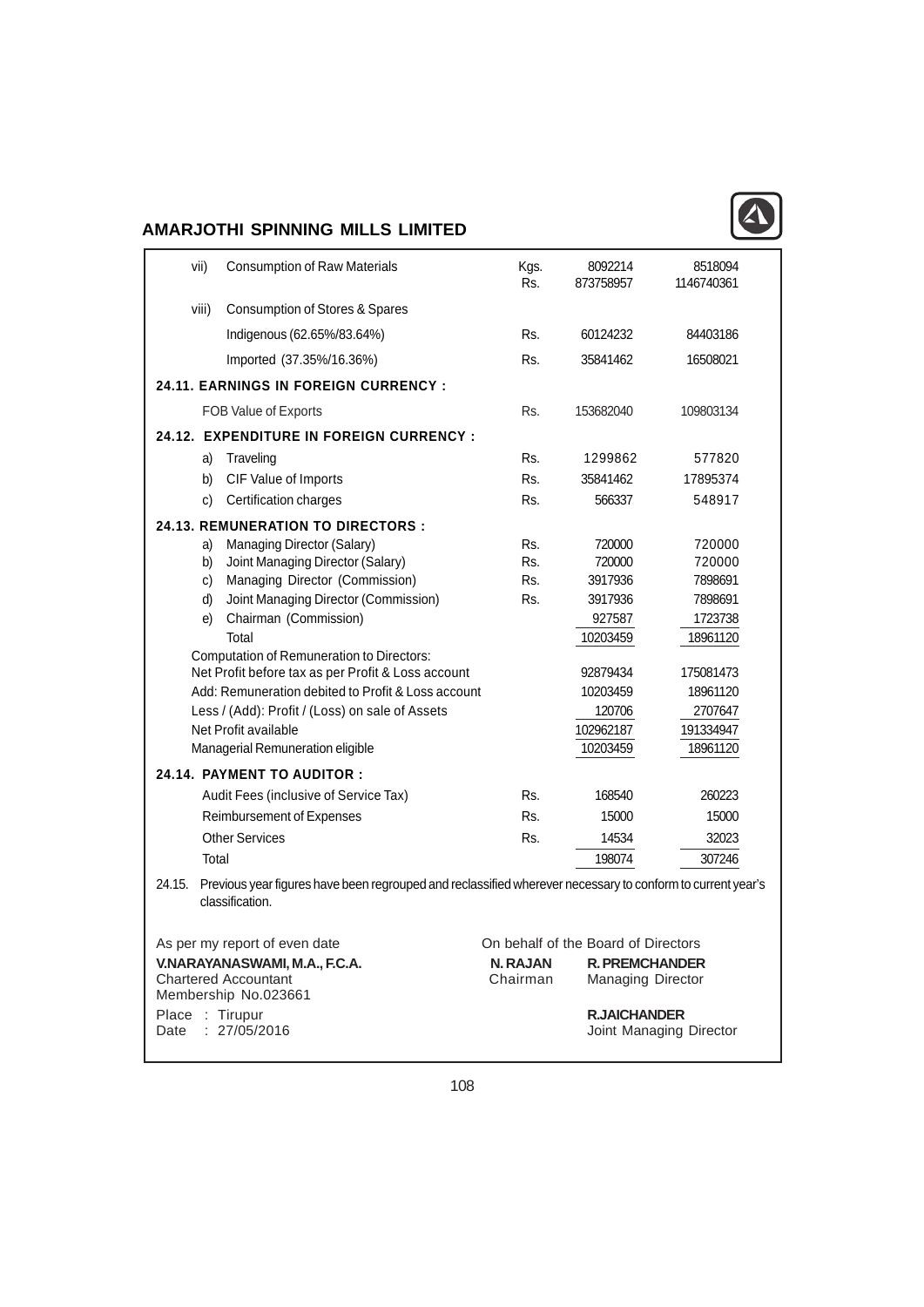

#### **NOTES FORMING PART OF ACCOUNTS – DISCLOSURES**

#### **I. Segment-wise Reporting:**

The Company is engaged mainly in the manufacture of yarn. The Company owns Eleven wind mills mainly for captive consumption purpose only. During the year total value of power generated through these wind mills and the total value of power generated by wind mills owned by associates are fully utilised for captive consumption of the company and is adjusted with the power cost of the Company. The processing division is operating mainly for captive utilization and hence segment- wise reporting as defined in Accounting Standard 17 is not required.

### **II. Deferred Tax Assets / Liability:**

Deferred tax provision for the current year has been credited to the profit and loss account for the year. The Balance of deferred Tax liability is being disclosed as a liability.

Deferred Taxation Liability on account of Timing Difference : (Rs.)

| As on 01.04.2015                      | 158700000.00 |
|---------------------------------------|--------------|
| Less: Transfer to Profit & Loss a/c   | 11220000.00  |
| Balance of Liability as on 31.03.2016 | 147480000.00 |

#### **III. Employee Benefits: AS-15:**

a) Provident Fund Contribution:

During the year the Company has contributed Rs.2894844/- to Government Provident fund. The Company does not have a separate exempted provident fund.

b) Gratuity:

As per the records of the Company none of the employees come under the purview of Payment of Gratuity Act.

c) With regard to other terminal benefits payable to employees the Company makes a payment of such benefits every year and hence no provision is required.

#### **IV. Related Party Disclosure as per AS 18 :**

- 1. Related Parties: Associates: i) N.Rajan & Sons
- 2. Key Management Personnel :
	- i) Sri. R. Premchander, Managing Director
	- ii) Sri. R. Jaichander, Joint Managing Director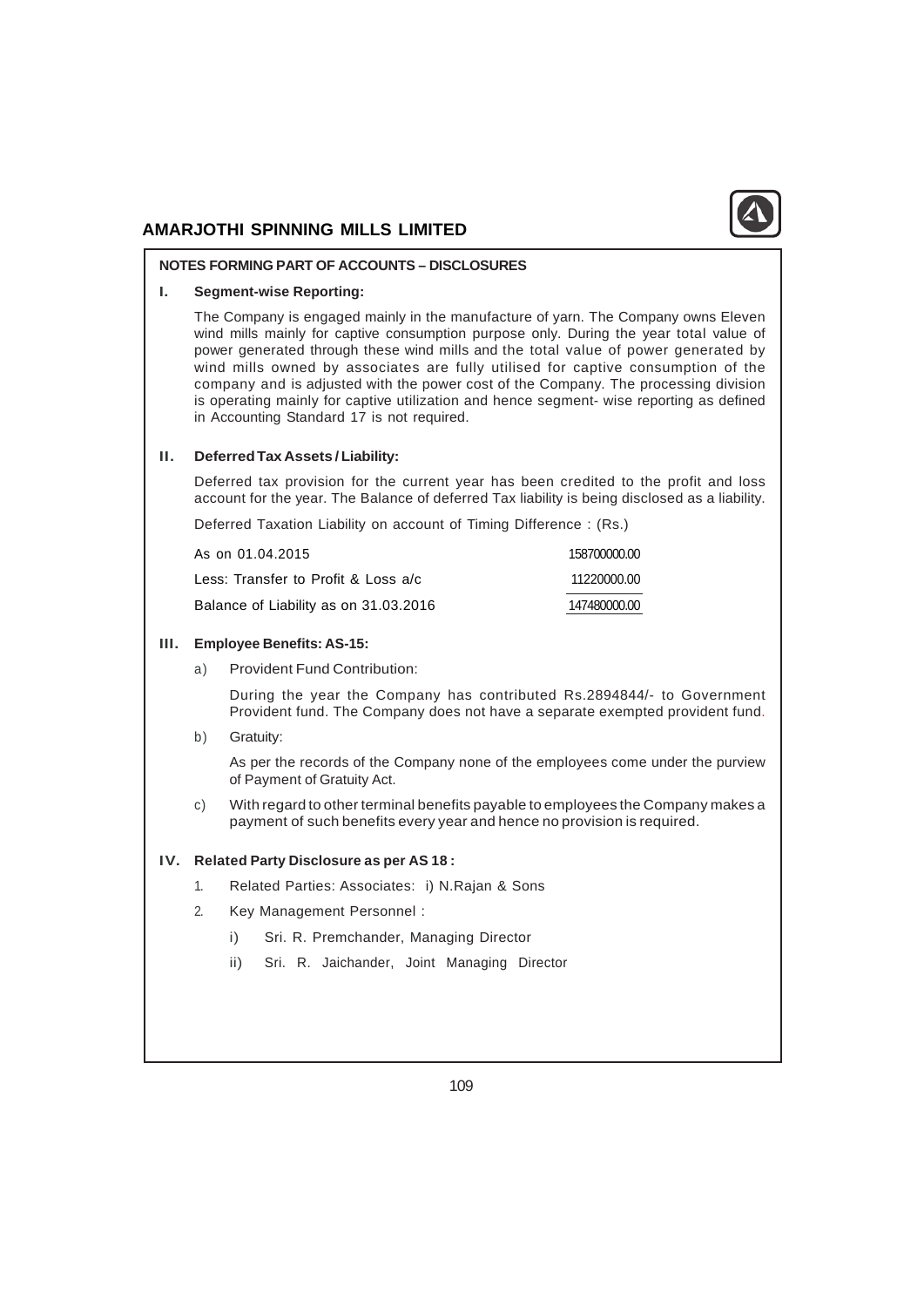

## **Transactions:**

| <b>Particulars</b>              | <b>Related Parties/</b><br><b>Associates</b> | <b>Key Management</b><br>Personnel &<br><b>Relatives</b> | <b>Directors</b> |
|---------------------------------|----------------------------------------------|----------------------------------------------------------|------------------|
| Remuneration                    |                                              | Rs.1,02,03,459                                           |                  |
| Sitting fees                    | -                                            |                                                          | Rs.24,000        |
| Payment of Interest             | Rs.10,20,92,329                              |                                                          |                  |
| Credit Balance as at 31.03.2016 | Rs.60,29,08,087                              | ۰                                                        |                  |

## **V. Earning Per share as per AS 20**

|    | <b>Particulars</b>            | 31.03.2016  | 31.03.2015   |
|----|-------------------------------|-------------|--------------|
| a) | Net Profit after tax (Rs.)    | 9,63,81,733 | 13,21,88,549 |
| b) | Number of Equity shares       | 67,50,000   | 67,50,000    |
| C) | Earning Per Share (Rs.) (a/b) | 14.28       | 19.58        |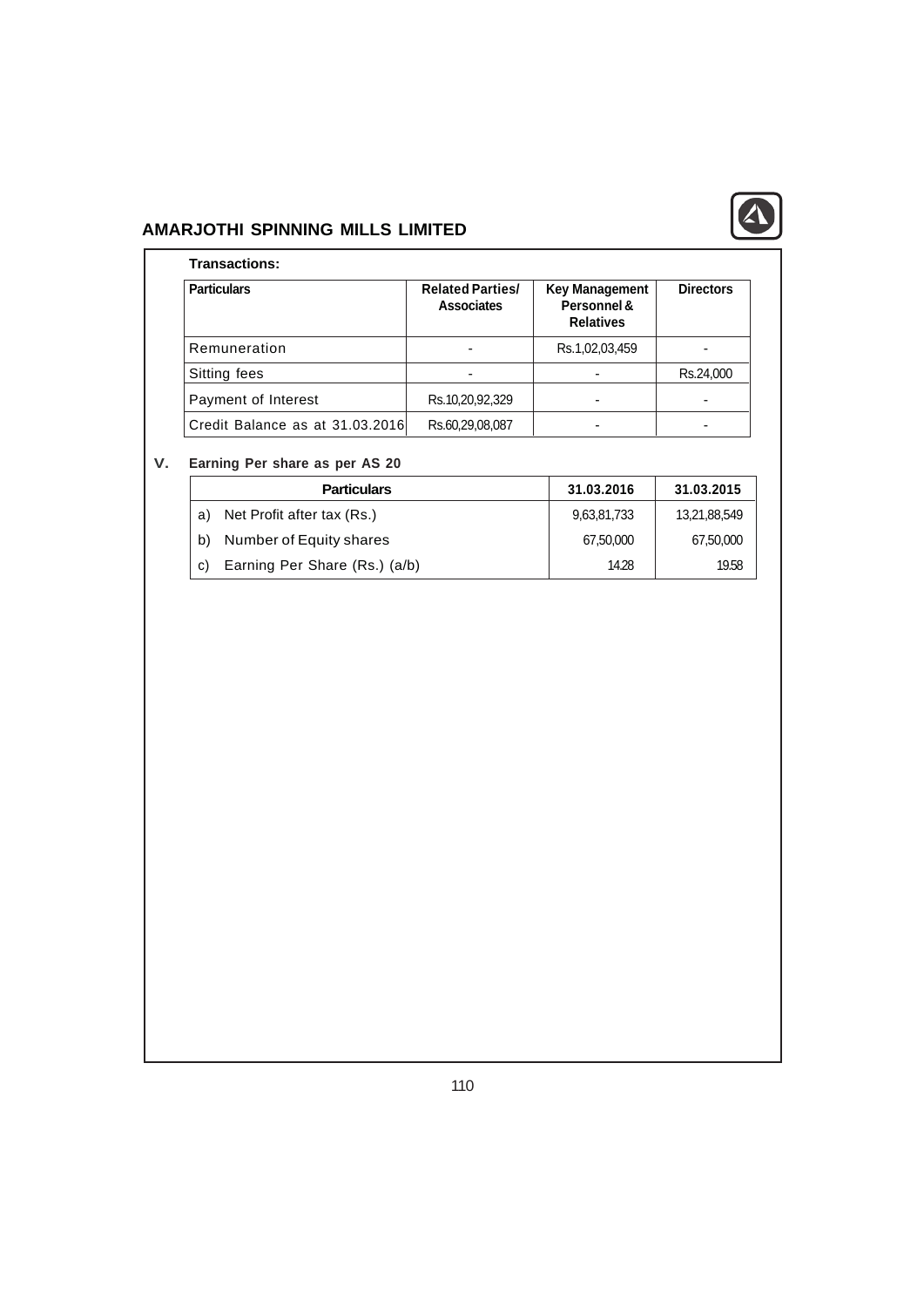

| CONSOLIDATED CASH FLOW STATEMENT FOR THE YEAR ENDED 31ST MARCH 2016<br>Rupees in Lakhs |            |            |           |           |  |
|----------------------------------------------------------------------------------------|------------|------------|-----------|-----------|--|
| Year Ended<br>Year Ended<br>31.03.2016<br>31.03.2015                                   |            |            |           |           |  |
| A. CASH FLOW FROM OPERATING ACTIVITIES:                                                |            |            |           |           |  |
| <b>NET Profit before Taxation</b>                                                      |            | 1059.96    |           | 1750.82   |  |
| Adjustments for:                                                                       |            |            |           |           |  |
| Depreciation and amortisation                                                          | 1318.31    |            | 1370.86   |           |  |
| Loss /(Profit) on Sale of Assets                                                       | $-1.21$    |            | -27.08    |           |  |
| Interest Income                                                                        | $-24.81$   |            | $-34.47$  |           |  |
| Finance costs                                                                          | 1318.47    |            | 1541.95   |           |  |
|                                                                                        |            | 2610.76    |           | 2851.26   |  |
| <b>Operating Profit before Working Capital Changes</b>                                 |            | 3670.72    |           | 4602.08   |  |
| Adjustments for:                                                                       |            |            |           |           |  |
| Trade & other Receivables                                                              | $-180.64$  |            | 873.54    |           |  |
| Inventories                                                                            | 658.21     |            | 121.40    |           |  |
| Trade Payable & Other Liabilities                                                      | $-1650.01$ | $-1172.44$ | $-860.51$ | 134.43    |  |
| <b>Cash Generated from Operations</b>                                                  |            | 2498.28    |           | 4736.51   |  |
| Direct Taxes provisions / paid                                                         |            | $-302.36$  |           | -767.41   |  |
| Net Cash from Operating activities                                                     | A          | 2195.92    |           | 3969.10   |  |
| <b>B. CASH FLOW FROM INVESTMENT ACTIVITIES:</b>                                        |            |            |           |           |  |
| <b>Purchase of Fixed Assets</b>                                                        |            | $-97.53$   |           | $-890.08$ |  |
| Sale of Fixed Assets                                                                   |            | 102.27     |           | 478.12    |  |
| Payment for Capital Projects in Progress                                               |            | $-0.01$    |           | 109.97    |  |
| Investments made                                                                       |            | 169.51     |           | $-170.33$ |  |
| Adjustments for other non current assets                                               |            | 1.13       |           | 1.13      |  |
| <b>Interest Received</b>                                                               |            | 24.81      |           | 34.47     |  |
| <b>Net Cash from Investment activities</b>                                             | В          | 200.18     |           | $-436.72$ |  |
|                                                                                        |            |            |           |           |  |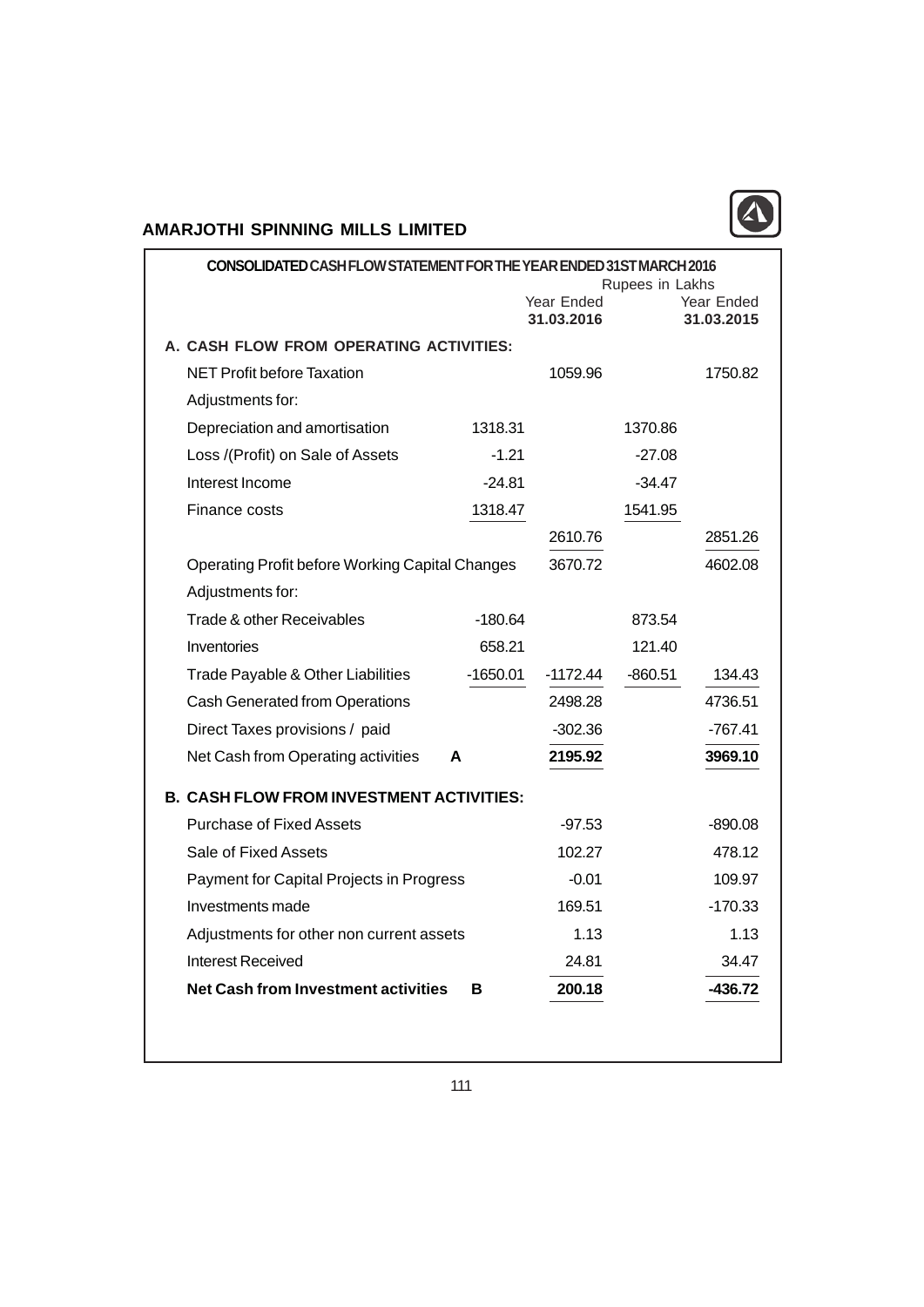

 $\Gamma$ 

| <b>C. CASH FLOW FROM FINANCING ACTIVITIES:</b>                                                                                                                                                                                                                                                                                                                                                                                                                                                                                                         |                              |                                                            |                                                                                      |
|--------------------------------------------------------------------------------------------------------------------------------------------------------------------------------------------------------------------------------------------------------------------------------------------------------------------------------------------------------------------------------------------------------------------------------------------------------------------------------------------------------------------------------------------------------|------------------------------|------------------------------------------------------------|--------------------------------------------------------------------------------------|
| Borrowings (net)                                                                                                                                                                                                                                                                                                                                                                                                                                                                                                                                       |                              | $-908.74$                                                  | -1834.62                                                                             |
| Dividend paid                                                                                                                                                                                                                                                                                                                                                                                                                                                                                                                                          |                              | -135.00                                                    | -135.00                                                                              |
| Tax on dividend                                                                                                                                                                                                                                                                                                                                                                                                                                                                                                                                        |                              | $-23.36$                                                   | $-21.90$                                                                             |
| Finance costs                                                                                                                                                                                                                                                                                                                                                                                                                                                                                                                                          |                              | $-1318.47$                                                 | $-1541.95$                                                                           |
| <b>Net Cash from Financing Activities</b>                                                                                                                                                                                                                                                                                                                                                                                                                                                                                                              | C                            | $-2385.57$                                                 | $-3533.47$                                                                           |
| Net Increase/ (Decrease) in cash and<br>cash equivalents                                                                                                                                                                                                                                                                                                                                                                                                                                                                                               | $(A+B+C)$                    | 10.53                                                      | $-1.09$                                                                              |
| Cash and Cash Equivalents as at the<br>beginning of the period                                                                                                                                                                                                                                                                                                                                                                                                                                                                                         |                              | 117.74                                                     | 118.83                                                                               |
| Cash and Cash Equivalents as at the<br>end of the period                                                                                                                                                                                                                                                                                                                                                                                                                                                                                               |                              | 128.27                                                     | 117.74                                                                               |
| As per my report of even date<br>V.NARAYANASWAMI, M.A., F.C.A.<br><b>Chartered Accountant</b><br>Membership No.023661<br>Place : Tirupur<br>Date: 27/05/2016                                                                                                                                                                                                                                                                                                                                                                                           | <b>N. RAJAN</b><br>Chairman  | On behalf of the Board of Directors<br><b>R.JAICHANDER</b> | <b>R. PREMCHANDER</b><br><b>Managing Director</b><br>Joint Managing Director         |
|                                                                                                                                                                                                                                                                                                                                                                                                                                                                                                                                                        | <b>AUDITOR'S CERTIFICATE</b> |                                                            |                                                                                      |
| To<br>The Board of Directors,<br>Amarjothi Spinning Mills Ltd.,                                                                                                                                                                                                                                                                                                                                                                                                                                                                                        |                              |                                                            |                                                                                      |
| I have examined the attached Consolidated Cash Flow Statement of Amarjothi Spinning Mills<br>Ltd., for the year ended 31st March 2016. The Statement has been prepared by the Company in<br>accordance with the requirements of Regulation 34 of the SEBI (LODR) Regulations, 2015 with<br>the Stock Exchanges and is based on and is in agreement with the corresponding Consolidated<br>Profit and Loss Statement and Consolidated Balance Sheet of the Company covered by my report<br>of 27 <sup>th</sup> May, 2016 to the members of the Company. |                              |                                                            |                                                                                      |
| Place: Coimbatore<br>Date: 27.05.2016                                                                                                                                                                                                                                                                                                                                                                                                                                                                                                                  |                              |                                                            | V. NARAYANASWAMI, M.A., F.C.A<br><b>Chartered Accountant</b><br>Membership no.023661 |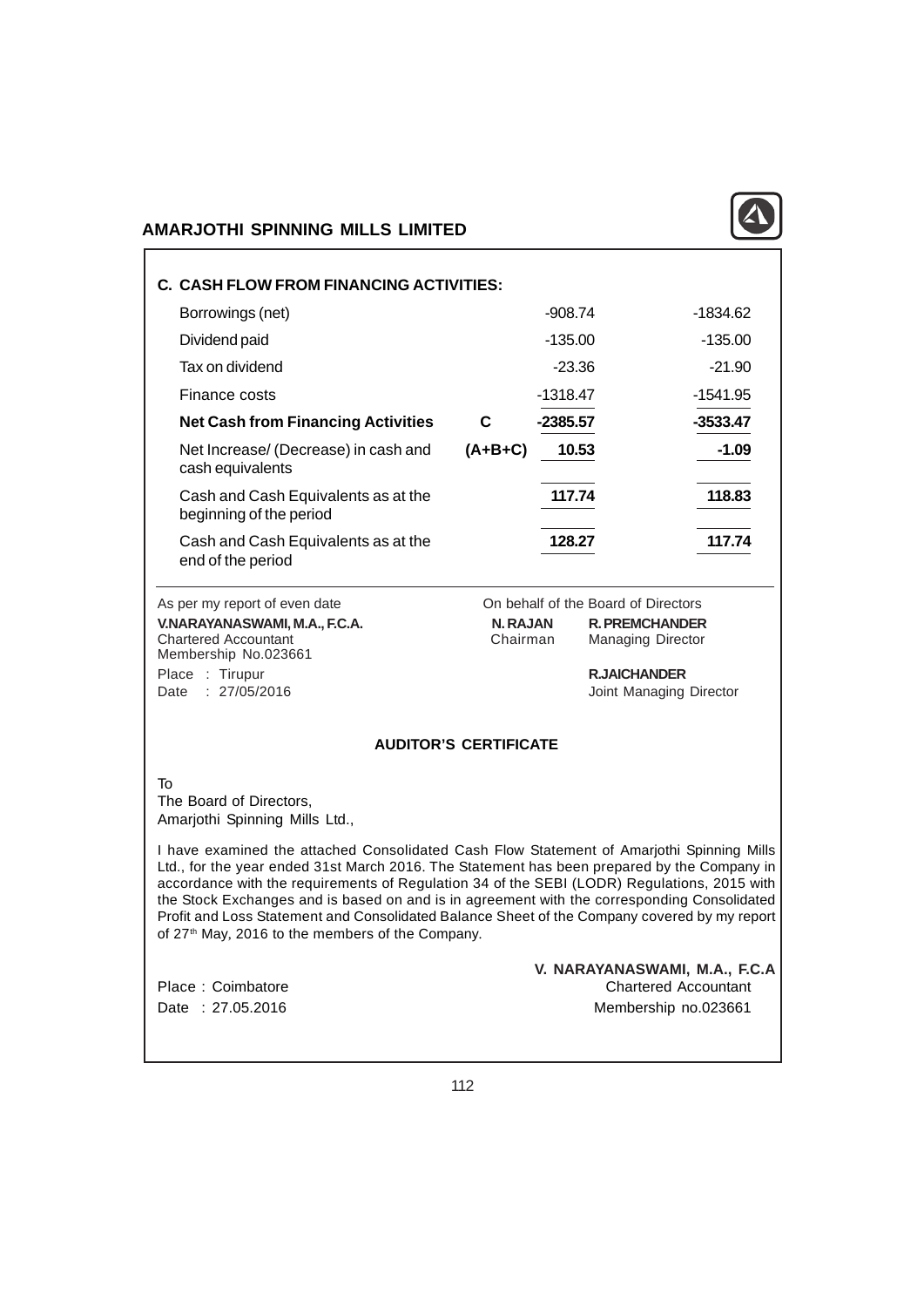

|                                                                                                                                                                                                   |                                                                                           | <b>AMARJOTHI SPINNING MILLS LIMITED</b>                                                                                                                                                                                                                                                                           |  |  |  |
|---------------------------------------------------------------------------------------------------------------------------------------------------------------------------------------------------|-------------------------------------------------------------------------------------------|-------------------------------------------------------------------------------------------------------------------------------------------------------------------------------------------------------------------------------------------------------------------------------------------------------------------|--|--|--|
| Registered Office: "Amarjothi House", 157, Kumaran Road, Tirupur - 641 601.<br>Ph: 0421 4311600 Fax: 0421 4326694. Email: mill@amarjothi.net Website: amarjothi.net<br>CIN: L17111TZ1987PLC002090 |                                                                                           |                                                                                                                                                                                                                                                                                                                   |  |  |  |
|                                                                                                                                                                                                   |                                                                                           | FORM NO. MGT-11                                                                                                                                                                                                                                                                                                   |  |  |  |
|                                                                                                                                                                                                   |                                                                                           | <b>PROXY FORM</b>                                                                                                                                                                                                                                                                                                 |  |  |  |
|                                                                                                                                                                                                   | Name of the member(s):                                                                    |                                                                                                                                                                                                                                                                                                                   |  |  |  |
|                                                                                                                                                                                                   | Registered address:                                                                       |                                                                                                                                                                                                                                                                                                                   |  |  |  |
|                                                                                                                                                                                                   | E-mail ID:                                                                                |                                                                                                                                                                                                                                                                                                                   |  |  |  |
|                                                                                                                                                                                                   | Folio No./Client ID: DP ID:                                                               |                                                                                                                                                                                                                                                                                                                   |  |  |  |
|                                                                                                                                                                                                   |                                                                                           | I/we being the member(s) holding  shares of the above named Company, hereby appoint:                                                                                                                                                                                                                              |  |  |  |
| 1)                                                                                                                                                                                                | Name:                                                                                     |                                                                                                                                                                                                                                                                                                                   |  |  |  |
|                                                                                                                                                                                                   | Address                                                                                   |                                                                                                                                                                                                                                                                                                                   |  |  |  |
|                                                                                                                                                                                                   |                                                                                           |                                                                                                                                                                                                                                                                                                                   |  |  |  |
|                                                                                                                                                                                                   | Email ID                                                                                  |                                                                                                                                                                                                                                                                                                                   |  |  |  |
|                                                                                                                                                                                                   | Signature                                                                                 | or failing him/her                                                                                                                                                                                                                                                                                                |  |  |  |
|                                                                                                                                                                                                   |                                                                                           |                                                                                                                                                                                                                                                                                                                   |  |  |  |
| 2)                                                                                                                                                                                                | Name                                                                                      |                                                                                                                                                                                                                                                                                                                   |  |  |  |
|                                                                                                                                                                                                   | Address                                                                                   |                                                                                                                                                                                                                                                                                                                   |  |  |  |
|                                                                                                                                                                                                   |                                                                                           |                                                                                                                                                                                                                                                                                                                   |  |  |  |
|                                                                                                                                                                                                   | Email ID                                                                                  |                                                                                                                                                                                                                                                                                                                   |  |  |  |
|                                                                                                                                                                                                   | Signature                                                                                 | or failing him/her                                                                                                                                                                                                                                                                                                |  |  |  |
|                                                                                                                                                                                                   |                                                                                           |                                                                                                                                                                                                                                                                                                                   |  |  |  |
| 3)                                                                                                                                                                                                | Name                                                                                      |                                                                                                                                                                                                                                                                                                                   |  |  |  |
|                                                                                                                                                                                                   | Address                                                                                   |                                                                                                                                                                                                                                                                                                                   |  |  |  |
|                                                                                                                                                                                                   |                                                                                           |                                                                                                                                                                                                                                                                                                                   |  |  |  |
|                                                                                                                                                                                                   | Email ID                                                                                  |                                                                                                                                                                                                                                                                                                                   |  |  |  |
|                                                                                                                                                                                                   |                                                                                           |                                                                                                                                                                                                                                                                                                                   |  |  |  |
|                                                                                                                                                                                                   | Signature                                                                                 |                                                                                                                                                                                                                                                                                                                   |  |  |  |
|                                                                                                                                                                                                   | of such resolutions set out in the Notice convening the meeting, as are indicated herein: | as my/our proxy to attend and vote (on poll) for me/us and on my/our behalf at the 28th Annual General Meeting of the Company, will be held on Wednesday,<br>28th September, 2016 at 11.00 A.M. at the Meeting Hall of Gayathiri Hotel, Kangayam Road, Tirupur - 641604 and at any adjournment thereof in respect |  |  |  |
|                                                                                                                                                                                                   |                                                                                           | P.T.O.                                                                                                                                                                                                                                                                                                            |  |  |  |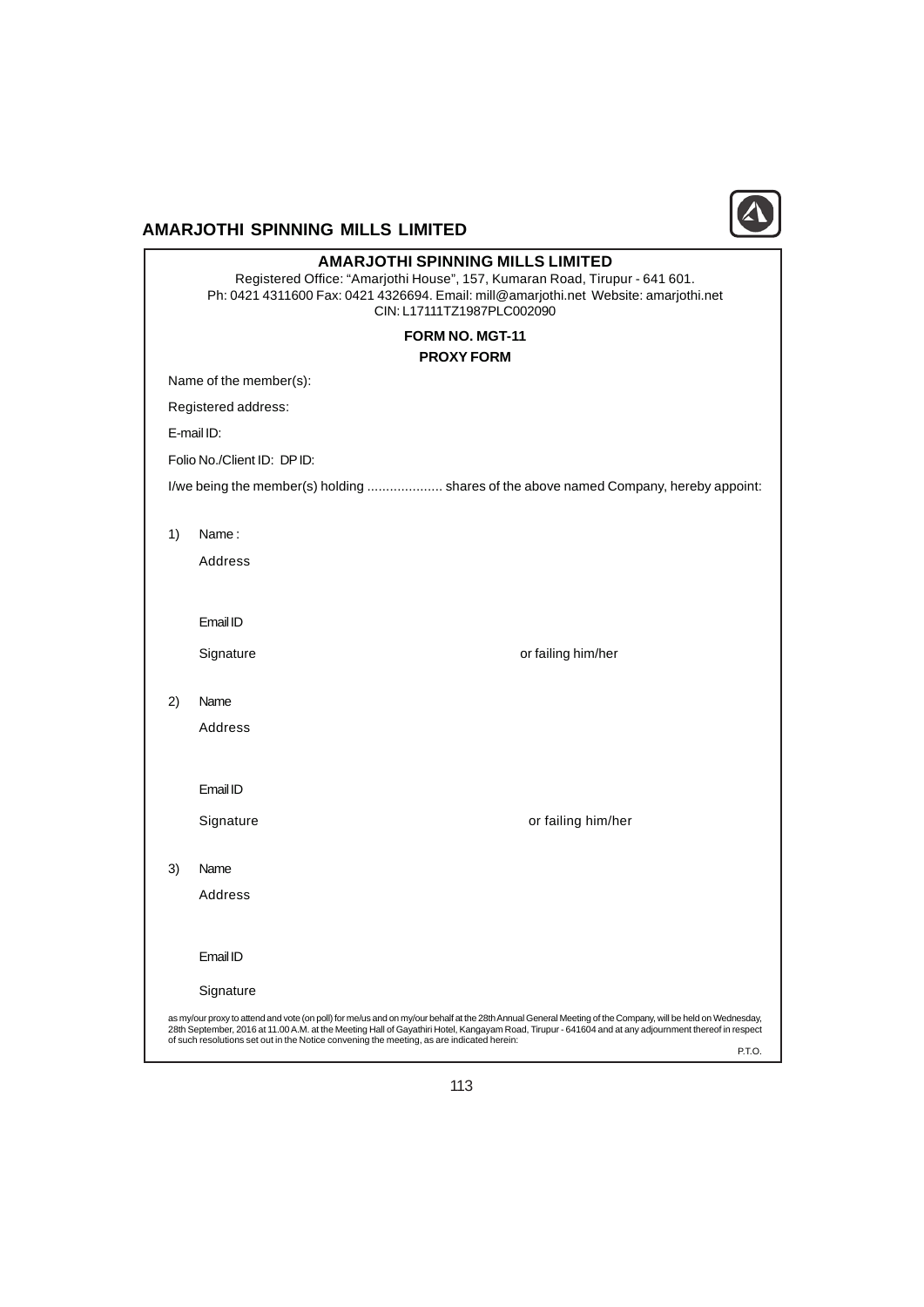

| <b>Resolution</b>          | <b>Resolution</b>                                                                                                                                                                        | Vote (see note 2)<br>For<br>Against |       |  |  |  |
|----------------------------|------------------------------------------------------------------------------------------------------------------------------------------------------------------------------------------|-------------------------------------|-------|--|--|--|
| Number                     |                                                                                                                                                                                          |                                     |       |  |  |  |
| <b>Ordinary Business</b>   |                                                                                                                                                                                          |                                     |       |  |  |  |
| 1 <sub>1</sub>             | Adoption of Audited Financial Statements of the Company for<br>the financial year ended 31 <sup>st</sup> March, 2016, the report of the<br>Board of Directors and the Auditor's thereon. |                                     |       |  |  |  |
| $\overline{2}$ .           | Declaration the Final Dividend of Rs.2.00 per share, which<br>is recommended by Board of Directors of the Company on<br>27th May 2016.                                                   |                                     |       |  |  |  |
| 3.                         | Appoint Director in place of Mr.N.Radhakrishnan(DIN:<br>00390913), who retires by rotation and being eligible, offers<br>himself for re-appointment.                                     |                                     |       |  |  |  |
| 4.                         | Re-appointment of Mr.V.Narayananswami as the auditors of<br>the Company and to fix their remuneration for the financial<br>year 2016-17.                                                 |                                     |       |  |  |  |
|                            | <b>Special Business</b>                                                                                                                                                                  |                                     |       |  |  |  |
| 5.                         | Re-appointment of Sri.R.Premchander as a Managing Director<br>for Next 5 years Term with effect from 01.09.2016                                                                          |                                     |       |  |  |  |
| 6.                         | Re-appointment of Sri.R.Jaichander as an Joint Managing<br>Director for Next 5 years Term with effect from 01.12.2016                                                                    |                                     |       |  |  |  |
| 7.                         | Fix the Remuneration to Sri.N.Rajan (Chairman) of the<br>Company for Next 5 years Term with effect from 01.04.2016                                                                       |                                     |       |  |  |  |
| 8.                         | Ratification of Remuneration payable to Cost Auditor<br>M/s.Nagarajan&Co., Mr. M. Nagarajan, on the period of 2016-17                                                                    |                                     |       |  |  |  |
| Signed this  day of  2016. |                                                                                                                                                                                          |                                     |       |  |  |  |
| Affix<br>Re.1/-<br>Revenue |                                                                                                                                                                                          |                                     |       |  |  |  |
|                            | Signature of Proxy holder (s)                                                                                                                                                            |                                     | Stamp |  |  |  |
|                            |                                                                                                                                                                                          |                                     |       |  |  |  |

### **Note:**

- 1. This form of proxy in order to be effective should be duly completed and deposited at the Registered Office of the Company, not less than 48 hours before the commencement of the Meeting.
- 2. It is optional to indicate your preference, If you leave the for, against, abstain column blank against any or all resolutions, your proxy will be entitled to vote in the manner he/she may deem applicable.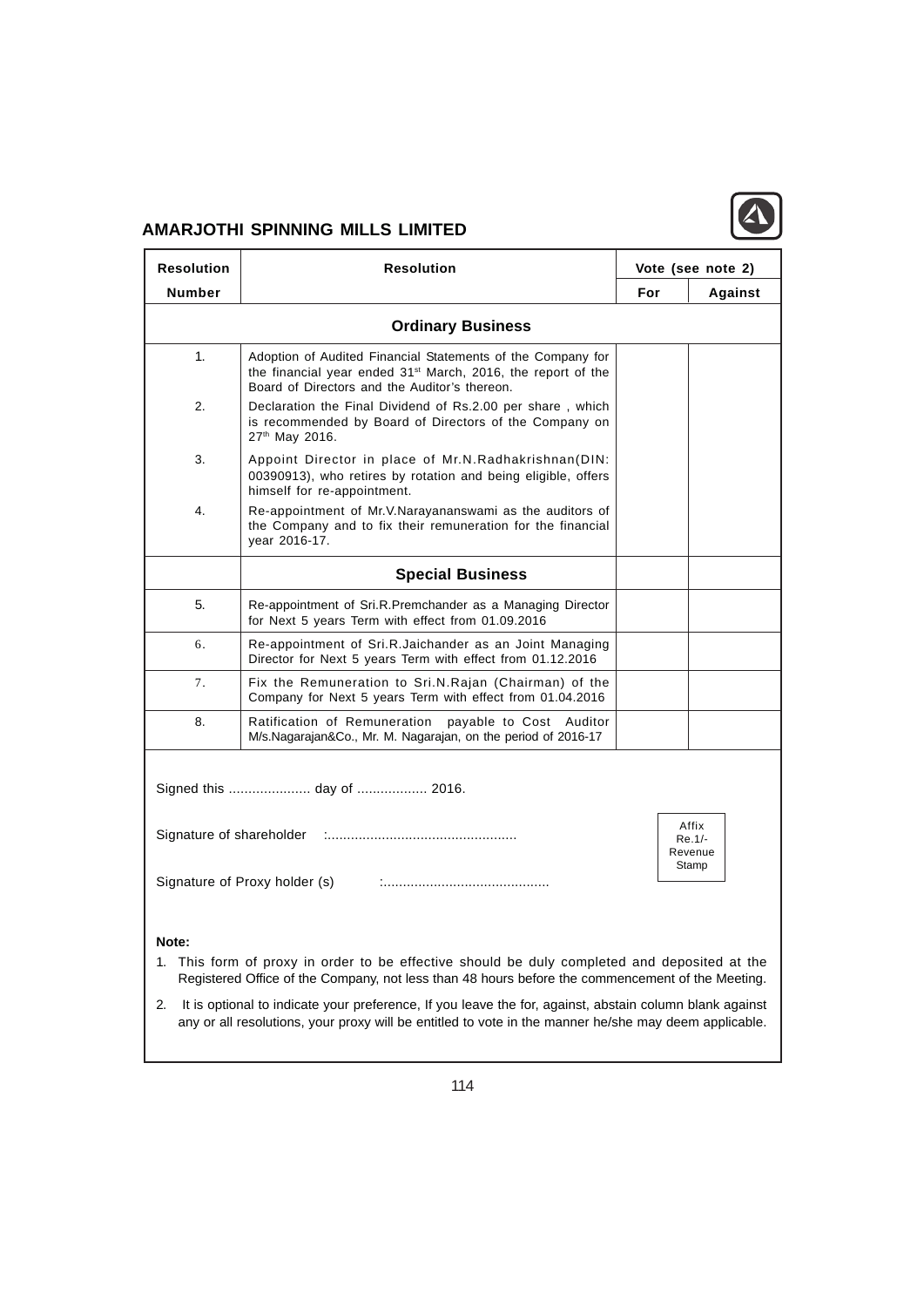

| <b>AMARJOTHI SPINNING MILLS LIMITED</b><br>"Amarjothi House", 157, Kumaran Road, Tirupur - 641 601.<br>Ph: 0421 4311600 Fax: 0421 4326694. Email: mill@amarjothi.net Website: amarjothi.net<br>CIN: L17111TZ1987PLC002090 |
|---------------------------------------------------------------------------------------------------------------------------------------------------------------------------------------------------------------------------|
| <b>ATTENDANCE SLIP</b><br>28th Annual General Meeting on 28th September, 2016                                                                                                                                             |
| Please complete the attendance slip and hand it over at the entrance of the hall. Only members or their<br>proxies are entitled to present at the meeting.                                                                |
|                                                                                                                                                                                                                           |
|                                                                                                                                                                                                                           |
| NAME OF THE ATTENDING MEMBER:                                                                                                                                                                                             |
| NAME OF THE PROXY:                                                                                                                                                                                                        |
| I hereby record my presence at the Twenty eigth Annual General Meeting held at the Meeting Hall of<br>Gayathri Hotel, Kangayam Road, Tirupur - 641 604 at 11.00 A.M. on Wednesday, 28.09.2016.                            |
| Signature of the Shareholder or Proxy                                                                                                                                                                                     |
|                                                                                                                                                                                                                           |